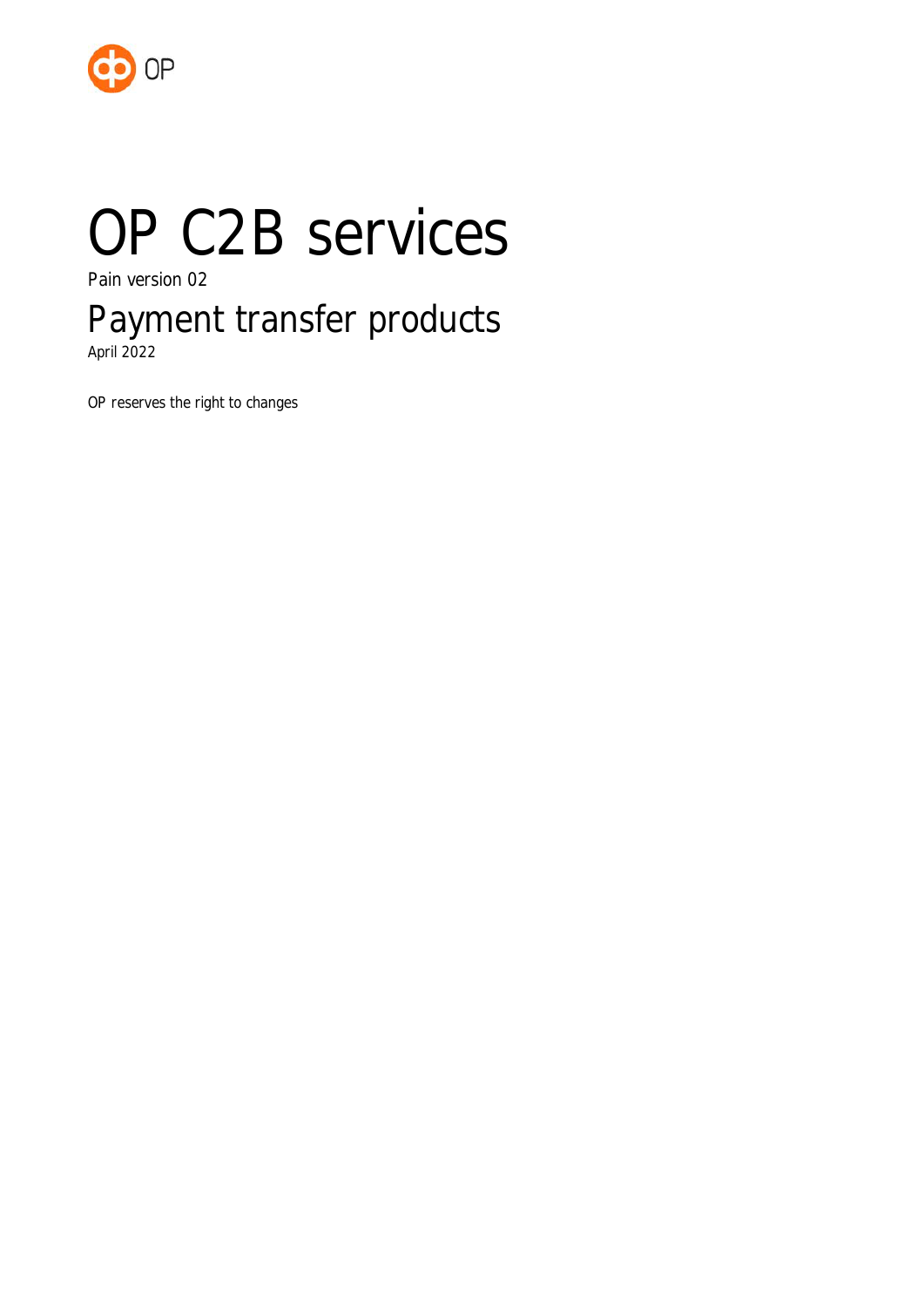

# Contents

| 1              |      |                                                                                                                |  |
|----------------|------|----------------------------------------------------------------------------------------------------------------|--|
|                | 1.1  |                                                                                                                |  |
|                | 1.2  |                                                                                                                |  |
|                | 1.3  |                                                                                                                |  |
|                | 1.4  |                                                                                                                |  |
|                | 1.5  |                                                                                                                |  |
|                | 1.6  |                                                                                                                |  |
|                | 1.7  |                                                                                                                |  |
|                | 1.8  |                                                                                                                |  |
| $\overline{2}$ |      |                                                                                                                |  |
|                | 2.1  |                                                                                                                |  |
|                | 2.2  |                                                                                                                |  |
|                | 2.3  |                                                                                                                |  |
|                | 2.4  |                                                                                                                |  |
|                | 2.5  |                                                                                                                |  |
|                | 2.6  |                                                                                                                |  |
|                | 2.7  |                                                                                                                |  |
|                | 2.8  |                                                                                                                |  |
|                | 2.9  |                                                                                                                |  |
|                | 2.10 |                                                                                                                |  |
|                | 2.11 |                                                                                                                |  |
| 3              |      |                                                                                                                |  |
|                | 3.1  |                                                                                                                |  |
|                | 3.2  | SEPA payment (incl. instructions for sending instant credit transfers (one or more) among the rest of the SEPA |  |
|                |      |                                                                                                                |  |
|                | 3.3  | SEPA recurring payments are sent as a separate batch (only used in Finland and Latvia, not in Estonia or       |  |
|                |      |                                                                                                                |  |
|                | 3.4  |                                                                                                                |  |
|                | 3.5  |                                                                                                                |  |
|                | 3.6  |                                                                                                                |  |
|                | 3.7  |                                                                                                                |  |
|                | 3.8  |                                                                                                                |  |
| 4              |      |                                                                                                                |  |
|                | 4.1  |                                                                                                                |  |
|                | 4.2  |                                                                                                                |  |
|                | 4.3  |                                                                                                                |  |
|                | 4.4  |                                                                                                                |  |
|                | 4.5  | Response message to a real-time C2B SEPA instant payment initiation message and the reasons of rejection 60    |  |
| 5              |      |                                                                                                                |  |
| 6              |      |                                                                                                                |  |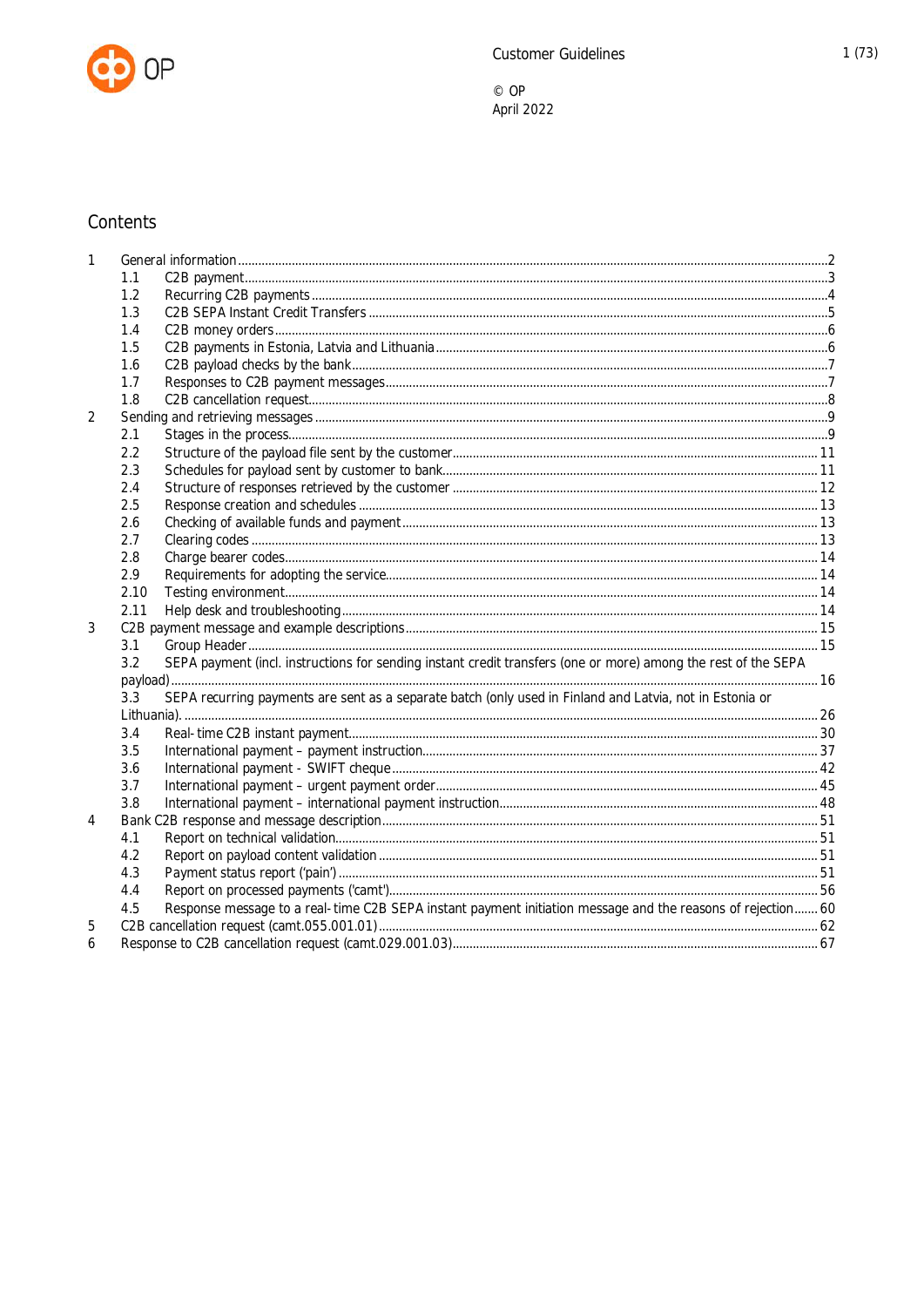

| Version          | Key changes                                                                        | Changed section |
|------------------|------------------------------------------------------------------------------------|-----------------|
| <b>June 2018</b> | Document updated                                                                   |                 |
| November 2018    | Updated the section on cancellation request message                                |                 |
| August 2020      | Updates due to adoption of SEPA Instant Credit Transfer and gen-<br>eral revisions |                 |
| January 2022     | Document updated                                                                   |                 |
| April 2022       | Document updated                                                                   | 1.5, 2.7, 3.3.  |

# <span id="page-2-0"></span>1 General information

The C2B (Customer-to-Bank) payment message enables the use of a single payment standard for all credit transfers by a company. C2B messages can be used for invoice payments, recurring payments, money orders, international payments and SEPA Instant Credit Transfers. C2B payment messages are received by the OP cooperative bank's Web Services channel. The customer retrieves the bank's responses to C2B messages from the same channel. In the Web Services channel, the customer verifies the integrity of the payload retrieved from the bank by verifying the digital signature.

The C2B message is an international ISO 20022 payment message in XML format. The schema for the payload sent to the bank is pain.001.001.02.xsd, and the schema for the bank's response data that the customer retrieves from the bank is pain.002.001.02.xsd.

Using the C2B payment message specified in this description, a company operating in Finland can also send payments in which the debit account is an account in Estonia, Latvia or Lithuania.

The C2B cancellation request message is an international ISO 20022 message in XML format. The schema for the cancellation request sent to the bank is camt.055.001.01. The schema for the bank's response message retrieved by the customer is camt.029.001.03. The automated cancellation request message must be implemented in compliance with the guidelines issued by OP on C2B cancellation requests.

Finance Finland (FFI) has published a guide for banks operating in Finland on the message structure and content of the message used to initiate SEPA payments. In addition to this general guide, instructions issued by OP apply.

The message descriptions are subject to changes. For up-to-date descriptions, please refer to:

- FFI description www.finanssiala.fi/en
- OP description www.op.fi/en

Message types conforming to the ISO 20022 standard

For the schemas and documentation, please refer to the ISO website at www.iso20022.org. Additional information is also available on the Finance Finland website at www.finanssiala.fi/en.

Payload types in the Web Services (WS) channel

| Name                    | Message types conforming to the ISO 20022 standard Value of FileType field in WS |         |
|-------------------------|----------------------------------------------------------------------------------|---------|
|                         | Schema                                                                           | channel |
| Customer-sent materials |                                                                                  |         |

Author OP-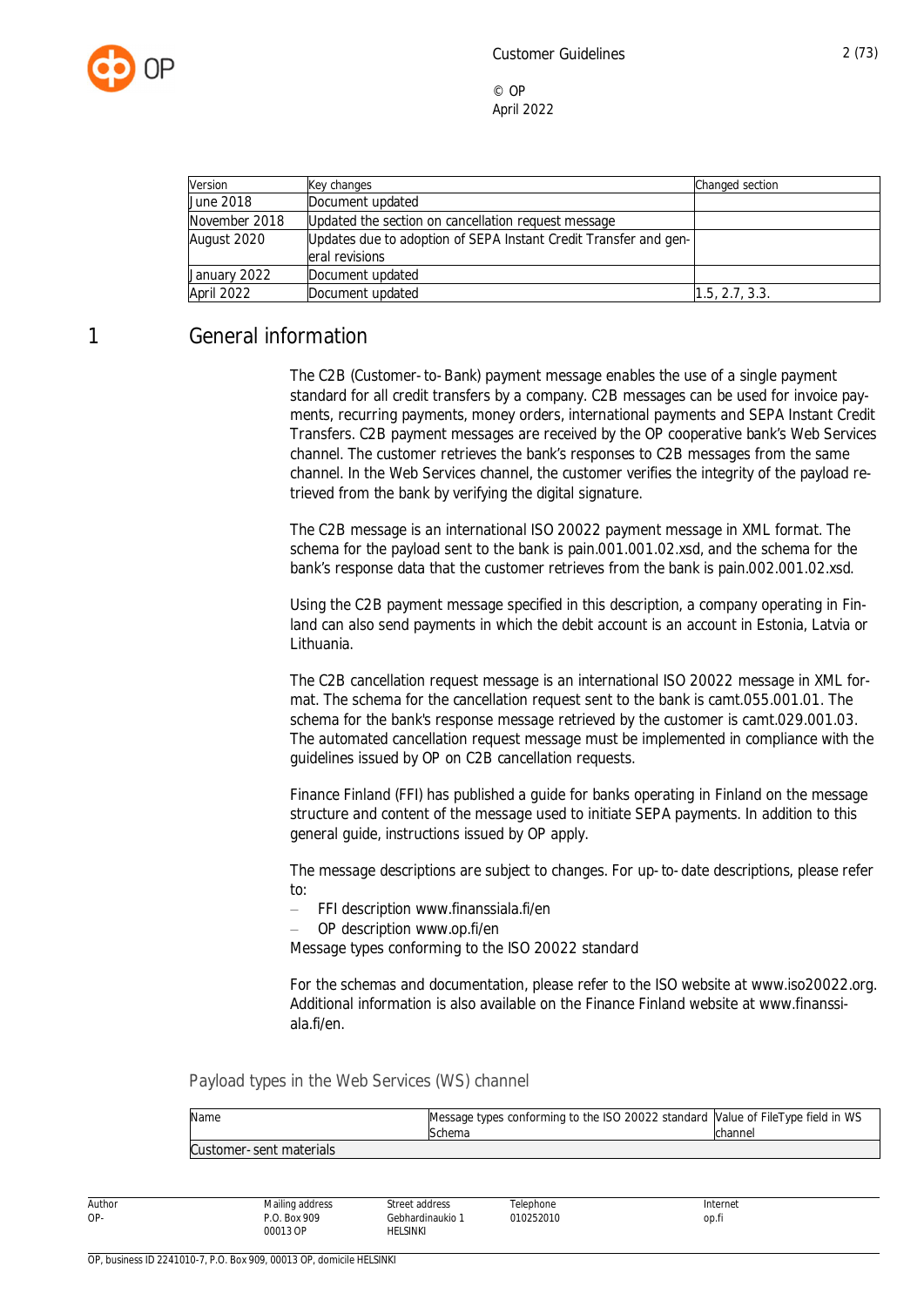

| Name                                                                                                            | Message types conforming to the ISO 20022 standard<br>Schema   | Value of FileType field in WS<br>channel            |
|-----------------------------------------------------------------------------------------------------------------|----------------------------------------------------------------|-----------------------------------------------------|
| Credit transfer (incl. C2B SEPA Instant<br>Credit Transfers with SEPA payload con-pain.001.001.02.xsd<br>tent.) | CustomerCreditTransferInitiantionV02                           | pain.001.001.02                                     |
| Recurring payments (Salaries and Pen-<br>sions)                                                                 | CustomerCreditTransferInitiantionV02<br>pain.001.001.02.xsd    | pain.001.001.02                                     |
| Money orders                                                                                                    | CustomerCreditTransferInitiantionV02<br>pain.001.001.02.xsd    | pain.001.001.02                                     |
| International payments                                                                                          | CustomerCreditTransferInitiantionV02<br>pain.001.001.02.xsd    | pain.001.001.02                                     |
| Individual real-time SEPA Instant Credit<br><b>Transfers</b>                                                    | CustomerCreditTransferInitiantionV02<br>pain.001.001.02.xsd    | pain.001.001.02 TP4 PS01<br>pain.001.001.02 SCTInst |
| C2B cancellation request                                                                                        | CustomerPaymentCancellationRequestV01<br>camt.055.001.01.xsd   | camt.055.001.01                                     |
| Customer-retrieved materials                                                                                    |                                                                |                                                     |
| Report on technical validation                                                                                  | PaymentStatusReportV02<br>pain.002.001.02                      | pain.002.001.02                                     |
| Report on payload content validation                                                                            | PaymentStatusReportV02<br>pain.002.001.02                      | pain.002.001.02                                     |
| Report on payment (rejected)                                                                                    | PaymentStatusReportV02<br>pain.002.001.02                      | pain.002.001.02                                     |
| Report on refund (rejected SEPA Instant<br>Credit Transfers)                                                    | PaymentStatusReportV02<br>pain.002.001.02                      | pain.002.001.02                                     |
| Report on processed payments                                                                                    | BankToCustomerDebitCreditNotificationV03<br>camt.054.001.02 MP | camt.054.001.02                                     |
| Report on processed cancellation request ResolutionOfInvestigationV03                                           | camt.029.001.03                                                | camt.029.001.03                                     |

#### <span id="page-3-0"></span>1.1 C2B payment

In SEPA payments, the account number is given in the international IBAN format.

A reference number provided according to the Finnish reference number standard and given as remittance information in a C2B payment message is passed on to the beneficiary in Finland as a reference for the creditor. The reference number is passed on as-is to other countries, but the manner of passing the data on to the payee depends on the payee's bank.

For C2B payments to Finland, the payment date – that is, information on the account debit date – is transferred to the payee.

Additional information can be provided in the C2B payload, to facilitate the matching and posting of payments or to verify the payer's identity, for example. However, it is not possible to guarantee that all information provided will be transferred to the payee, as this depends on the payee's bank.

C2B payment messages can contain one written message (max. 140 characters), in either unstructured or structured format. In a structured message (Strd), the 140-character limit also includes XML tags and data. In an unstructured message (Ustrd), the 140 characters include only the content of the element, without XML tags. Finnish reference numbers are provided in a structured message.

> **Telephone** 010252010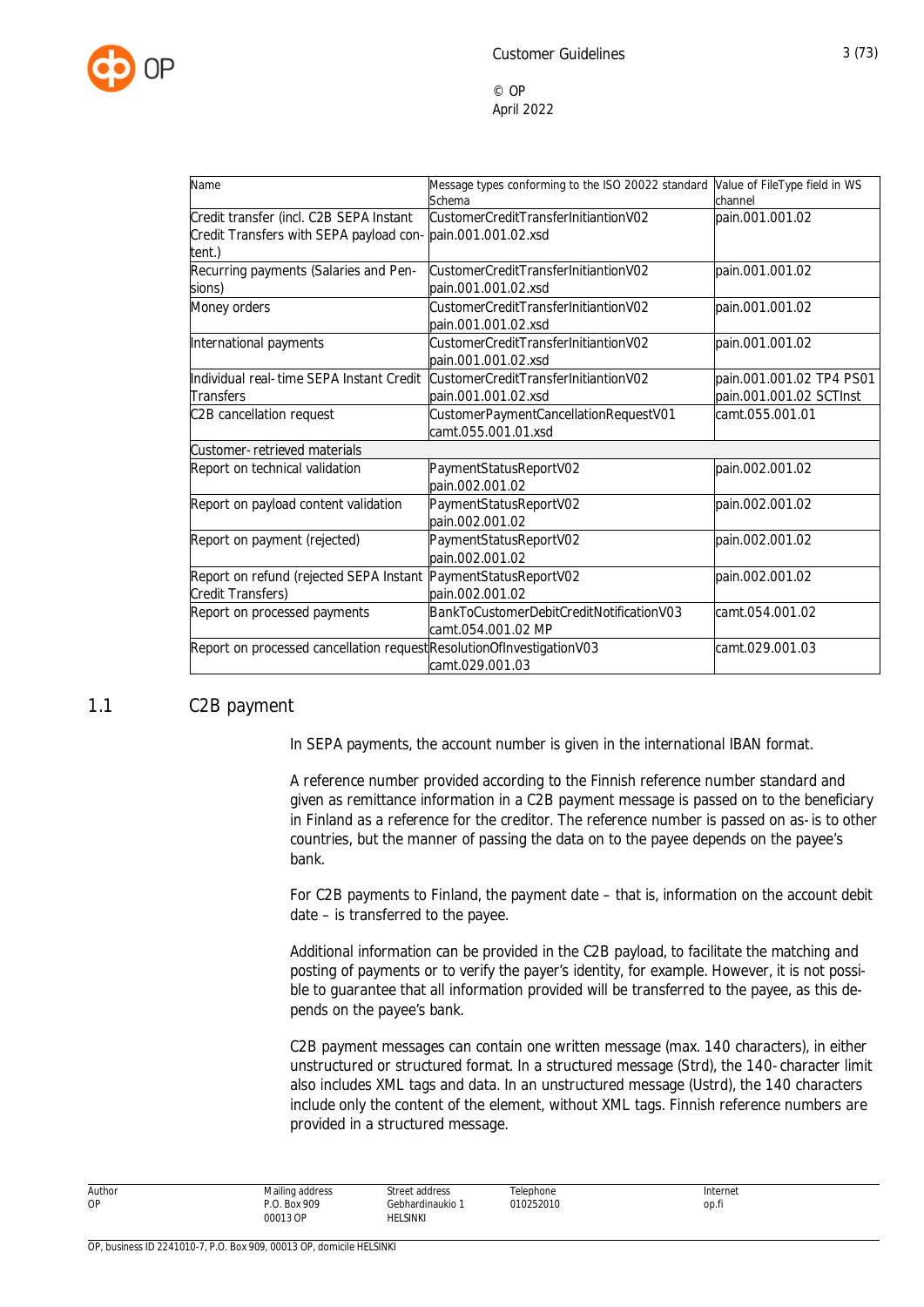

In OP's internal transfers within Finland and transfers to SEPA banks\* operating in Finland, instead of the 140-character message, it is possible to transmit invoice detail entries of a maximum of 999x280 characters. Invoice details cannot be transmitted in SEPA Instant Credit Transfers.

\*

Aktia (HELSFIHH) Savings Banks (ITELFIHH) POP Banks (POPFFI22) Danske Bank (DABAFIHH, DABAFIHX) DnB NOR (DNBAFIHX) Handelsbanken (HANDFIHH) Nordea (NDEAFIHH) OP (OKOYFIHH) SEB (ESSEFIHX) S-Bank (SBANFIHH) Swedbank (SWEDFIHH) Tapiola Bank (TAPIFI22) Ålandsbanken (AABAFI22)

Payments are debited from the customer's account on the requested execution date. It is the payer's responsibility to make sure that the debit account has sufficient funds available to cover the amount specified on the payload on the requested execution date. If the amount of funds is insufficient, the entire payment amount is rejected in the last run of the requested execution date.

If the due date on the payload sent for processing is the banking day preceding the date it was received, it will be processed, but the due date will be changed to the date of processing. If the date on the payload sent for processing is a banking day before the preceding banking day, the payment amount will be rejected.

The C2B payment service agreement signed by the customer and the bank will specify whether the payments sent in the C2B payload are paid as individual transactions or whether the payments in each individual <PmtfInf> block are bundled into one debit from the payer's account. In the case of recurring payments, all payments will be bundled into one payment.

#### <span id="page-4-0"></span>1.2 Recurring C2B payments

The C2B payload can be used to initiate SEPA salary, pension, benefit, and other recurring payments in Finland. The batch is recognised as a recurring payment through the use of the code SALA in the Category Purpose element of the C2B payment amount. In recurring payments, the C2B payment message is used to indicate the requested execution date, that is, the debiting date from the payer's account. The funds are credited to the payee's account on the morning of the following banking day, regardless of the domestic financial institution at which the payee's account is held.

There is no pan-European or global salary payment service agreed between banks. When salaries are paid outside Finland, the payments are either regular SEPA payments (if the

| Author<br><b>OP</b> | Mailing address<br>P.O. Box 909<br>00013 OP<br>. | Street address<br>Gebhardinaukio 1<br>HELSINKI<br>the contract of the contract of the contract of | elephone<br>010252010 | Internet<br>op.fi |
|---------------------|--------------------------------------------------|---------------------------------------------------------------------------------------------------|-----------------------|-------------------|
|---------------------|--------------------------------------------------|---------------------------------------------------------------------------------------------------|-----------------------|-------------------|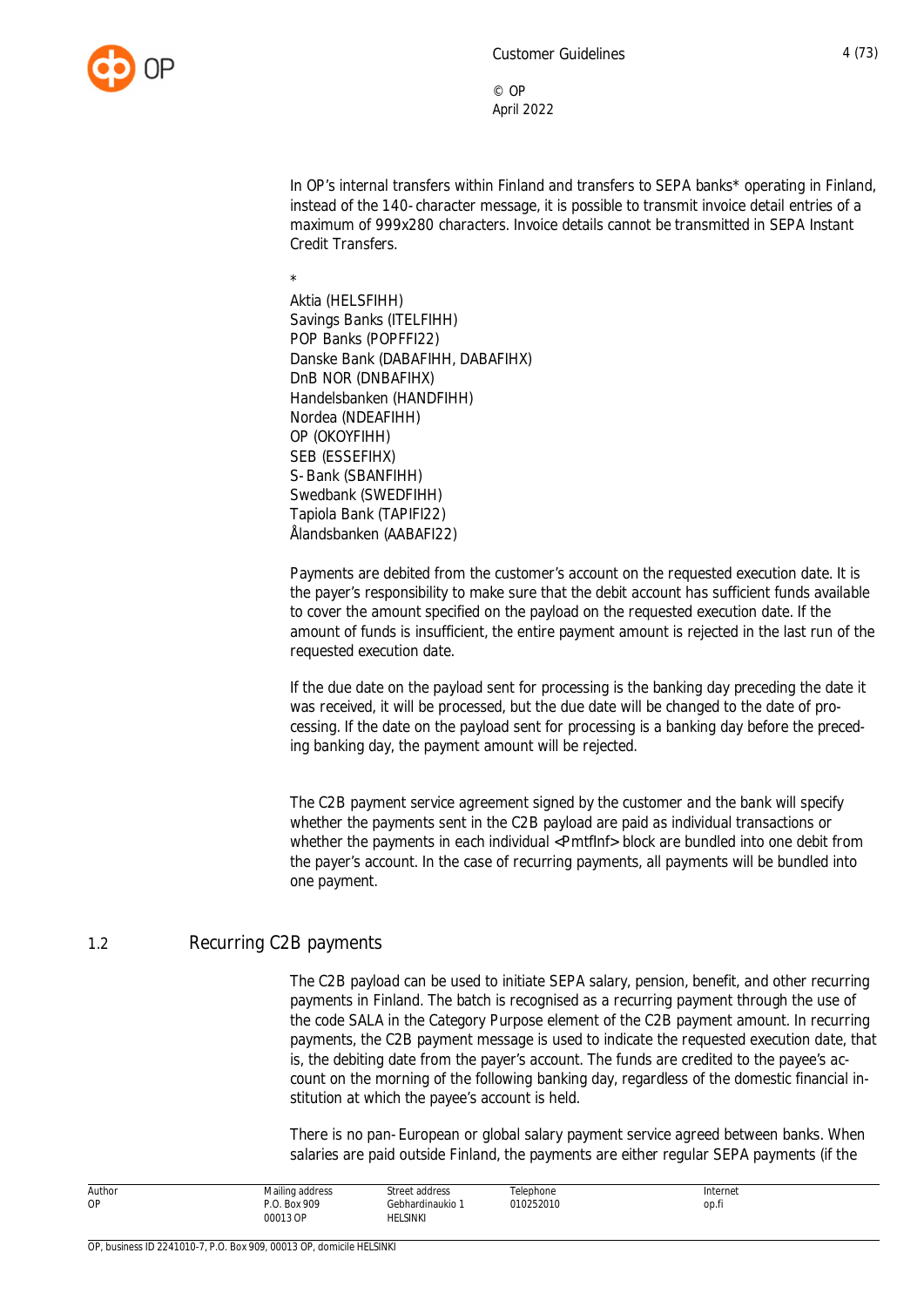

requirements for a SEPA payment are otherwise fulfilled), SEPA Instant Credit Transfers, or conventional international payments. We cannot unilaterally guarantee that they are processed all the way to the payee's bank as salary payments as stipulated by Finnish salary payment regulations.

#### <span id="page-5-0"></span>1.3 C2B SEPA Instant Credit Transfers

OP strives to transmit ordinary current value date SEPA payments compatible with SEPA Instant Credit Transfer and sent as C2B payloads via the SEPA Instant Credit Transfer system in accordance with the processing schedules for SEPA payments (excl. recurring payments and payments with invoice itemisations). If the customer wishes to pay certain payments specifically as SEPA Instant Credit Transfers and receive the relevant reports, SEPA Instant Credit Transfers are payable by two methods in the Web Services channel.

- 1 In data format together with SEPA payload content. Standard SEPA payload content may include either SEPA Instant Credit Transfers with the code INST, individual SEPA Instant Credit Transfers, old-style instant payments with the code URGP, or individual URGP instant payments. The size limit for instant payment batches is 1,000 instant payments per batch. Instant payments are identified by the Local Instrument INST or Proprietary Service Level URGP code issued at the batch or transaction level. Instant payments sent among SEPA payload content are processed at OP according to the SEPA payment processing schedules and promptly transferred to the payee's bank. C2B SEPA Instant Credit Transfers in data format can be sent with a value date that is the current date or a future date. The cut-off time for reception on the current day is at 18.00 on the same banking day. If the payee's bank cannot receive SEPA Instant Credit Transfers and the bank is a part of the POPS interbank express transfers and cheques system, OP will direct payments marked with the code URGP automatically to the POPS system if the payment is received before 15.30 on a normal banking day.
- 2 In real time as individual SEPA Instant Credit Transfers. These SEPA Instant Credit Transfers sent as separate urgent payload content types (pain.001.001.02 TP4 PS01 and pain.001.001.03 TP4 PS01) are processed immediately with no delays, and the sender will receive an immediate online response message of the transfers (not in the case of retrieved payload). Individual SEPA Instant Credit Transfers do not involve due date processing and may be sent 24/7/365 If the payee's bank cannot receive SEPA Instant Credit Transfers, but the bank is a part of the POPS interbank express transfers, OP will direct payments automatically to the POPS system.
- 3 Both of the abovementioned types of SEPA Instant Credit Transfers may be paid to [banks and payment service providers](https://www.ebaclearing.eu/services/instant-payments/participants/) in Finland and elsewhere in the SEPA, provided that they have adopted the SEPA Instant Credit Transfer service. If a bank operating in Finland cannot receive SEPA Instant Credit Transfers and the bank is part of the POPS interbank express transfers and cheques system, payments marked with the code URGP and sent together with SEPA payload content on normal banking days before 15.30 are transferred to the bank operating in Finland via the POPS system. If a payment to a bank operating in Finland cannot be executed as a SEPA Instant Credit Transfer due to any other reason and the payment passes validations in the POPS system, the payment (payload with the code URGP) is transferred to the POPS interbank express transfers and cheques system, provided that the payment is received on a normal banking day before 15.00. Individual real-time SEPA Instant Credit Transfers are

| Author<br>OP | Mailing address<br>Box 909<br>00013 OP<br>. | Street address<br>Gebhardinaukio<br>HELSINKI<br>the contract of the contract of the contract of | elephone<br>010252010 | Internet<br>op.fi |  |
|--------------|---------------------------------------------|-------------------------------------------------------------------------------------------------|-----------------------|-------------------|--|
|--------------|---------------------------------------------|-------------------------------------------------------------------------------------------------|-----------------------|-------------------|--|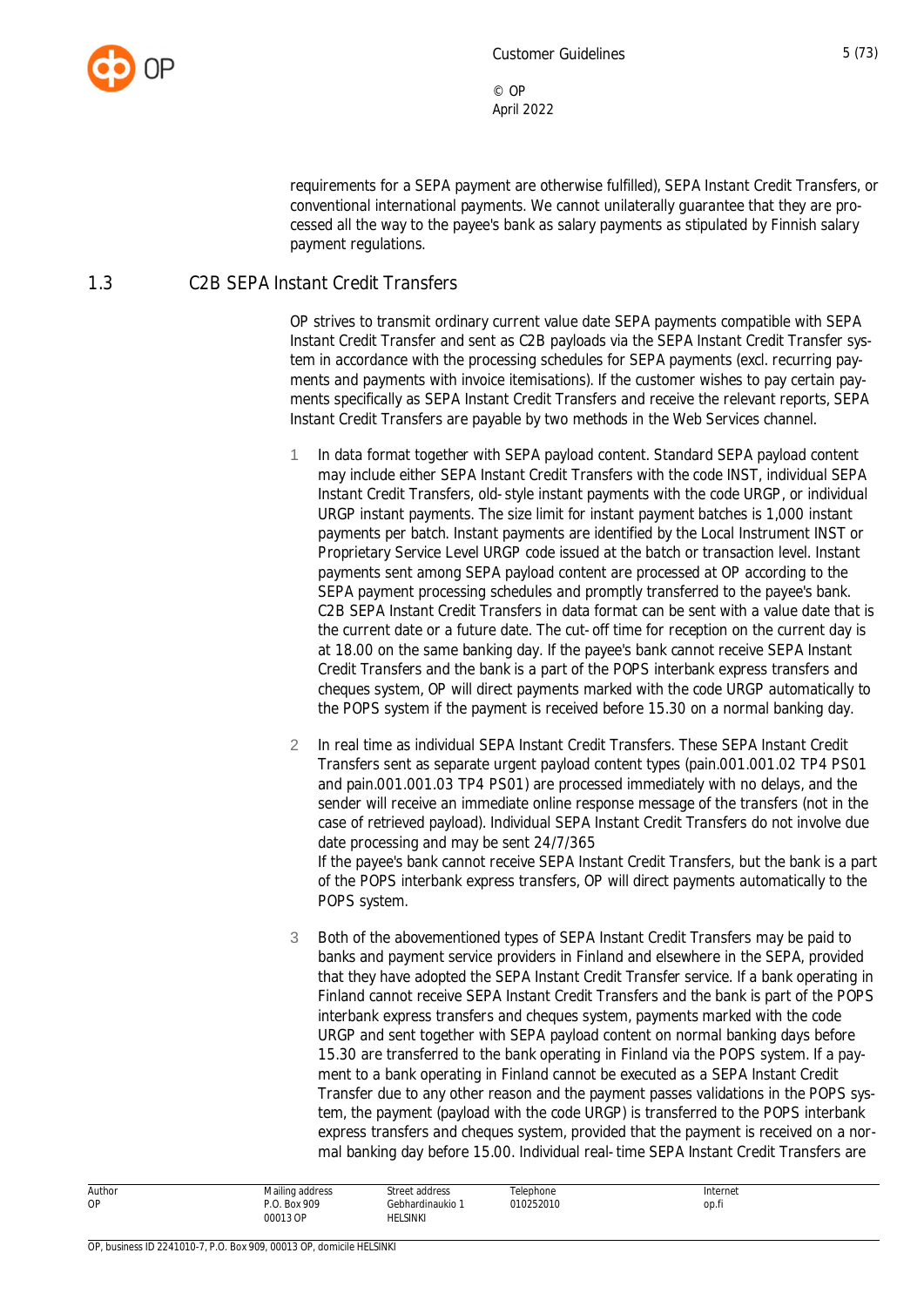

always transferred as SEPA Instant Credit Transfers and will be rejected if the payee's bank cannot process SEPA Instant Credit Transfers. In this event, the customer can, where possible, pay the instant payment to another bank operating in Finland in data format in accordance with alternative a), as a POPS urgent payment via OP eServices or at a bank branch.

#### <span id="page-6-0"></span>1.4 C2B money orders

A money order is a payment sent in a C2B payload, containing the payee's name, postal address, town/city and postcode instead of the payee's account number. It can also include the Personal Identity Code or a Business ID if you wish to specify the payee in more detail. In money orders, the following standard value is given as the payee's account number: "FI5059999999999991".

The bank will debit the payment from the payer's account on the due date and notify the payee that they or a person authorised by them can redeem the payment at an OP cooperative bank branch. The payer can agree a deadline for the redemption; the deadline can be 14, 21, 28 or 45 calendar days. If the last redemption date is not a banking day, the redemption can still be made on the next banking day.

When the redemption deadline is longer than 14 days, the payer can agree with he bank that the payee is sent a notification in addition to the arrival notification if the payment has not been redeemed within 14 calendar days of the due date of the money order. Payments not redeemed within the redemption period specified by the payer are returned to the payer on the banking day following the end of the redemption period according to the payer's choice:

- as individual transactions on the bank statement
- as a reference service (the money order must have a reference as its identification details).

Money orders must arrive at OP by 12.00 noon on the payment date. Money orders are automatically transferred to further processing at 12.00 noon on the payment date, after which the payee is mailed a notification of an arrived money order. Once the payee has received the notification, they can redeem the money order.

Payers cannot cancel money order transactions after they have become due and debited from their account. The payer must agree directly with the payee on any cancellations. The payee can notify OP that the payee will not redeem the money order, or merely leave the money order unredeemed. Cancelled money orders are returned to the payer on the banking day following the cancellation.

The implementation of the service is agreed with a MONEY ORDER SERVICE agreement between the customer and OP.

#### <span id="page-6-1"></span>1.5 C2B payments in Estonia, Latvia and Lithuania

A company that operates in Finland and has a debit account in Estonia, Latvia or Lithuania can send C2B payment data conforming to this description to OP's Web Services channel. Estonian, Latvian and Lithuanian debit accounts are entered in the international IBAN format for C2B payments.

| Author    | Mailing address                   | Street address | Telephone                                                                                    | Internet |  |
|-----------|-----------------------------------|----------------|----------------------------------------------------------------------------------------------|----------|--|
| <b>OP</b> | <b>Box 909</b><br>$\cdot$ $\cdot$ | Gebhardinaukio | the contract of the contract of the contract of the contract of the contract of<br>010252010 | op.fi    |  |
|           | 00013 OP<br>.                     | HELSINKI       |                                                                                              |          |  |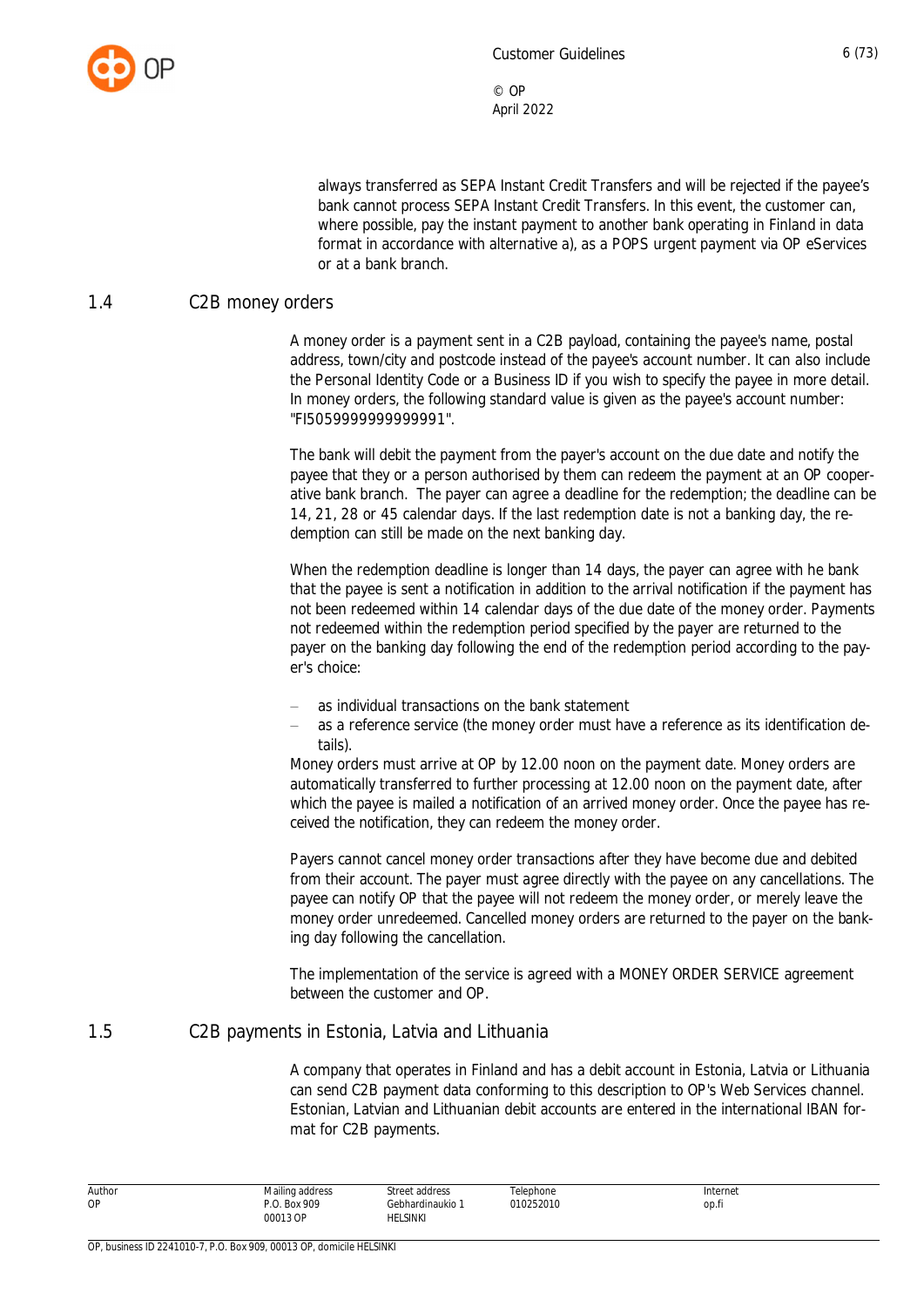

Functionalities of the SEPA recurring payments service are available in Estonia, Latvia and Lithuania. Cheques are not available in the Baltic countries.

SEPA Instant Credit Transfers are not available when paying with OP accounts in the Baltic countries.

When a customer wishes to send local payments in the Baltics with the help of the WS channel in Finland, the customer must complete the payments in accordance with descriptions for the Baltics and as an international payment so that the debit account is an account in the Baltics.

#### <span id="page-7-0"></span>1.6 C2B payload checks by the bank

The bank performs several checks to validate the C2B payload.

A C2B payload sent via the Web Services channel is validated immediately against the schema, and the customer also receives the report in C2B format right away. The code for accepted technical validation is ACTC. If the payload is rejected, the code is RJCT.

The contents of a C2B payment payload, such as account numbers, agent, payment identifier, requested execution date, and amount, are validated during further processing. This validation creates a new C2B report, which notifies of the acceptance or rejection of the batch/transactions.

The payer's message ID (MsgId) must be unique for a minimum of three months, to prevent the same payload being sent more than once. If MsgId, the monetary amounts and quantities of the payments belonging to the batch, and the payment identifier of the batch are the same as in a payload sent successfully during the last three months, the payload will be rejected as a duplicate. The duplicate check will not be performed on a C2B payment batch that has been sent previously but rejected. If you wish to resend a payload and do not wish it to be rejected due to the duplicate check, the MsgId or the monetary amount and/or quantity data of the batch must be modified.

#### <span id="page-7-1"></span>1.7 Responses to C2B payment messages

Response data and payment identification

The bank's response data to payments initiated by a C2B payment message contain references to the original payment payload and in some cases also to individual payments in it. If the batches or transactions contain errors, status reports are created after each payload has been processed.

The original C2B payment message (pain.001.001.02) for which the C2B response message (pain.002.001.02) is generated is identified in the <OrgnlGrpInfAndSts><OrgnlMsgId> element. This element contains the original <GrpHdr><Msgld> provided by the customer in the C2B payload.

In individual payments, the original payment for which the response is generated is identified as follows:

 In C2B payments, the report created for an individual payment contains the ID of the original payment given by the customer in <InstrId>.

| Author | Mailing address | Street address   | Telephone | Internet |  |
|--------|-----------------|------------------|-----------|----------|--|
| ОP     | P.O. Box 909    | Gebhardinaukio 1 | 010252010 | op.fi    |  |
|        | 00013 OP        | HELSINKI         |           |          |  |
|        |                 |                  |           |          |  |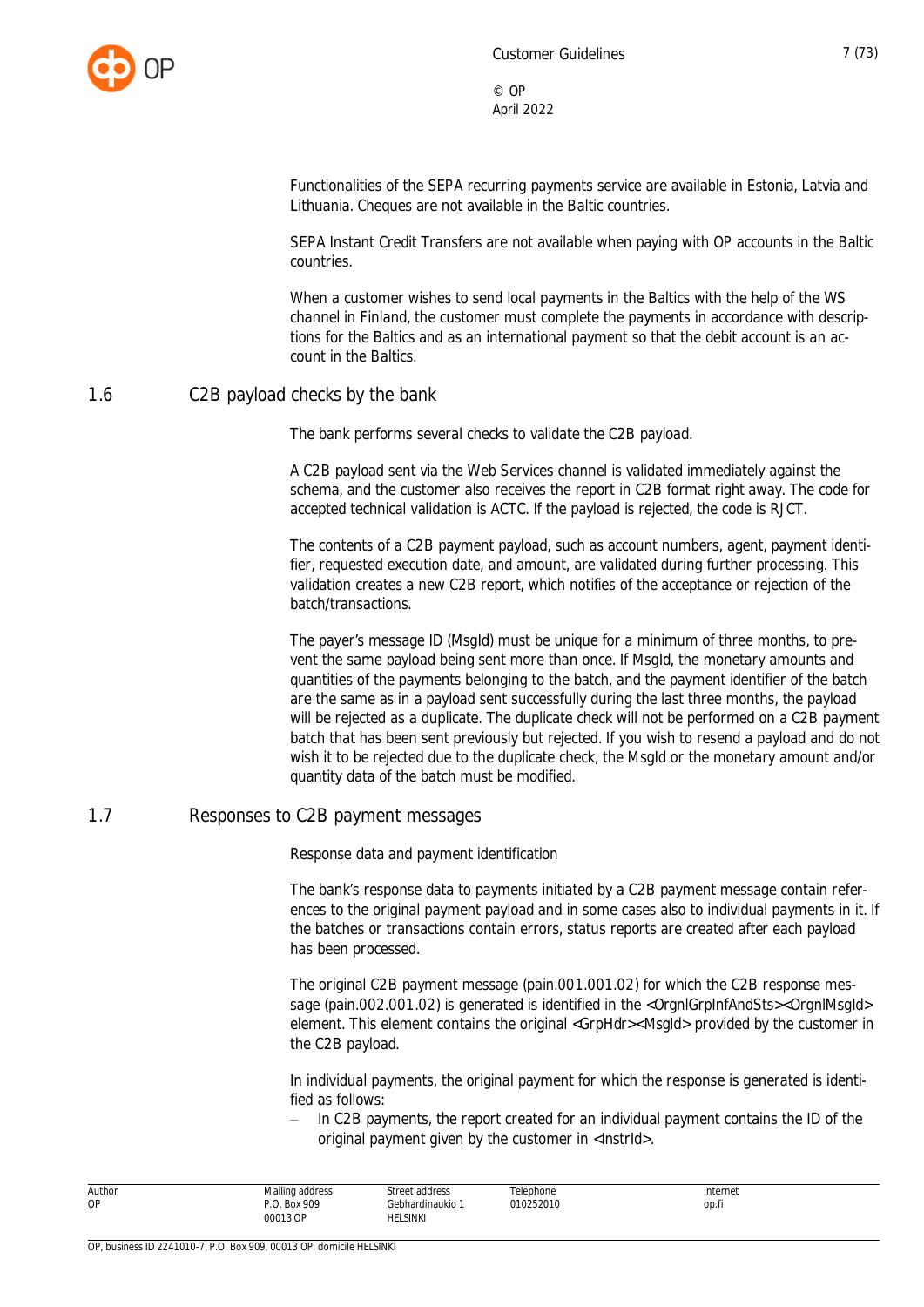

- An individual batch is identified in the report using the 'OrgnlPmtInfId' element.
- In addition to the ID, the report contains status information and, in the event of errors,

a standard C2B error code and possibly a more detailed description of the rejection. The Bank-to-Customer Debit/Credit Notification (camt.054.001.02) message has the following levels: Group Header (GrpHdr) and Notification (Ntfctn). The elements of the Group Header block contain common message information for the message, and the elements of the Notification block contain common status report information for the message. The Notification level is further divided into two parts: the Entry (Ntry) part contains common information for all transactions processed, and the Transaction Details (TxDtls) part contains all the information for each individual transaction.

The Bank-to-Customer Debit/Credit Notification (camt.054.001.02) corresponding to the C2B payment message (pain.001.001.02) can be identified based on the <Ntry><NtryDtls><Btch><PmtInfId> element in the response message. This element contains the original <Pmtlnf><Pmtlnfld> data provided by the customer in the C2B payload. Identification is also possible by means of the information in the <Ntry><NtryDtls><TxDtls><Refs><InstrId> element and the <Ntry><NtryDtls><TxDtls><Refs><EndToEndId> element.

The payment identification data provided by the customer in the cancellation message is cleared against the identification data of the original payment initiation message. Only cancellation requests that can be matched with the original payment initiation message proceed to cancellation processing.

The IDs of cancellation request messages must be identical to the respective IDs of the original payment messages.

The cancellation of a payment batch is identified using the 'PaymentInformationIdentification' and payment identifier of the original payment message.

An individual payment is cancelled using, in addition to the InstructionIdentification and EndToEndIdentification in the original payment message, at least one of the following: requested execution date, debtor account, creditor account and/or payment amount.

After the cancellation request is processed, the system generates a report for all accepted batches and transactions, as well as for any batch or transaction that cannot be matched, to the customer who submitted the payload.

#### <span id="page-8-0"></span>1.8 C2B cancellation request

C2B cancellation request messages can be sent to OP 24/7, and C2B cancellation requests are processed on banking days between 8.00 and 16.00.

The bank performs a number of different checks to validate the C2B cancellation request. C2B cancellation requests sent to the Web Services channel are schema validated immediately by technical means. If the payload validation results in an error, the customer is given the notification '12 schema validation failed' during the session. The technical implementation of the error message given during the session is described in the service description of the Web Services channel. You can get a more detailed description of the reason for the rejection by calling the Corporate and Credit Transfer Services, tel. +358 100 05151. If the payload passes the validation of the Web Services channel, the cancellation request is

| Author | Mailing address<br>the contract of the contract of | Street address<br>. | Telephone | Internet |
|--------|----------------------------------------------------|---------------------|-----------|----------|
| ОP     | Box 909<br>n n                                     | Gebhardinaukio 1    | 010252010 | op.fi    |
|        | 00013 OP                                           | HELSINKI            |           |          |
|        |                                                    |                     |           |          |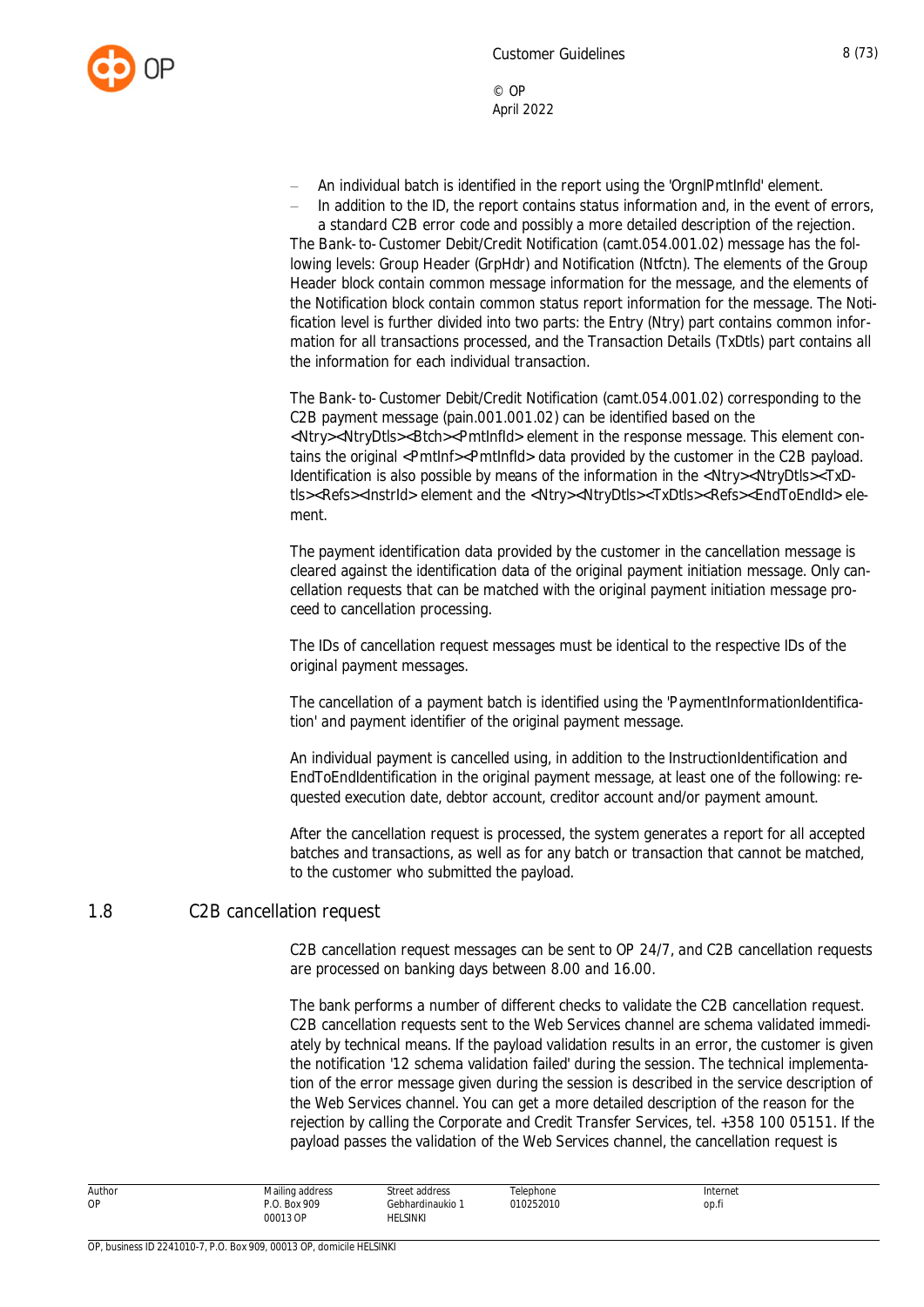

transferred to processing by the bank systems, and the customer receives a report in the camt.029 format.

The contents of a C2B cancellation request payload, such as account numbers, agent, payment identifier, requested execution date, and amount, are validated during further processing.

If there are several debit batches included in a payload, it is only possible to cancel a whole debit batch and individual refunds cannot be cancelled. If there is only one debit batch included in a payload, it is possible to cancel individual refunds.

International payments are always debited individually and therefore, in the case of international payments, a single debit batch includes only one international payment. SEPA payments can be debited either as batch debiting, which means that a single debit includes all SEPA payments included in a payload, or individually, which means that a single debit includes one SEPA payment.

Therefore, an individual SEPA payment, for example, cannot be cancelled if the payload contains both SEPA payments and international payments and if batch debiting has been set for SEPA payments.

#### <span id="page-9-0"></span>2 Sending and retrieving messages

#### <span id="page-9-1"></span>2.1 Stages in the process

#### C2B payment payload

- The customer sends a C2B payload in ISO 20022 message format with contents according to OP's customer guidelines.
- The bank identifies the sender and checks that the sender is authorised to send a payload.
- In Finland, the bank returns response messages in the Web Services channel on three levels
	- Channel-level response: Validation of message structure (schema validation). Immediately during the WSC session in the response message. A response is always created.
	- Response feedback: The bank validates the format of the bank account details, the validity of OP bank accounts, and the validity of the required agreements. Payments marked as SEPA Instant Credit Transfers with the code INST are rejected if the payee's bank has not adopted the service. The response message is created within about 30 minutes after receipt of the payment message. A response is always created
		- Response for a payment: Response in 'pain' format for SEPA and international payments in a single batch that have been paid, and for payments waiting for processing or sufficient funds. This message is created within about 30 minutes after the processing of the payload. The response is a summary of the batch paid thus far and the payments waiting for processing or sufficient funds. The last response of the day at 21.20 includes the rest of the payments that could be processed during the day and payments that lacked sufficient funds. The customer's C2B payment service agreement specifies whether a message is to be created for processed payments.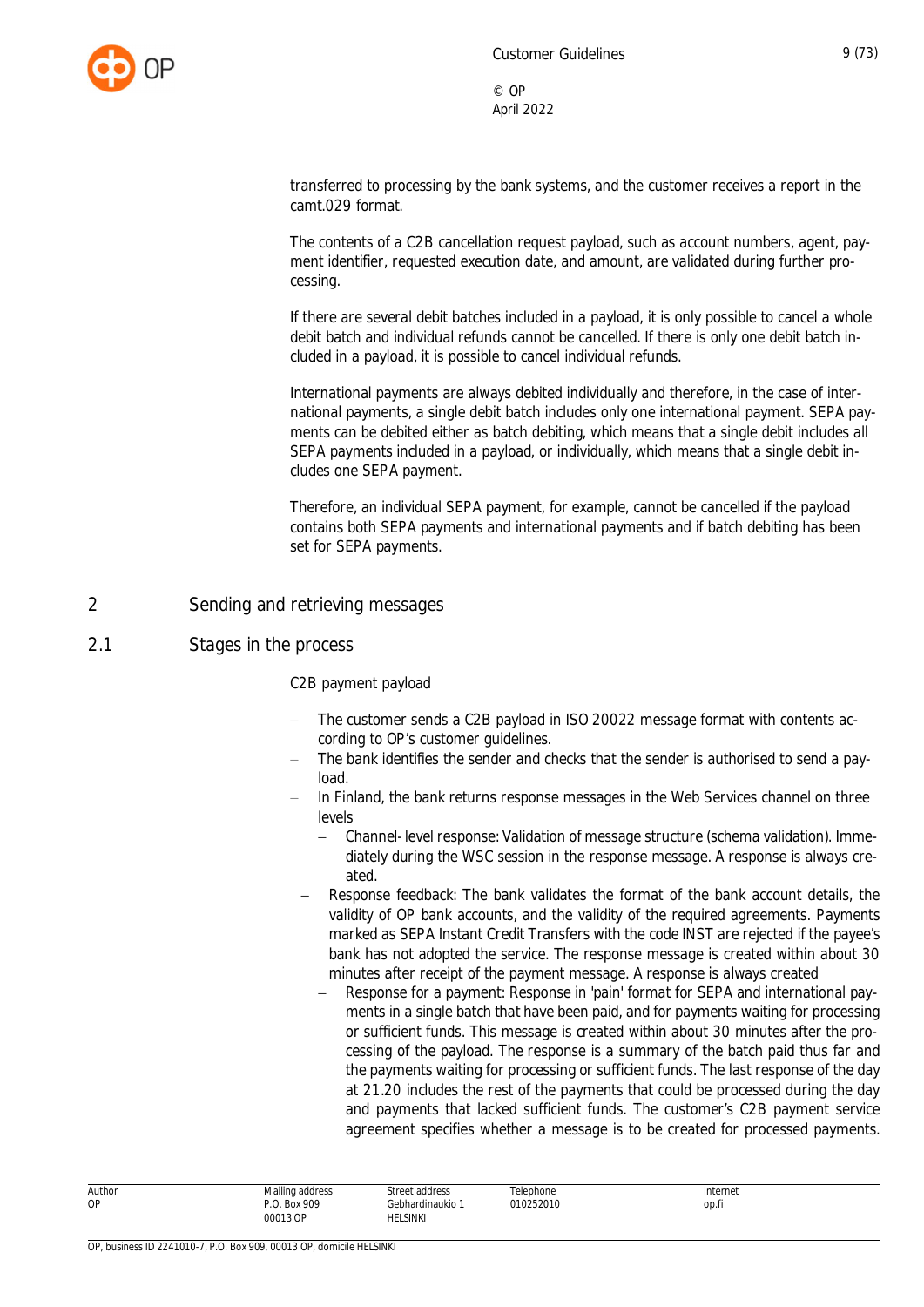

Reports are always automatically created for payments rejected due to insufficient available funds or for another reason.

- Response for a rejected SEPA Instant Credit Transfer: a response in Pain format on rejected payments marked with the code INST or URGP and transferred to the SEPA Instant Credit Transfer system. The response is delivered in intervals of thirty minutes from the Pain response of the payment's debiting. Rejected SEPA Instant Credit Transfers are credited to the customer's account.
- A response in 'camt' format is generated four times a day (at 12.00, 15.00, 18.00 and 21.30) for those payments in the batch that have been successfully paid by that time. The customer's C2B payment service agreement specifies whether a message is delivered for successful payments. However, 'camt' messages are never generated for batches that contain recurring payments with the code SALA.
- The customer may specify in the service agreement that C2B payments will be itemised on the bank statement.
- The customer must retrieve these messages immediately after they are created.
- The parameter for message retrieval is in the format 'mmdd.99999', where 99999 is the ID of the response message from the bank.



#### Cancellation request

- The customer sends a C2B cancellation request (camt.055.001.01) that conforms with the message structure and contents of ISO 20022 and OP's customer guidelines.
- The bank identifies the sender and checks that the sender is authorised to send a payload.
- In Finland, the bank returns response messages in the Web Services channel as follows:
	- Channel-level schema validation response: Validation of message structure (schema validation). Immediately via the Web Services channel. The response is given during the session. Responses in 'pain' or 'camt' formats that need to be retrieved are not

| Author    | Mailing address          | Street address                    | Telephone      | Internet |
|-----------|--------------------------|-----------------------------------|----------------|----------|
| <b>OP</b> | P.O. Box 909<br>00013 OP | Gebhardinaukio<br><b>HELSINKI</b> | 010252010<br>. | op.fi    |
|           |                          |                                   |                |          |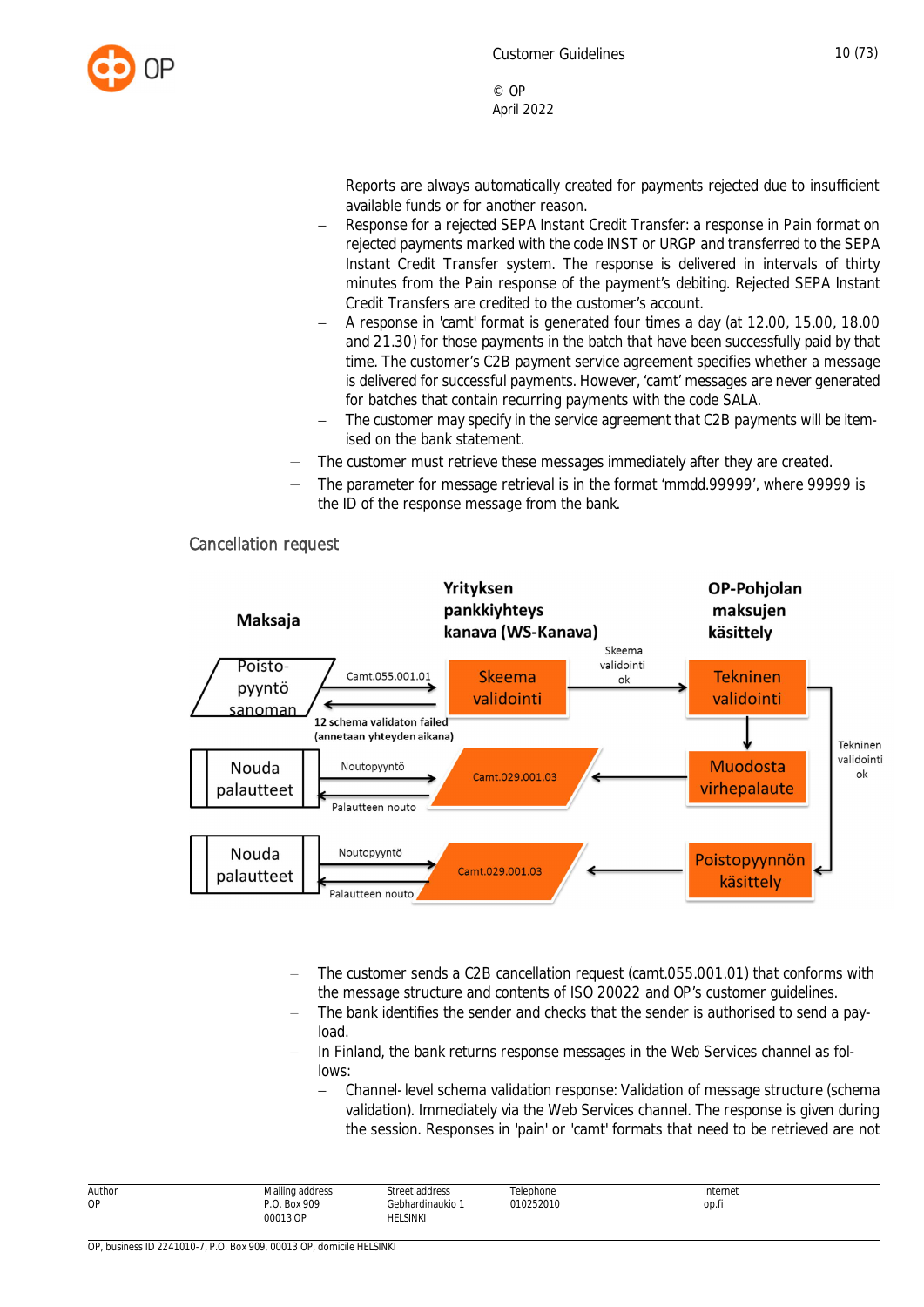

generated. The technical implementation of giving an error message during the session is described in the service description of the Web Services channel.

- Cancellation response for reception (technical validation) and processing (processing of the cancellation request):
	- Technical validation: Checks the agreements and the correctness of the information on the cancellation request message. If the agreements or the information contents have shortcomings or errors, a response is generated for the customer. The response only includes the invalid transactions. Otherwise, the cancellation request message will continue to the final cancellation request processing.
	- Processing of the cancellation request: During the processing, the actual cancellation of batches and payments takes place in accordance with the original request. A response is generated for the customer containing both approved and rejected batches and transactions.
- The customer must retrieve the responses immediately after they are created. All other responses are retrievable, with the exception of the schema validation response given to the customer during the session.

#### <span id="page-11-0"></span>2.2 Structure of the payload file sent by the customer

The payment message is composed of three obligatory parts: Group Header, Payment Information, and Credit Transfer Transaction Information.

Only one Group Header (block A) is allowed in each payment message. It contains the common identifying elements of the message, such as MessageIdentification and CreationDateAndTime.

A payment message may contain several Payment Information (block B) parts. This part contains the debit information for the transaction, such as the Debtor, Debtor Account, and Requested Execution Date. The Payment Information part of the message is repeated if, for example, the Requested Execution Date and/or the Debtor Account changes.

Credit Transfer Transaction Information (block C) is part of Payment Information and can be repeated. It contains the credit elements for the transaction, including the Creditor, Creditor Account, and Instructed Amount.

The C2B payload must use UTF-8 encoding. The payload must be presented in row format and can be without indentation.

The file size limit for payloads sent to OP is 100 MB. An individual C2B payload file can contain a maximum of 100,000 payments. If a file contains more payments, it must be split.

#### <span id="page-11-1"></span>2.3 Schedules for payload sent by customer to bank

Payloads sent to OP will be processed further according to the following daily schedule:

#### SEPA payments (C2B)

at 2.30, followed by 7.00  $\rightarrow$  every 30 minutes  $\rightarrow$  18.00 Payloads received after 18.00 are processed on the following banking day. Payloads can be sent to await payment up to 364 calendar days prior to the due date.

| Author | Mailing address                   | Street address                                                                             | Telephone | Internet |  |
|--------|-----------------------------------|--------------------------------------------------------------------------------------------|-----------|----------|--|
| OP     | . Box 909<br>n n<br>00013 OP<br>. | Gebhardinaukio <sup>1</sup><br>helsinki<br>the contract of the contract of the contract of | 010252010 | op.fi    |  |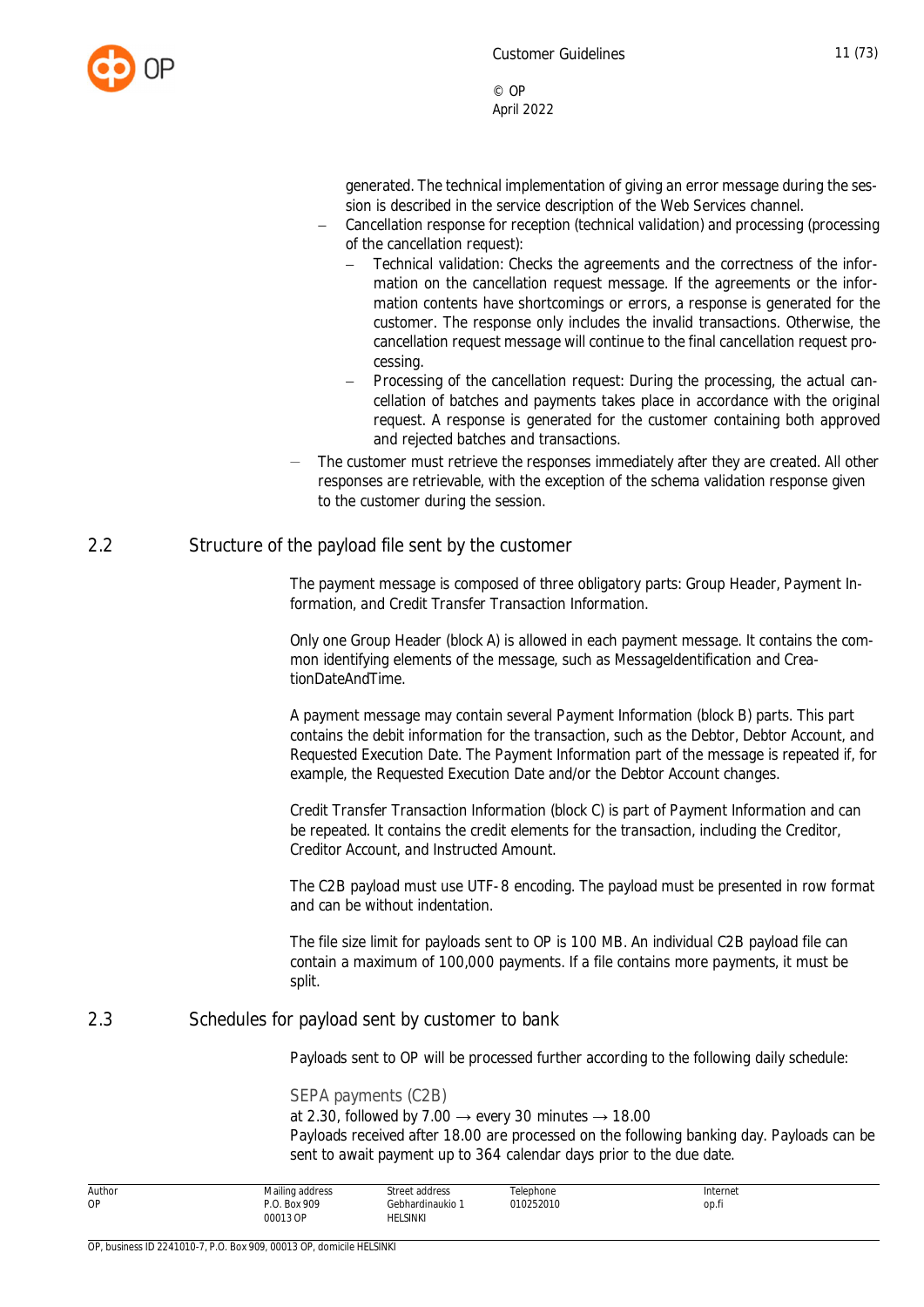Recurring SEPA credit transfers (C2B)

at 2.30, followed by 7.00  $\rightarrow$  every 30 minutes  $\rightarrow$  18.00 Payloads received after 18.00 are moved to be processed on the following banking day. The due date of a SALA batch must be a banking day. Otherwise, the batch is rejected.

C2B SEPA Instant Credit Transfers with SEPA payload content

at 2.30, followed by 7.00  $\rightarrow$  every 30 minutes  $\rightarrow$  18.00

Payments with the code INST can be sent to await payment up to 364 calendar days prior to the due date.

C2B instant payments (POPS interbank express transfers and cheques urgent payments) with SEPA payload content

at 8.00, followed by every 30 minutes  $\rightarrow$  15.30, if the payee's bank is not part of the SEPA Instant Credit Transfer system. C2B instant payments with the current date as the value date and received after cut-off are rejected.

If the payee's bank is also part of the SEPA Instant Credit Transfer system and the payment is rejected, payments with the code URGP received by 15.00 are transferred to the payee's bank via the POPS interbank express transfers and cheques system.

Payments can be sent to await payment up to 364 calendar days prior to the due date. Payments received before noon on New Year's Day and Maundy Thursday will be processed on the same banking day.

Outgoing international payments (C2B)

at 2.30, followed by 7.00  $\rightarrow$  every 30 minutes  $\rightarrow$  17.00 Payments received before 17.00 on the execution date will be processed on the same banking day. Payments received before noon on New Year's Day and Maundy Thursday will be processed on the same banking day.

Individual real-time SEPA Instant Credit Transfers 24/7/365 No requested execution date is allowed.

Outgoing payments (C2B) from accounts in Estonia, Latvia and Lithuania Payments received before 14.30 on the execution date will be processed on the same banking day.

Outgoing international payments (C2B) from accounts in Estonia, Latvia and Lithuania Payments received before 15.00 on the execution date will be processed on the same banking day.

#### <span id="page-12-0"></span>2.4 Structure of responses retrieved by the customer

The bank's responses to payments initiated by a C2B payment message use the schema 'pain.002.001.02' or 'camt.054.001.02'. The customer retrieves the responses for the C2B message from the Web Services channel.

The 'pain' response data on payments initiated by a C2B payment message contains references to the original payload and in some cases also to individual payments. If the batches or transactions contain errors, status reports are created after each payload has been processed.

| Author | Mailing address<br>the contract of the contract of | address<br>street<br>$\sim$ auur Coo   | Telephone      | Internet |
|--------|----------------------------------------------------|----------------------------------------|----------------|----------|
| OP     | P.O. Box 909<br>00013 OP<br>.                      | ebhardinaukio <sup>.</sup><br>HELSINKI | 010252010<br>. | op.fi    |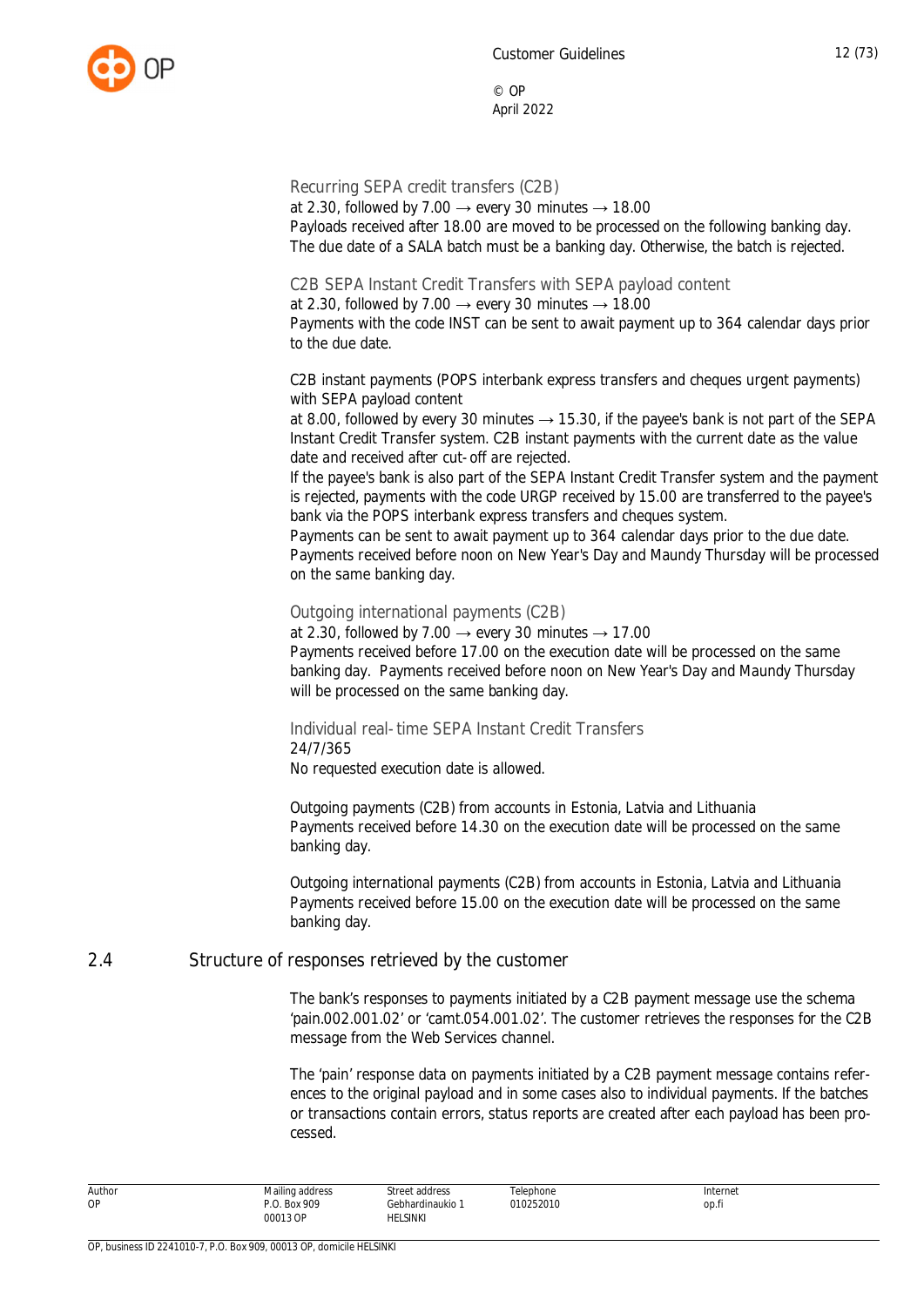

The 'camt' response data for payments initiated by a C2B payment message contains details of the payment transactions in the batch, such as debtor's name and account number, the creditor's name and account number, the amount payable, the payment date, the transaction identifier, and (for international C2B payments) exchange rate information.

#### <span id="page-13-0"></span>2.5 Response creation and schedules

Status reports (pain.002.001.02) are created for C2B payment messages as the bank processes the payments, as follows:

- 1) Report on technical validation Immediately via the Web Services channel upon sending the payload.
- 2) Report on content validation within 30 minutes of sending, during processing times.
- 3) Payment status report ('pain') Upon rejection of a payment in debit processing, upon rejection of a payment marked as SEPA Instant Credit Transfer in credit processing, and at the end of the day for payments with insufficient funds. Creation of 'pain' messages for successful payments is specified separately in the service agreement.

'Camt' messages are created at 12.00, 15.00, 18.00 and 21.30 for those payments in the batch that have been executed successfully by those times. However, 'camt' messages are not created for batches for which the batch-level (PmntInf) payment category code (CtgyPurp) is SALA. Creation of 'camt' messages for successful payments is specified separately in the service agreement.

## <span id="page-13-1"></span>2.6 Checking of available funds and payment

It is the payer's responsibility to make sure that the debit account has sufficient funds available to cover the amount specified on the payload on the requested execution date.

If the amount of funds is insufficient, the entire payment amount is rejected in the last run of the requested execution date. If the customer and bank have agreed on individual payments in the C2B agreement, payments are debited in the order in which they appear in the payment instruction until insufficient funds remain, and the rest of the payments are rejected.

A retrievable report on payments with insufficient funds is generated for the customer already during the day. Additionally, at 21.20 at the end of the day, a report is generated for payments with insufficient funds during the day.

Bank service charges are charged monthly by the fifth banking day of the month following the invoicing month.

## <span id="page-13-2"></span>2.7 Clearing codes

ISO clearing codes are maintained in the External Clearing System Identification Code List, which is available on the Web site of the International Organization for Standardization for ISO20022. OP's SEPA- and cross border payment processing and countries bank details guideline is available on the Web site: [Payment processing and countries bank details.](https://www.op.fi/documents/20556/35498061/Countries+bank+details+Sepa+and+cross+border+payments/10b221c3-5ec1-0091-8018-e7ac25463cad)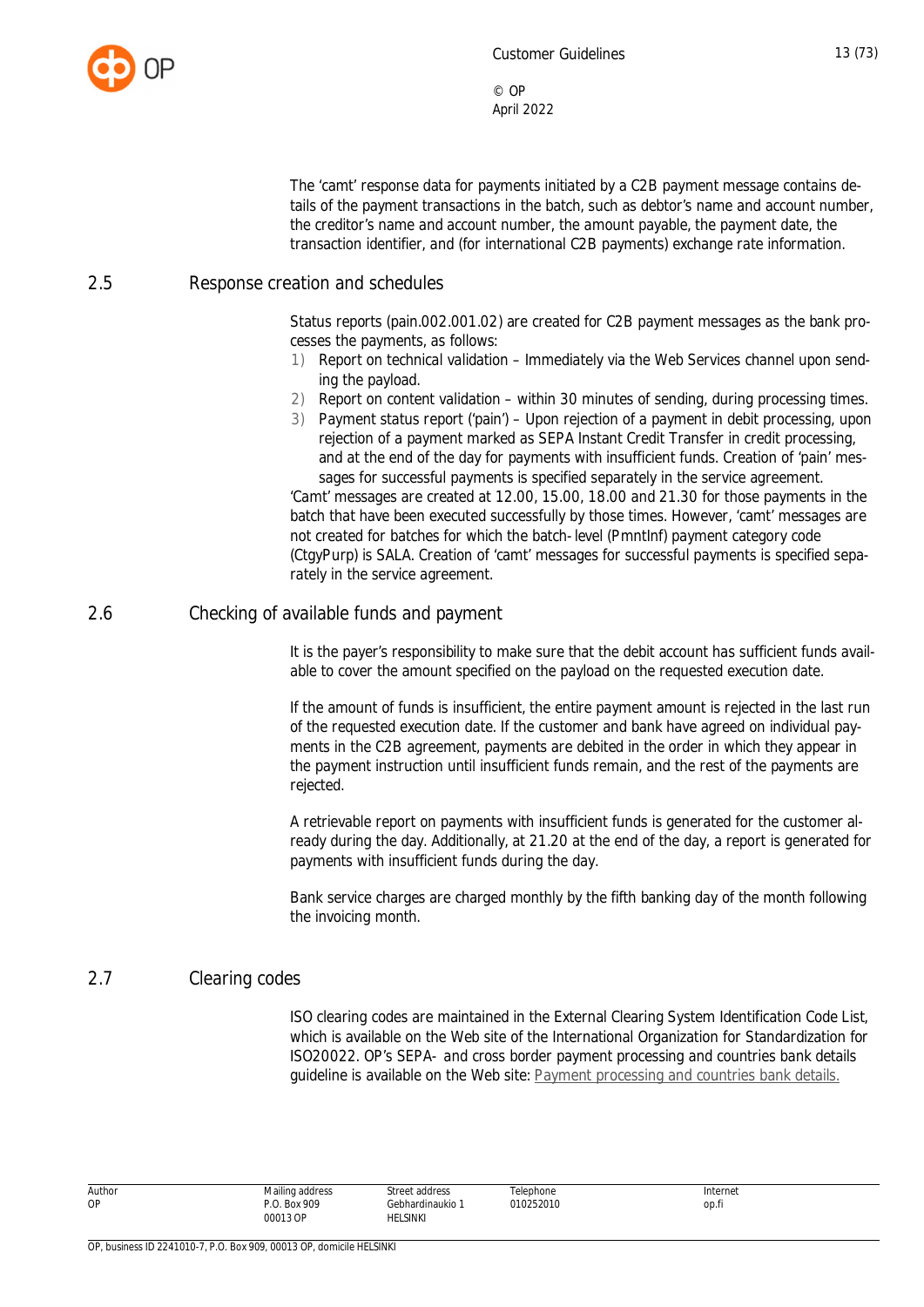

#### <span id="page-14-0"></span>2.8 Charge bearer codes

A charge bearer code can be given at CdtTrfTxInf level for each transaction in the ++ChrgBr element. If a transaction-specific charge bearer code is not given, the PmtInf-level +ChrgBr code is used for the batch.

For SEPA payments, the code is SLEV. For SEPA payments, the code values SHAR and TYHJÄ (empty) are changed to SLEV.

The codes allowed for international payments are SHAR, DEBT, and CRED. For foreign currency and SWIFT cheques, the charge bearer code must be SHAR.

For international payments, the code values SLEV and TYHJÄ (empty) are changed to SHAR.

Note that the charge bearer code SHAR is mandatory for international payments that fall under the Finnish Payment Services Act when:

- the payee's bank is located in an EU or EEA country, and
- the payment currency is euro or some other currency of a member state, and

 the payment is debited from an account in the same currency (no currency exchange). If a payment that falls under the Finnish Payment Services Act involves currency exchange, the charge bearer code DEBT is also possible. The charge bearer code CRED can never be used for payments that fall under the Finnish Payment Services Act. The program used by the bank automatically changes the charge bearer codes DEBT and CRED to SHAR for payments that fall under the Finnish Payment Services Act.

#### <span id="page-14-1"></span>2.9 Requirements for adopting the service

To be able to send a C2B payload to the bank, the customer must sign a C2B service agreement with OP. The agreement specifies items such as the customer's payment identifier, the accounts used, response data reporting preferences, and the payload sender. The C2B cancellation request procedure is included in the C2B service agreement and does not require a separate agreement.

In addition, the party sending a payload to the bank must sign an agreement on the use of the Web Services channel.

Before a payment payload is sent to the bank, the structural validity of the payload must be checked against the schema and the messages must be tested.

With regard to accounts in Estonia, Latvia and Lithuania, the customer must add the account numbers of its accounts in the Baltic countries to the account register of its system.

#### <span id="page-14-2"></span>2.10 Testing environment

The testing environment is described in a separate guideline.

#### <span id="page-14-3"></span>2.11 Help desk and troubleshooting

#### Corporate and payment transfer services

| Author | Mailing address | Street address        | Telephone | Internet |
|--------|-----------------|-----------------------|-----------|----------|
| OP     | . Box 909       | <b>Gebhardinaukio</b> | 010252010 | op.h     |
|        | 00013 OP        | <b>HELSINKI</b>       |           |          |

OP, business ID 2241010-7, P.O. Box 909, 00013 OP, domicile HELSINKI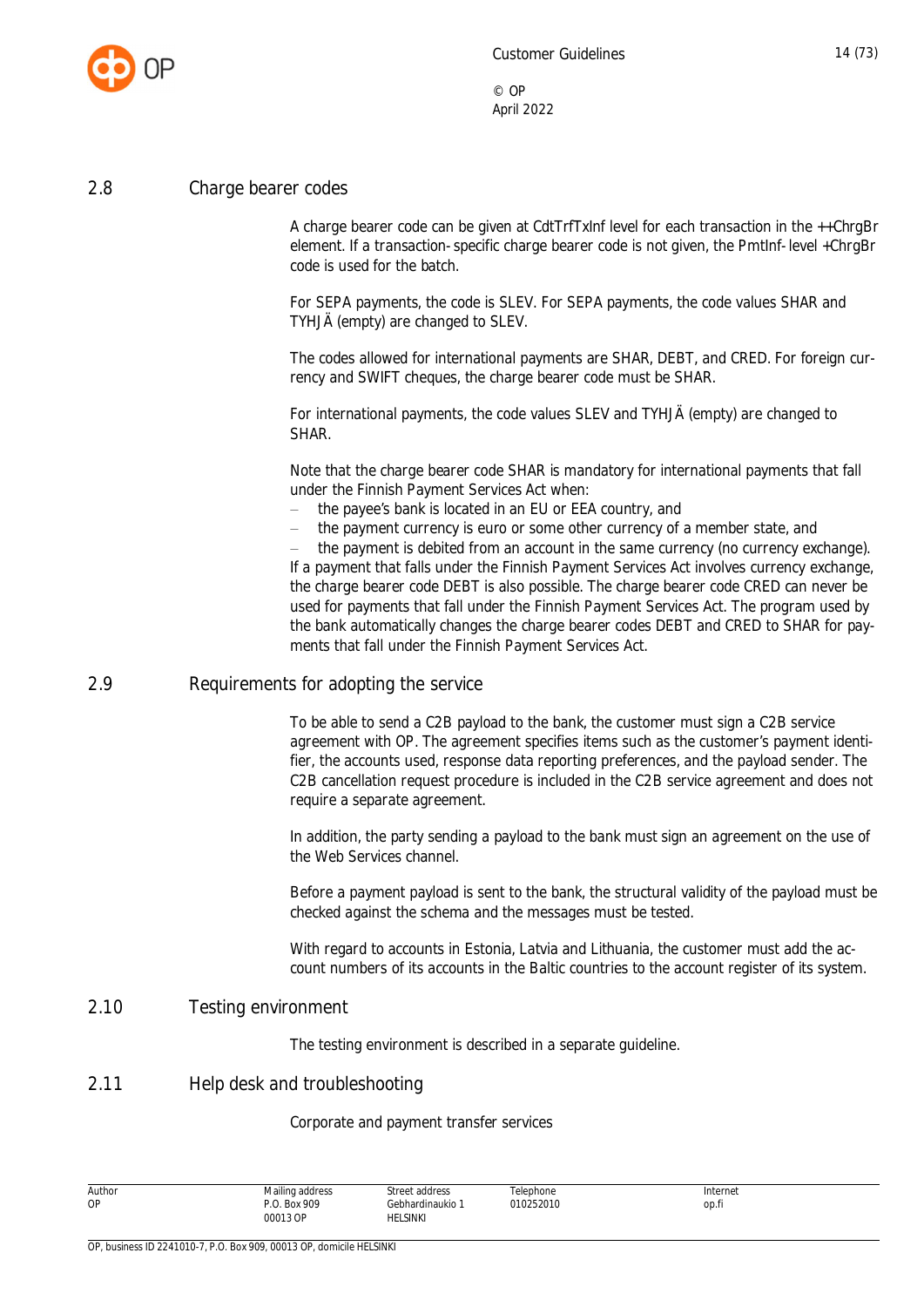

Telephone +358 100 05151 (local/mobile network rate). The service is available on weekdays 8–16 The service will instruct you on how to proceed.

Email yrityspuhelinpalvelu@op.fi

#### <span id="page-15-0"></span>3 C2B payment message and example descriptions

The first column, 'Index', refers to the element number according to the ISO 20022 standard. Check the numbering from the following document: UNIFI (ISO20022) Message Definition Report, Payments Standards – Initiation, Edition September 2006, approved by UNIFI Payments SEG on 6 June 2006 ([Payments\\_Standards-Initiation.pdf](http://tyotilat.opintra.fi/sites/OP_Palvelut/tupake/tuke/pk/Maksuliike/Tiedotus_ja_ohjeet/Asiakasohjeet_ja_palvelukuvaukset/Payments_Standards-Initiation.pdf)).

The second column, 'Number', contains the number of occurrences of the element according to the schema.

0..1 - the element is optional and may occur only once;

1..1 - the element is mandatory and may occur only once;

0..2 - the element is optional and may occur up to two times;

0..n - the element is optional and may occur any number of times;

1..n - the element is mandatory and may occur any number of times.

The third column, 'Mandatory  $(= X)$ ,' contains an 'X' if the bank requires the field.

The fourth column, 'Element', contains the element name according to the schema. The plus (+) symbols in front of a name indicate how deep the element is in the XML structure.

The fifth column, 'Example content', contains an example of field content.

The sixth column. 'Description', contains a brief description of the element's designed use and provides additional instructions, if any.

The messages have the following structures:

- Group Header this level contains the common information for the message.
- Payment Information one or several levels possible. This level is created for payment transactions per requested execution date and debit account. A separate Payment Information level is created for credit transfers that use the 'SALA' code and have the same requested execution date and debit account. If the customer has agreed with the bank on the use of the SDVA code, a separate batch is created for these transactions.
- Transaction Information there can be more than one. This level contains the information on an individual payment transaction.

#### 3.1 Group Header

The 'Mandatory' column contains an 'X' only if OP Group Central Cooperative requires an element that is marked as optional in the schema.

<span id="page-15-1"></span>

| Index | Qty | Mandatory*<br>$(=\times)$ | Element | Example content | Description                                     |
|-------|-----|---------------------------|---------|-----------------|-------------------------------------------------|
| 1.0   |     |                           | GrpHdr  |                 | Each message must contain at least one block of |
|       |     |                           |         |                 | this type containing common information for the |
|       |     |                           |         |                 | message.                                        |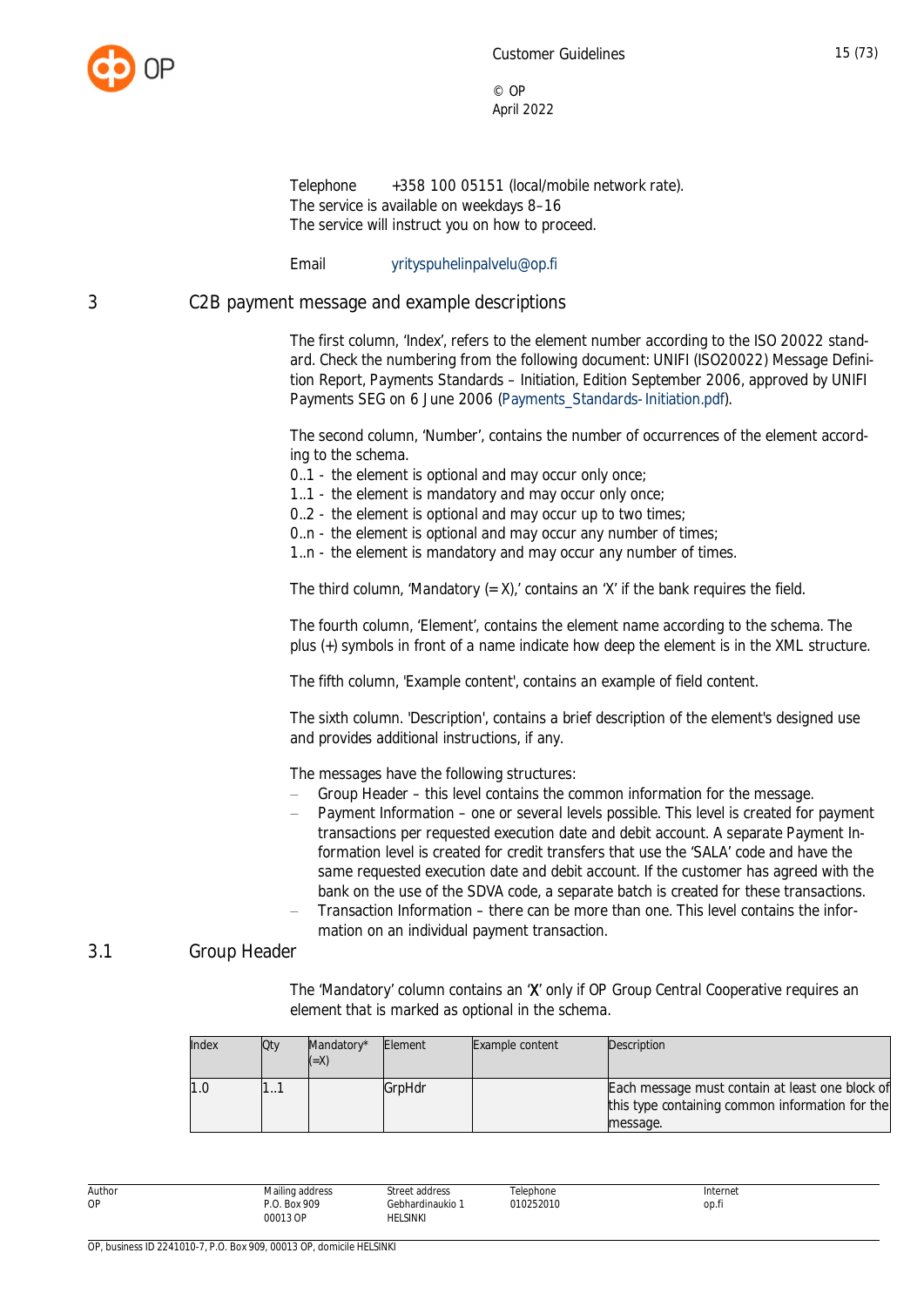

| 1.1 | 1.1 | +Msgld     | 20180102-0000001                   | Message ID given by payer, which must be<br>unique for a minimum of three months - the<br>bank checks the ID to identify duplicates<br>(If 'Msgld' data is identical, changing the 'Num-<br>ber' or 'Sum' will enable the payload to pass the                                                                                                        |
|-----|-----|------------|------------------------------------|------------------------------------------------------------------------------------------------------------------------------------------------------------------------------------------------------------------------------------------------------------------------------------------------------------------------------------------------------|
| 1.2 | 1.1 | +CreDtTm   | $2018 - 01 -$<br>02T09:00:01+02:00 | double check.)<br>Date and time of message creation by the payer,<br>mandatory                                                                                                                                                                                                                                                                       |
| 1.4 | 0.1 | +BtchBookg |                                    | Not in use.<br>For instant payments marked with the code<br>URGP, a separate debiting bundle is always cre-<br>ated (OP cooperative banks in their own bundle<br>and other financial institutions in a separate<br>shared bundle).<br>The debiting methods of other payments (in<br>bundles or individually) are agreed in the service<br>agreement. |
| 1.5 | 1.1 | +NbOfTxs   | 10                                 | Mandatory; the number of individual transac-<br>tions, or CdtTrfTxInf transactions, included in<br>the message by the payer. The bank will not<br>check the information given.                                                                                                                                                                       |
| 1.6 | 0.1 | +CtrlSum   | 20000.00                           | Not mandatory. Arithmetic sum of the amounts<br>(InstdAmt tai EqvtAmt) of CdtTrfTxInf transac-<br>tions contained in the message; foreign curren-<br>cies have no effect on the sum. The bank will<br>not check the information given.                                                                                                               |
| 1.7 | 1.1 | +Grpg      | <b>MIXD</b>                        | Mandatory; permitted values are GRPD, SNGL<br>and MIXD.<br>MIXD - the message has one or several occur-<br>rences of the PmtInf block, where each may<br>contain one or several occurrences of the<br>CdtTrfTxInf block<br>The payload is always processed as if the value<br>were MIXD.                                                             |
| 1.8 | 1.1 | +InitgPty  |                                    |                                                                                                                                                                                                                                                                                                                                                      |
| 1.8 | 0.1 | ++Nm       | Firma Oy                           | Name of message creator                                                                                                                                                                                                                                                                                                                              |
| 1.8 | 0.1 | ++PstlAdr  |                                    | Address of message creator                                                                                                                                                                                                                                                                                                                           |
| 1.8 | 0.1 | +++AdrLine | Teollisuuskatu 1                   | Street address                                                                                                                                                                                                                                                                                                                                       |
| 1.8 | 0.1 | +++AdrLine | 00550 Helsinki                     | Postal address                                                                                                                                                                                                                                                                                                                                       |
| 1.8 | 1.1 | +++Ctry    | FI                                 | Mandatory if AdrLine is given: country code un-<br>der ISO3166; according to Alpha-2                                                                                                                                                                                                                                                                 |

# 3.2 SEPA payment (incl. instructions for sending instant credit transfers (one or more) among the rest of the SEPA payload)

Street address Gebhardinaukio 1 HELSINKI

<span id="page-16-0"></span>

| Index | Qty  | Mandatory*<br>$(=\times)$ | Element       | SEPA payment example<br>content | Description                                                                                                                                |
|-------|------|---------------------------|---------------|---------------------------------|--------------------------------------------------------------------------------------------------------------------------------------------|
| 2.0   | l…n  |                           | <b>Pmtlnf</b> |                                 | Each message must contain at least one block<br>of this type, containing common information for<br>the payments and the debit information. |
| 2.1   | 0. 1 |                           | +PmtInfld     | 20180102-123456-01              | Not mandatory but recommended, the refer-<br>ence assigned by the payer to identify payment                                                |

Author OP

Telephone 010252010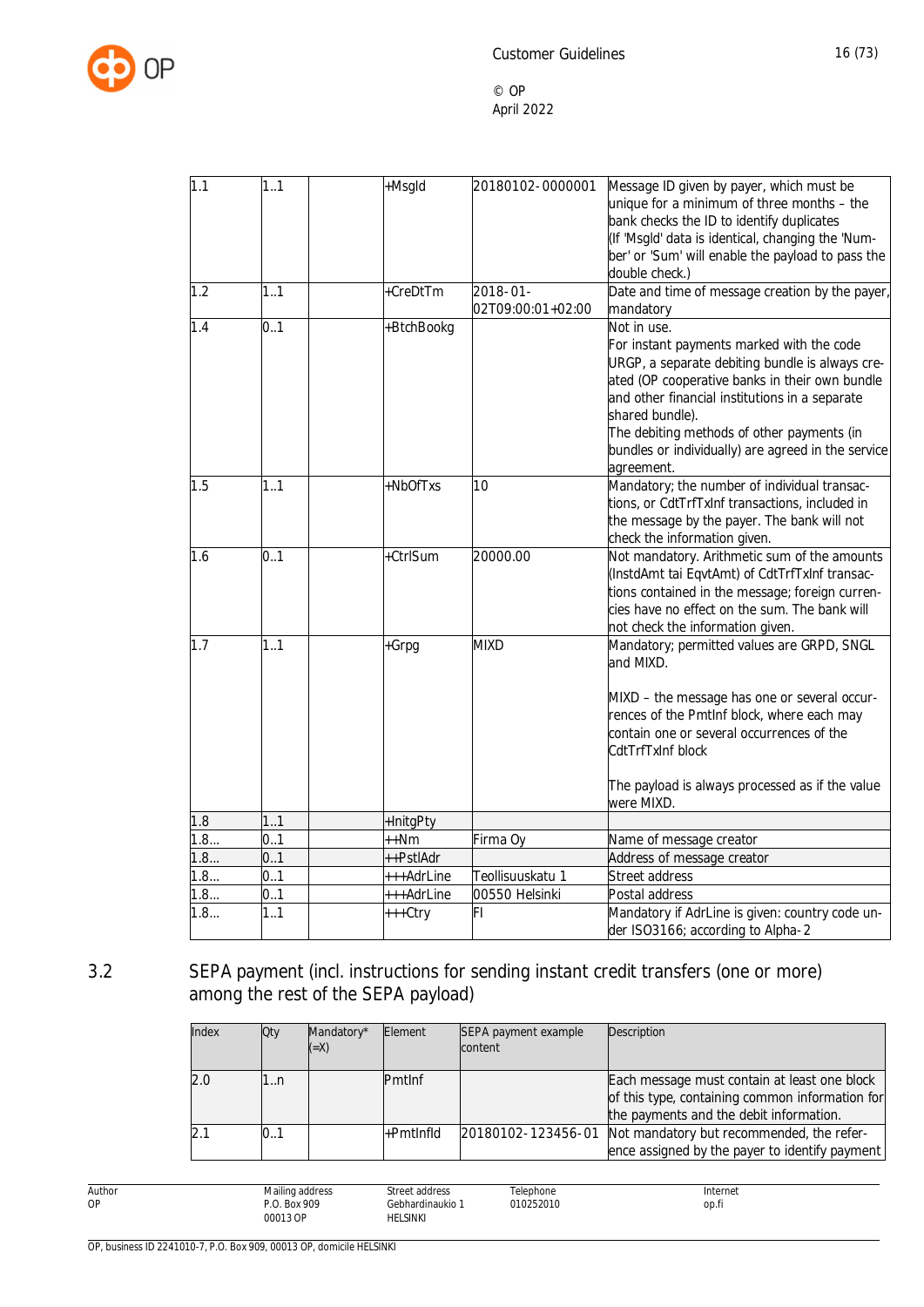

|      |     |             |             | batch, passed on to the messages for the payer<br>and account statement. Not passed on to the<br>creditor                                                                                                                                                                              |
|------|-----|-------------|-------------|----------------------------------------------------------------------------------------------------------------------------------------------------------------------------------------------------------------------------------------------------------------------------------------|
| 2.2  | 11  | +PmtMtd     | <b>TRF</b>  | Mandatory - the values allowed are TRF, CHK,<br>and TRA                                                                                                                                                                                                                                |
|      |     |             |             | The only code allowed for SEPA credit transfers<br>is TRF.                                                                                                                                                                                                                             |
|      |     |             |             | The CHK value gives instruction to process the<br>credit transfer as a cheque. Cheque information<br>is primarily checked from element 2.47. If ele-<br>ment 2.47 is empty and this element has the<br>value CHK, the value BCHQ is conveyed to<br>transaction level, to element 2.47. |
| 2.3  | 0.1 | +PmtTpInf   |             |                                                                                                                                                                                                                                                                                        |
| 2.4  | 0.1 | ++InstrPrty |             | Urgency of payment - the permitted codes are:                                                                                                                                                                                                                                          |
|      |     |             |             | NORM - processed by the payer's bank as a<br>normal payment instruction. this is the only ur-<br>gency code permitted in SEPA payments.                                                                                                                                                |
|      |     |             |             | HIGH - not permitted in SEPA payments.                                                                                                                                                                                                                                                 |
|      |     |             |             | The information is primarily retrieved from ele-<br>ment 2.28. If it is empty, the information con-<br>tained in this element (if any) is used for the<br>transaction.                                                                                                                 |
| 2.5  | 0.1 | ++SvcLvl    |             |                                                                                                                                                                                                                                                                                        |
| 2.6  | 1.1 | $+++Cd$     | <b>SEPA</b> | The values allowed are SEPA, SDVA, and<br>PRPT.                                                                                                                                                                                                                                        |
|      |     |             |             | This element is not enabled for POPS urgent<br>payments. The code URGP for urgent payments<br>is given in element 2.7.                                                                                                                                                                 |
| 2.7  | 1.1 | +++Prtry    |             | The only permitted value is the urgent payment<br>code URGP.                                                                                                                                                                                                                           |
|      |     |             |             | By including it here, payments in the batch are<br>processed primarily as SEPA Instant Credit<br>Transfers and secondarily as POPS urgent pay-<br>ments.                                                                                                                               |
|      |     |             |             |                                                                                                                                                                                                                                                                                        |
|      |     |             |             | Individual payments may be paid as instant<br>payments by giving the code URGP in the credit<br>information in element 2.31 or the code INST<br>in Local Instrument element 2.33.                                                                                                      |
| 2.9  | 0.1 | ++LclInstrm |             |                                                                                                                                                                                                                                                                                        |
| 2.10 | 1.1 | $+++Cd$     | <b>INST</b> | All payments in the batch are processed as<br>SEPA Instant Credit Transfers.                                                                                                                                                                                                           |
|      |     |             | PERI        | Given in the invoice itemisation.                                                                                                                                                                                                                                                      |
| 2.12 | 0.1 | ++CtgyPurp  |             | Purpose of payment code, not mandatory.                                                                                                                                                                                                                                                |
|      |     |             |             | The code SALA must be used to identify recur-<br>ring SEPA payments; See also 2.64 (Purpose)                                                                                                                                                                                           |

Author Mailing address P.O. Box 909 00013 OP Street address Gebhardinaukio 1 HELSINKI Telephone 010252010 Internet op.fi

OP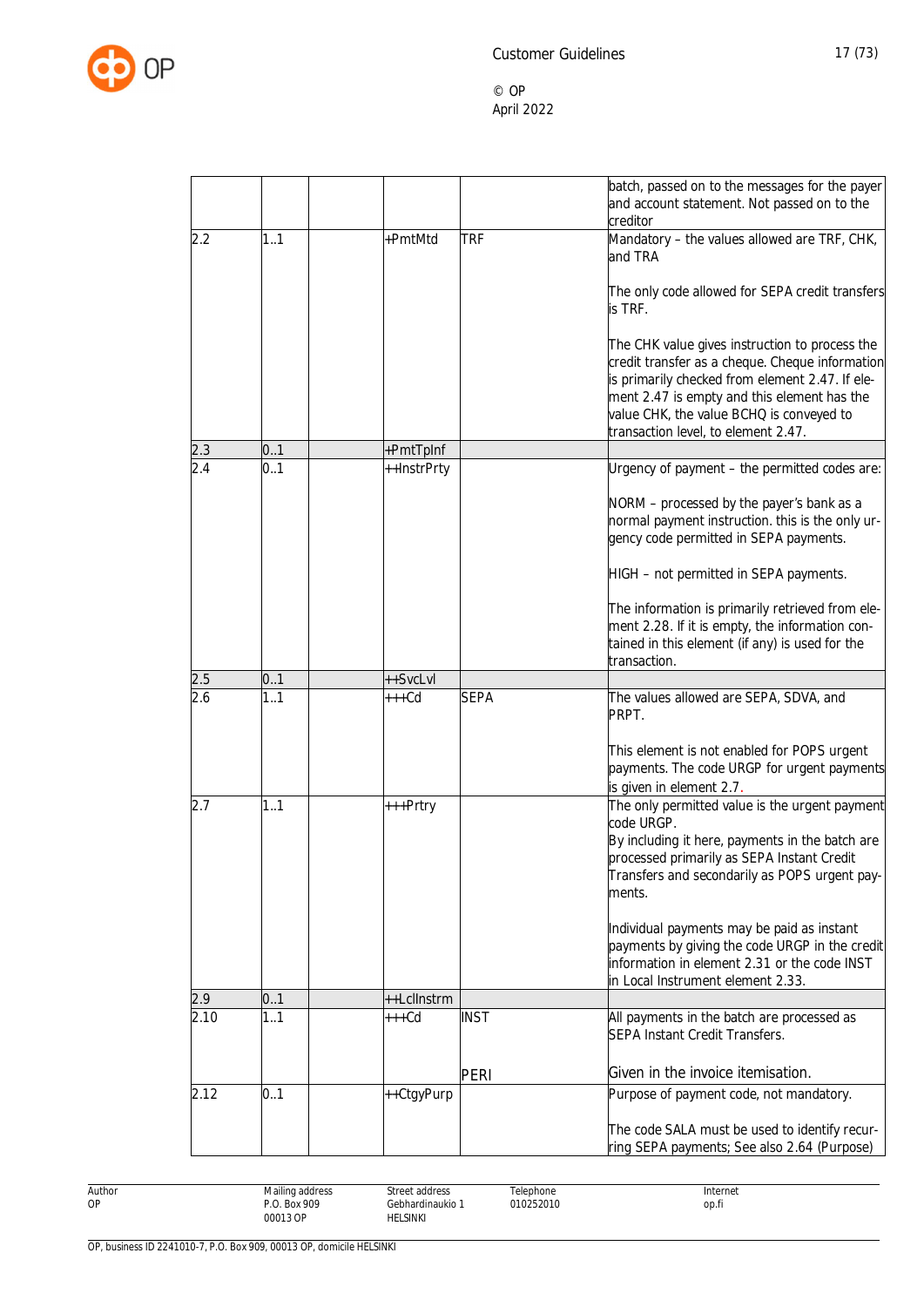

|      |          |                   |             | Payment batches that use the code SALA will<br>be debited from the account on the requested<br>execution date and are credited to the payee on<br>the banking day following the requested execu-<br>tion date. |
|------|----------|-------------------|-------------|----------------------------------------------------------------------------------------------------------------------------------------------------------------------------------------------------------------|
|      |          |                   |             | NOTE! SALA-coded instant payments are deb-<br>ited and credited on the same day.                                                                                                                               |
| 2.13 | 1.1      | +ReqdExct-<br>nDt | 2018-05-10  | The mandatory requested execution date can<br>be set up to 364 days in the future (also ap-<br>plies to instant payments).                                                                                     |
|      |          |                   |             | Note: The requested execution date for a SALA<br>batch and an instant payment must be a bank-<br>ing day. If it is not, the batch is rejected.                                                                 |
| 2.15 | 1.1      | +Dbtr             |             | Mandatory payer information                                                                                                                                                                                    |
| 2.15 | 0.1      | ++Nm              | Firma Oy    | The bank passes on the payer's name used in<br>the C2B agreement                                                                                                                                               |
|      |          |                   |             | This information is passed on to another finan-<br>cial institution by instant payment.                                                                                                                        |
| 2.15 | 0.1      | ++PstlAdr         |             |                                                                                                                                                                                                                |
| 2.15 | 0.5      | +++AdrLine        |             | The bank passes on the payer's address used in<br>the C2B agreement                                                                                                                                            |
| 2.15 | 1.1      | +++Ctry           | FI          | The country code is mandatory for the payer's<br>address if an address is given                                                                                                                                |
| 2.15 | 0.1<br>Χ | $+Hd$             | 12345678900 | This information is used to identify the cus-<br>tomer's payload at the bank and to provide in-<br>formation about the debtor to the creditor                                                                  |
|      |          |                   |             | The customer provides the payment identifier,<br>which the bank uses to link the payload to a<br>service agreement - i.e., checks to which cus-<br>tomer the payload belongs.                                  |
|      |          |                   |             | The payment identifier is mandatory.                                                                                                                                                                           |
|      |          |                   |             | In addition, the customer can supply one busi-<br>ness identifier in a SEPA payment. The ID is<br>not observed in international payments.                                                                      |
|      |          |                   |             | The only ID observed for international pay-<br>ments is the payment identifier.                                                                                                                                |
|      |          |                   |             | 1. *) Payment identifier<br>mandatory<br>9-11 characters<br>the same as in the customer's C2B agreement<br>given in the OrgId.BkPtyId element<br>not passed on to the creditor                                 |
|      |          |                   |             | 2. Business ID<br>Optional<br>can be either business ID or personal ID                                                                                                                                         |

Author OP

Telephone 010252010 Internet op.fi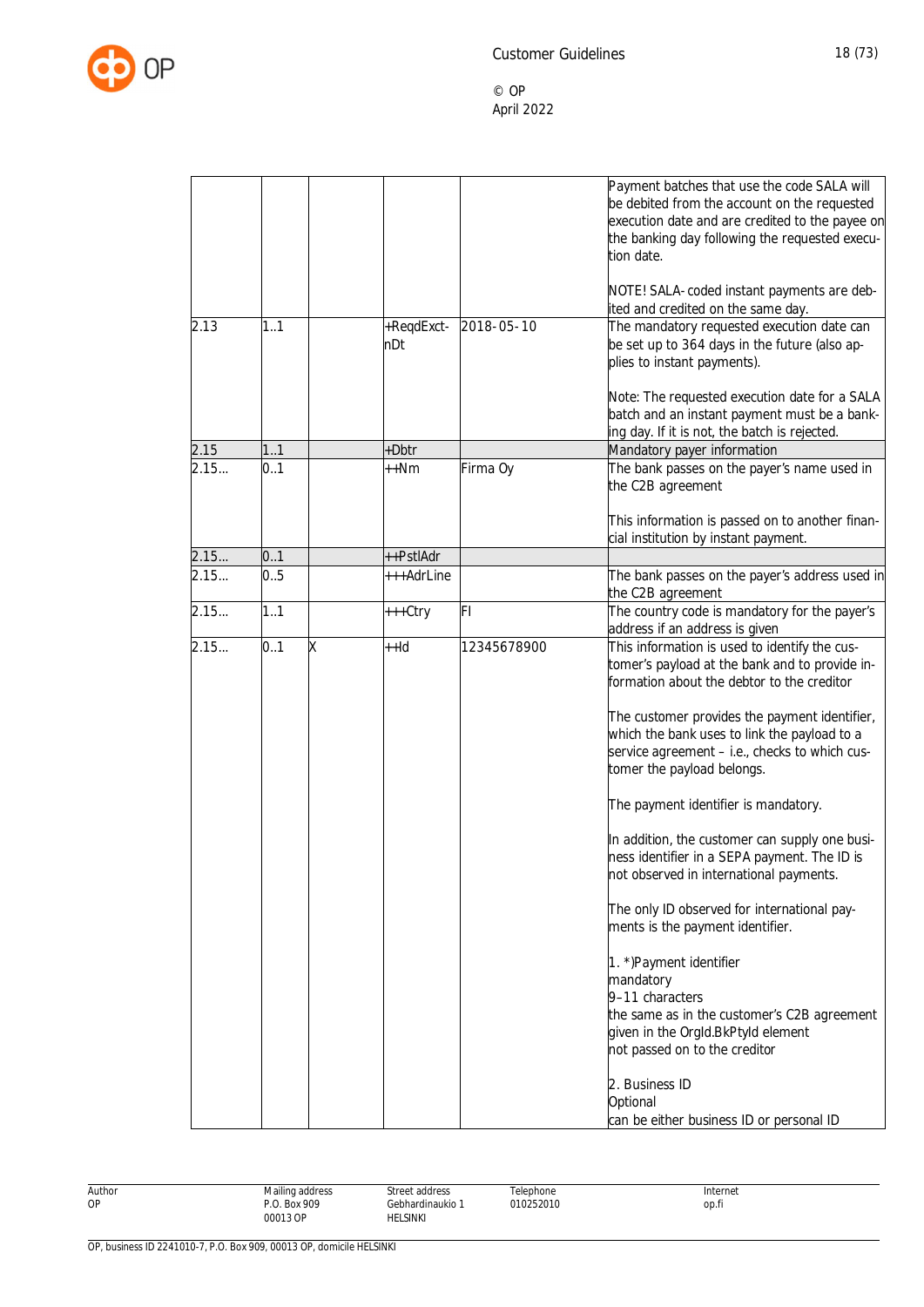

| 2.24         | 11         | ++Pmtld       |                    | Mandatory payment identification                                                                                                                                      |
|--------------|------------|---------------|--------------------|-----------------------------------------------------------------------------------------------------------------------------------------------------------------------|
|              |            |               | tion information   |                                                                                                                                                                       |
| 2.23         | 1n         |               |                    | changed to SHAR.<br>+CdtTrfTxInfCredit transfer transac- At least one block of this kind is required                                                                  |
|              |            |               |                    | are SHAR, DEBT, and CRED.<br>Code values SLEV and TYHJÄ (empty) are                                                                                                   |
|              |            |               |                    | Code values SHAR and TYHJÄ (empty) are<br>changed to SLEV.<br>The codes permitted for international payments                                                          |
|              |            |               |                    | The charge bearer code for SEPA credit trans-<br>fers is SLEV.                                                                                                        |
| 2.20         | 0.1        | +ChrgBr       | <b>SLEV</b>        | The charge bearer code - can be given for each<br>individual transaction If there is no transaction-<br>specific charge bearer code, it is checked from<br>this field |
| 2.19         | 0.1        | $++Nm$        |                    | The name of the original debtor is passed on by<br>a SWIFT MT103 message to the message field<br>(field 70), preceded by 'B/O' ('By order of')                        |
|              |            | +UltmtDbtr    |                    | Not mandatory, original debtor. When specified<br>in this field, information is transferred to the<br>bank statement of both the debtor and the<br>creditor.          |
| 2.17<br>2.19 | 0.1<br>0.1 | $+++BIC$      | OKOYFIHH           | mandatory for SEPA payments.                                                                                                                                          |
| 2.17         | 1.1        | ++ FinInstnId |                    |                                                                                                                                                                       |
| 2.17         | 1.1        | +DbtrAgt      |                    | Payer's bank information, mandatory                                                                                                                                   |
| 2.16         | 0.1        | $++Ccy$       | <b>EUR</b>         | In SEPA payments, the account number cannot<br>be given in Proprietary format.                                                                                        |
|              | $Or\}$     |               |                    | be in a Proprietary format (using numbers, let-<br>ters, and punctuation marks).                                                                                      |
| 2.16         | 1.1        | +++PrtryAcct  |                    | In SEPA payments, the account number cannot<br>be given in BBAN format.<br>When the debit account is not with OP, it can                                              |
|              |            |               |                    | lowed).                                                                                                                                                               |
| 2.16         | 1.1<br>0r  | $++BBAN$      |                    | When the debit account is not with OP, it can<br>be in BBAN format (letters and numbers al-                                                                           |
|              |            |               |                    | The debit account in OP must always be in<br>BAN format. This also applies when the debit<br>account is an account at OP Estonia, Latvia or<br>Lithuania.             |
| 2.16         | 1.1<br>{Or | $++IBAN$      | FI2550001520322972 | In SEPA payments, the account number is al-<br>ways given in IBAN format.                                                                                             |
| 2.16         | 1.1        | $++Id$        |                    |                                                                                                                                                                       |
| 2.16         | 11         | +DbtrAcct     |                    | Mandatory                                                                                                                                                             |
|              |            |               |                    | Prtryld.<br>passed on to the creditor's bank                                                                                                                          |
|              |            |               |                    | permitted business IDs (Orgld) are BIC, IBEI,<br>BEI, EANGLN, USCHU, DUNS, TaxIdNb, and                                                                               |

Author OP

Gebhardinaukio 1 Telephone 010252010

Street address

HELSINKI

Internet op.fi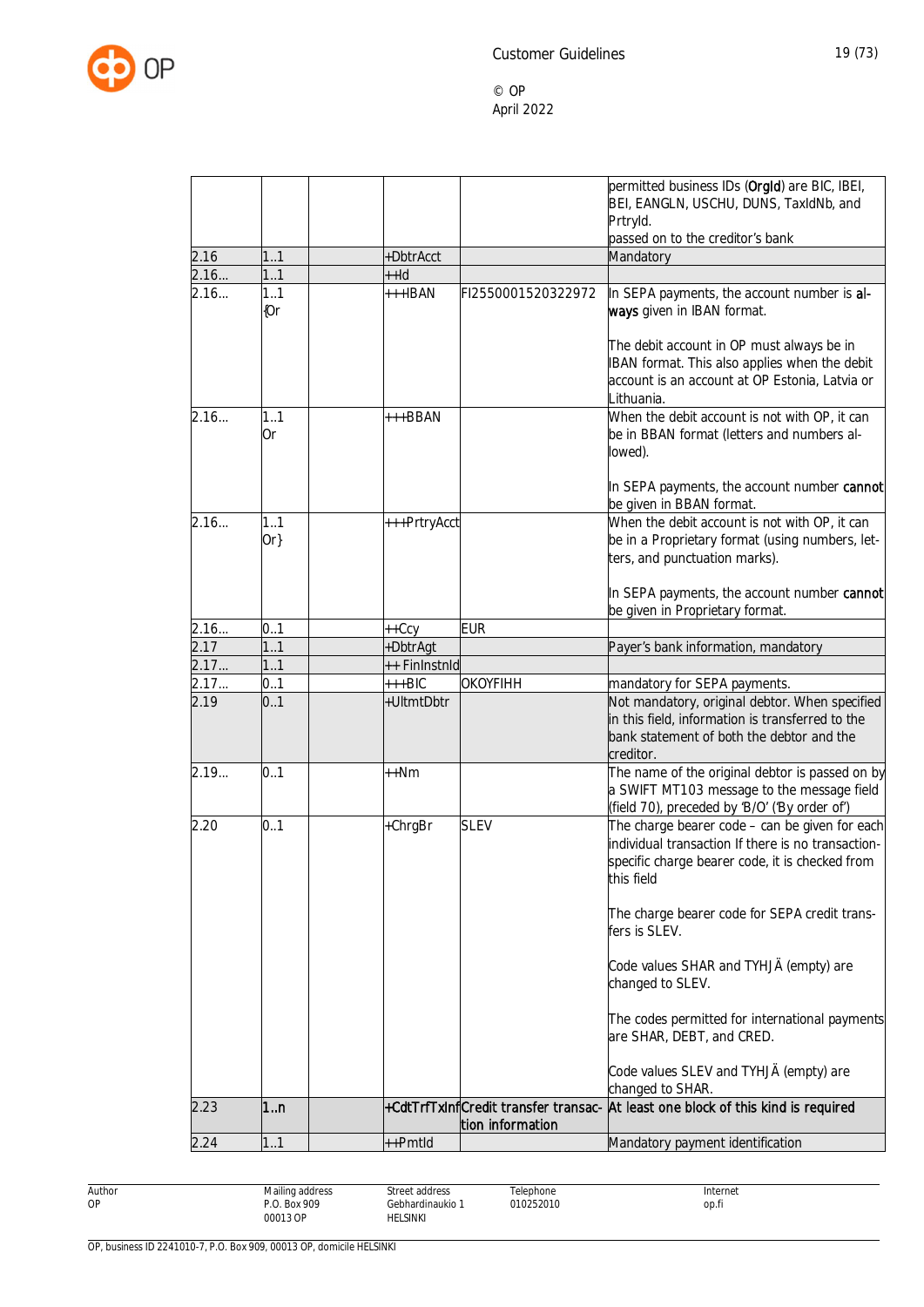

| 2.25 | 0.1 | +++InstrId        |                            | Identification assigned to the payment by the<br>payer, passed on to the messages for the payer                                                                                                                                                                              |
|------|-----|-------------------|----------------------------|------------------------------------------------------------------------------------------------------------------------------------------------------------------------------------------------------------------------------------------------------------------------------|
|      |     |                   |                            | and bank statement (customer's own infor-<br>mation) - not passed on to the creditor                                                                                                                                                                                         |
| 2.26 | 11  | dld               | +++EndToEn9834454645554699 | Mandatory end-to-end reference, or unique<br>identification assigned by the debtor to identify<br>the transaction - always passed on to the cred-<br>itor but passed on to the debtor only for indi-<br>vidual payments                                                      |
|      |     |                   |                            | In the absence of this information, the bank will<br>indicate NOTPROVIDED.                                                                                                                                                                                                   |
|      |     |                   |                            | EndToEndId is passed on by a SWIFT MT103<br>message to the message field (field 70), line 1,<br>preceded by '/ROC/' ('Ordering Customer Refer-<br>ence').                                                                                                                    |
|      |     |                   |                            | Not forwarded to the creditor in POPS urgent<br>payments.                                                                                                                                                                                                                    |
| 2.27 | 0.1 | ++PmtTpInf        |                            | Payment type information for the bank                                                                                                                                                                                                                                        |
| 2.28 | 0.1 | +++InstrPrty NORM |                            | Urgency of payment - the permitted codes are:                                                                                                                                                                                                                                |
|      |     |                   |                            | NORM - processed by the payer's bank as a<br>normal payment instruction. this is the only ur-<br>gency code permitted in SEPA payments.                                                                                                                                      |
|      |     |                   |                            | HIGH - not permitted for SEPA payments.                                                                                                                                                                                                                                      |
|      |     |                   |                            | The information is primarily retrieved from this<br>element. If this element has no value, the value<br>in element 2.4 (if any) is used for the transac-<br>tion.                                                                                                            |
| 2.29 | 0.1 | +++SvcLvl         |                            | Service Level, not in use. Information is given<br>at the PmtInf level - i.e., in element 2.6.                                                                                                                                                                               |
| 2.30 | 1.1 | $***+Cd$          |                            | Not in use. Information is given at the PmtInf<br>level - i.e., in element 2.6.                                                                                                                                                                                              |
| 2.31 | 1.1 | ++++Prtry         | <b>URGP</b>                | The only permitted value is the urgent payment<br>code URGP.<br>By including the code here, individual payments<br>can be paid as instant payments. The payment<br>is processed primarily as an SEPA Instant<br>Credit Transfer and secondarily as POPS ur-<br>gent payment. |
|      |     |                   |                            | Another option is to enter the code in INST Lo-<br>cal Instrument element 2.33.                                                                                                                                                                                              |
|      |     |                   |                            | If all payments in the batch are to be paid as<br>instant payments, include the code URGP in el-<br>ement 2.7 or the code INST in element 2.9.                                                                                                                               |
| 2.33 | 0.1 | +++LclInstrm      |                            |                                                                                                                                                                                                                                                                              |
| 2.34 | 1.1 | ++++Cd            | <b>INST</b>                | The payment is processed only as an SEPA In-<br>stant Credit Transfer. Another option is to enter<br>the code URGP in Service Level element 2.31.                                                                                                                            |

Author OP Mailing address P.O. Box 909 00013 OP Street address Gebhardinaukio 1 HELSINKI Telephone 010252010 Internet op.fi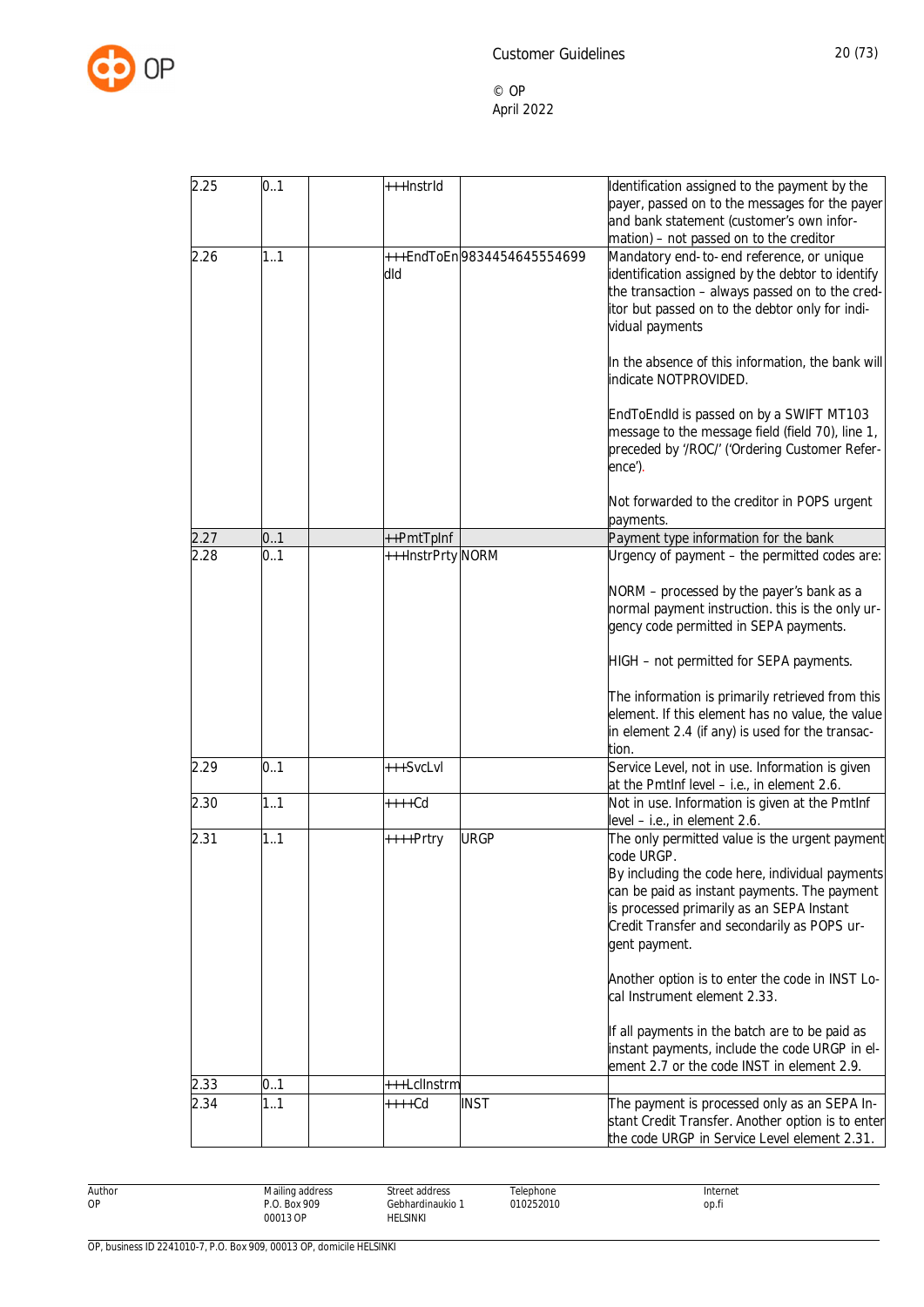

|      |               |                                        | In this case, the payment may be routed as a<br>POPS urgent payment if SEPA Instant Credit<br>Transfer cannot be used.                                                                                                                                                          |
|------|---------------|----------------------------------------|---------------------------------------------------------------------------------------------------------------------------------------------------------------------------------------------------------------------------------------------------------------------------------|
| 2.37 | 11            | ++Amt                                  | As mandatory information, the amount payable                                                                                                                                                                                                                                    |
| 2.38 | 1.1           | +++InstdAmt <sub>150,00</sub>          | Instructed amount payable.                                                                                                                                                                                                                                                      |
|      |               |                                        | The specified amount must be between 0,01 $\epsilon$<br>and 999.999.999,99 €.                                                                                                                                                                                                   |
| 2.38 |               | +++InstdAmtEUR<br>attribuutti<br>'Ccy' | Currency of the amount instructed                                                                                                                                                                                                                                               |
| 2.42 | 0.1           | ++XchgRatel<br>nf                      | Exchange rate information                                                                                                                                                                                                                                                       |
| 2.45 | 0.1           | +++CtrctId                             | Currency trade deal number - i.e., exchange<br>rate reference, which is used only in interna-<br>tional payments.                                                                                                                                                               |
| 2.46 | 0.1           | ++ChrgBr                               | The charge bearer code - can be given for each<br>individual transaction                                                                                                                                                                                                        |
|      |               |                                        | For SEPA payments, the code values SHAR and<br>TYHJÄ (empty) are changed to SLEV.                                                                                                                                                                                               |
|      |               |                                        | The codes allowed for international payments<br>are SHAR, DEBT, and CRED.                                                                                                                                                                                                       |
|      |               |                                        | Code values SLEV and TYHJÄ (empty) are<br>changed to SHAR.                                                                                                                                                                                                                      |
| 2.47 | 0.1           | ++Chqlnstr                             |                                                                                                                                                                                                                                                                                 |
| 2.47 | 0.1           | +++ChqTp                               | The values CCCH, CCHQ, DRFT, and ELDR are<br>changed to BCHQ.                                                                                                                                                                                                                   |
|      |               |                                        | The CHK value in element 2.2 instructs that the<br>credit transfer be processed as a cheque.<br>Cheque information is primarily checked from<br>this element. If this element is empty and ele-<br>ment 2.2 contains the value CHK, the value<br>used for this element is BCHQ. |
| 2.47 | 0.1           | +++DlvryMtd                            | Cheque delivery method                                                                                                                                                                                                                                                          |
| 2.47 | 1.1           | ++++Prtry                              | For a SWIFT cheque, a field with the manda-<br>tory value SWIFT                                                                                                                                                                                                                 |
| 2.55 | 0.1           | ++CdtrAgt                              |                                                                                                                                                                                                                                                                                 |
| 2.55 | 1.1           | +++Fin-<br>Instnid                     |                                                                                                                                                                                                                                                                                 |
| 2.55 | 1.1<br>${0r}$ | <b>GENODEFF</b><br>$++++BIC$           | The BIC code of the creditor's bank is not man-<br>datory information for SEPA payments. If it has<br>been specified, it will only be used as comple-<br>mentary information in exceptional situations.                                                                         |
| 2.55 | 1.1<br>$Or\}$ | $+++Cmb-$<br>ndld                      |                                                                                                                                                                                                                                                                                 |
| 2.55 | 0.1           | $++++-ClrSys$<br>Mmbld                 | Clearing code                                                                                                                                                                                                                                                                   |
| 2.55 | 1.1           | $+++++Id$                              | The clearing code of the creditor's bank can be<br>given for international payment if the BIC is not                                                                                                                                                                            |

Author OP

Street address Gebhardinaukio 1 HELSINKI

Telephone 010252010 Internet op.fi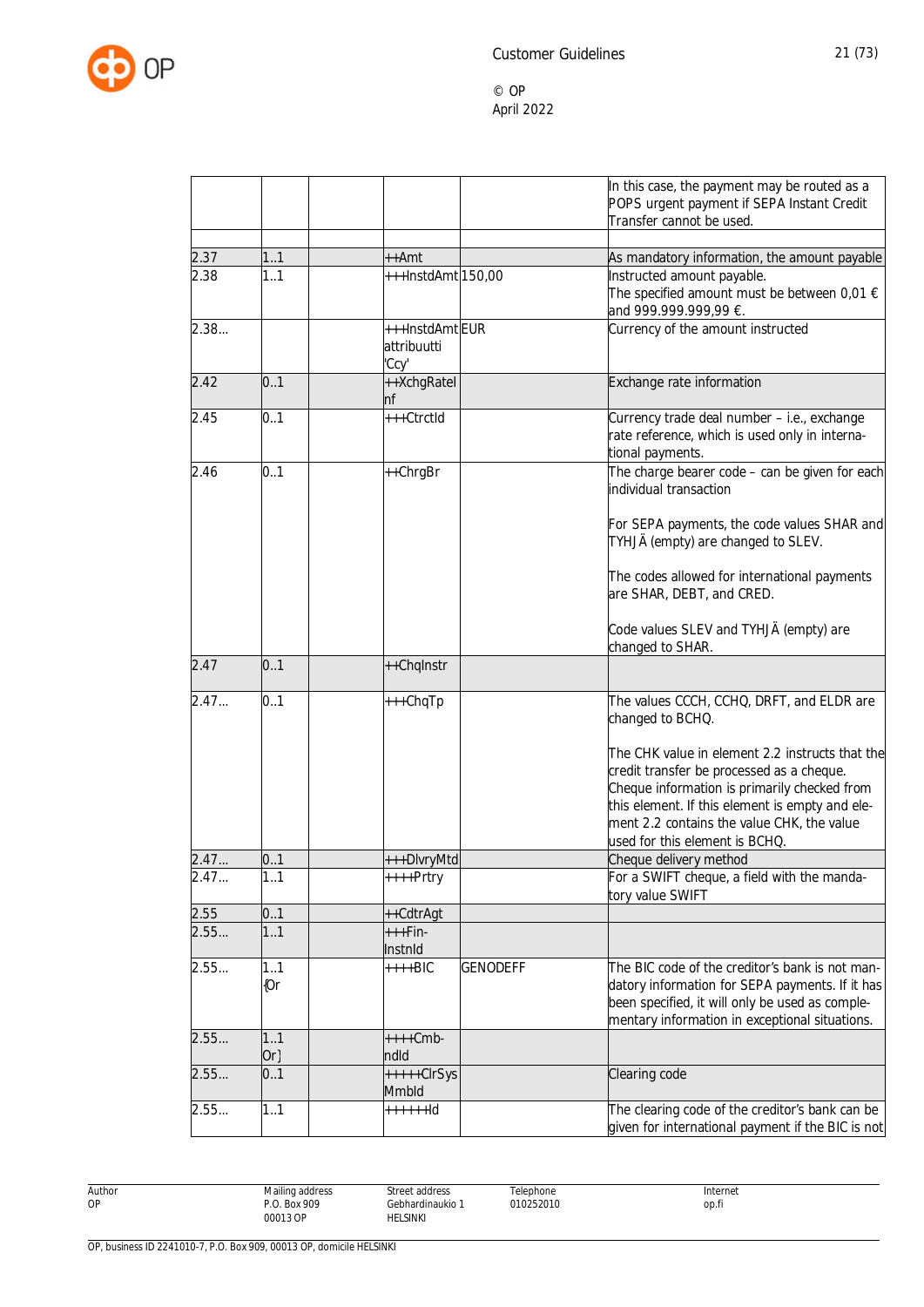

|                   |              |                         |                   |                              | known; The clearing code must be given ac-<br>cording to the ISO standard                                                                                                                                                                                                                                        |
|-------------------|--------------|-------------------------|-------------------|------------------------------|------------------------------------------------------------------------------------------------------------------------------------------------------------------------------------------------------------------------------------------------------------------------------------------------------------------|
|                   |              |                         |                   |                              | The name and address of the creditor's bank<br>are mandatory in connection with a clearing<br>code.                                                                                                                                                                                                              |
| 2.55              | 0.1          |                         | $***+Nm$          |                              | In international payments, the name of the<br>creditor's bank is mandatory if a BIC code is not<br>given and/or the payment is not identified as a<br>cheque.                                                                                                                                                    |
| 2.55              | 0.1          |                         | $++++PstIAd$      |                              |                                                                                                                                                                                                                                                                                                                  |
| 2.55              | 0.5          |                         | $+++++AdrL$<br>ne |                              | In international payments, the address of the<br>creditor's bank is mandatory if a BIC code is not<br>given and/or the payment is not identified as a<br>cheque                                                                                                                                                  |
| 2.55              | 1.1          |                         | ++++++Ctry        |                              | The country code of the creditor's bank is man-<br>datory if the PstlAdr element is used                                                                                                                                                                                                                         |
| 2.57              | 0.1          | Χ                       | ++Cdtr            |                              | Creditor's name and address                                                                                                                                                                                                                                                                                      |
| $\overline{2.57}$ | 0.1          | $\overline{\mathsf{x}}$ | $***Nm$           | Warenhaus Köln               | Creditor's name is mandatory. In money orders<br>and SEPA payments, the creditor's name may<br>be up to 70 characters.                                                                                                                                                                                           |
| 2.57              | 0.1          |                         | +++PstlAdr        |                              | Creditor's postal address                                                                                                                                                                                                                                                                                        |
| 2.57              | 0.4          |                         |                   | ++++AdrLine Kirchenstrasse 3 | Not mandatory but recommended for SEPA<br>payments and recurring payments. Max. two<br>(2) address lines. Maximum length 2 x 70 char-<br>acters. Creditor address is mandatory datum in<br>international payments. Max. number of 70<br>characters in the address field allowed for in-<br>ternational payments. |
|                   |              |                         |                   | DE-26458 Köln                |                                                                                                                                                                                                                                                                                                                  |
| 2.57              | 0.1          |                         | ++++StrtNm        |                              | Street address is mandatory and used only in<br>money orders. Maximum length 70 characters.                                                                                                                                                                                                                      |
| 2.57              | 0.1          |                         | ++++PstCd         |                              | Postal code is mandatory and used only in<br>money orders. 16 characters.                                                                                                                                                                                                                                        |
| 2.57              | 0.1          |                         | ++++TwnNm         |                              | Town name is mandatory and used only in<br>money orders 35 characters.                                                                                                                                                                                                                                           |
| 2.57              | 1.1          |                         | ++++Ctry          | DE                           | Creditor's country code is mandatory if the<br>creditor's address is provided. Does not apply to<br>money orders.                                                                                                                                                                                                |
| 2.57              | 0.1          |                         | +++ld             |                              | Creditor ID                                                                                                                                                                                                                                                                                                      |
| 2.57…             | 11<br>(Or    |                         | $***+Orgld$       |                              | In SEPA payments, the business IDs permitted<br>are BIC, IBEI, BEI, EANGLN, USCHU, DUNS,<br>TaxidNb, BkPtyld, and Prtryld<br>In money orders, it is recommended to give ei-<br>ther the creditor's Business ID or the social se-<br>curity number (TaxIdNb or ScISctyNb).                                        |
| 2.57              | 11<br>$Or\}$ |                         | ++++PrvtId        |                              | In SEPA payments, the personal IDs allowed<br>are DrvrsLicNb, CstmrNb, SclSctyNb, AlnReg-<br>nNb, PsptNb, TaxIdNb, IdntyCardNb, MplyrIdNb,<br>DtAndPlcOfBirth, and OthrId<br>The Personal Data File Act regulates the use of<br>Personal Identity Numbers.                                                       |

Author OP

Street address Gebhardinaukio 1 HELSINKI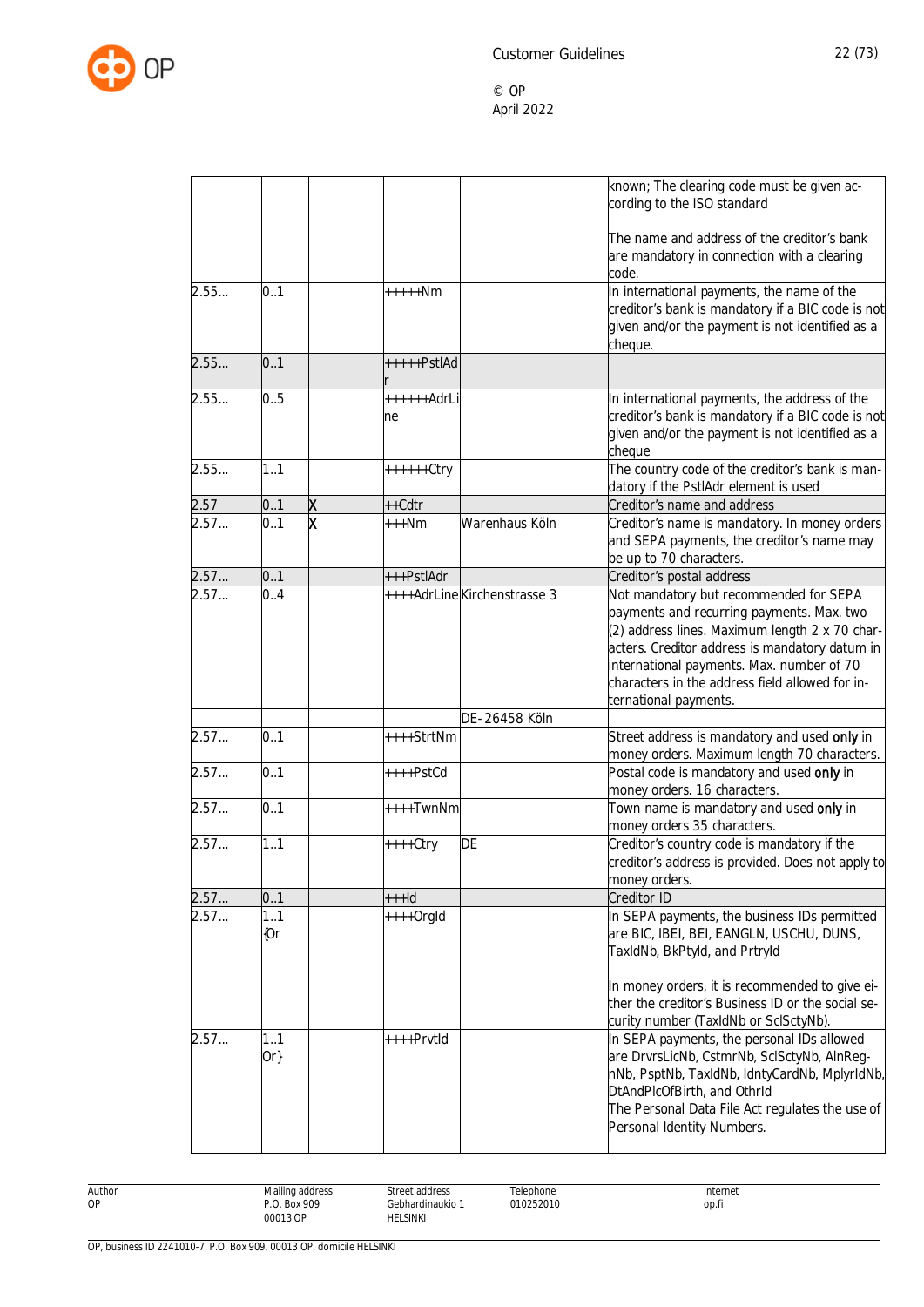

|      |     |               |                    | In money orders, it is recommended to give ei-<br>ther the creditor's Business ID or the social se-    |
|------|-----|---------------|--------------------|--------------------------------------------------------------------------------------------------------|
|      |     |               |                    | curity number (TaxIdNb or ScISctyNb).                                                                  |
| 2.58 | 0.1 | ++CdtrAcct    | DE8937040044053201 | For SEPA and instant payments, the payee's                                                             |
|      |     |               | 3000               | account number is mandatory, and it must al-                                                           |
|      |     |               |                    | ways be in the IBAN format.                                                                            |
|      |     |               |                    |                                                                                                        |
|      |     |               |                    | In international payments, the account number                                                          |
|      |     |               |                    | can also be in the BBAN or proprietary format.                                                         |
|      |     |               |                    |                                                                                                        |
|      |     |               |                    | In payment orders, the following standard value                                                        |
|      |     |               |                    | is given as the account number:                                                                        |
|      |     |               |                    | FI505999999999991.                                                                                     |
|      |     |               |                    | The payee's account is not given for SWIFT                                                             |
|      |     |               |                    | cheques.                                                                                               |
|      |     |               |                    |                                                                                                        |
|      |     |               |                    | If the payment is not a foreign-currency                                                               |
|      |     |               |                    | cheque or a SWIFT cheque, an account number                                                            |
|      |     |               |                    | is mandatory and the payment is rejected if it is                                                      |
|      |     |               |                    | missing.                                                                                               |
| 2.59 | 0.1 | ++UltmtCdtr   |                    |                                                                                                        |
| 2.59 | 0.1 | $***Nm$       |                    | Passed on for SEPA credit transfers                                                                    |
| 2.60 | 0.2 | $+$ $+$ $ln-$ |                    | Instructions for the creditor agent / creditor                                                         |
|      |     | strForCdtrAg  |                    | bank are passed on for international payments                                                          |
|      |     |               |                    |                                                                                                        |
|      |     |               |                    | The first two instructions are observed.                                                               |
| 2.61 | 0.1 | $+++Cd$       |                    | Payment instruction code according to the                                                              |
|      |     |               |                    | <b>UNIFI standard</b>                                                                                  |
|      |     |               |                    | Codes currently in use:                                                                                |
|      |     |               |                    |                                                                                                        |
|      |     |               |                    | [PHOB] - creditor collects from the bank Paid                                                          |
|      |     |               |                    | once the creditor is identified                                                                        |
|      |     |               |                    | [CHQB] - payment to creditor by cheque                                                                 |
| 2.62 | 0.1 | +++InstrInf   |                    | Further instructions for the foreign bank, max.                                                        |
|      |     |               |                    | 140 characters                                                                                         |
| 2.63 | 0.1 | ++InstrForD-  |                    | Instructions for the payer's bank                                                                      |
|      |     | btrAgt        |                    |                                                                                                        |
|      |     |               |                    | The only instruction code currently in use for                                                         |
|      |     |               |                    | SEPA payments:                                                                                         |
| 2.64 | 0.1 | ++Purp        |                    | [EIOHJ] - no instruction<br>Purpose of payment                                                         |
| 2.65 | 1.1 | +++Cd         |                    | Additional information on the purpose of the                                                           |
|      |     |               |                    | SEPA payment from the payer to the payee.                                                              |
|      |     |               |                    |                                                                                                        |
|      |     |               |                    | Entered as a code.                                                                                     |
|      |     |               |                    |                                                                                                        |
|      |     |               |                    | <b>STDY</b> (Study) = Student financial aid<br>$\overline{\text{BECH}}$ (ChildBenefit) = Child benefit |
|      |     |               |                    | <b>PENS</b> (PensionPayment) = Pension                                                                 |
|      |     |               |                    | BENE (UnemploymentDisabilityBenefit) = Al-                                                             |
|      |     |               |                    | lowance or benefit                                                                                     |
|      |     |               |                    | <b>SSBE</b> (SocialSecurityBenefit) = Benefit                                                          |
|      |     |               |                    |                                                                                                        |

Author OP

Street address Gebhardinaukio 1 HELSINKI

Telephone 010252010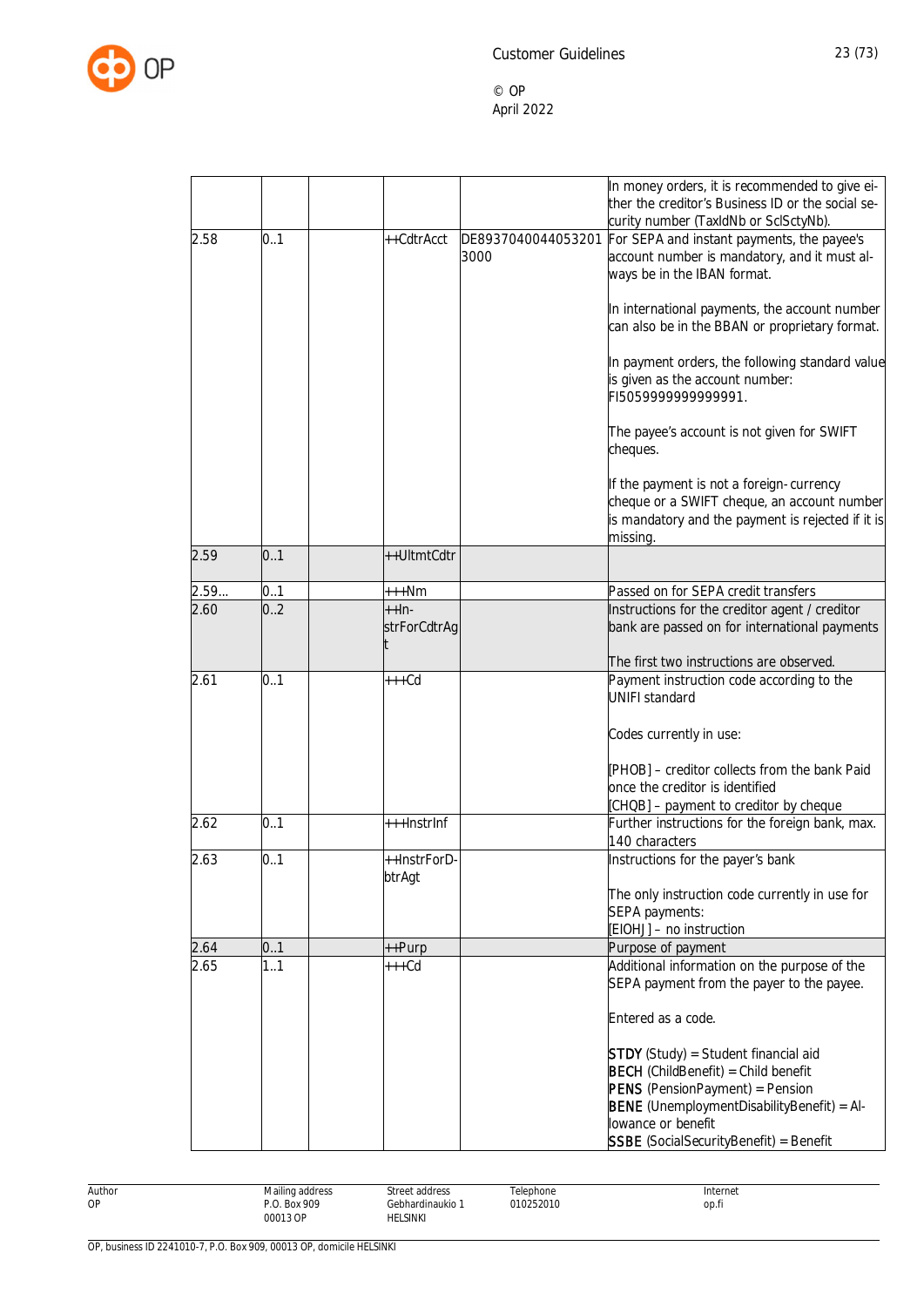

|      |                                 |                                    | <b>AGRT</b> (Agricultural Payment) = Agricultural<br>payment<br><b>SALA</b> (Salary) = Salary<br><b>TAXS</b> (TaxPayment) = Tax refund<br>If the Category Purpose field (Index 2.12) con-<br>tains the code SALA and this field contains one<br>of the codes listed, the text matching the code<br>will be passed on to the creditor's account in-<br>formation in OP. Other Purpose codes are<br>passed on as given.<br>Note: If the Category Purpose field (index 2.12)<br>does not contain the code SALA, the code pro- |
|------|---------------------------------|------------------------------------|----------------------------------------------------------------------------------------------------------------------------------------------------------------------------------------------------------------------------------------------------------------------------------------------------------------------------------------------------------------------------------------------------------------------------------------------------------------------------------------------------------------------------|
|      | 0.1                             | $++Rmtlnf$                         | vided is passed on as given.                                                                                                                                                                                                                                                                                                                                                                                                                                                                                               |
| 2.84 |                                 |                                    | Message or reference for the creditor<br>The message can contain a Remittance Infor-<br>mation block, which may contain a Ustrd ele-<br>ment and up to 999 Strd elements.<br>If both are given, the Strd elements are passed<br>on to another bank in Finland and the Ustrd el-<br>ement for cross-border payments.                                                                                                                                                                                                        |
|      |                                 |                                    | In such a case,<br>1st occurrence must be data in Ustrd format:<br>max. 140 characters<br>option of supplying invoice details using code<br>words                                                                                                                                                                                                                                                                                                                                                                          |
|      |                                 |                                    | Occurrences 2-999 may contain longer Strd<br>elements:<br>max. 280 characters each<br>structured invoice details<br>if tax-message payment, only one Strd block<br>allowed                                                                                                                                                                                                                                                                                                                                                 |
|      |                                 |                                    | Note: In the Strd block, XML tags are included<br>in the length whereas in the Ustrd block only<br>the content.<br>The bank will not check these details but en-<br>sures that long Strd data will be passed on to<br>only those banks that accept long Strd data.<br>Ustrd data will be sent to other banks.                                                                                                                                                                                                              |
|      |                                 |                                    | Further instructions on the provision of invoice<br>details can be found in UNIFI Guide prepared by<br>Finance Finland; see www.finanssiala.fi/en.                                                                                                                                                                                                                                                                                                                                                                         |
|      |                                 |                                    | Invoice itemisations cannot be transmitted with<br><b>SEPA Instant Credit Transfers.</b>                                                                                                                                                                                                                                                                                                                                                                                                                                   |
|      |                                 |                                    | In invoice itemisations both Strd and Ustrd ele-<br>ments cannot be given.                                                                                                                                                                                                                                                                                                                                                                                                                                                 |
|      | Mailing address<br>P.O. Box 909 | Street address<br>Gebhardinaukio 1 | Telephone<br>Internet<br>010252010<br>op.fi                                                                                                                                                                                                                                                                                                                                                                                                                                                                                |

00013 OP

HELSINKI

Author OP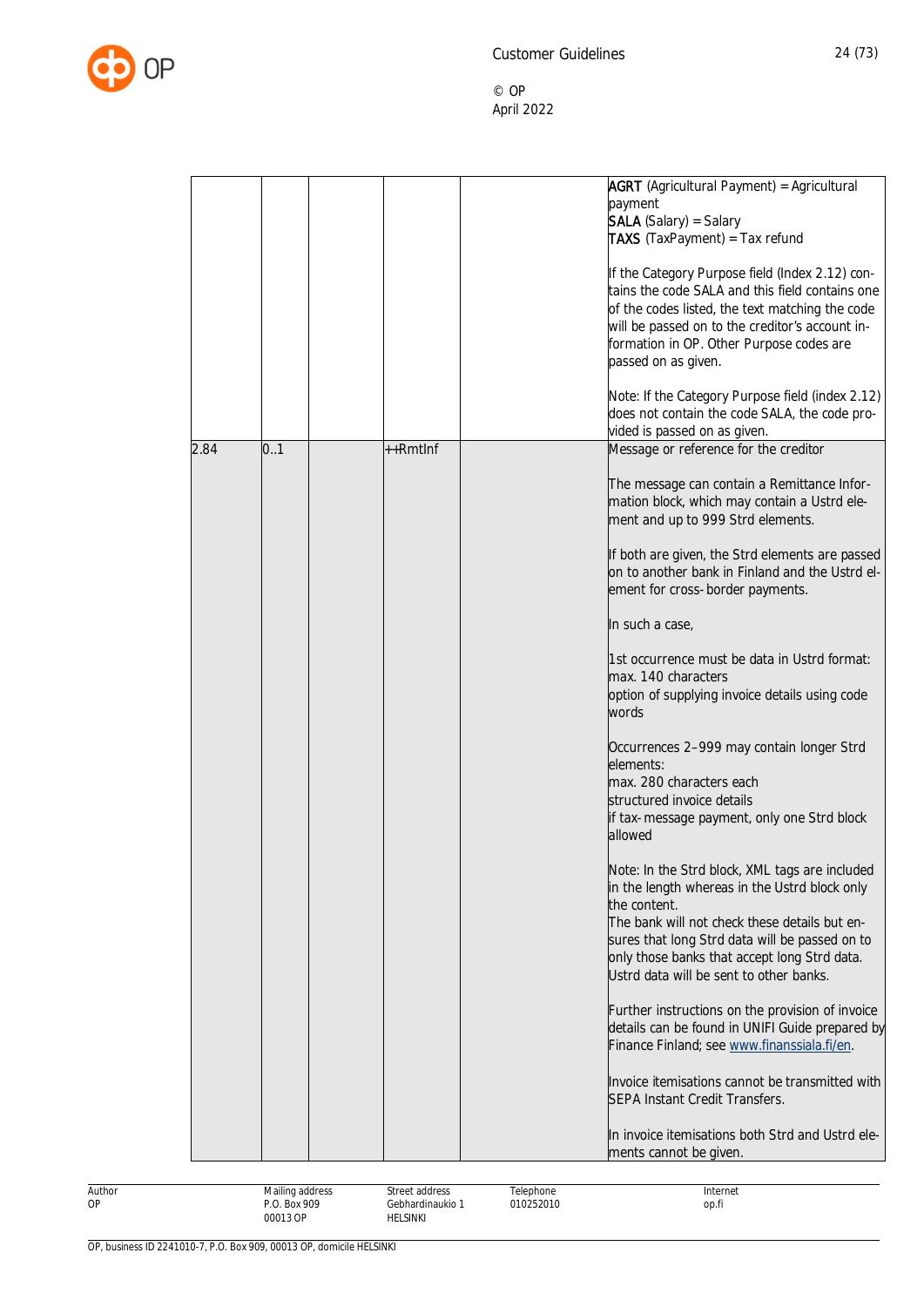

| 2.85  | 0.1    | +++Ustrd              | Unstructured message to the payee; see 2.84                 |
|-------|--------|-----------------------|-------------------------------------------------------------|
|       |        |                       |                                                             |
|       |        |                       | In international payments, the purpose of the               |
|       |        |                       | payment (max. 140 characters) is given in this              |
|       |        |                       | field. Max. 1 occurrence.                                   |
|       |        |                       | The information is conveyed to the message                  |
|       |        |                       | field (field 70) by a SWIFT MT 103 message.                 |
|       |        |                       | Note also that EndToEndld (2.26) is placed at               |
|       |        |                       | the beginning of the message field. If provided             |
|       |        |                       | in the payload, CdtrRef (2.105) and                         |
|       |        |                       | UltmtDbtr/Nm (2.19) are also used. This infor-              |
|       |        |                       | mation decreases the number of characters                   |
|       |        |                       | available for the open-ended message.                       |
| 2.86  | 0n     | +++Strd               | Structured message to the payee; see 2.84.                  |
| 2.87  | 0.1    | ++++RfrdDoc<br>Inf    |                                                             |
| 2.88  | 0.1    | $++++$ RfrdD          | Invoice type                                                |
|       |        | ocTp                  |                                                             |
| 2.89  | 1.1    | $+++++Cd$             | Used only if the amount has not been given.                 |
|       |        |                       | Used only in ERI invoice itemisations.                      |
|       |        |                       | $CREN = credit note$                                        |
|       |        |                       | $CINV$ or other code = invoice                              |
|       |        |                       |                                                             |
|       |        |                       | Otherwise, the code (CREN, CINV) is deter-                  |
|       |        |                       | mined by in which totals bucket (2.97 or 2.98)              |
|       |        |                       | the sum of the invoice or credit note has been              |
|       |        |                       | entered.                                                    |
| 2.92  | 0.1    | $++++$ RfrdD<br>ocNb  | Invoice number, not passed on for international<br>payments |
| 2.93  | 0.1    | ++++RfrdDoc           | Date of invoice.                                            |
|       |        | RItdDt                |                                                             |
| 2.94  | 0n     | ++++RfrdDoc           | Amount and currency of the invoice or credit                |
| 2.97  | 1.1    | Amt.Ccy<br>$***+Rmtd$ | note<br>Amount due                                          |
|       | {Or    | Amt                   |                                                             |
|       |        |                       | If the invoice type is CINV or some other code              |
|       |        |                       | (excl. CREN), this element must be used.                    |
|       |        |                       | In international payments, the invoice amount               |
|       |        |                       | is placed in the 'camt' message to the payer.               |
|       |        |                       | This information is not passed on to the                    |
|       |        |                       | creditor or the debtor's account statement.                 |
| 2.98  | 1.1    | $+++++Cdt-$           | Credit note amount                                          |
|       | $Or\}$ | NoteAmt               |                                                             |
| 2.100 | 0.1    | $+++Cdt$ rRe-         | Creditor reference information - i.e., invoice or           |
|       | 0.1    | flnf<br>$++++CdtrR$   | credit note reference                                       |
| 2.101 |        | efTp                  |                                                             |
| 2.102 | 1.1    | $+++++Cd$             | If field 2.105 contains a domestic or RF refer-             |
|       |        |                       | ence, the value SCOR is given in this field.                |
| 2.104 | 0.1    | ++++++ ssr            | Indicator of which standards-based reference                |
|       |        |                       | number is in use Not used in ERI invoice itemi-             |
|       |        |                       | sations with an RF reference.                               |

Author OP

Street address Gebhardinaukio 1 HELSINKI

Telephone 010252010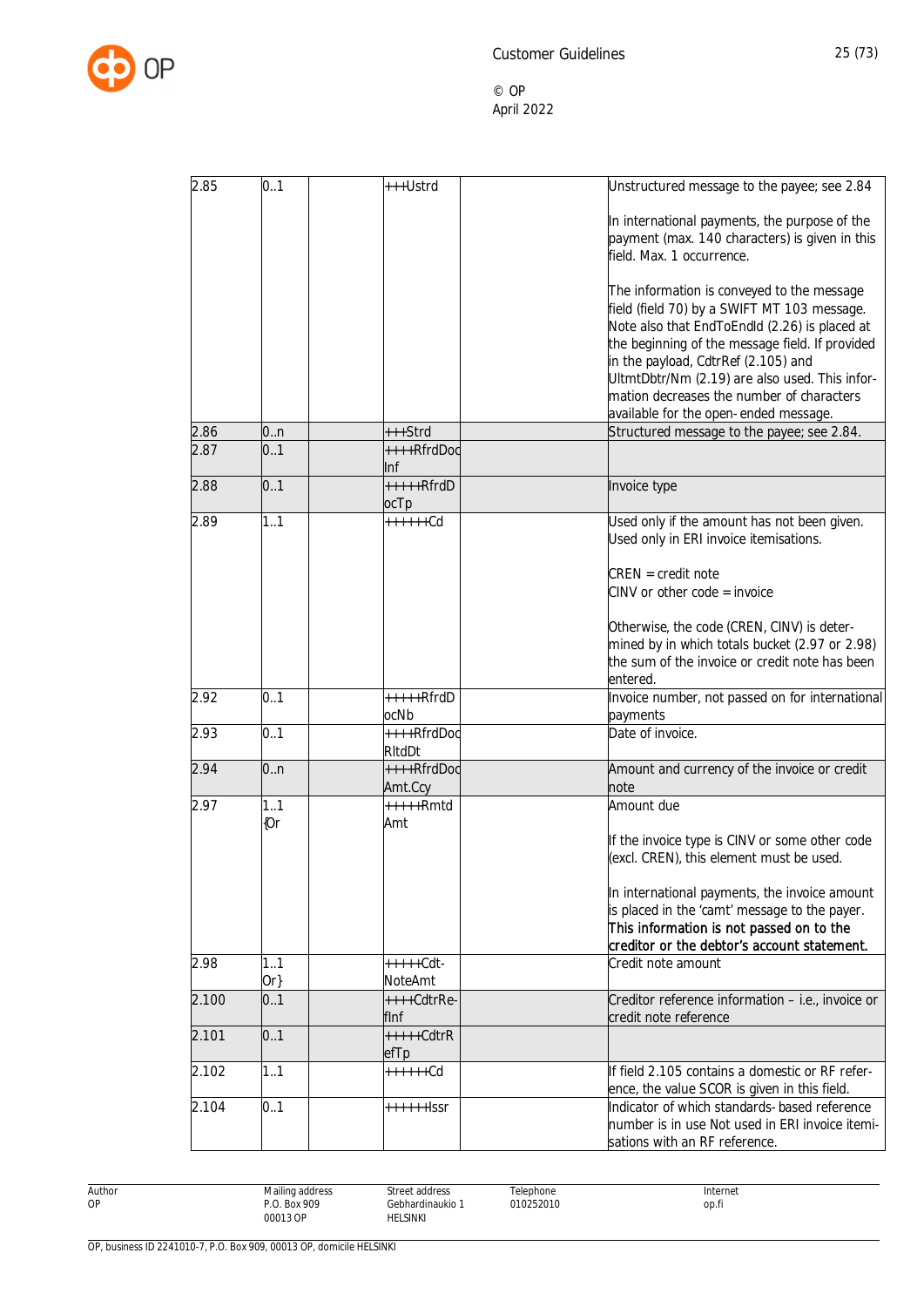

| 2.105 | 0.1 | +++++CdtrR RF0212345614<br>et | Creditor reference - e.g., Finnish reference<br>number.                                                                         |
|-------|-----|-------------------------------|---------------------------------------------------------------------------------------------------------------------------------|
|       |     |                               | The processing of the reference as a reference<br>cannot be guaranteed in domestic POPS urgent<br>payments.                     |
|       |     |                               | The RF reference and other reference infor-<br>mation is conveyed to the message field (field<br>70) by a SWIFT MT 103 message. |
| 2.108 | 0.1 | $+++Add$<br><b>tlRmtInf</b>   | Max. 140 characters of unstructured infor-<br>mation                                                                            |
|       |     |                               | Not passed on for international payments.                                                                                       |

# 3.3 SEPA recurring payments are sent as a separate batch (used in Finland, Estonia and Latvia).

<span id="page-26-0"></span>

| 2.0  | 1:n | Pmtlnf            | Example content for recur-<br>ring SEPA payments | Each message must contain at least one block of this<br>type, containing common information for the pay-<br>ments and the debit information.                                                                                                                                                                   |
|------|-----|-------------------|--------------------------------------------------|----------------------------------------------------------------------------------------------------------------------------------------------------------------------------------------------------------------------------------------------------------------------------------------------------------------|
| 2.1  | 0.1 | +PmtInfld         | 20180102-123456-01                               | Not mandatory but recommended, the reference<br>assigned by the payer to identify payment batch,<br>passed on to the messages for the payer and<br>account statement. Not passed on to the credi-<br>tor                                                                                                       |
| 2.2  | 1.1 | +PmtMtd           | <b>TRF</b>                                       | Mandatory - the values allowed are TRF, CHK,<br>and TRA<br>The only code allowed for SEPA credit transfers<br>is TRF.                                                                                                                                                                                          |
|      |     |                   |                                                  | CHK instructs that the payment be processed as<br>an international payment.                                                                                                                                                                                                                                    |
| 2.3  | 0.1 | +PmtTpInf         |                                                  | Not mandatory                                                                                                                                                                                                                                                                                                  |
| 2.5  | 0.1 | ++SvcLvl          |                                                  |                                                                                                                                                                                                                                                                                                                |
| 2.6  | 1.1 | $+++Cd$           | <b>SEPA</b>                                      |                                                                                                                                                                                                                                                                                                                |
| 2.12 | 0.1 | ++CtgyPurp        | <b>SALA</b>                                      | The code SALA must be used to identify recur-<br>ring SEPA payments; See also 2.64 (Purpose)<br>Payment batches that use the code SALA will be<br>debited from the account on the requested exe-<br>cution date and are credited to the payee on the<br>banking day following the requested execution<br>date. |
| 2.13 | 1.1 | +RegdExct-<br>nDt | 2018-05-10                                       | A requested execution date is mandatory and<br>may be up to 364 days in the future.<br>Note: The SALA requested execution date must<br>be a banking day. If it is not, the batch will be<br>rejected.                                                                                                          |
| 2.15 | 1.1 | +Dbtr             |                                                  | Mandatory payer information                                                                                                                                                                                                                                                                                    |

Author OP Mailing address P.O. Box 909 00013 OP Street address Gebhardinaukio 1 HELSINKI Telephone 010252010 Internet op.fi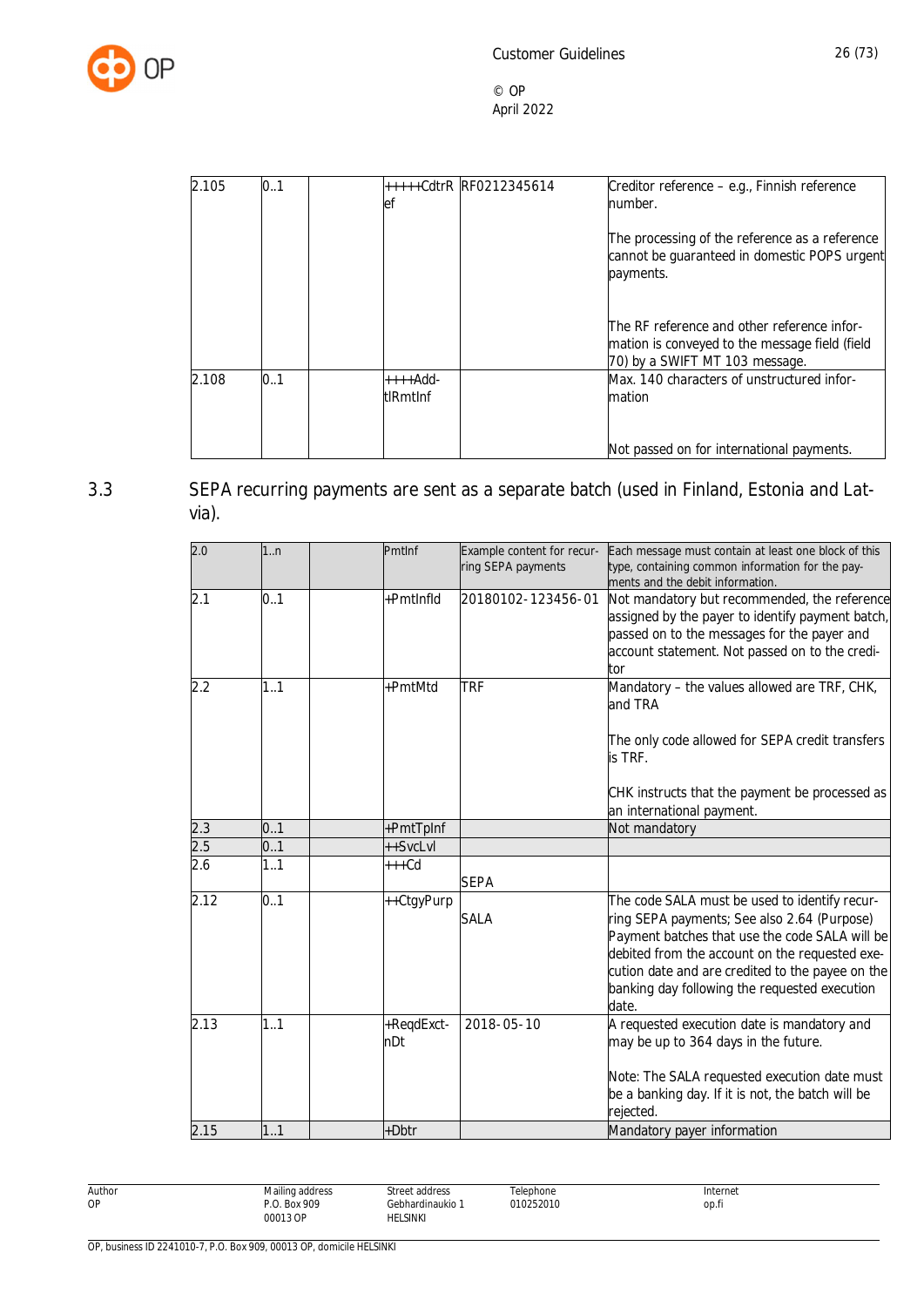

| 2.15 | 0.1 |     | ++Nm          | Company Ltd        | The bank passes on the payer's name used in                                                                                                                                                                                                                                                                                                                                                                                                                                                                                                                                                                                                                                                                                                                                                                                                     |
|------|-----|-----|---------------|--------------------|-------------------------------------------------------------------------------------------------------------------------------------------------------------------------------------------------------------------------------------------------------------------------------------------------------------------------------------------------------------------------------------------------------------------------------------------------------------------------------------------------------------------------------------------------------------------------------------------------------------------------------------------------------------------------------------------------------------------------------------------------------------------------------------------------------------------------------------------------|
|      |     |     |               |                    | the C2B agreement.                                                                                                                                                                                                                                                                                                                                                                                                                                                                                                                                                                                                                                                                                                                                                                                                                              |
| 2.15 | 0.1 |     | ++PstlAdr     |                    |                                                                                                                                                                                                                                                                                                                                                                                                                                                                                                                                                                                                                                                                                                                                                                                                                                                 |
| 2.15 | 0.5 |     | +++AdrLine    |                    | The bank passes on the payer's address used in<br>the C2B agreement                                                                                                                                                                                                                                                                                                                                                                                                                                                                                                                                                                                                                                                                                                                                                                             |
| 2.15 | 1.1 |     | +++Ctry       | FI.                | The country code is mandatory for the payer's<br>address if an address is given                                                                                                                                                                                                                                                                                                                                                                                                                                                                                                                                                                                                                                                                                                                                                                 |
| 2.15 | 0.1 | X*) | $++Id$        | 12345678900        | This information is used to identify the cus-<br>tomer's payload at the bank and to provide in-<br>formation about the debtor to the creditor<br>The customer provides the payment identifier,<br>which the bank uses to link the payload to a<br>service agreement - i.e., checks to which cus-<br>tomer the payload belongs.<br>The payment identifier is mandatory.<br>In addition, the customer can supply one busi-<br>ness identifier in a SEPA payment.<br>1. *) Payment identifier<br>mandatory<br>9-11 characters<br>the same as in the customer's C2B agreement<br>given in the OrgId.BkPtyId element<br>not passed on to the creditor<br>2. Business ID or private ID<br>Optional<br>can be either business ID or personal ID<br>permitted business IDs (Orgld) are BIC, IBEI,<br>BEI, EANGLN, USCHU, DUNS, TaxIdNb, and<br>Prtryld. |
|      |     |     |               |                    | passed on to the creditor's bank                                                                                                                                                                                                                                                                                                                                                                                                                                                                                                                                                                                                                                                                                                                                                                                                                |
| 2.16 | 1.1 |     | +DbtrAcct     |                    | Mandatory                                                                                                                                                                                                                                                                                                                                                                                                                                                                                                                                                                                                                                                                                                                                                                                                                                       |
| 2.16 | 1.1 |     | $++Id$        |                    |                                                                                                                                                                                                                                                                                                                                                                                                                                                                                                                                                                                                                                                                                                                                                                                                                                                 |
| 2.16 | 1.1 |     | +++IBAN       | FI2550001520322972 | In SEPA payments, the account number is al-<br>ways given in IBAN format.                                                                                                                                                                                                                                                                                                                                                                                                                                                                                                                                                                                                                                                                                                                                                                       |
| 2.16 | 0.1 |     | $++Ccy$       | <b>EUR</b>         |                                                                                                                                                                                                                                                                                                                                                                                                                                                                                                                                                                                                                                                                                                                                                                                                                                                 |
| 2.17 | 11  |     | +DbtrAgt      |                    | Payer's bank information, mandatory                                                                                                                                                                                                                                                                                                                                                                                                                                                                                                                                                                                                                                                                                                                                                                                                             |
| 2.17 | 11  |     | ++ FinInstnId |                    |                                                                                                                                                                                                                                                                                                                                                                                                                                                                                                                                                                                                                                                                                                                                                                                                                                                 |
| 2.17 | 0.1 |     | $++.BIC$      | OKOYFIHH           | mandatory for SEPA payments.                                                                                                                                                                                                                                                                                                                                                                                                                                                                                                                                                                                                                                                                                                                                                                                                                    |
| 2.19 | 0.1 |     | +UltmtDbtr    |                    | Not mandatory, original debtor. When specified<br>in this field, information is transferred to the<br>bank statement of both the debtor and the<br>creditor.                                                                                                                                                                                                                                                                                                                                                                                                                                                                                                                                                                                                                                                                                    |
| 2.19 | 0.1 |     | ++Nm          |                    |                                                                                                                                                                                                                                                                                                                                                                                                                                                                                                                                                                                                                                                                                                                                                                                                                                                 |
| 2.20 | 0.1 |     | +ChrgBr       | <b>SLEV</b>        | The charge bearer code - can be given for each<br>individual transaction If there is no transaction-<br>specific charge bearer code, it is checked from<br>this field                                                                                                                                                                                                                                                                                                                                                                                                                                                                                                                                                                                                                                                                           |
|      |     |     |               |                    | The charge bearer code for recurring SEPA pay-<br>ments is SLEV.                                                                                                                                                                                                                                                                                                                                                                                                                                                                                                                                                                                                                                                                                                                                                                                |

Author Mailing address P.O. Box 909 00013 OP Street address Gebhardinaukio 1 HELSINKI Telephone 010252010 Internet op.fi

OP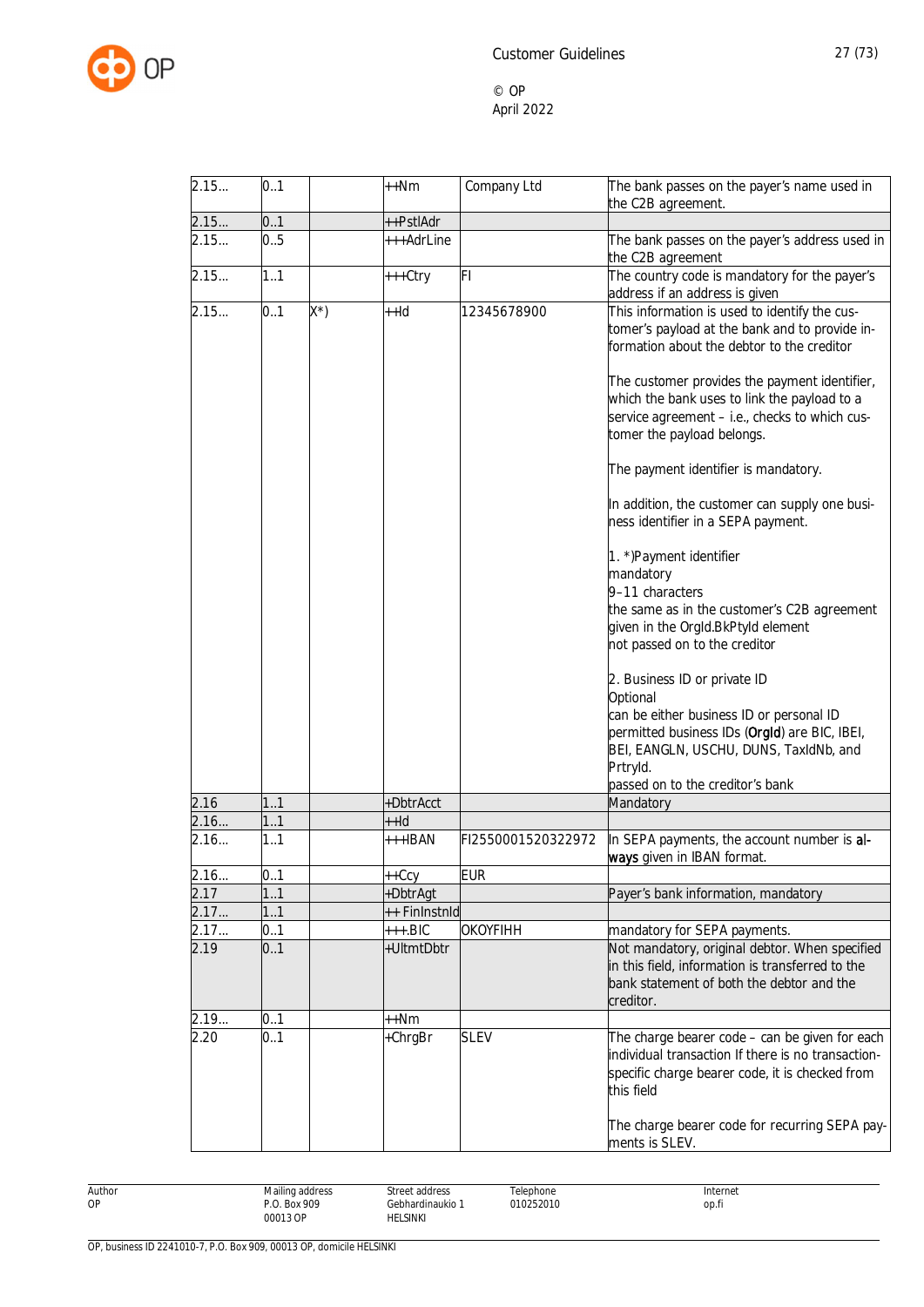

|      |         |   |                        |                               | In recurring SEPA payments, charge bearer                                                             |
|------|---------|---|------------------------|-------------------------------|-------------------------------------------------------------------------------------------------------|
|      |         |   |                        |                               | codes SHAR and TYHJÄ are changed to SLEV.                                                             |
| 2.23 | $11$ .n |   |                        | +CdtTrfTxInfPayee information | At least one block of this kind is required                                                           |
| 2.24 | 1.1     |   | ++Pmtld                |                               | Mandatory payment identification                                                                      |
| 2.25 | 0.1     |   | +++Instrld             |                               | Identification assigned to the payment by the                                                         |
|      |         |   |                        |                               | payer, passed on to the messages for the payer                                                        |
|      |         |   |                        |                               | and bank statement (customer's own infor-                                                             |
|      | 1.1     |   |                        | +++EndToEn9834454645554699    | mation) - not passed on to the creditor                                                               |
| 2.26 |         |   |                        |                               | Mandatory end-to-end reference, or unique                                                             |
|      |         |   | dld                    |                               | identification assigned by the debtor to identify<br>the transaction - always passed on to the credi- |
|      |         |   |                        |                               | tor but passed on to the debtor only for individ-                                                     |
|      |         |   |                        |                               | ual payments                                                                                          |
|      |         |   |                        |                               |                                                                                                       |
|      |         |   |                        |                               | In the absence of this information, the bank will                                                     |
|      |         |   |                        |                               | indicate NOTPROVIDED.                                                                                 |
| 2.27 | 0.1     |   | ++PmtTpInf             |                               | Payment type information for the bank                                                                 |
| 2.29 | 0.1     |   | +++SvcLvl              |                               | Service Level, not in use. Information is given at                                                    |
|      |         |   |                        |                               | the PmtInf level - i.e., in element 2.6.                                                              |
| 2.36 | 0.1     |   | +++CtgyPurp            |                               |                                                                                                       |
| 2.37 | 1.1     |   | ++Amt                  |                               | As mandatory information, the amount payable                                                          |
| 2.38 | 1.1     |   | +++InstdAmt2000,00     |                               | Instructed amount payable.                                                                            |
|      |         |   |                        |                               | The specified amount must be between EUR                                                              |
|      |         |   |                        |                               | 0.01 and EUR -999999999.99.                                                                           |
| 2.38 |         |   | +++InstdAmtEUR         |                               | Currency of the amount instructed                                                                     |
|      |         |   | attribuutti            |                               |                                                                                                       |
|      |         |   | 'Ccy'                  |                               |                                                                                                       |
| 2.46 | 0.1     |   | ++ChrgBr               |                               | The charge bearer code - can be given for each                                                        |
|      |         |   |                        |                               | individual transaction                                                                                |
|      |         |   |                        |                               |                                                                                                       |
|      |         |   |                        |                               | In recurring SEPA payments, the charge bearer                                                         |
|      |         |   |                        |                               | code is SLEV.                                                                                         |
|      |         |   |                        |                               | In recurring SEPA payments, charge bearer                                                             |
|      |         |   |                        |                               | codes SHAR and TYHJÄ are changed to SLEV.                                                             |
| 2.55 | 0.1     |   | ++CdtrAgt              |                               |                                                                                                       |
|      |         |   |                        |                               |                                                                                                       |
| 2.55 | 1.1     |   | $+++Fin-$              |                               |                                                                                                       |
|      |         |   | Instnid                |                               |                                                                                                       |
| 2.55 | 1.1     |   | $++++BIC$              | <b>OKOYFIHH</b>               | The BIC code of the creditor's bank is not man-                                                       |
|      |         |   |                        |                               | datory information for SEPA payments. If it has                                                       |
|      |         |   |                        |                               | been specified, it will only be used as comple-                                                       |
|      |         |   |                        |                               | mentary information in exceptional situations.                                                        |
| 2.57 | 0.1     | χ | ++Cdtr                 |                               | Creditor's name and address                                                                           |
| 2.57 | 0.1     | x | +++Nm                  | Example Employee              | Payee's name                                                                                          |
| 2.57 | 0.1     |   | +++PstlAdr             |                               | Creditor's postal address                                                                             |
| 2.57 | 0.4     |   | ++++AdrLine Kotikatu 1 |                               | Not mandatory but recommended for SEPA                                                                |
|      |         |   |                        |                               | payments and recurring payments. Max. two (2)                                                         |
|      |         |   |                        |                               | address lines.                                                                                        |
|      |         |   |                        | FI-00100 Helsinki, Fin-       |                                                                                                       |
|      |         |   |                        | land                          |                                                                                                       |
| 2.57 | 1.1     |   | ++++Ctry               | <b>EN</b>                     | Creditor's country code is mandatory if the cred-                                                     |
|      |         |   |                        |                               | itor's address is provided.                                                                           |
| 2.57 | 0.1     |   | $++$ -Id               |                               | Creditor ID                                                                                           |

Author OP

Street address Gebhardinaukio 1 HELSINKI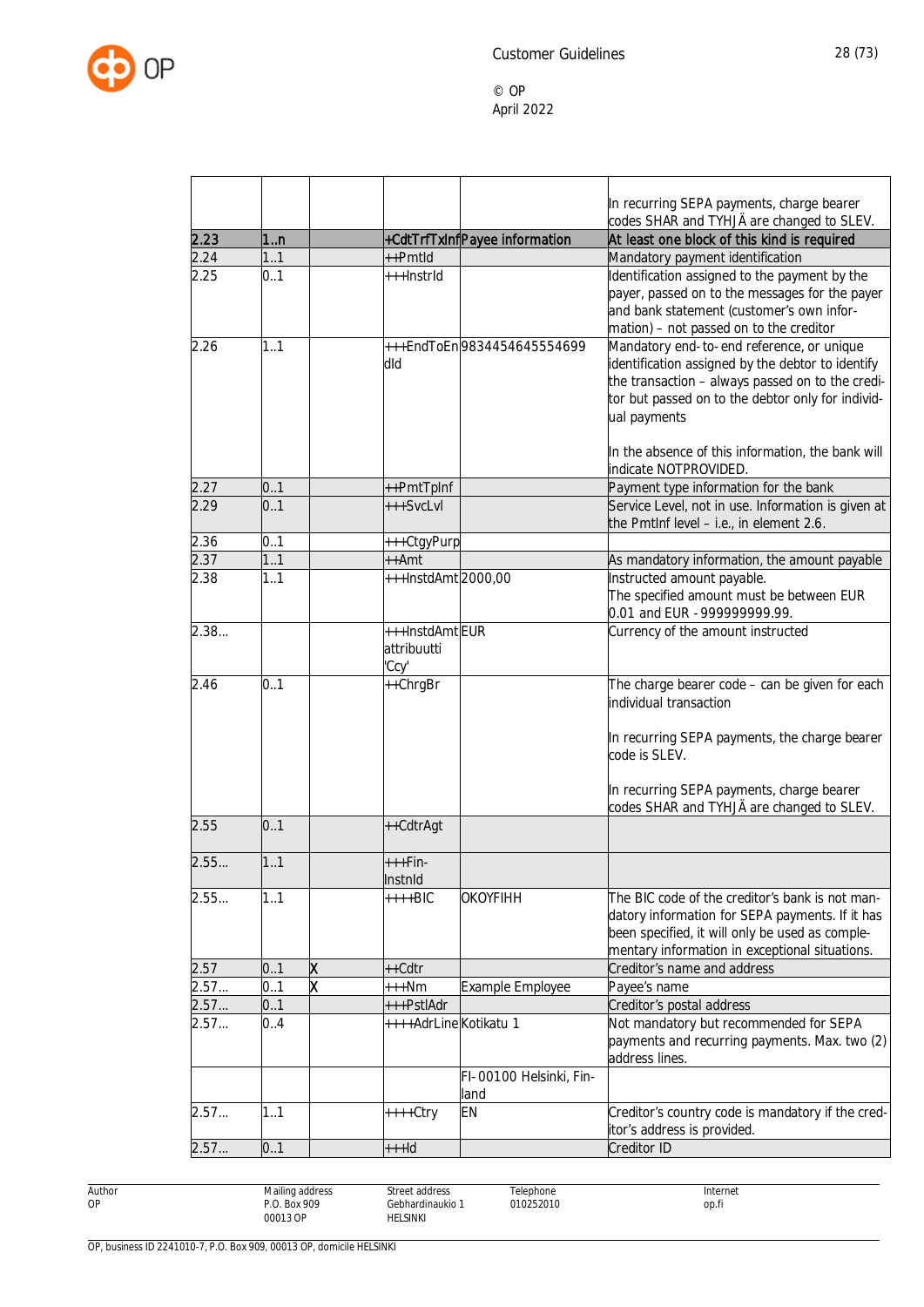

| 2.57  | 1.1<br>{Or    | $++++$ Orgld           |                    | In SEPA payments, the business IDs permitted<br>are BIC, IBEI, BEI, EANGLN, USCHU, DUNS,<br>TaxIdNb, BkPtyld, and Prtryld                                                                                                                                                      |
|-------|---------------|------------------------|--------------------|--------------------------------------------------------------------------------------------------------------------------------------------------------------------------------------------------------------------------------------------------------------------------------|
| 2.57  | 1.1<br>$Or\}$ | ++++PrvtId             |                    | In SEPA payments, the personal IDs allowed are<br>DrvrsLicNb, CstmrNb, SclSctyNb, AlnRegnNb,<br>PsptNb, TaxIdNb, IdntyCardNb, MplyrIdNb,<br>DtAndPlcOfBirth, and OthrId                                                                                                        |
| 2.58  | 0.1           | ++CdtrAcct             | FI5158410220025201 | For SEPA payments, the creditor's account<br>number is always given in the IBAN format                                                                                                                                                                                         |
| 2.59  | 0.1           | ++UltmtCdtr            |                    |                                                                                                                                                                                                                                                                                |
| 2.59  | 0.1           | +++Nm                  |                    |                                                                                                                                                                                                                                                                                |
| 2.63  | 0.1           | ++InstrForD-<br>btrAgt |                    | Instructions for the payer's bank                                                                                                                                                                                                                                              |
|       |               |                        |                    | The only instruction code currently in use for<br>SEPA payments:<br>[EIOHJ] - no instruction                                                                                                                                                                                   |
| 2.64  | 0.1           | ++Purp                 |                    | Purpose of payment                                                                                                                                                                                                                                                             |
| 2.65  | 1.1           | $***Cd$                | <b>SALA</b>        | Additional information on the purpose of the<br>SEPA payment from the payer to the payee.                                                                                                                                                                                      |
|       |               |                        |                    | Entered as a code.<br><b>STDY</b> (Study) = Student financial aid<br><b>BECH</b> (ChildBenefit) = Child benefit<br><b>PENS</b> (PensionPayment) = Pension<br>BENE (UnemploymentDisabilityBenefit) = Allow-<br>ance or benefit<br><b>SSBE</b> (SocialSecurityBenefit) = Benefit |
|       |               |                        |                    | <b>AGRT</b> (Agricultural Payment) = Agricultural pay-<br>ment<br><b>SALA</b> (Salary) = Salary<br>TAXS (TaxPayment) = Tax refund                                                                                                                                              |
|       |               |                        |                    | If the Category Purpose field (Index 2.12) con-<br>tains the code SALA and this field contains one<br>of the codes listed, the text matching the code<br>will be passed on to the creditor's account infor-<br>mation in OP. Other Purpose codes are passed<br>on as given.    |
|       |               |                        |                    | Note: If the Category Purpose field (index 2.12)<br>does not contain the code SALA, the code pro-<br>vided is passed on as given.                                                                                                                                              |
| 2.84  | 0.1           | ++Rmtlnf               |                    | Message or reference for the creditor                                                                                                                                                                                                                                          |
| 2.85  | 0.1           | +++Ustrd               |                    | Unstructured message to the payee; see 2.84                                                                                                                                                                                                                                    |
| 2.86  | 0.n           | +++Strd                |                    | Structured message to the payee; see 2.84.                                                                                                                                                                                                                                     |
| 2.100 | 0.1           | ++++CdtrRe-<br>flnf    |                    | Invoice reference no.                                                                                                                                                                                                                                                          |
| 2.101 | 0.1           | +++++CdtrR             |                    |                                                                                                                                                                                                                                                                                |
| 2.102 | 1.1           | efTp<br>++++++Cd       |                    | If field 2.105 contains a domestic or RF refer-<br>ence, the value SCOR is given in this field.                                                                                                                                                                                |

Author OP

Street address Gebhardinaukio 1 HELSINKI

Telephone 010252010 Internet op.fi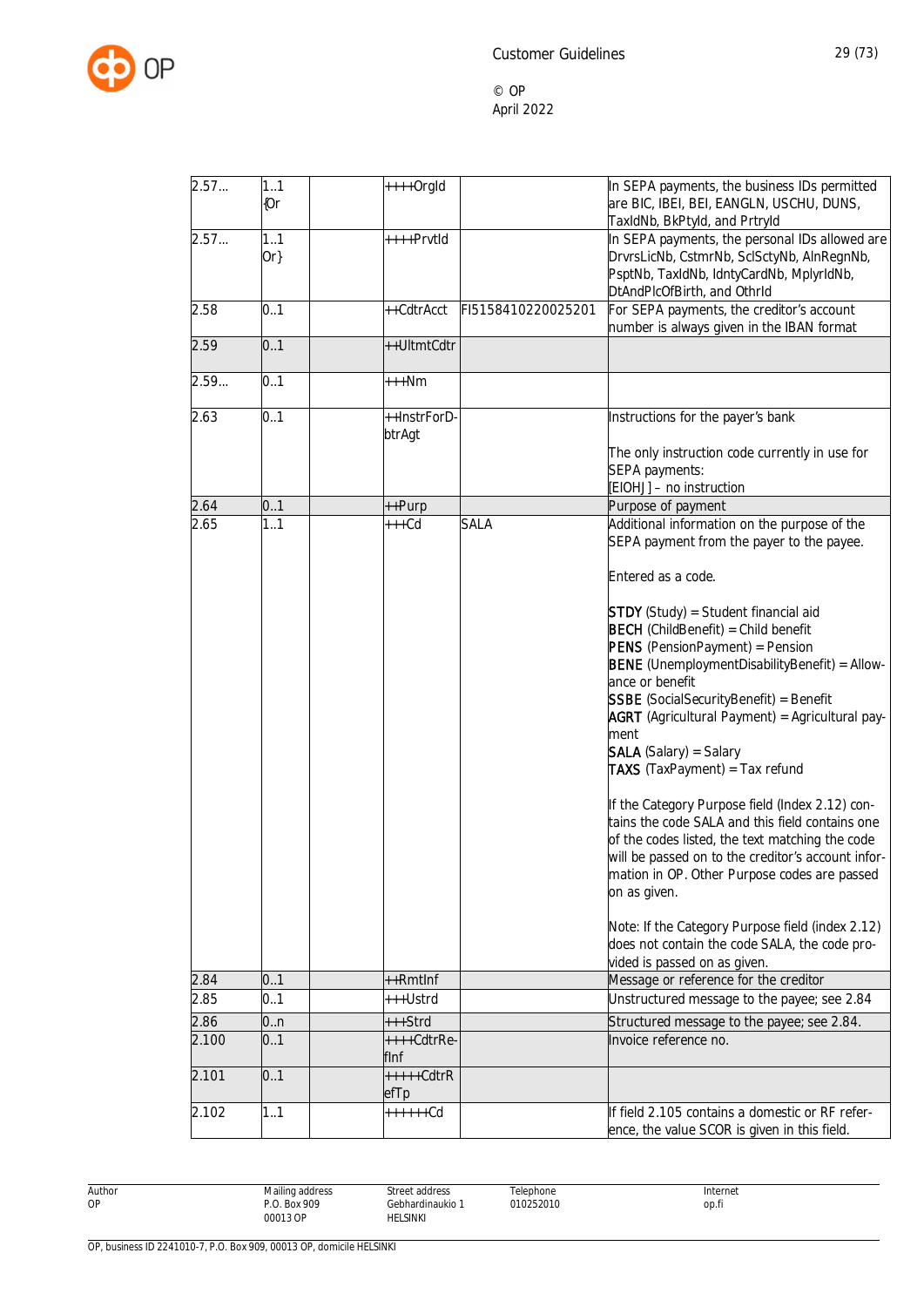

<span id="page-30-0"></span>

| 2.102 | $\mathbf{0}$ . | $+++++$ SSC  | Indicator of which standards-based reference |
|-------|----------------|--------------|----------------------------------------------|
|       |                |              | number is in use                             |
| 2.105 | 0.1            | $++++Cdt$ rR | Creditor reference – e.g., Finnish reference |
|       |                | let          | number                                       |

#### 3.4 Real-time C2B instant payment

The real-time C2B SEPA instant payment message is an international ISO 20022 message in XML format. The schema for the payload sent to the bank is pain.001.001.02.xsd, and the schema for the payload generated for bank's immediate response is pain.002.001.02.xsd.

The real-time C2B SEPA instant payment uses the 'uploadFile' operation:

a request file is uploaded to the Web Services channel in the 'ApplicationRequest.content' element.

The 'ApplicationRequest.fileType is "pain.001.001.02 TP4 PS01"

Whatever the 'ResponseCode' value of the application request response, the response provided in the 'ApplicationResponse.content' element must be checked. If the value in the 'GrpSts' and 'TxtSts' elements is 'ACSC', the debit and credit transactions associated with the payment are successful.

| Index | Qty | Mandatory* Element<br>$(=\times)$ |          | Example content  | Description                                                                                                                                                                                                                           |
|-------|-----|-----------------------------------|----------|------------------|---------------------------------------------------------------------------------------------------------------------------------------------------------------------------------------------------------------------------------------|
| 1.0   | 1.1 |                                   | GrpHdr   |                  | Each message must contain at least<br>one block of this type containing<br>common information for the mes-<br>sage.                                                                                                                   |
| 1.1   | 1.1 |                                   | +Msgld   | 20180901-0000001 | Message ID given by payer, which<br>must be unique for a minimum of<br>three months - the bank checks the<br>ID to identify duplicates                                                                                                |
| 1.2   | 1.1 |                                   | +CreDtTm |                  | 2018-05-12T07:51:39.019+03:00 Timestamp of the message's creation<br>by the debtor, mandatory                                                                                                                                         |
| 1.5   | 1.1 |                                   | +NbOfTxs |                  | Mandatory; the number of individual<br>transactions, or CdtTrfTxInf transac-<br>tions, included in the message by the<br>payer. The bank will not check the<br>information given.                                                     |
| 1.6   | 0.1 |                                   | +CtrlSum | 10000            | Not mandatory. Arithmetic sum of<br>the amounts (InstdAmt tai EqvtAmt)<br>of CdtTrfTxInf transactions contained<br>in the message; foreign currencies<br>have no effect on the sum. The bank<br>will not check the information given. |
| 1.7   | 1.1 |                                   | +Grpg    | <b>MIXD</b>      | Mandatory; permitted values are<br>GRPD, SNGL and MIXD.<br>MIXD - the message has one or sev-<br>eral occurrences of the PmtInf block,<br>where each may contain one or sev-<br>eral occurrences of the CdtTrfTxInf                   |

Author OP Mailing address P.O. Box 909 00013 OP Street address Gebhardinaukio 1 HELSINKI **Telephone** 010252010 Internet op.fi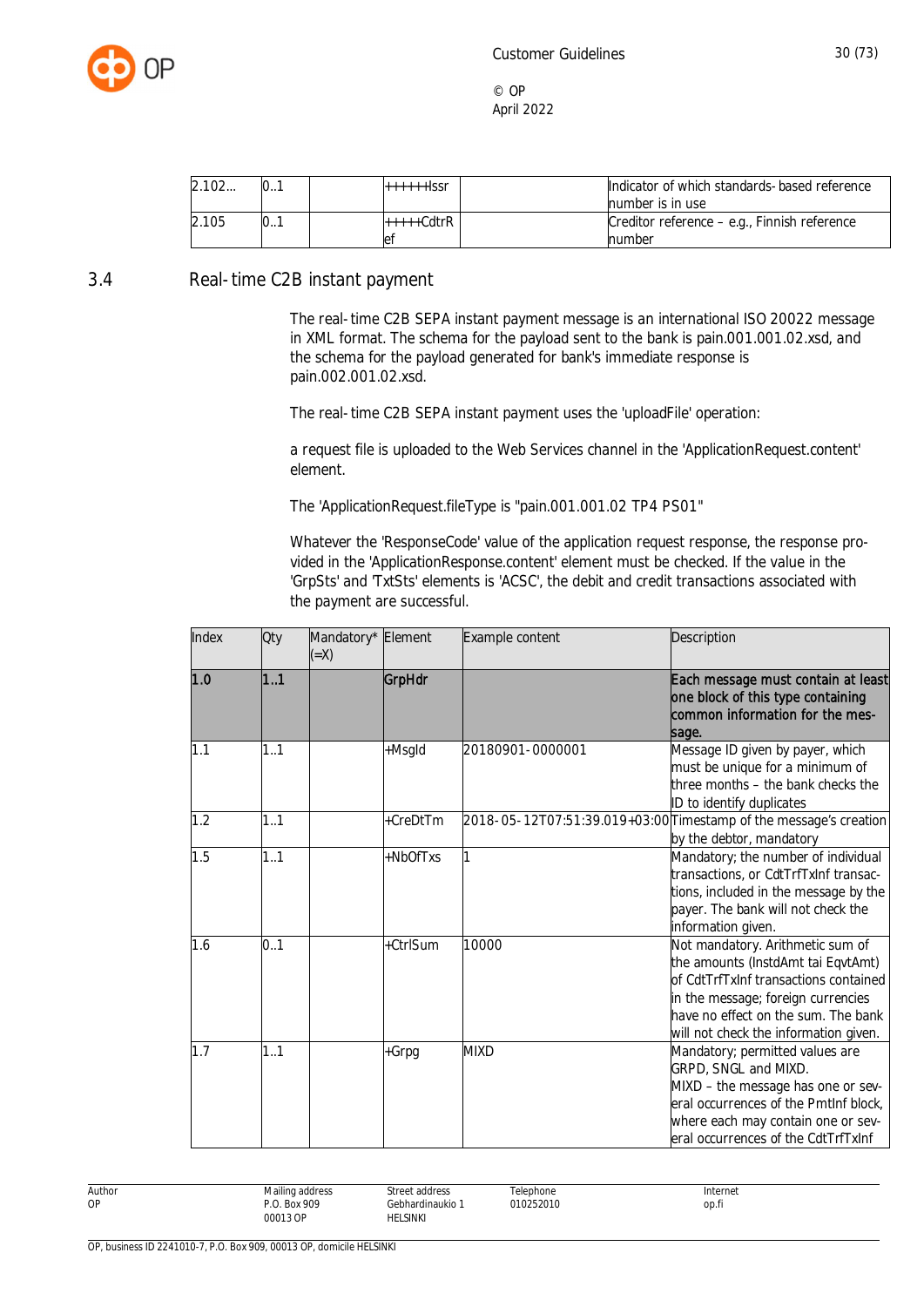

|      |               |                   |                    | block; Payload is always processed<br>under the assumption that the value<br>is MIXD.                                                                                                                                                                                                                                                                                                                                   |
|------|---------------|-------------------|--------------------|-------------------------------------------------------------------------------------------------------------------------------------------------------------------------------------------------------------------------------------------------------------------------------------------------------------------------------------------------------------------------------------------------------------------------|
| 1.8  | 1.1           | +InitgPty         |                    |                                                                                                                                                                                                                                                                                                                                                                                                                         |
| 1.8  | 0.1           | ++Nm              | Company Ltd        | Name of message creator                                                                                                                                                                                                                                                                                                                                                                                                 |
| 1.8  | 0.1           | ++PstlAdr         |                    | Address of message creator                                                                                                                                                                                                                                                                                                                                                                                              |
| 1.8  | 0.1           | +++AdrLine        | Teollisuuskatu 1   | Street address                                                                                                                                                                                                                                                                                                                                                                                                          |
| 1.8  | 0.1           | +++AdrLine        | 00550 Helsinki     | Postal address                                                                                                                                                                                                                                                                                                                                                                                                          |
| 1.8  | 0.1           | +++Ctry           | FI                 |                                                                                                                                                                                                                                                                                                                                                                                                                         |
|      |               |                   |                    | Mandatory if AdrLine is given: Coun-<br>try code under ISO 3166, according<br>to Alpha-2.                                                                                                                                                                                                                                                                                                                               |
| 2.0  | 1n            | PmtInf            |                    | Each message must contain at least<br>one block of this type, containing<br>common information for the pay-<br>ments and the debit information.                                                                                                                                                                                                                                                                         |
| 2.1  | 0.1           | +PmtInfld         | 20180501-123456-01 | Not mandatory but recommended,<br>the reference assigned by the payer<br>to identify payment batch, passed on<br>to the messages for the payer and<br>account statement. Not passed on to<br>the creditor.                                                                                                                                                                                                              |
| 2.2  | 1.1           | +PmtMtd           | <b>TRF</b>         | In instant payments, the only permit-<br>ted value is TRF.                                                                                                                                                                                                                                                                                                                                                              |
| 2.3  | 0.1           | +PmtTpInf         |                    | Not mandatory                                                                                                                                                                                                                                                                                                                                                                                                           |
| 2.4  | 0.1           | ++InstrPrty       |                    | Urgency of payment - the permitted<br>codes are:<br>NORM - processed by the payer's<br>bank as a normal payment instruc-<br>tion. this is the only urgency code<br>permitted in SEPA payments.<br>HIGH - processed by the debtor's<br>bank as an urgent payment order;<br>Does not require that the payee's<br>bank process the transfer as an ur-<br>gent payment order.<br>HIGH is not allowed in SEPA pay-<br>ments. |
| 2.5  | 0.1           | ++SvcLvl          |                    | Service Level.                                                                                                                                                                                                                                                                                                                                                                                                          |
| 2.6  | 1.1<br>${0r}$ | $***$ Cd          |                    | Service Level code. The permitted<br>value is SEPA.                                                                                                                                                                                                                                                                                                                                                                     |
| 2.7  | 1.1<br>$Or\}$ | +++Prtry          | <b>URGP</b>        | In instant payments, the permitted<br>value for this element is URGP. An-<br>other option for instant payments is<br>to enter the code INST in Local In-<br>strument element 2.10. Regardless<br>of the code used, the payment is<br>processed only as an SEPA Instant<br>Credit Transfer.                                                                                                                              |
| 2.9  | 01            | ++LclInstrm       |                    |                                                                                                                                                                                                                                                                                                                                                                                                                         |
| 2.10 | 1.1           | $+++Cd$           | <b>INST</b>        | The payment is processed as an<br>SEPA Instant Credit Transfer. An-<br>other option is to enter the code<br>URGP in Service Level element 2.7.                                                                                                                                                                                                                                                                          |
| 2.13 | 1.1           | +RegdExct-<br>nDt | 2018-05-12         | In instant payments, the current<br>banking day is the mandatory                                                                                                                                                                                                                                                                                                                                                        |

Author OP

Street address Gebhardinaukio 1 HELSINKI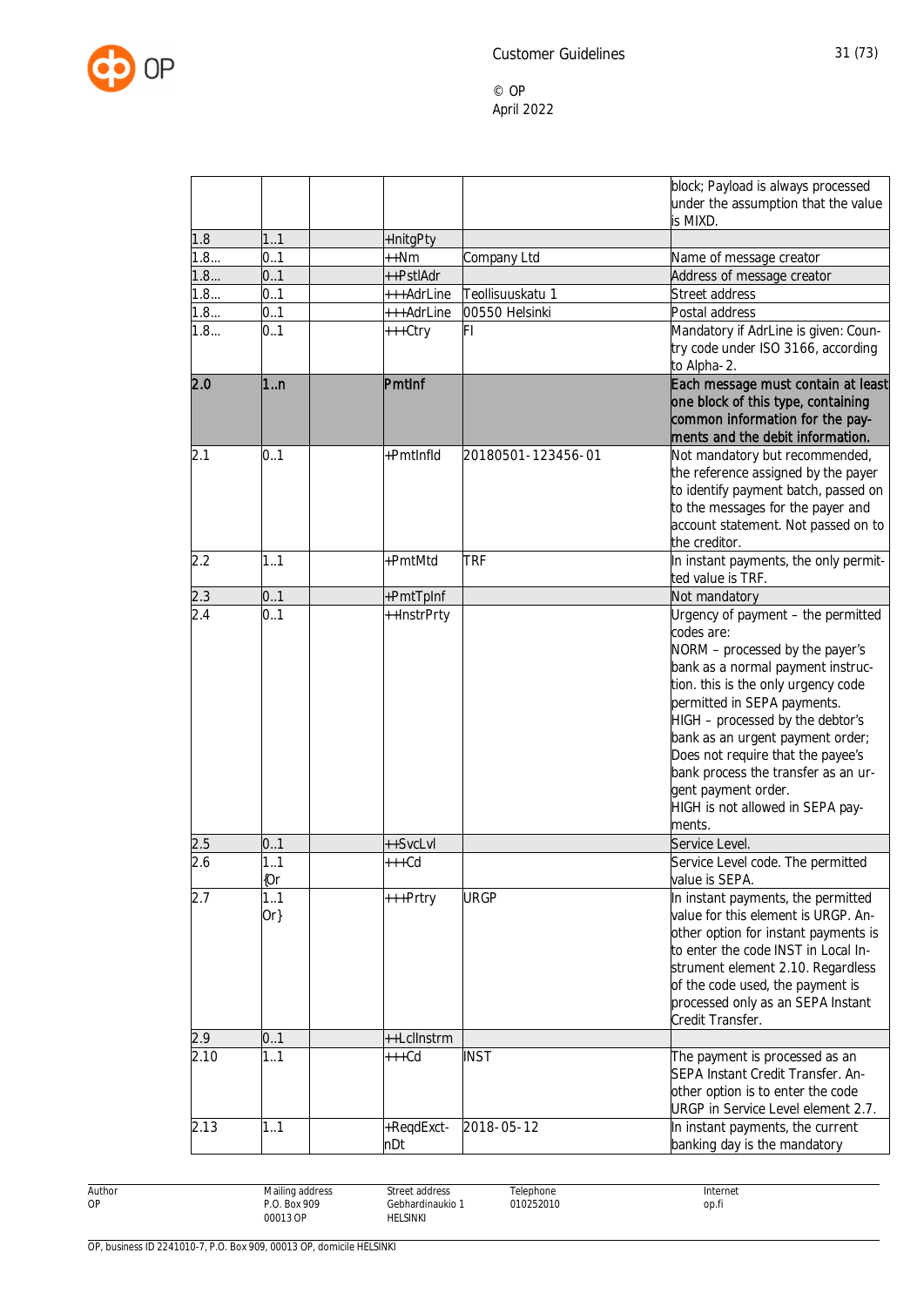

|      |               |                          | requested execution date.<br>If the date is not the current date,<br>the service will reject the message.                                                                                                                                                                 |
|------|---------------|--------------------------|---------------------------------------------------------------------------------------------------------------------------------------------------------------------------------------------------------------------------------------------------------------------------|
| 2.15 | 11            | +Dbtr                    | Mandatory payer information.                                                                                                                                                                                                                                              |
| 2.15 | 0.1           | Company Ltd<br>++Nm      | The bank passes on the payer's name<br>used in the C2B agreement.                                                                                                                                                                                                         |
| 2.15 | 0.1           | ++PstlAdr                |                                                                                                                                                                                                                                                                           |
| 2.15 | 0.5           | +++AdrLine               | The bank passes on the payer's ad-<br>dress used in the C2B agreement.                                                                                                                                                                                                    |
| 2.15 | 1.1           | +++Ctry                  | The country code is mandatory for<br>the payer's address if an address is<br>given                                                                                                                                                                                        |
| 2.15 | 0.1           | $++Id$                   | This information is used to identify<br>the customer's payload at the bank<br>and to provide information about the<br>debtor to the creditor                                                                                                                              |
|      |               |                          | The customer provides the payment<br>identifier, which the bank uses to link<br>the payload to a service agreement -<br>i.e., checks to which customer the<br>payload belongs.                                                                                            |
|      |               |                          | The payment identifier is mandatory.                                                                                                                                                                                                                                      |
|      |               |                          | In addition, the customer can supply<br>one business identifier in a SEPA<br>payment.                                                                                                                                                                                     |
| 2.15 | 1.1<br>${0r}$ | +++OrgId                 | Optional business ID<br>- can be either business ID or per-<br>sonal ID                                                                                                                                                                                                   |
| 2.15 | 0.1           | $+++BIC$                 | Company ID passed on to the payee's<br>bank                                                                                                                                                                                                                               |
| 2.15 | 0.1           | $***IBE1$                | Company ID passed on to the payee's<br>bank                                                                                                                                                                                                                               |
| 2.15 | 0.1           | $***BEI$                 | Company ID passed on to the payee's<br>bank                                                                                                                                                                                                                               |
| 2.15 | 0.1           | $++++$ EANGL<br>N        | Company ID passed on to the payee's<br>bank                                                                                                                                                                                                                               |
| 2.15 | 0.1           | ++++USCHU                | Company ID passed on to the payee's<br>bank                                                                                                                                                                                                                               |
| 2.15 | 0.1           | ++++DUNS                 | Company ID passed on to the payee's<br>bank                                                                                                                                                                                                                               |
| 2.15 | 0.1<br>X      | 058858851<br>++++BkPtyld | The customer provides the payment<br>identifier, which the bank uses to link<br>the payload to a C2B service agree-<br>ment - i.e., checks which customer's<br>payload this is.<br>Payment identifier (9-11 char.),<br>mandatory datum, not passed on to<br>the creditor. |
| 2.15 | 0.1           | ++++TaxIdNb              | Company ID passed on to the payee's<br>bank                                                                                                                                                                                                                               |
| 2.15 | 0.1           | ++++PrtryId              | Company ID passed on to the payee's<br>bank                                                                                                                                                                                                                               |

Author OP

Street address Gebhardinaukio 1 HELSINKI

Telephone 010252010 Internet op.fi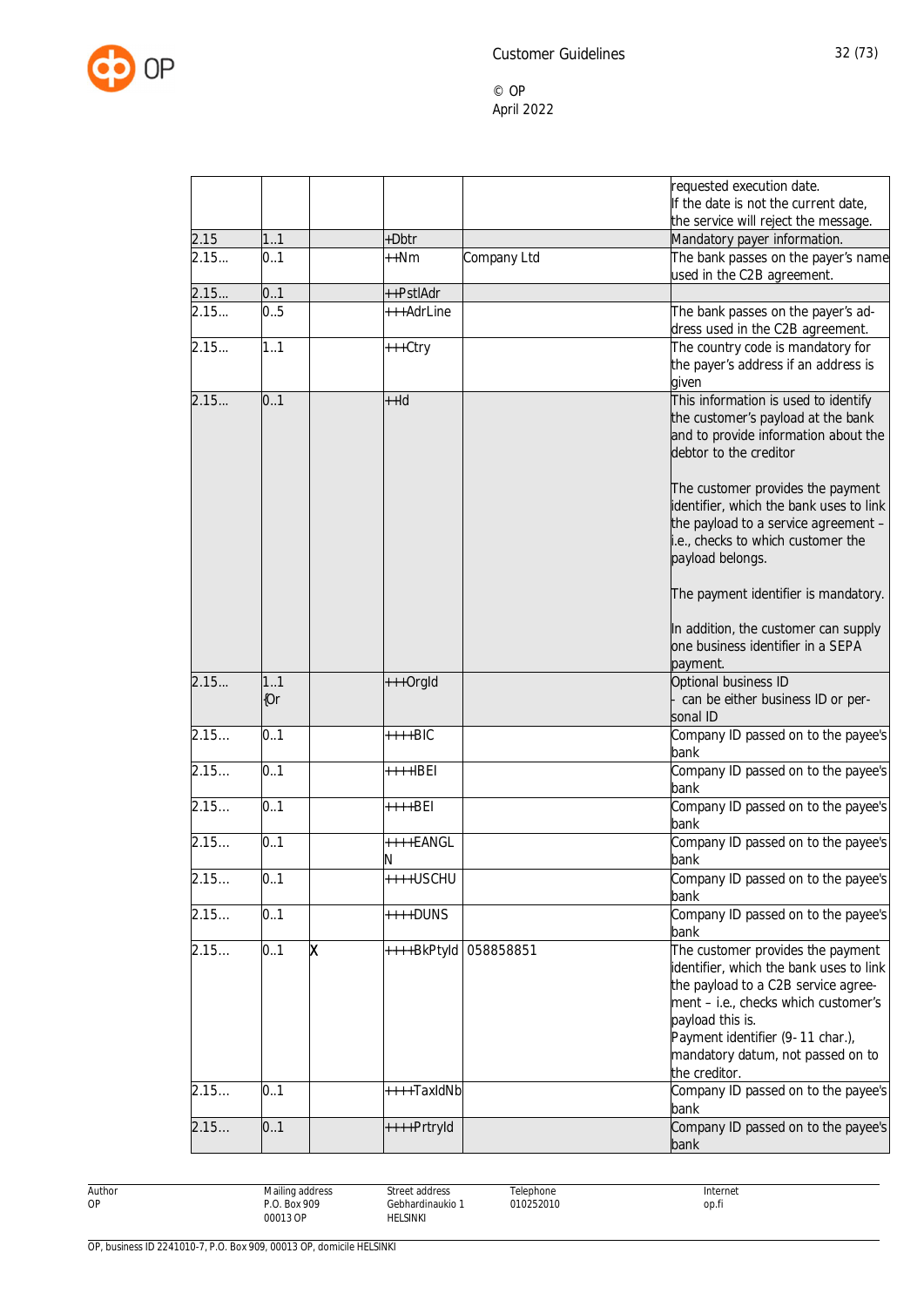

| 2.15  | 1.1           | $++++$                  |                    |                                                                                                                                                                            |
|-------|---------------|-------------------------|--------------------|----------------------------------------------------------------------------------------------------------------------------------------------------------------------------|
| 2.15  | 0.1           | $++++$ Issr             |                    |                                                                                                                                                                            |
| 2.15  | 1.1<br>$Or\}$ | ++++PrvtId              |                    | In SEPA payments, the personal IDs<br>allowed are DrvrsLicNb, CstmrNb,<br>SclSctyNb, AlnRegnNb, PsptNb,<br>TaxIdNb, IdntyCardNb, MplyrIdNb,<br>DtAndPlcOfBirth, and OthrId |
| 2.15  | 1.1<br>{{Or   | $++++$ DrvrsL<br>icNb   |                    |                                                                                                                                                                            |
| 2.15  | 1.1           | $++++-Cstmr$            |                    |                                                                                                                                                                            |
|       | 0r            | Nb                      |                    |                                                                                                                                                                            |
| 2.15  | 1.1           | $++++-SCISct$           |                    |                                                                                                                                                                            |
|       | 0r            | yNb                     |                    |                                                                                                                                                                            |
| 2.15  | 1.1           | $+ + + + +$ Al-         |                    |                                                                                                                                                                            |
|       | 0r            | nRegnNb                 |                    |                                                                                                                                                                            |
| 2.15  | 1.1           | $+++++PSptN$            |                    |                                                                                                                                                                            |
|       | 0r            | b                       |                    |                                                                                                                                                                            |
| 2.15  | 1.1<br>0r     | $++++$ TaxIdN<br>b      |                    |                                                                                                                                                                            |
| 2.15  | 1.1           | $+ + + + +$ ld-         |                    |                                                                                                                                                                            |
|       | 0r            | ntyCardNb               |                    |                                                                                                                                                                            |
| 2.15  | 1.1           | $++++$ Mplyrl           |                    |                                                                                                                                                                            |
|       | 0r            | dNb                     |                    |                                                                                                                                                                            |
| 2.15  | 1.1           | $++++$ DtAnd            |                    |                                                                                                                                                                            |
|       | 0r            | PIcOfBirth              |                    |                                                                                                                                                                            |
| 2.15  | 1.1           | ++++++Birth<br>Dt       |                    |                                                                                                                                                                            |
| 2.15  | 0.1           | $+++++Prvc$             |                    |                                                                                                                                                                            |
|       |               | <b>OfBirth</b>          |                    |                                                                                                                                                                            |
| 2.15  | 1.1           | ++++++CityO<br>fBirth   |                    |                                                                                                                                                                            |
| 2.15  | 1.1           | ++++++Ctry0             |                    |                                                                                                                                                                            |
| 2.15  | 1.1           | fBirth<br>$+++++Othrld$ |                    |                                                                                                                                                                            |
|       | $Or\}$        |                         |                    |                                                                                                                                                                            |
| 2.15  | 11            | $+++++Id$               |                    |                                                                                                                                                                            |
| 2.15  | 11            | $+++++IdTp$             |                    |                                                                                                                                                                            |
| 2.16  | 11            | +DbtrAcct               |                    | Mandatory                                                                                                                                                                  |
| 2.16. | 11            | $++Id$                  |                    |                                                                                                                                                                            |
| 2.16  | 1.1           | $++IBAN$                | FI2550001520322972 | A debit account in OP must always                                                                                                                                          |
|       | (Or           |                         |                    | be in the IBAN format.                                                                                                                                                     |
| 2.16. | 0.1           | ++Ccy                   | <b>EUR</b>         | Currency of the debit account                                                                                                                                              |
| 2.17  | 11            | +DbtrAgt                |                    | Payer's bank information, mandatory                                                                                                                                        |
| 2.17  | 11            | ++ FinInstnId           |                    |                                                                                                                                                                            |
| 2.17  | 0.1           | $++.BIC$                | <b>OKOYFIHH</b>    | BIC code for payer's bank.                                                                                                                                                 |
| 2.19  | 0.1           | +UltmtDbtr              |                    | Original debtor.<br>This data can also be conveyed at<br>level C in field 2.48.<br>If both fields 2.19 and 2.48 contain<br>data, the data in field 2.48 is ob-<br>served.  |
| 2.19. | 0.1           | $++Nm$                  |                    | Name of original debtor                                                                                                                                                    |
| 2.20  | 0.1           | +ChrgBr                 | <b>SLEV</b>        | The charge bearer code - can be<br>given for each individual transaction<br>If there is no transaction-specific                                                            |

Author OP

Street address Gebhardinaukio 1 HELSINKI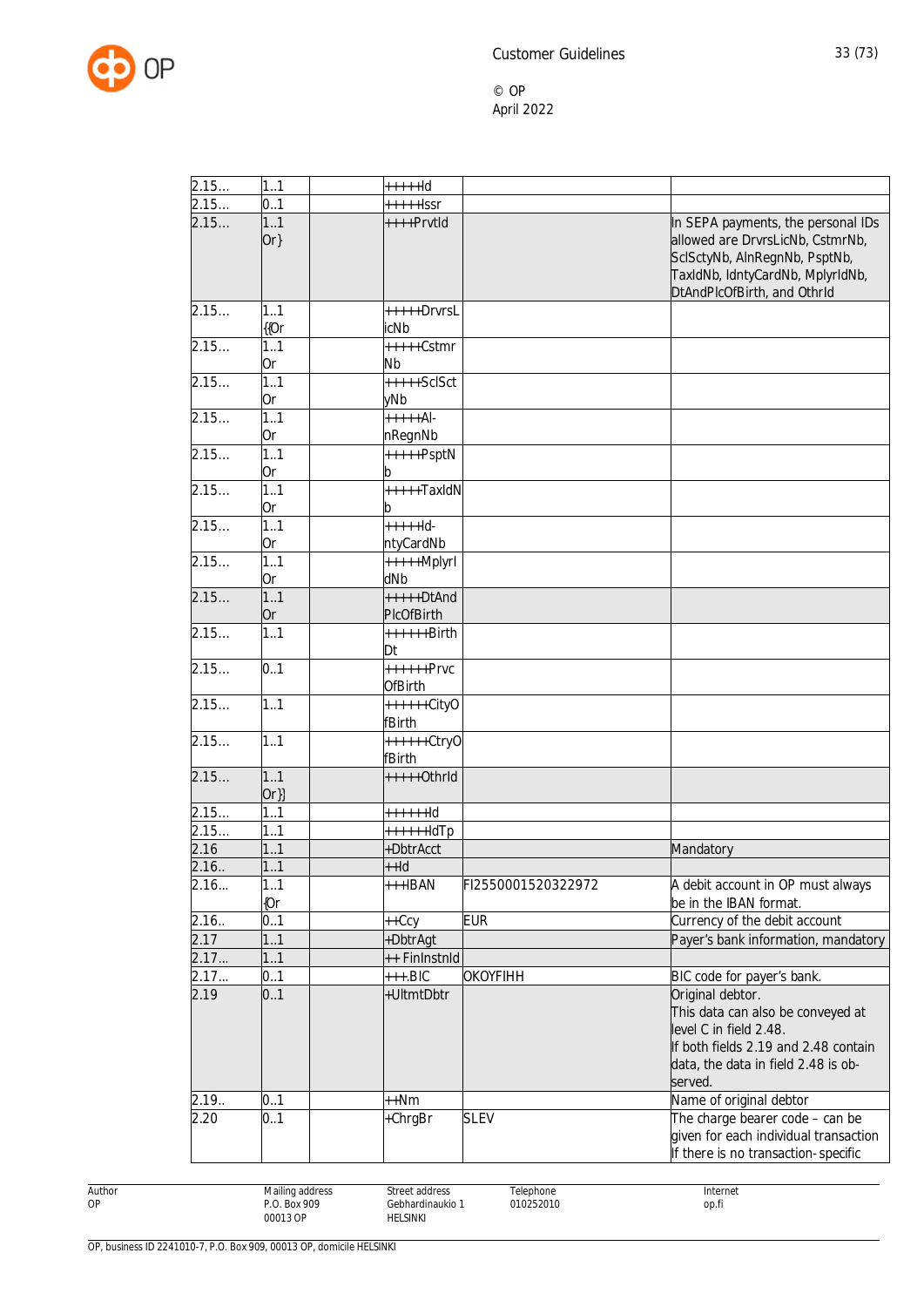

| 2.23 | 1 <sub>n</sub> |              | +CdtTrfTxInfCredit transfer transaction infor-<br>mation | charge bearer code, it is checked<br>from this field<br>In instant payments, the charge<br>bearer code must be SLEV. Code val-<br>ues SHAR and TYHJÄ (empty) are<br>changed to SLEV.<br>Messages must contain at least one<br>of the following blocks (only one<br>payment per message in instant                                                                                                                                                                                                                                                                                       |
|------|----------------|--------------|----------------------------------------------------------|-----------------------------------------------------------------------------------------------------------------------------------------------------------------------------------------------------------------------------------------------------------------------------------------------------------------------------------------------------------------------------------------------------------------------------------------------------------------------------------------------------------------------------------------------------------------------------------------|
|      |                |              |                                                          | payments)                                                                                                                                                                                                                                                                                                                                                                                                                                                                                                                                                                               |
| 2.24 | 11             | ++Pmtld      |                                                          | Mandatory payment identification                                                                                                                                                                                                                                                                                                                                                                                                                                                                                                                                                        |
| 2.25 | 0.1            | +++Instrld   |                                                          | Identification assigned to the pay-<br>ment by the payer, passed on to the<br>messages for the payer and bank<br>statement (customer's own infor-<br>mation) - not passed on to the credi-<br>tor                                                                                                                                                                                                                                                                                                                                                                                       |
| 2.26 | 1.1            | dld          | +++EndToEn 9834454645554699                              | The mandatory EndToEndld refer-<br>ence is a unique identifier for the<br>transaction assigned by the payer.<br>In the absence of this information,<br>the bank will indicate NOTPROVIDED                                                                                                                                                                                                                                                                                                                                                                                               |
| 2.27 | 0.1            | ++PmtTpInf   |                                                          | Payment type information for the<br>bank                                                                                                                                                                                                                                                                                                                                                                                                                                                                                                                                                |
| 2.28 | 0.1            | +++InstrPrty |                                                          | Urgency of payment - the permitted<br>codes are:<br>NORM - processed by the payer's<br>bank as a normal payment instruc-<br>tion. this is the only urgency code<br>permitted in SEPA payments.<br>HIGH - processed by the debtor's<br>bank as an urgent payment order;<br>Does not require that the payee's<br>bank process the transfer as an ur-<br>gent payment order. HIGH is not al-<br>lowed in SEPA payments.<br>The information is primarily retrieved<br>from this element. If this element has<br>no value, the value in element 2.4 (if<br>any) is used for the transaction. |
| 2.29 | 0.1            | +++SvcLvl    |                                                          | Service Level.                                                                                                                                                                                                                                                                                                                                                                                                                                                                                                                                                                          |
| 2.30 | 1.1<br>{Or     | $***Cd$      |                                                          | Service Level code. The permitted<br>value is SEPA.                                                                                                                                                                                                                                                                                                                                                                                                                                                                                                                                     |
| 2.31 | 1.1<br>$Or\}$  | ++++Prtry    | <b>URGP</b>                                              | The payment is processed as an<br>SEPA Instant Credit Transfer. An-<br>other option is to enter the code<br>INST in Local Instrument element<br>2.34. Regardless of the code used,<br>the payment is processed only as an<br>SEPA Instant Credit Transfer.                                                                                                                                                                                                                                                                                                                              |
| 2.33 | 0.1            | +++Lcllnstrm |                                                          |                                                                                                                                                                                                                                                                                                                                                                                                                                                                                                                                                                                         |
| 2.34 | 1.1            | $***Cd$      | <b>INST</b>                                              | The payment is processed as an<br>SEPA Instant Credit Transfer. An-<br>other option is to enter the                                                                                                                                                                                                                                                                                                                                                                                                                                                                                     |

Author OP

Street address

HELSINKI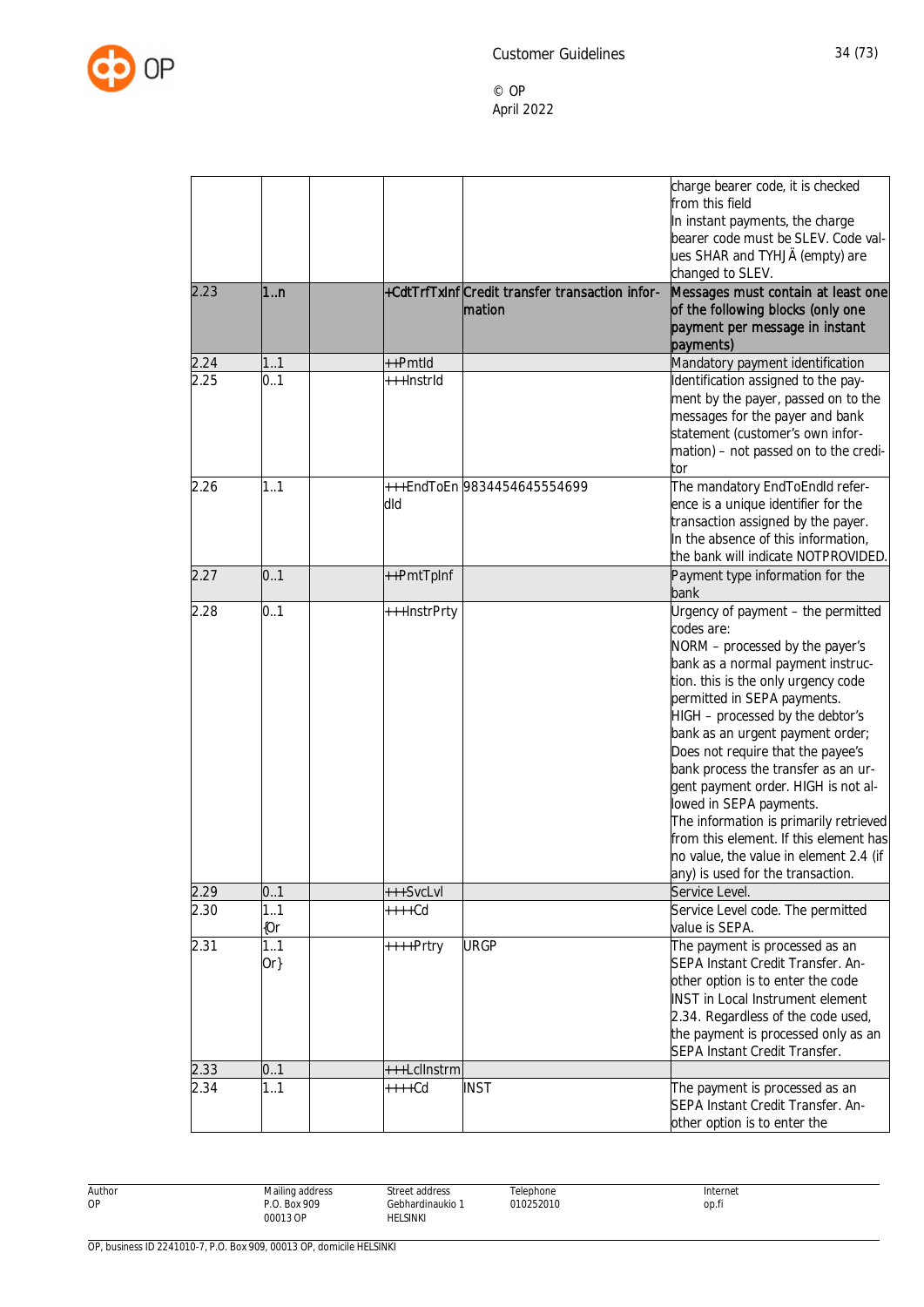

|              |               |                       |                               | Proprietary code URGP in Service<br>Level element 2.31.                    |
|--------------|---------------|-----------------------|-------------------------------|----------------------------------------------------------------------------|
| 2.37         | 1.1           | $++Amt$               |                               | As mandatory information, the                                              |
|              |               |                       |                               | amount payable                                                             |
| 2.38         | 1.1           | +++lnstdAmt 150       |                               | Amount payable                                                             |
| 2.38         | 1.1           | +++InstdAmt EUR       |                               | Currency of the amount instructed                                          |
|              |               | attribuutti<br>'Ccy'  |                               |                                                                            |
| 2.46         | 0.1           | ++ChrgBr              | <b>SLEV</b>                   | The charge bearer code is deter-                                           |
|              |               |                       |                               | mined primarily at transaction level                                       |
|              |               |                       |                               | In instant payments, the charge                                            |
|              |               |                       |                               | bearer code must be SLEV.                                                  |
| 2.48         | 0.1           | ++UltmtDbtr           |                               | Original debtor. This information can                                      |
|              |               |                       |                               | also be entered in the 'Payment In-<br>formation' hierarchy level in field |
|              |               |                       |                               | 2.19.                                                                      |
|              |               |                       |                               | If both fields 2.19 and 2.48 contain                                       |
|              |               |                       |                               | data, the data in field 2.48 is ob-                                        |
|              |               |                       |                               | served.                                                                    |
|              |               |                       |                               | When specified in this field, the infor-                                   |
|              |               |                       |                               | mation is not transferred to the bank                                      |
|              |               |                       |                               | statement of either the debtor or the                                      |
|              |               |                       |                               | creditor.                                                                  |
| 2.48.        | 0.1           | $***Nm$               |                               | Name of original debtor.                                                   |
| 2.55         | 0.1           | ++CdtrAgt             |                               |                                                                            |
| 2.55         | 1.1           | $***Fin-$             |                               |                                                                            |
|              |               | Instnid               |                               |                                                                            |
| 2.55         | 1.1           | ++++BIC               | NDEAFIHH                      | BIC code for creditor's bank                                               |
| 2.57<br>2.57 | X<br>0.1<br>X | ++Cdtr                |                               | Creditor's name and address                                                |
| 2.57         | 0.1<br>0.1    | $***Nm$<br>+++PstlAdr | <b>Yritys Oy</b>              | Creditor's name is mandatory<br>Creditor's postal address                  |
| 2.57         | 0.4           |                       | ++++AdrLine Mannerheimintie 1 | In instant payments, the address is                                        |
|              |               |                       |                               | not mandatory but recommended.                                             |
|              |               |                       |                               | Max. two (2) address lines.                                                |
|              |               |                       | ++++AdrLine FI-00100 Helsinki |                                                                            |
| 2.57         | 1.1           | ++++Ctry              | FL                            | Creditor's country code is mandatory                                       |
|              |               |                       |                               | if the creditor's address is provided.                                     |
| 2.57         | 0.1           | $++$ ld               |                               | Creditor ID                                                                |
| 2.57         | 1.1           | $***+Orgld$           |                               | The company IDs allowed are BIC,                                           |
|              | {Or           |                       |                               | IBEI, BEI, EANGLN, USCHU, DUNS,                                            |
|              |               |                       |                               | TaxIdNb, BkPtyld, and Prtryld                                              |
| 2.57         | 0.1           | $++++BIC$             |                               | Company ID passed on to the payee's                                        |
|              |               |                       |                               | bank                                                                       |
| 2.57         | 0.1           | ++++IBEI              |                               | Company ID passed on to the payee's<br>bank                                |
| 2.57         | 0.1           | ++++BEI               |                               | Company ID passed on to the payee's                                        |
|              |               |                       |                               | bank                                                                       |
| 2.57         | 0.1           | ++++EANGL             |                               | Company ID passed on to the payee's                                        |
|              |               | N                     |                               | bank                                                                       |
| 2.57         | 0.1           | ++++USCHU             |                               | Company ID passed on to the payee's                                        |
|              |               |                       |                               | bank                                                                       |
| 2.57         | 0.1           | $***$ DUNS            |                               | Company ID passed on to the payee's<br>bank                                |
| 2.57         | 0.1           | ++++BkPtyld           |                               | The customer provides the payment                                          |
|              |               |                       |                               | identifier, which the bank uses to link                                    |

Author OP

Street address Gebhardinaukio 1 HELSINKI

Telephone 010252010 Internet op.fi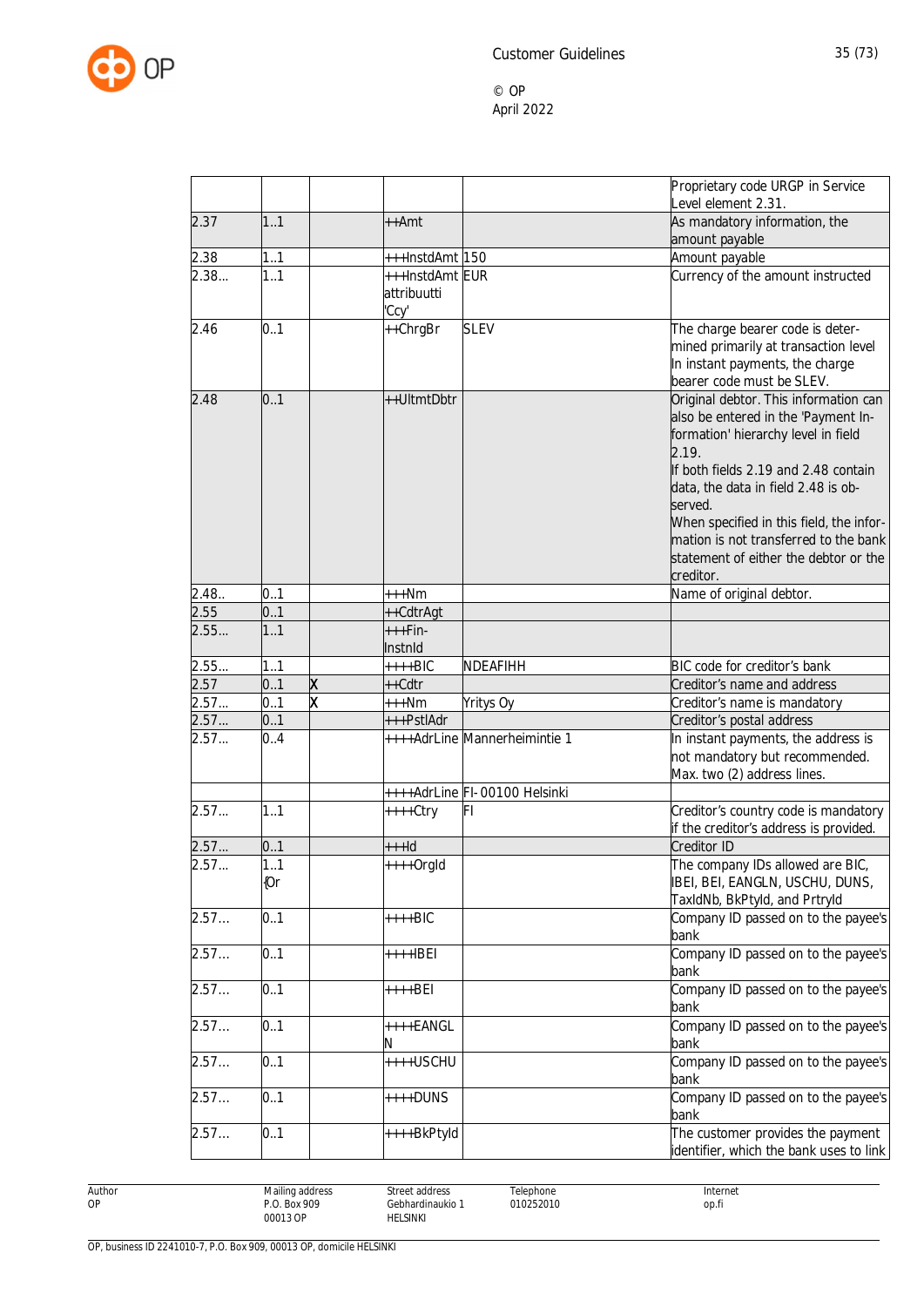

|      |               |   |                               |                    | the payload to a C2B service agree-<br>ment - i.e., checks which customer's                                                                                                |
|------|---------------|---|-------------------------------|--------------------|----------------------------------------------------------------------------------------------------------------------------------------------------------------------------|
|      |               |   |                               |                    | payload this is.                                                                                                                                                           |
| 2.57 | 0.1           |   | ++++TaxIdNb                   |                    | Company ID passed on to the payee's<br>bank                                                                                                                                |
| 2.57 | 0.1           |   | ++++PrtryId                   |                    | Company ID passed on to the payee's<br>bank                                                                                                                                |
| 2.57 | 1.1           |   | $++++$                        |                    |                                                                                                                                                                            |
| 2.57 | 0.1           |   | $***+$ lssr                   |                    |                                                                                                                                                                            |
| 2.57 | 1.1<br>$Or\}$ |   | ++++PrvtId                    |                    | In SEPA payments, the personal IDs<br>allowed are DrvrsLicNb, CstmrNb,<br>SclSctyNb, AInRegnNb, PsptNb,<br>TaxIdNb, IdntyCardNb, MplyrIdNb,<br>DtAndPlcOfBirth, and OthrId |
| 2.57 | 1.1<br>{{Or   |   | $++++-Drvrsl$<br>icNb         |                    |                                                                                                                                                                            |
| 2.57 | 1.1<br>0r     |   | +++++Cstmr<br><b>Nb</b>       |                    |                                                                                                                                                                            |
| 2.57 | 1.1<br>0r     |   | $++++-ScISct$<br>yNb          |                    |                                                                                                                                                                            |
| 2.57 | 1.1<br>0r     |   | $+ + + + + A$<br>nRegnNb      |                    |                                                                                                                                                                            |
| 2.57 | 1.1<br>0r     |   | $++++$ PsptN<br>b             |                    |                                                                                                                                                                            |
| 2.57 | 1.1<br>0r     |   | $++++$ TaxIdN<br>b            |                    |                                                                                                                                                                            |
| 2.57 | 1.1<br>0r     |   | $+ + + + +$ ld-<br>ntyCardNb  |                    |                                                                                                                                                                            |
| 2.57 | 1.1<br>0r     |   | +++++Mplyrl<br>dNb            |                    |                                                                                                                                                                            |
| 2.57 | 1.1<br>0r     |   | $++++-DtAnd$<br>PIcOfBirth    |                    |                                                                                                                                                                            |
| 2.57 | 11            |   | ++++++Birth<br>Dt             |                    |                                                                                                                                                                            |
| 2.57 | 0.1           |   | $+++++Prvc$<br><b>OfBirth</b> |                    |                                                                                                                                                                            |
| 2.57 | 1.1           |   | ++++++CityO<br>fBirth         |                    |                                                                                                                                                                            |
| 2.57 | 11            |   | ++++++Ctry0<br>fBirth         |                    |                                                                                                                                                                            |
| 2.57 | 1.1<br>$Or\}$ |   | $***+Othrld$                  |                    |                                                                                                                                                                            |
| 2.57 | 11            |   | $+++++Id$                     |                    |                                                                                                                                                                            |
| 2.57 | 11            |   | $+++++IdTp$                   |                    |                                                                                                                                                                            |
| 2.58 | 0.1           | X | ++CdtrAcct                    |                    | The account number is mandatory in<br>instant payments.                                                                                                                    |
| 2.58 | 11            |   | $++$ -Id                      |                    |                                                                                                                                                                            |
| 2.58 | 1.1<br>${0r}$ |   | $***$ HBAN                    | FI2112345600000785 | In instant payments, the payee's ac-<br>count number must always be in<br><b>IBAN</b> format.                                                                              |
| 2.59 | 0.1           |   | ++UltmtCdtr                   |                    | Ultimate creditor. This information is<br>passed on in instant payments.                                                                                                   |
| 2.59 | 0.1           |   | $***Nm$                       |                    | Name of ultimate creditor                                                                                                                                                  |
| 2.84 | 0.1           |   | ++Rmtlnf                      |                    | Message or reference for the creditor                                                                                                                                      |

Author OP

Street address

HELSINKI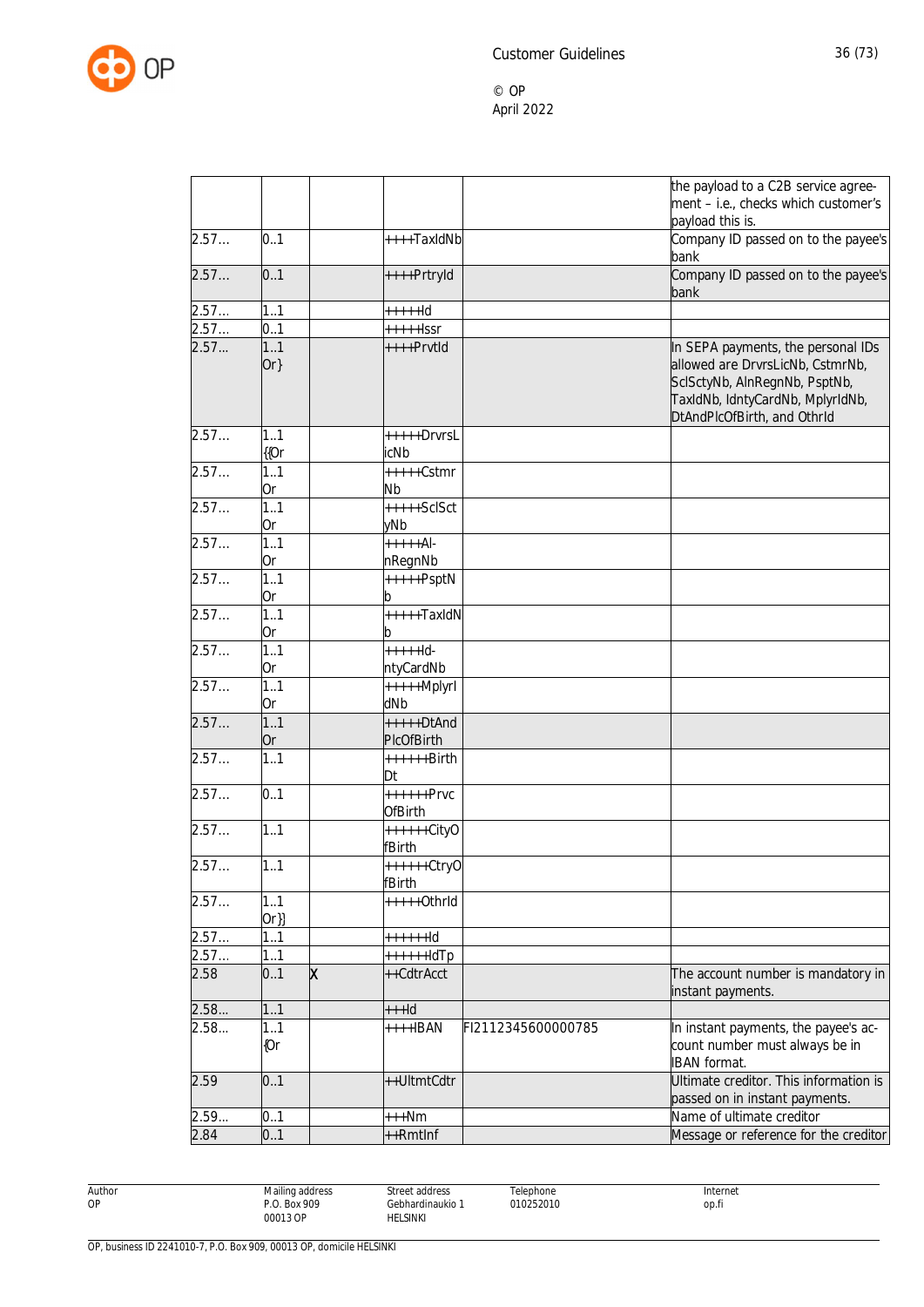

| 2.85  | 0.1 | +++Ustrd                 | Unstructured message to the credi-      |
|-------|-----|--------------------------|-----------------------------------------|
|       |     |                          | tor.                                    |
| 2.86  | 0.n | $++$ Strd                | Structured message to the payee;        |
|       |     |                          | see 2.84.                               |
| 2.100 | 0.1 | $***Cdt$ rRe-            | Creditor reference information – i.e.,  |
|       |     | flnf                     | invoice or credit note reference        |
| 2.101 | 0.1 | +++++CdtrRe              |                                         |
|       |     | fTp                      |                                         |
| 2.102 | 1.1 | <b>SCOR</b><br>$+++++Cd$ | If field 2.105 contains a domestic or   |
|       |     |                          | <b>RF</b> reference, the value SCOR is  |
|       |     |                          | given in this field.                    |
| 2.104 | 0.1 | $+++++$                  | Indicator of which standards-based      |
|       |     |                          | reference number is in use              |
| 2.105 | 0.1 | +++++CdtrReRF0212345614  | Creditor reference - e.g., Finnish ref- |
|       |     |                          | erence number                           |

## 3.5 International payment – payment instruction

| 2.0  | 1n  | Pmtlnf      |                    | Each message must contain at least one block of<br>this type, containing common information for<br>the payments and the debit information.                                                                                                                                                                                                                                                                                                                                                 |
|------|-----|-------------|--------------------|--------------------------------------------------------------------------------------------------------------------------------------------------------------------------------------------------------------------------------------------------------------------------------------------------------------------------------------------------------------------------------------------------------------------------------------------------------------------------------------------|
| 2.1  | 0.1 | +PmtInfld   | 20180102-123456-01 | Not mandatory but recommended, the reference<br>assigned by the payer to identify payment batch,<br>passed on to the messages for the payer and<br>account statement. Not passed on to the credi-<br>tor.                                                                                                                                                                                                                                                                                  |
| 2.2  | 1.1 | +PmtMtd     | <b>TRF</b>         | Mandatory - the values allowed are TRF, CHK,<br>and TRA<br>The CHK value gives instruction to process the<br>credit transfer as a cheque. Cheque information<br>is primarily checked from element 2.47. If ele-<br>ment 2.47 is empty and this element has the<br>value CHK, the value BCHQ is conveyed to<br>transaction level, to element 2.47.                                                                                                                                          |
| 2.3  | 0.1 | +PmtTpInf   |                    |                                                                                                                                                                                                                                                                                                                                                                                                                                                                                            |
| 2.4  | 0.1 | ++InstrPrty | <b>NORM</b>        | Urgency of payment - the permitted codes are:<br>NORM - processed by the payer's bank as a<br>normal payment instruction.<br>HIGH - processed by the payer's bank as an ur-<br>gent international payment order. Does not re-<br>quire that the payee's bank process the transfer<br>as an urgent payment order.<br>The information is primarily retrieved from ele-<br>ment 2.28. If it is empty, the information con-<br>tained in this element (if any) is used for the<br>transaction. |
| 2.5  | 0.1 | ++SvcLvl    |                    |                                                                                                                                                                                                                                                                                                                                                                                                                                                                                            |
| 2.6  | 1.1 | $+++Cd$     |                    |                                                                                                                                                                                                                                                                                                                                                                                                                                                                                            |
| 2.12 | 0.1 | ++CtgyPurp  |                    |                                                                                                                                                                                                                                                                                                                                                                                                                                                                                            |

Author OP

Telephone 010252010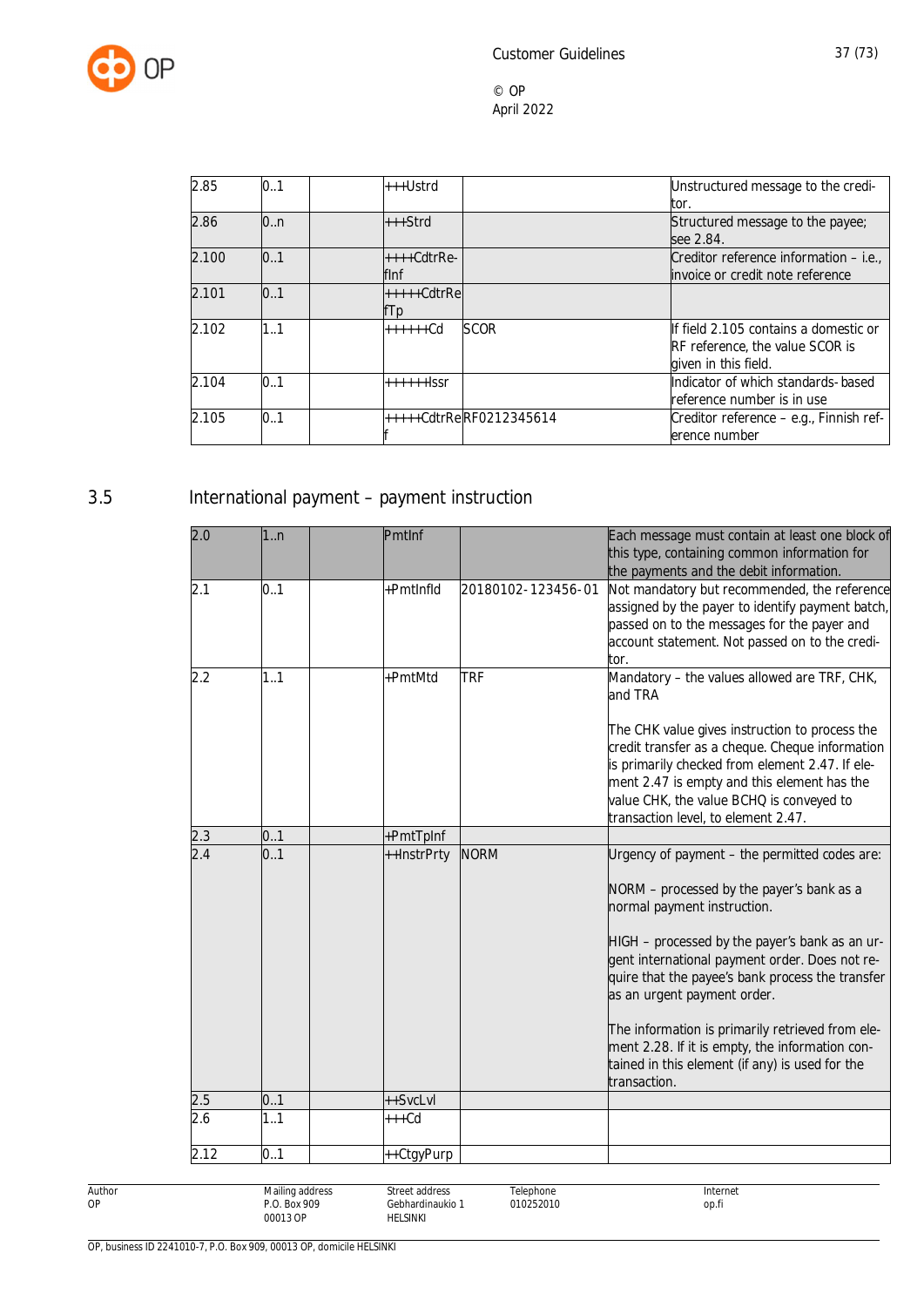

| 2.13 | 1.1           |     | +ReqdExct-    | 2018-05-10         | A requested execution date is mandatory and                                                                                                                                                                                                                                                                                    |
|------|---------------|-----|---------------|--------------------|--------------------------------------------------------------------------------------------------------------------------------------------------------------------------------------------------------------------------------------------------------------------------------------------------------------------------------|
|      |               |     | nDt           |                    | may be up to 364 days in the future.                                                                                                                                                                                                                                                                                           |
| 2.15 | 11            |     | +Dbtr         |                    | Mandatory payer information.                                                                                                                                                                                                                                                                                                   |
| 2.15 | 0.1           |     | $++Nm$        | Firma Oy           | The bank passes on the payer's name used in<br>the C2B agreement.                                                                                                                                                                                                                                                              |
| 2.15 | 0.1           |     | ++PstlAdr     |                    |                                                                                                                                                                                                                                                                                                                                |
| 2.15 | 0.5           |     | +++AdrLine    |                    | The bank passes on the payer's address used in<br>the C2B agreement.                                                                                                                                                                                                                                                           |
| 2.15 | 1.1           |     | +++Ctry       | FI                 | The country code is mandatory for the payer's<br>address if an address is given                                                                                                                                                                                                                                                |
| 2.15 | 0.1           | X*) | $++Id$        | 12345678900        | This information is used to identify the cus-<br>tomer's payload at the bank and to provide in-<br>formation about the debtor to the creditor<br>The customer provides the payment identifier,<br>which the bank uses to link the payload to a<br>service agreement - i.e., checks to which cus-<br>tomer the payload belongs. |
|      |               |     |               |                    |                                                                                                                                                                                                                                                                                                                                |
|      |               |     |               |                    | The payment identifier is mandatory.                                                                                                                                                                                                                                                                                           |
| 2.16 | 11            |     | +DbtrAcct     |                    | Mandatory                                                                                                                                                                                                                                                                                                                      |
| 2.16 | 11            |     | $++Id$        |                    |                                                                                                                                                                                                                                                                                                                                |
| 2.16 | 1.1<br>{Or    |     | $++IBAN$      | FI2550001520322972 | A debit account in OP must always be given in<br>IBAN format. This also applies when the debit<br>account is an account at OP Estonia, Latvia or<br>Lithuania.                                                                                                                                                                 |
| 2.16 | 1.1<br>0r     |     | $++BBAN$      |                    | When the debit account is not with OP, it can be<br>in BBAN format (letters and numbers allowed).                                                                                                                                                                                                                              |
| 2.16 | 1.1<br>$Or\}$ |     | +++PrtryAcct  |                    | When the debit account is not with OP, it can be<br>in a proprietary format (using numbers, letters,<br>and punctuation marks).                                                                                                                                                                                                |
| 2.16 | 0.1           |     | ++Ccy         |                    |                                                                                                                                                                                                                                                                                                                                |
| 2.17 | 11            |     | +DbtrAgt      |                    | Payer's bank information, mandatory                                                                                                                                                                                                                                                                                            |
| 2.17 | 11            |     | ++ FinInstnId |                    |                                                                                                                                                                                                                                                                                                                                |
| 2.17 | 0.1           |     | $+++$ .BIC    |                    |                                                                                                                                                                                                                                                                                                                                |
|      |               |     |               | OKOYFIHH           |                                                                                                                                                                                                                                                                                                                                |
| 2.19 | 0.1           |     | +UltmtDbtr    |                    | Not mandatory, original debtor. When specified<br>in this field, information is transferred to the<br>bank statement of both the debtor and the<br>creditor.                                                                                                                                                                   |
| 2.19 | 0.1           |     | ++Nm          |                    | The name of the original debtor is passed on by<br>a SWIFT MT103 message to the message field<br>(field 70), preceded by 'B/O' ('By order of')                                                                                                                                                                                 |
| 2.20 | 0.1           |     | +ChrgBr       |                    | The charge bearer code - can be given for each<br>individual transaction if there is no transaction-<br>specific charge bearer code, it is fetched from<br>this field.                                                                                                                                                         |
|      |               |     |               |                    | For international payments, the code values<br>SLEV and TYHJÄ (empty) are changed to SHAR.<br>For EEA countries, the code value must be                                                                                                                                                                                        |
|      |               |     |               |                    | SHAR.                                                                                                                                                                                                                                                                                                                          |

Author OP Mailing address P.O. Box 909 00013 OP Street address Gebhardinaukio 1 HELSINKI Telephone 010252010 Internet op.fi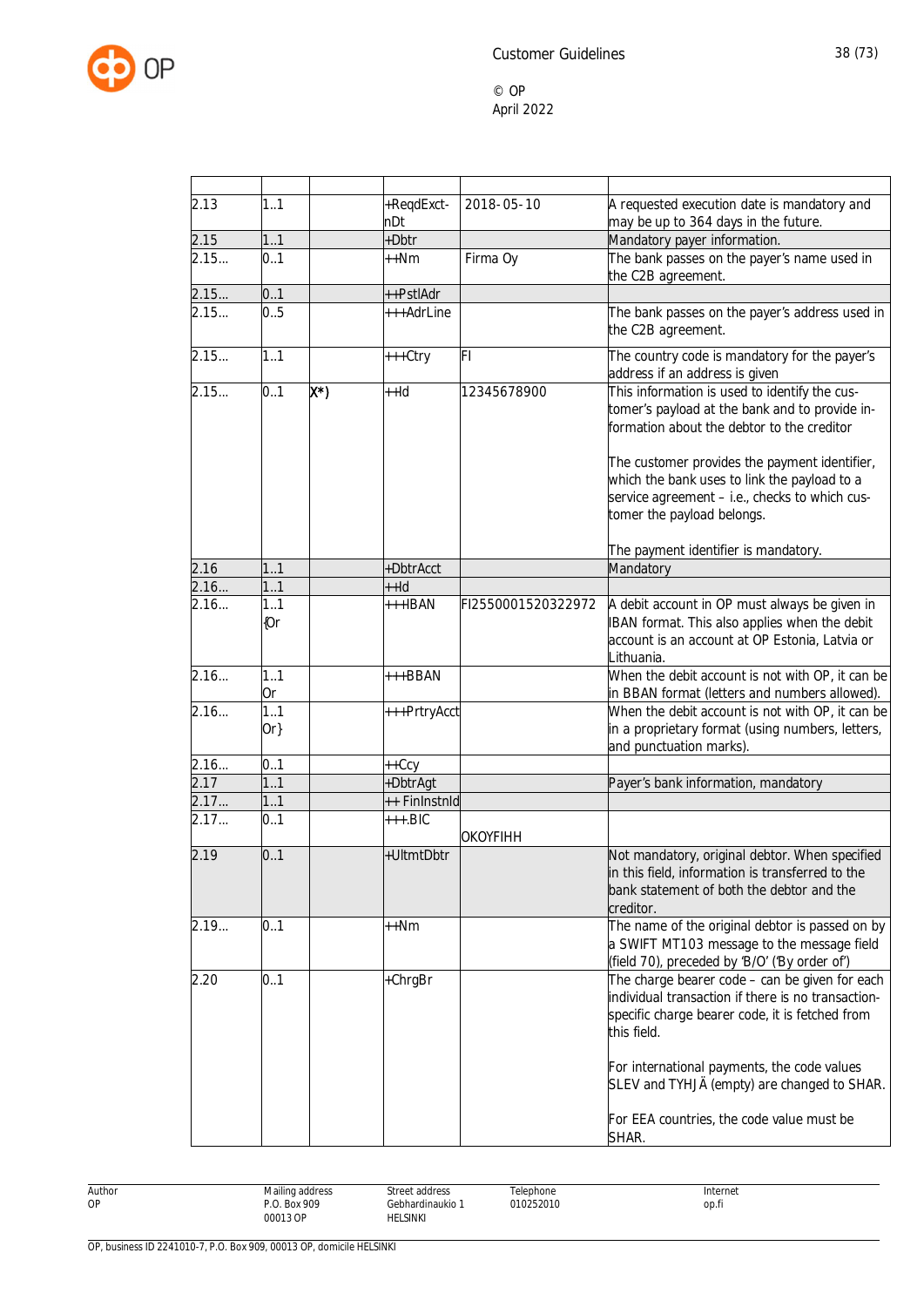

| 2.23  | 1n            |                                        | tion information           | +CdtTrfTxInfCredit transfer transac- At least one block of this kind is required                                                                                                                                         |
|-------|---------------|----------------------------------------|----------------------------|--------------------------------------------------------------------------------------------------------------------------------------------------------------------------------------------------------------------------|
| 2.24  | 1.1           | ++Pmtld                                |                            | Mandatory payment identification                                                                                                                                                                                         |
| 2.25  | 0.1           | +++InstrId                             |                            | Identification assigned to the payment by the<br>payer, passed on to the messages for the payer<br>and bank statement (customer's own infor-<br>mation) - not passed on to the creditor                                  |
| 2.26  | 1.1           | dld                                    | +++EndToEn9834454645554699 | Mandatory end-to-end reference, or unique<br>identification assigned by the debtor to identify<br>the transaction - always passed on to the credi-<br>tor but passed on to the debtor only for individ-<br>ual payments. |
|       |               |                                        |                            | When payment is debited from a foreign ac-<br>count, the debtor's reference is given in this ele-<br>ment.                                                                                                               |
|       |               |                                        |                            | If the debtor does not want to use a reference,<br>NOTPROVIDED must be used.                                                                                                                                             |
|       |               |                                        |                            | EndToEndId is passed on by a SWIFT MT103<br>message to the message field (field 70), line 1,<br>preceded by '/ROC/' ('Ordering Customer Refer-<br>ence').                                                                |
| 2.27  | 0.1           | ++PmtTpInf                             |                            | Payment type information for the bank                                                                                                                                                                                    |
| 2.28  | 0.1           | +++InstrPrty NORM                      |                            | NORM - processed by the payer's bank as a<br>normal payment instruction.                                                                                                                                                 |
|       |               |                                        |                            | The information is primarily retrieved from this<br>element. If this element has no value, the value<br>in element 2.4 (if any) is used for the transac-<br>tion.                                                        |
| 2.29  | 0.1           | +++SvcLvl                              |                            | Service Level, not in use. Information is given at<br>the PmtInf level - i.e., in element 2.6.                                                                                                                           |
| 2.36  | 0.1           | +++CtgyPurp                            |                            |                                                                                                                                                                                                                          |
| 2.37  | 1.1           | ++Amt                                  |                            | As mandatory information, the amount payable                                                                                                                                                                             |
| 2.38  | 11 $[0r]$     | +++InstdAmt250.90                      |                            | Amount payable                                                                                                                                                                                                           |
| 2.38  |               | +++InstdAmtUSD<br>attribuutti<br>'Ccy' |                            | Currency of the amount instructed                                                                                                                                                                                        |
| 2.39  | 1.1<br>$Or\}$ | +++EqvtAmt                             |                            | Information on the amount of the counter-value<br>payment                                                                                                                                                                |
| 2.40  | 1.1           | ++++Amt                                | 1000.00                    | Amount payable in the currency of the debit ac-<br>count (EUR)                                                                                                                                                           |
| 2.40. |               | ++++Amt at-EUR<br>tribuutti 'Ccy'      |                            | Currency of debit transaction, always EUR.                                                                                                                                                                               |
| 2.41  | 1.1           | $++++Ccy-$<br><b>OfTrf</b>             |                            | Currency of payment transaction, other than the<br>currency of debit account                                                                                                                                             |
| 2.42  | 0.1           | ++XchgRatel<br>nf                      |                            | Exchange rate information                                                                                                                                                                                                |
| 2.45  | 0.1           | +++CtrctId                             |                            | Currency trade deal number - i.e., exchange<br>rate reference, which is used only in interna-<br>tional payments.                                                                                                        |
| 2.46  | 0.1           | ++ChrgBr                               | <b>SHAR</b>                | The charge bearer code can be given for each<br>individual transaction.                                                                                                                                                  |

Author OP

Street address Gebhardinaukio 1 HELSINKI

Telephone 010252010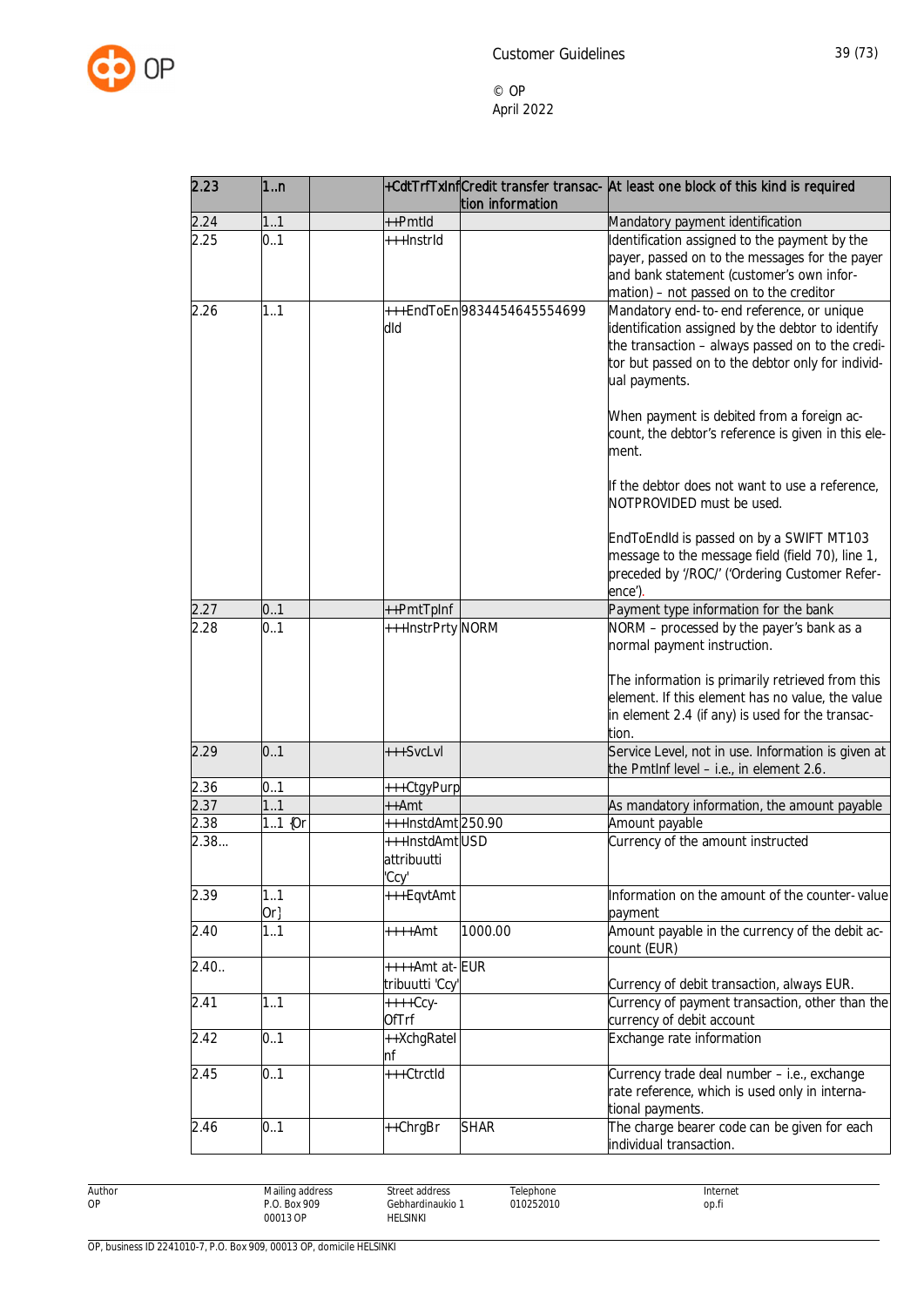

|      |               |   |                                     |                   | For international payments, the code values<br>SLEV and TYHJÄ (empty) are changed to SHAR.                                                                                        |
|------|---------------|---|-------------------------------------|-------------------|-----------------------------------------------------------------------------------------------------------------------------------------------------------------------------------|
|      |               |   |                                     |                   | For EEA countries, the code value must be<br>SHAR.                                                                                                                                |
| 2.55 | 0.1           |   | ++CdtrAgt                           |                   |                                                                                                                                                                                   |
| 2.55 | 1.1           |   | $***Fin-$<br>Instnid                |                   |                                                                                                                                                                                   |
| 2.55 | 1.1<br>(Or    |   | $+++BIC$                            | <b>IRVTUS3N</b>   | The BIC code of the payee's bank is mandatory<br>for SEPA payments.                                                                                                               |
| 2.55 | 1.1<br>$Or\}$ |   | $++++Cmb-$<br>ndId                  |                   |                                                                                                                                                                                   |
| 2.55 | 0.1           |   | $++++-ClrSys$<br>Mmbld              |                   | Clearing code                                                                                                                                                                     |
| 2.55 | 1.1           |   | $++++1d$                            |                   | The clearing code of the creditor's bank can be<br>given for international payment if the BIC is not<br>known; The clearing code must be given accord-<br>ing to the ISO standard |
|      |               |   |                                     |                   | The name and address of the creditor's bank are<br>mandatory in connection with a clearing code.                                                                                  |
| 2.55 | 0.1           |   | $***+Nm$                            |                   | In a payment instruction for an international<br>payment, the name of the payee's bank is man-<br>datory if a BIC code is not provided.                                           |
| 2.55 | 0.1           |   | $++++PstIAd$                        |                   |                                                                                                                                                                                   |
| 2.55 | 0.5           |   | ++++++AdrLi<br>ne                   |                   | In a payment instruction for an international<br>payment, the address of the payee's bank is<br>mandatory if a BIC code is not provided.                                          |
| 2.55 | 1.1           |   | $+++++Ctry$                         |                   | The country code of the creditor's bank is man-<br>datory if the PstlAdr element is used                                                                                          |
| 2.57 | 0.1           | X | ++Cdtr                              |                   | Creditor's name and address                                                                                                                                                       |
| 2.57 | 0.1           | X | $***Nm$                             | Ewing Oil         | Creditor's name is mandatory                                                                                                                                                      |
| 2.57 | 0.1           |   |                                     |                   | Creditor's postal address                                                                                                                                                         |
| 2.57 | 0.4           |   | +++PstlAdr<br>++++AdrLine5th Avenue |                   | Creditor address is mandatory datum in inter-<br>national payments. 70 characters in total on the<br>first two address line are observed                                          |
|      |               |   |                                     | <b>Dallas</b>     |                                                                                                                                                                                   |
|      |               |   |                                     | <b>TEXAS 1234</b> |                                                                                                                                                                                   |
|      |               |   |                                     | <b>USA</b>        |                                                                                                                                                                                   |
| 2.57 | 1.1           |   | ++++Ctry                            | US                | Creditor's country code is mandatory                                                                                                                                              |
| 2.57 | 0.1           |   | $++$ -Id                            |                   | Creditor ID                                                                                                                                                                       |
| 2.57 | 1.1<br>{Or    |   | $++++$ Orgld                        |                   |                                                                                                                                                                                   |
| 2.57 | 1.1<br>$Or\}$ |   | ++++PrvtId                          |                   |                                                                                                                                                                                   |
| 2.58 | 0.1           |   | ++CdtrAcct                          | 9876543210        | In international payments, the account number<br>can also be in the BBAN or proprietary format.                                                                                   |
|      |               |   |                                     |                   | If the payment is not a SWIFT cheque, an ac-<br>count number is mandatory and the payment is<br>rejected if it is missing.                                                        |

Author OP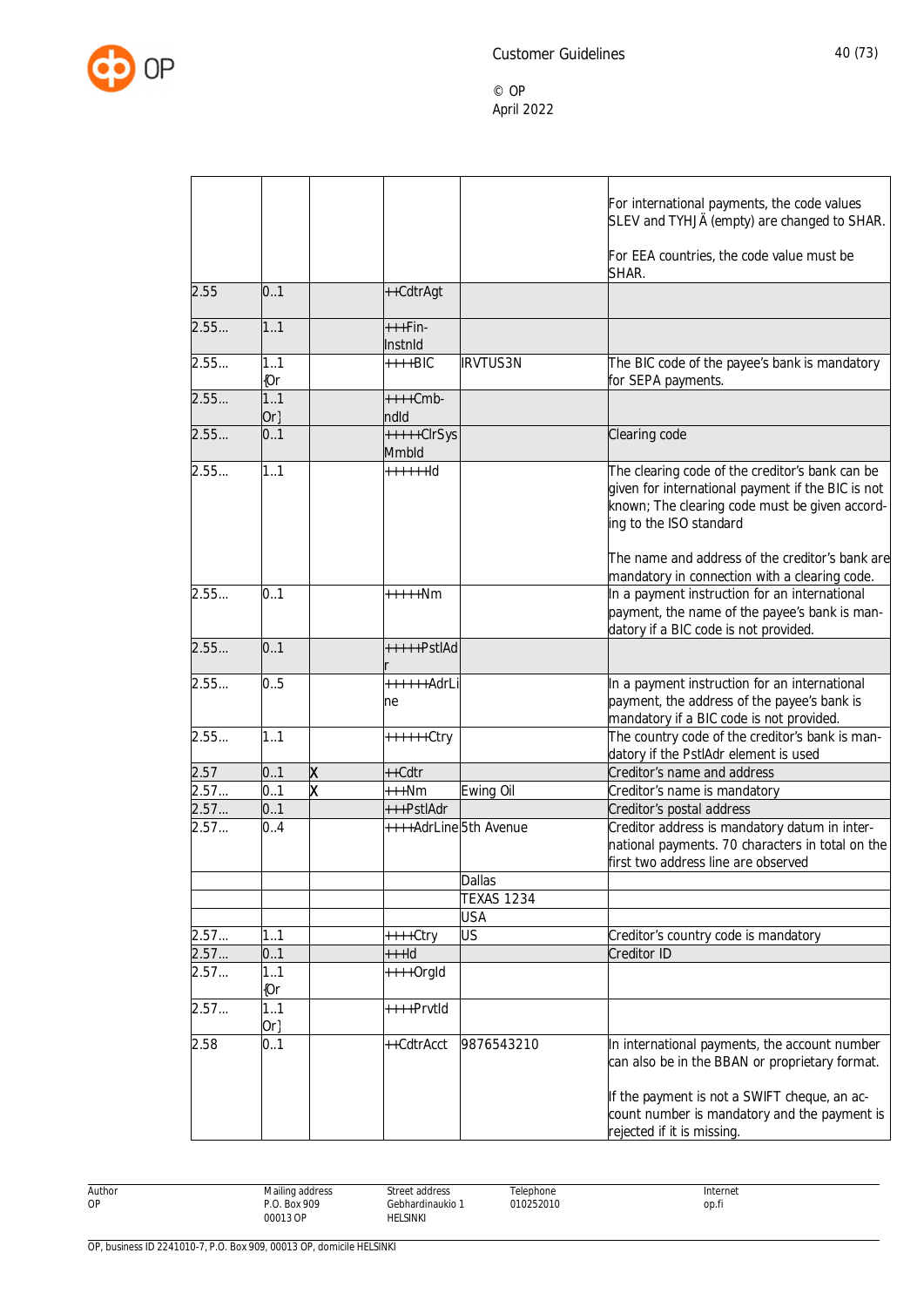

| 2.60  | 0.2 | $++In-$                  | Instructions for the payee's bank - passed on for                                                                                                                                                                                                                                                                                                                          |
|-------|-----|--------------------------|----------------------------------------------------------------------------------------------------------------------------------------------------------------------------------------------------------------------------------------------------------------------------------------------------------------------------------------------------------------------------|
|       |     | strForCdtrAg             | international payments.                                                                                                                                                                                                                                                                                                                                                    |
|       |     |                          | The first two instructions are observed.                                                                                                                                                                                                                                                                                                                                   |
| 2.61  | 0.1 | $+++Cd$                  | Payment instruction code according to the UNIFI<br>standard                                                                                                                                                                                                                                                                                                                |
|       |     |                          | Codes currently in use:                                                                                                                                                                                                                                                                                                                                                    |
|       |     |                          | [PHOB] - creditor collects from the bank Paid<br>once the creditor is identified                                                                                                                                                                                                                                                                                           |
|       |     |                          | [CHQB] - payment to creditor by cheque                                                                                                                                                                                                                                                                                                                                     |
| 2.62  | 0.1 | +++InstrInf              | Further instructions for the foreign bank, max.<br>140 characters                                                                                                                                                                                                                                                                                                          |
| 2.63  | 0.1 | ++InstrForD-<br>btrAgt   | Instructions for the payer's bank                                                                                                                                                                                                                                                                                                                                          |
|       |     |                          | Only used for special payment methods requir-<br>ing a separate agreement.                                                                                                                                                                                                                                                                                                 |
| 2.64  | 0.1 | ++Purp                   | Purpose of payment                                                                                                                                                                                                                                                                                                                                                         |
| 2.65  | 1.1 | $+++Cd$                  |                                                                                                                                                                                                                                                                                                                                                                            |
| 2.84  | 0.1 | ++Rmtlnf                 | Message or reference for the creditor                                                                                                                                                                                                                                                                                                                                      |
| 2.85  | 0.1 | Invoice 5656<br>+++Ustrd | Unstructured message to the payee; see 2.84                                                                                                                                                                                                                                                                                                                                |
|       |     |                          | In international payments, the purpose of the<br>payment (max. 140 characters) is given in this<br>field. Max. 1 occurrence.                                                                                                                                                                                                                                               |
|       |     |                          | The information is conveyed to the message<br>field (field 70) by a SWIFT MT 103 message.<br>Note also that EndToEndld (2.26) is placed at<br>the beginning of the message field. If provided in<br>the payload, CdtrRef (2.105) and UltmtDbtr/Nm<br>(2.19) are also used. This information decreases<br>the number of characters available for the<br>open-ended message. |
| 2.86  | 0n  | +++Strd                  | Structured message to the payee; see 2.84.                                                                                                                                                                                                                                                                                                                                 |
| 2.87  | 0.1 | ++++RfrdDoc<br>Inf       |                                                                                                                                                                                                                                                                                                                                                                            |
| 2.88  | 0.1 | $+++++RfrdD$<br>ocTp     | Invoice type                                                                                                                                                                                                                                                                                                                                                               |
| 2.93  | 0.1 | ++++RfrdDoc<br>RItdDt    | Date of invoice                                                                                                                                                                                                                                                                                                                                                            |
| 2.100 | 0.1 | ++++CdtrRe-<br>flnf      | Creditor reference information - i.e., invoice or<br>credit note reference                                                                                                                                                                                                                                                                                                 |
| 2.101 | 0.1 | $***+CdtrR$<br>efTp      |                                                                                                                                                                                                                                                                                                                                                                            |
| 2.102 | 1.1 | $+++++Cd$                |                                                                                                                                                                                                                                                                                                                                                                            |
| 2.105 | 0.1 | $***+CdtrR$<br>ef        | The RF reference and other reference infor-<br>mation is conveyed to the message field (field<br>70) by a SWIFT MT 103 message.                                                                                                                                                                                                                                            |

Author OP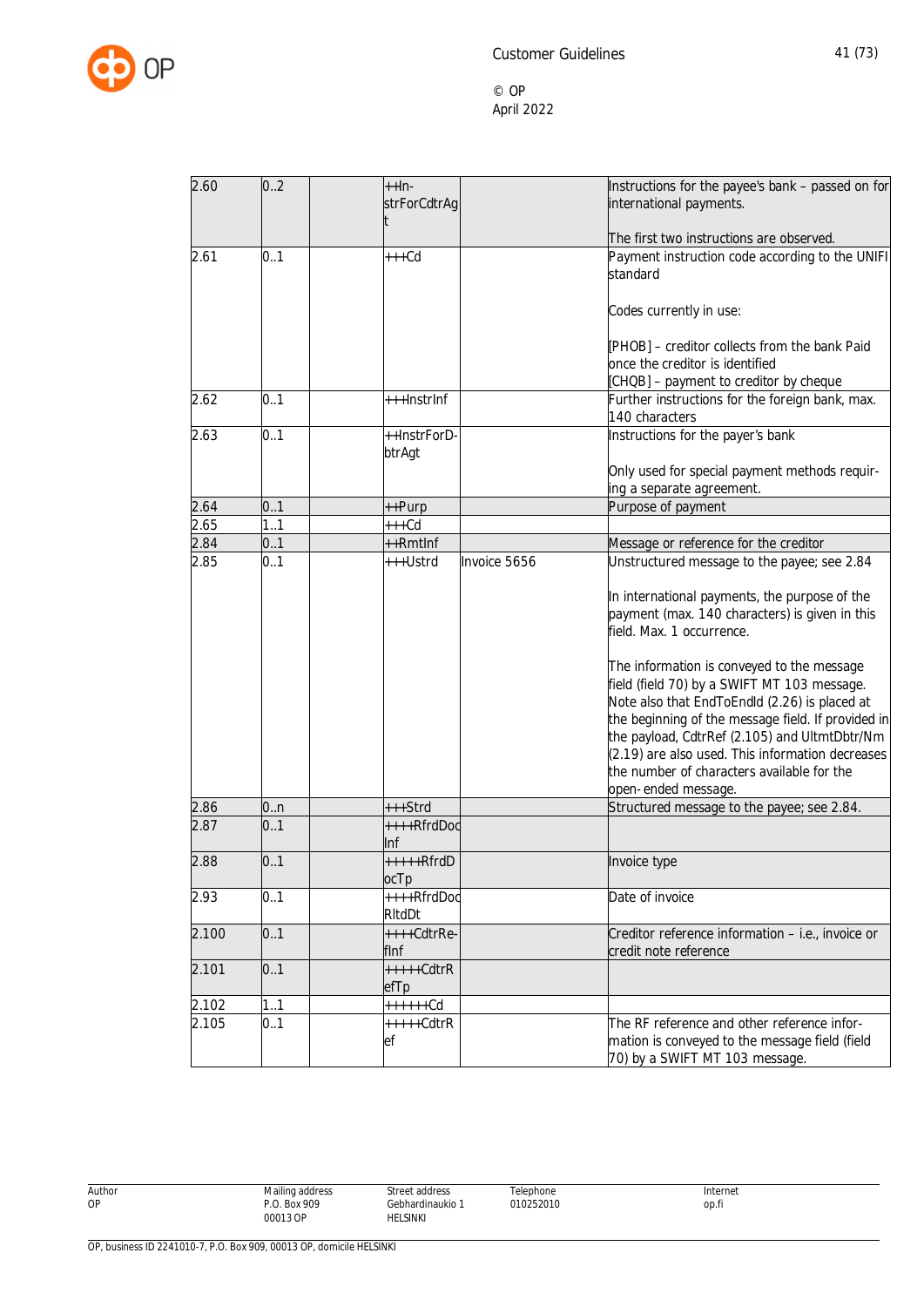

# 3.6 International payment - SWIFT cheque

| 2.23 | 1. n |                                        | +CdtTrfTxInf Credit transfer transac-<br>tion information | At least one block of this kind is required. See<br>also 1.7 Grpg.                                                                                                                                                                                                                                                                                                                                       |
|------|------|----------------------------------------|-----------------------------------------------------------|----------------------------------------------------------------------------------------------------------------------------------------------------------------------------------------------------------------------------------------------------------------------------------------------------------------------------------------------------------------------------------------------------------|
| 2.24 | 1.1  | ++Pmtld                                |                                                           | Mandatory payment identification                                                                                                                                                                                                                                                                                                                                                                         |
| 2.25 | 0.1  | +++InstrId                             |                                                           | Identification assigned to the payment by the<br>payer, passed on to the messages for the payer<br>and bank statement (customer's own infor-<br>mation) - not passed on to the creditor                                                                                                                                                                                                                  |
| 2.26 | 1.1  | dld                                    | +++EndToEn9834454645554699                                | Mandatory end-to-end reference, or unique<br>identification assigned by the debtor to identify<br>the transaction - always passed on to the credi-<br>tor but passed on to the debtor only for individ-<br>ual payments.<br>If the debtor does not want to use a reference,<br>NOTPROVIDED must be used.<br>EndToEndId is passed on by a SWIFT MT103<br>message to the message field (field 70), line 1, |
|      |      |                                        |                                                           | preceded by '/ROC/' ('Ordering Customer Refer-<br>ence').                                                                                                                                                                                                                                                                                                                                                |
| 2.27 | 0.1  | ++PmtTpInf                             |                                                           | Payment type information for the bank                                                                                                                                                                                                                                                                                                                                                                    |
| 2.28 | 0.1  | +++InstrPrty                           | <b>NORM</b>                                               | NORM - processed by the payer's bank as a<br>normal payment instruction.                                                                                                                                                                                                                                                                                                                                 |
|      |      |                                        |                                                           | The information is primarily retrieved from this<br>element. If this element has no value, the value<br>in element 2.4 (if any) is used for the transac-<br>tion.                                                                                                                                                                                                                                        |
| 2.29 | 0.1  | +++SvcLvl                              |                                                           | Service Level, not in use. Information is given at<br>the PmtInf level - i.e., in element 2.6.                                                                                                                                                                                                                                                                                                           |
| 2.36 | 0.1  | +++CtgyPurp                            |                                                           |                                                                                                                                                                                                                                                                                                                                                                                                          |
| 2.37 | 1.1  | ++Amt                                  |                                                           | As mandatory information, the amount payable                                                                                                                                                                                                                                                                                                                                                             |
| 2.38 | 11   | +++InstdAmt150                         |                                                           | Amount payable                                                                                                                                                                                                                                                                                                                                                                                           |
| 2.38 |      | +++InstdAmtUSD<br>attribuutti<br>'Ccy' |                                                           | Payment currency, the possible currencies on<br>SWIFT cheques are EUR, USD and GBP.                                                                                                                                                                                                                                                                                                                      |
| 2.42 | 0.1  | ++XchgRatel<br>nf                      |                                                           | Exchange rate information                                                                                                                                                                                                                                                                                                                                                                                |
| 2.45 | 0.1  | +++CtrctId                             |                                                           | Currency trade deal number - i.e., exchange<br>rate reference, which is used only in interna-<br>tional payments.                                                                                                                                                                                                                                                                                        |
| 2.46 | 0.1  | ++ChrgBr                               | <b>SHAR</b>                                               | The charge bearer code - can be given for each<br>individual transaction<br>For international payments, the code values<br>SLEV and TYHJÄ (empty) are changed to SHAR.                                                                                                                                                                                                                                   |
| 2.47 | 0.1  | ++ChqInstr                             |                                                           |                                                                                                                                                                                                                                                                                                                                                                                                          |
| 2.47 | 0.1  | +++ChqTp                               |                                                           | The values CCCH, CCHQ, DRFT, and ELDR are<br>changed to BCHQ.<br>The CHK value in element 2.2 instructs that the                                                                                                                                                                                                                                                                                         |
|      |      |                                        |                                                           | credit transfer be processed as a cheque.                                                                                                                                                                                                                                                                                                                                                                |

Mailing address P.O. Box 909 00013 OP Street address Gebhardinaukio 1 HELSINKI Telephone 010252010 Internet op.fi

Author OP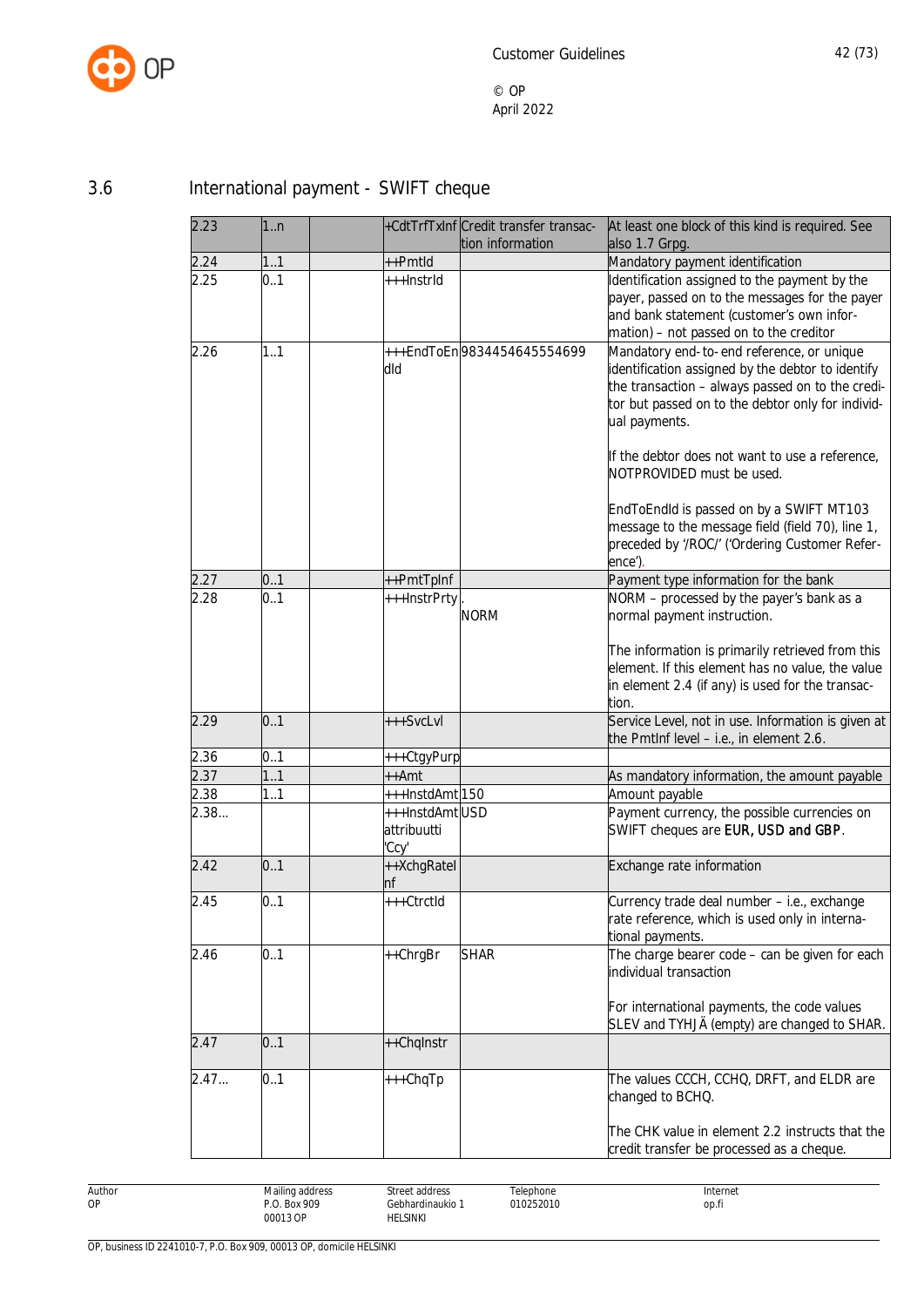

|              |               |                         |                          |                     | Cheque information is primarily checked from                                                                                             |
|--------------|---------------|-------------------------|--------------------------|---------------------|------------------------------------------------------------------------------------------------------------------------------------------|
|              |               |                         |                          |                     | this element. If this element is empty and ele-                                                                                          |
|              |               |                         |                          |                     | ment 2.2 contains the value CHK, the value                                                                                               |
|              | 0.1           |                         |                          |                     | used for this element is BCHQ.                                                                                                           |
| 2.47<br>2.47 | 1.1           |                         | +++DlvryMtd<br>++++Prtry | <b>SWIFT</b>        | Cheque delivery method<br>For a SWIFT cheque, a field with the mandatory                                                                 |
|              |               |                         |                          |                     | value SWIFT                                                                                                                              |
| 2.57         | 0.1           | X                       | ++Cdtr                   |                     | Creditor's name and address                                                                                                              |
| 2.57         | 0.1           | $\overline{\mathsf{x}}$ | $***Nm$                  | <b>Hotel Ahmed</b>  | Payee's name                                                                                                                             |
| 2.57         | 0.1           |                         | +++PstlAdr               |                     | Creditor's postal address                                                                                                                |
| 2.57         | 0.4           |                         | ++++AdrLineAta 7         |                     | Creditor address is mandatory datum in inter-<br>national payments. 70 characters in total on the<br>first two address line are observed |
|              |               |                         |                          | Istanbul            |                                                                                                                                          |
|              |               |                         |                          | <b>TURKEY</b>       |                                                                                                                                          |
| 2.57         | 1.1           |                         | ++++Ctry                 | <b>TR</b>           | Creditor's country code is mandatory                                                                                                     |
| 2.57         | 0.1           |                         | $++$ -Id                 |                     | Creditor ID                                                                                                                              |
| 2.57         | 1.1<br>${0r}$ |                         | $++++$ Orgld             |                     |                                                                                                                                          |
| 2.57         | 1.1           |                         | $***$ PrvtId             |                     |                                                                                                                                          |
|              | $Or\}$        |                         |                          |                     |                                                                                                                                          |
| 2.58         | 0.1           |                         | ++CdtrAcct               |                     | The creditor's account must not be given for<br><b>SWIFT cheques</b>                                                                     |
| 2.60         | 0.2           |                         | $++In-$                  |                     | Instructions for the payee's bank - passed on for                                                                                        |
|              |               |                         | strForCdtrAg             |                     | international payments.                                                                                                                  |
|              |               |                         |                          |                     | The first two instructions are observed.                                                                                                 |
| 2.61         | 0.1           |                         | $+++Cd$                  |                     | Payment instruction code according to the UNIFI<br>standard                                                                              |
|              |               |                         |                          |                     | Codes currently in use:                                                                                                                  |
|              |               |                         |                          |                     | [PHOB] - creditor collects from the bank Paid                                                                                            |
|              |               |                         |                          |                     | once the creditor is identified                                                                                                          |
|              |               |                         |                          |                     | [CHQB] - payment to creditor by cheque                                                                                                   |
| 2.62         | 0.1           |                         | +++InstrInf              |                     | Further instructions for the foreign bank, max.<br>140 characters                                                                        |
| 2.63         | 0.1           |                         | ++InstrForD-             |                     | Instructions for the payer's bank                                                                                                        |
|              |               |                         | btrAgt                   |                     |                                                                                                                                          |
|              |               |                         |                          |                     | Not in use for SWIFT cheques.                                                                                                            |
| 2.64         | 0.1           |                         | ++Purp                   |                     | Purpose of payment                                                                                                                       |
| 2.65         | 1.1           |                         | +++Cd                    |                     |                                                                                                                                          |
| 2.84         | 0.1           |                         | ++Rmtlnf                 |                     | Message or reference for the creditor                                                                                                    |
| 2.85         | 0.1           |                         | +++Ustrd                 | Reservation 7878799 | Unstructured message to the payee; see 2.84                                                                                              |
|              |               |                         |                          |                     |                                                                                                                                          |
|              |               |                         |                          |                     | In international payments, the purpose of the                                                                                            |
|              |               |                         |                          |                     | payment (max. 140 characters) is given in this                                                                                           |
|              |               |                         |                          |                     | field. Max. 1 occurrence.                                                                                                                |
|              |               |                         |                          |                     |                                                                                                                                          |
|              |               |                         |                          |                     | The information is conveyed to the message                                                                                               |
|              |               |                         |                          |                     | field (field 70) by a SWIFT MT 103 message.                                                                                              |
|              |               |                         |                          |                     | Note also that EndToEndld (2.26) is placed at                                                                                            |
|              |               |                         |                          |                     | the beginning of the message field. If provided in                                                                                       |
|              |               |                         |                          |                     | the payload, CdtrRef (2.105) and UltmtDbtr/Nm                                                                                            |

Author OP

Street address Gebhardinaukio 1 HELSINKI

Telephone 010252010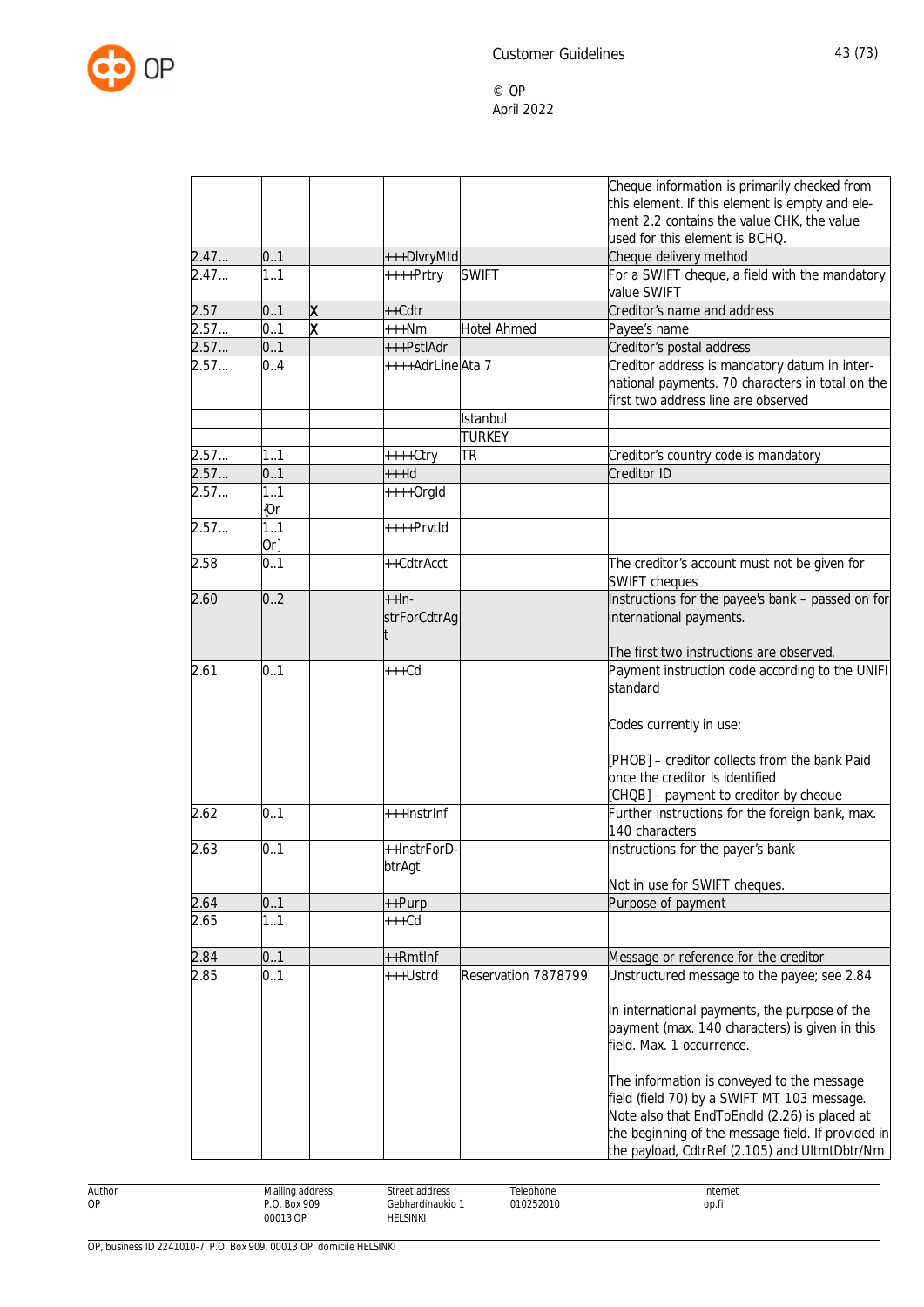

|       |               |                        | (2.19) are also used. This information decreases                                   |
|-------|---------------|------------------------|------------------------------------------------------------------------------------|
|       |               |                        | the number of characters available for the                                         |
|       |               |                        | open-ended message.                                                                |
| 2.86  | 0.n           | +++Strd                | Structured message to the payee; see 2.84.                                         |
| 2.87  | 0.1           | ++++RfrdDoc            |                                                                                    |
|       |               | Inf                    |                                                                                    |
| 2.93  | 0.1           | ++++RfrdDoc<br>RItdDt  | Date of invoice.                                                                   |
| 2.94  | 0.n           | ++++RfrdDoc            | Amount and currency of the invoice or credit                                       |
|       |               | Amt.Ccy                | note                                                                               |
| 2.97  | 1.1<br>{Or    | $***+Rmtd$<br>Amt      | Amount due                                                                         |
|       |               |                        | If the invoice type is CINV or some other code                                     |
|       |               |                        | (excl. CREN), this element must be used.                                           |
|       |               |                        | In international payments, the invoice amount is                                   |
|       |               |                        | placed in the 'camt' message to the payer. This                                    |
|       |               |                        | information is not passed on to the creditor or<br>the debtor's account statement. |
| 2.98  | 1.1<br>$Or\}$ | $++++-Cdt-$<br>NoteAmt | Credit note amount                                                                 |
|       |               |                        | If the invoice type is CREN, this element is to be                                 |
|       |               |                        | used.                                                                              |
|       |               |                        | In international payments, the credit note                                         |
|       |               |                        | amount is included in the 'camt' message to the                                    |
|       |               |                        | debtor. This information is not passed on to                                       |
|       |               |                        | the creditor or the debtor's account state-                                        |
|       |               |                        | lment.                                                                             |
| 2.100 | 0.1           | ++++CdtrRe-<br>flnf    | Creditor reference information - i.e., invoice or<br>credit note reference         |
| 2.101 | 0.1           | $+++++CdtrR$           |                                                                                    |
|       |               | efTp                   |                                                                                    |
| 2.102 | 1.1           | $+++++Cd$              | If field 2.105 contains a domestic or RF refer-                                    |
|       |               |                        | ence, the value SCOR is given in this field.                                       |
| 2.102 | 0.1           | $++++$ +ssr            | Indicator of which standards-based reference<br>number is in use                   |
|       |               |                        | If field 2.105 has an RF reference, the value ISO                                  |
|       |               |                        | is given here.                                                                     |
| 2.105 | 0.1           | $***+CdtrR$            | Creditor reference - e.g., Finnish reference                                       |
|       |               | ef                     | number                                                                             |
|       |               |                        | In the case of tax payment, the code TAXS is                                       |
|       |               |                        | given in 2.36 and this block contains the refer-                                   |
|       |               |                        | ence number. The tax-related message is given                                      |
|       |               |                        | in the following block (2.108).                                                    |
|       |               |                        | The RF reference and other reference infor-                                        |
|       |               |                        | mation is conveyed to the message field (field                                     |
|       |               |                        | 70) by a SWIFT MT 103 message.                                                     |

Author OP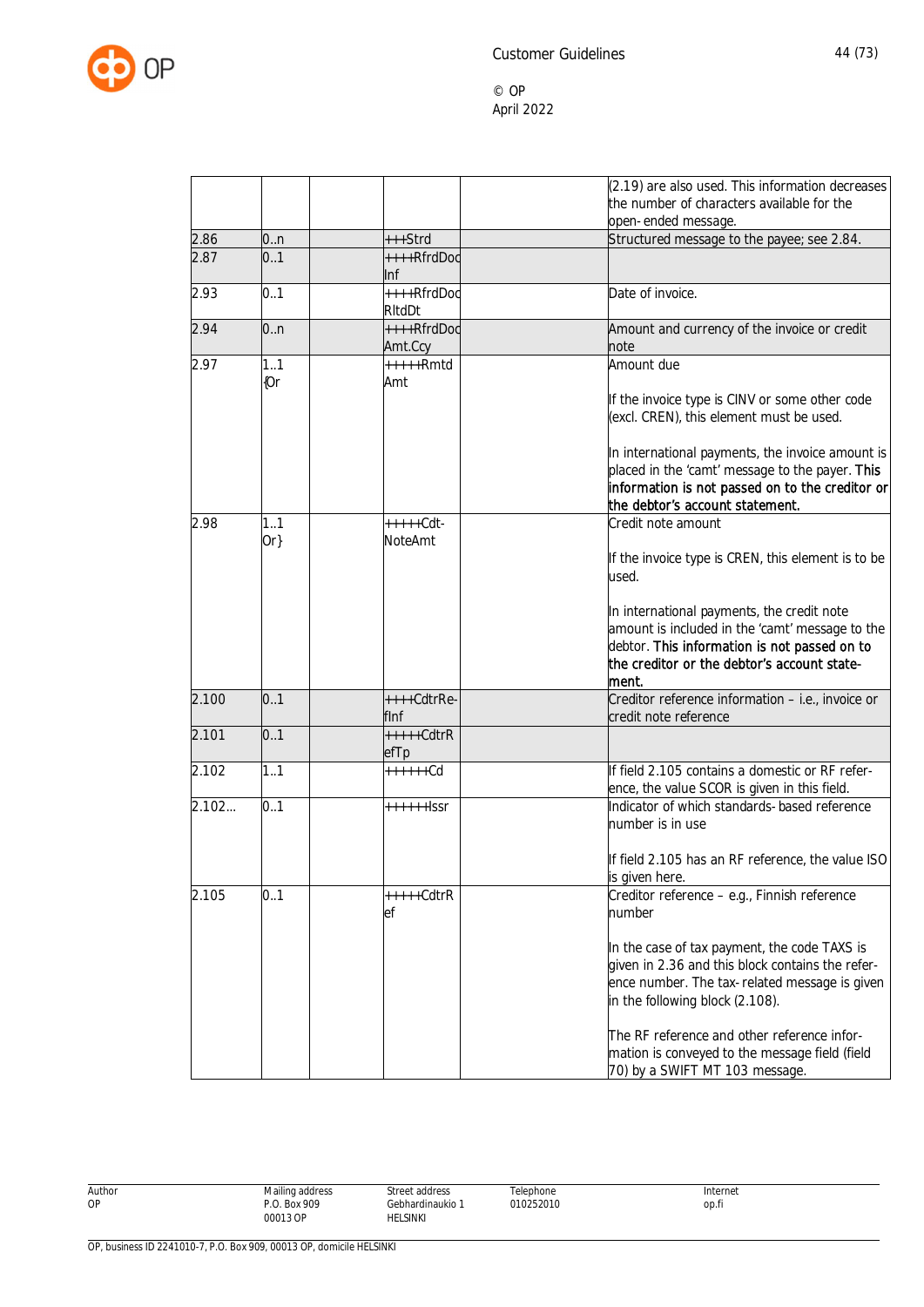

## 3.7 International payment – urgent payment order

| 2.23  | 1 <sub>n</sub> |                              | +CdtTrfTxInf Credit transfer transac- | At least one block of this kind is required.               |
|-------|----------------|------------------------------|---------------------------------------|------------------------------------------------------------|
|       |                |                              | tion information                      |                                                            |
| 2.24  | 11             | ++Pmtld                      |                                       | Mandatory payment identification                           |
| 2.25  | 0.1            | +++InstrId                   |                                       | Identification assigned to the payment by the              |
|       |                |                              |                                       | payer, passed on to the messages for the payer             |
|       |                |                              |                                       | and bank statement (customer's own infor-                  |
|       |                |                              |                                       | mation) - not passed on to the creditor                    |
| 2.26  | 1.1            |                              | +++EndToEn9834454645554699            | Mandatory end-to-end reference, or unique                  |
|       |                | dld                          |                                       | identification assigned by the debtor to identify          |
|       |                |                              |                                       | the transaction - always passed on to the credi-           |
|       |                |                              |                                       | tor but passed on to the debtor only for individ-          |
|       |                |                              |                                       | ual payments.                                              |
|       |                |                              |                                       | In the absence of this information, the bank will          |
|       |                |                              |                                       | indicate NOTPROVIDED.                                      |
|       |                |                              |                                       | EndToEndId is passed on by a SWIFT MT103                   |
|       |                |                              |                                       | message to the message field (field 70), line 1,           |
|       |                |                              |                                       | preceded by '/ROC/' ('Ordering Customer Refer-             |
|       |                |                              |                                       | ence').                                                    |
| 2.27  | 0.1            | ++PmtTpInf                   |                                       | Payment type information for the bank                      |
| 2.28  | 0.1            | +++InstrPrty HIGH            |                                       | HIGH - processed by the payer's bank as an ur-             |
|       |                |                              |                                       | gent international payment order. Does not re-             |
|       |                |                              |                                       | quire that the payee's bank process the transfer           |
|       |                |                              |                                       | as an urgent payment order.                                |
|       |                |                              |                                       | The information is primarily retrieved from this           |
|       |                |                              |                                       | element. If this element has no value, the value           |
|       |                |                              |                                       | in element 2.4 (if any) is used for the transac-           |
|       |                |                              |                                       | tion.                                                      |
| 2.29  | 0.1            | +++SvcLvl                    |                                       | Service Level, not in use. Information is given at         |
|       |                |                              |                                       | the PmtInf level - i.e., in element 2.6.                   |
| 2.36  | 0.1            | +++CtgyPurp                  |                                       |                                                            |
| 2.37  | 1.1            | ++Amt                        |                                       | As mandatory information, the amount payable               |
| 2.38  | 11 ${Or}$      | +++InstdAmt290.10            |                                       | Amount payable                                             |
| 2.38  |                | +++InstdAmt INR              |                                       | Currency of the amount instructed                          |
|       |                | attribuutti                  |                                       |                                                            |
|       |                | 'Ccy'                        |                                       |                                                            |
| 2.39  | 1.1            | +++EqvtAmt                   |                                       | Information on the amount of the counter-value             |
|       |                |                              |                                       |                                                            |
| 2.40  | Or}<br>1.1     |                              | 1000.00                               | payment<br>Amount payable in the currency of the debit ac- |
|       |                | ++++Amt                      |                                       | count (EUR)                                                |
| 2.40. |                | ++++Amt at-EUR               |                                       | Currency of debit transaction, always EUR.                 |
|       |                |                              |                                       |                                                            |
| 2.41  | 1.1            | tribuutti 'Ccy'<br>$+++Ccy-$ |                                       | Currency of payment transaction, other than the            |
|       |                |                              |                                       |                                                            |
|       |                | <b>OfTrf</b>                 |                                       | currency of debit account                                  |
| 2.42  | 0.1            | ++XchgRatel                  |                                       | Exchange rate information                                  |
|       |                | nf                           |                                       |                                                            |

Author OP

Telephone 010252010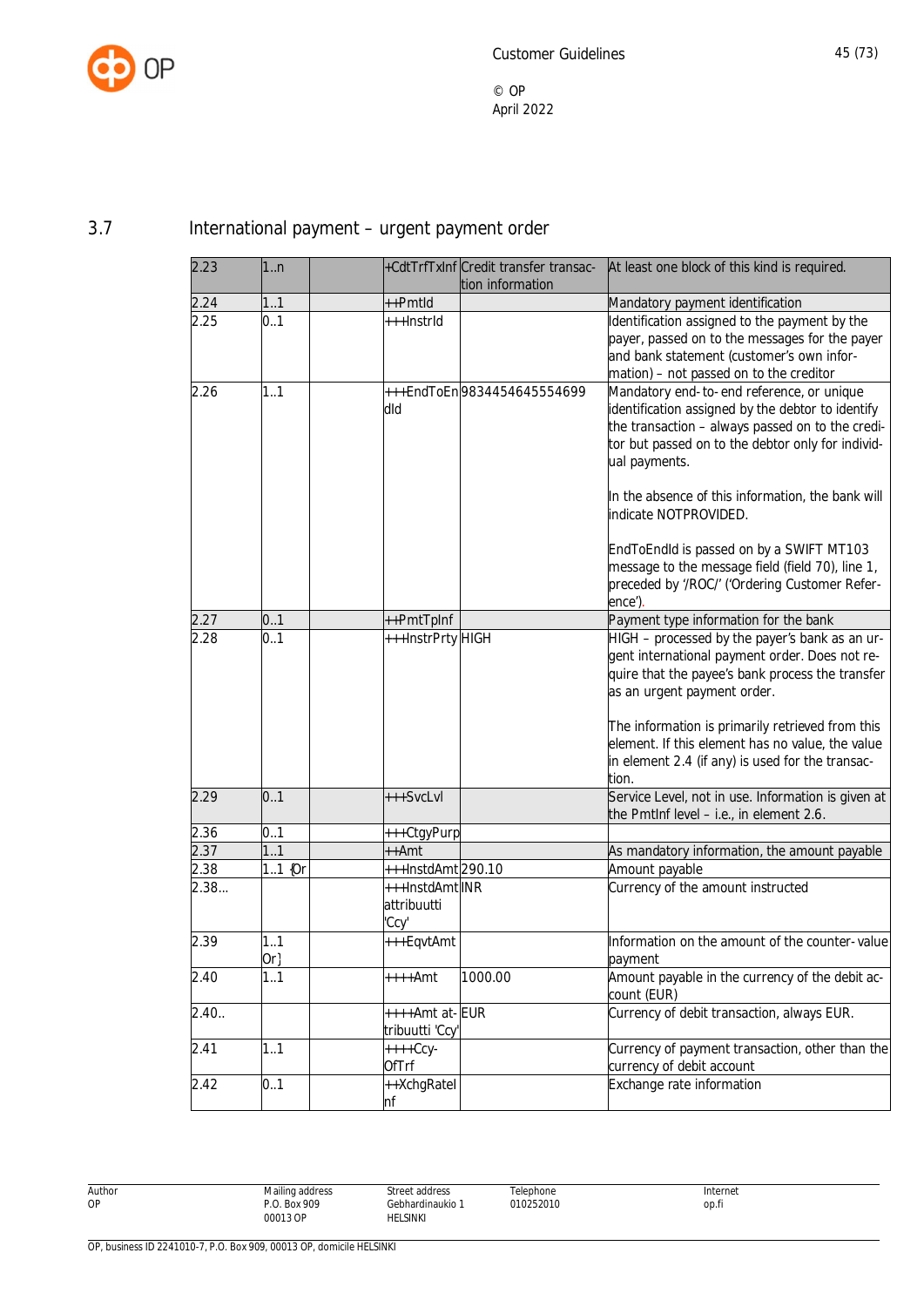

| 2.45 | 0.1           | +++CtrctId             |                             | Currency trade deal number - i.e., exchange                                                                                                                                       |
|------|---------------|------------------------|-----------------------------|-----------------------------------------------------------------------------------------------------------------------------------------------------------------------------------|
|      |               |                        |                             | rate reference, which is used only in interna-<br>tional payments.                                                                                                                |
| 2.46 | 0.1           | ++ChrgBr               | <b>SHAR</b>                 | The charge bearer code - can be given for each<br>individual transaction                                                                                                          |
|      |               |                        |                             | For international payments, the code values<br>SLEV and TYHJÄ (empty) are changed to SHAR.                                                                                        |
| 2.55 | 0.1           | ++CdtrAgt              |                             |                                                                                                                                                                                   |
| 2.55 | 11            | +++Fin-<br>Instnid     |                             |                                                                                                                                                                                   |
| 2.55 | 1.1<br>${0r}$ | $+++BIC$               | SBININBB104                 |                                                                                                                                                                                   |
| 2.55 | 1.1           | $++++Cmb-$             |                             |                                                                                                                                                                                   |
|      | $Or\}$        | ndld                   |                             |                                                                                                                                                                                   |
| 2.55 | 0.1           | $++++-ClrSys$<br>Mmbld |                             | Clearing code                                                                                                                                                                     |
| 2.55 | 1.1           | $+ + + + + +  d$       |                             | The clearing code of the creditor's bank can be<br>given for international payment if the BIC is not<br>known; The clearing code must be given accord-<br>ing to the ISO standard |
|      |               |                        |                             | The name and address of the creditor's bank are<br>mandatory in connection with a clearing code.                                                                                  |
| 2.55 | 0.1           | $***+Nm$               |                             | In an urgent international payment order, the<br>name of the creditor's bank is mandatory if a<br>BIC code is not provided                                                        |
| 2.55 | 0.1           | $++++PstIAd$           |                             |                                                                                                                                                                                   |
| 2.55 | 0.5           | ++++++AdrLi<br>ne      |                             | In an urgent international payment order, the<br>address of the creditor's bank is mandatory if a<br>BIC code is not provided                                                     |
| 2.55 | 1.1           | $+++++Ctry$            |                             | The country code of the creditor's bank is man-<br>datory if the PstlAdr element is used                                                                                          |
| 2.57 | 0.1           | X<br>++Cdtr            |                             | Creditor's name and address                                                                                                                                                       |
| 2.57 | 0.1           | X<br>$***Nm$           | Indi As                     | Payee's name                                                                                                                                                                      |
| 2.57 | 0.1           | +++PstlAdr             |                             | Creditor's postal address                                                                                                                                                         |
| 2.57 | 0.4           |                        | ++++AdrLine Indian Street 3 | Creditor address is mandatory datum in inter-<br>national payments. 70 characters in total on the<br>first two address line are observed                                          |
|      |               |                        | Indiala                     |                                                                                                                                                                                   |
|      |               |                        | Kalkuta                     |                                                                                                                                                                                   |
|      |               |                        | <b>INDIA</b>                |                                                                                                                                                                                   |
| 2.57 | 11            | ++++Ctry               | IN                          | Creditor's country code is mandatory                                                                                                                                              |
| 2.57 | 0.1           | $++$ ld                |                             | Creditor ID                                                                                                                                                                       |
| 2.57 | 11<br>(Or     | $***+Orgld$            |                             |                                                                                                                                                                                   |
| 2.57 | 1.1<br>Or}    | ++++PrvtId             |                             |                                                                                                                                                                                   |
| 2.58 | 0.1           | ++CdtrAcct             | C-310312345                 | In international payments, the account number<br>can also be in the BBAN or proprietary format.                                                                                   |
|      |               |                        |                             | If the payment is not a SWIFT cheque, an ac-<br>count number is mandatory and the payment is<br>rejected if it is missing.                                                        |

Author OP

Street address Gebhardinaukio 1 HELSINKI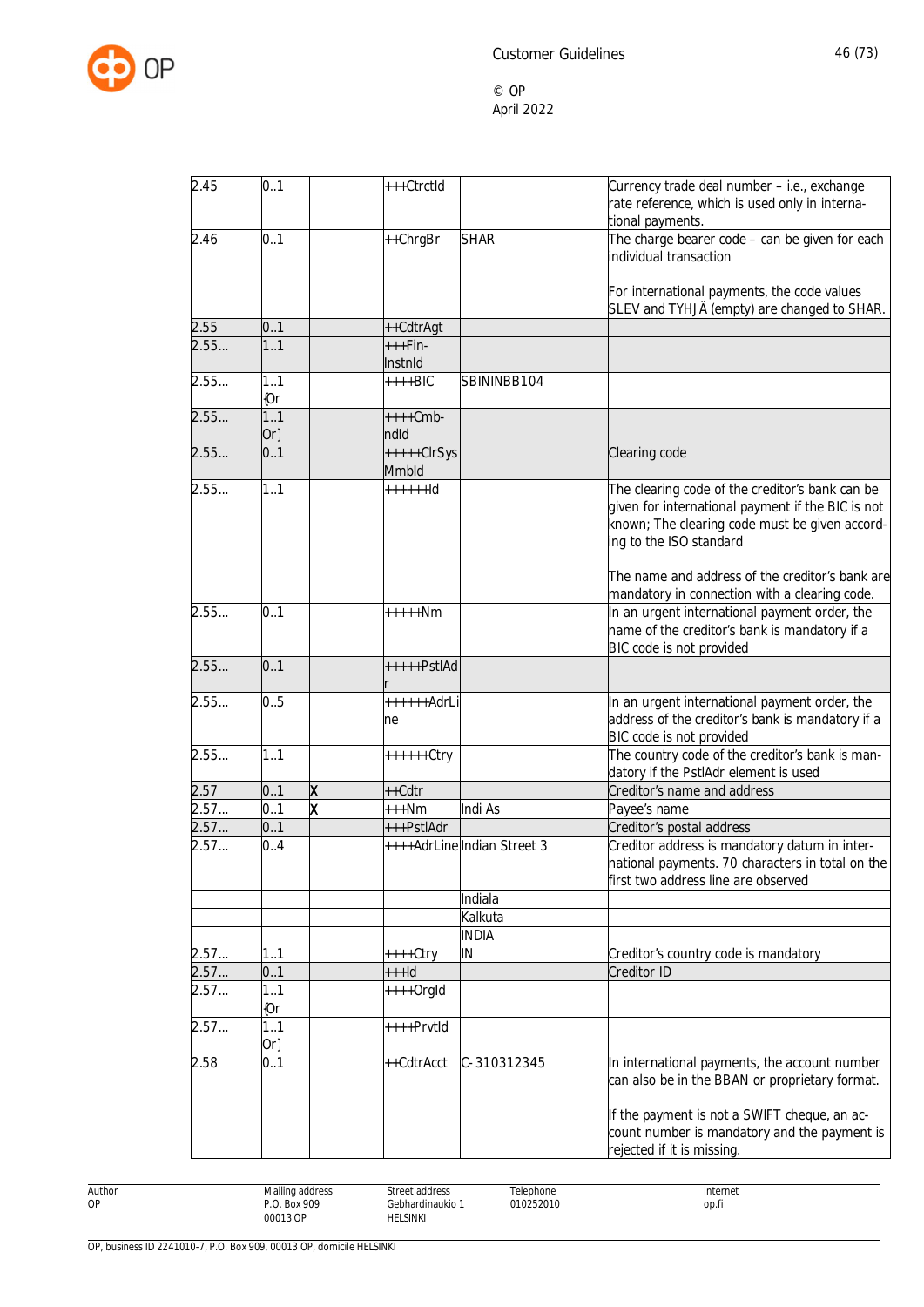

| 2.60 | 0.2    | $+$ $+$ $ln$ -<br>strForCdtrAg |                    | Instructions for the payee's bank - passed on for<br>international payments.                        |
|------|--------|--------------------------------|--------------------|-----------------------------------------------------------------------------------------------------|
|      |        |                                |                    |                                                                                                     |
|      |        |                                |                    | The first two instructions are observed.                                                            |
| 2.61 | 0.1    | $+++Cd$                        |                    | Payment instruction code according to the UNIFI                                                     |
|      |        |                                |                    | standard                                                                                            |
|      |        |                                |                    | Codes currently in use:                                                                             |
|      |        |                                |                    | [PHOB] - creditor collects from the bank Paid                                                       |
|      |        |                                |                    | once the creditor is identified                                                                     |
|      |        |                                |                    | [CHQB] - payment to creditor by cheque                                                              |
| 2.62 | 0.1    | +++InstrInf                    |                    | Further instructions for the foreign bank, max.<br>140 characters                                   |
| 2.63 | 0.1    | ++InstrForD-                   |                    | Instructions for the payer's bank                                                                   |
|      |        | btrAgt                         |                    |                                                                                                     |
|      |        |                                |                    | Only used for special payment methods requir-                                                       |
|      |        |                                |                    | ing a separate agreement.                                                                           |
| 2.64 | 0.1    | ++Purp                         |                    | Purpose of payment                                                                                  |
| 2.65 | 1.1    | $+++Cd$                        |                    | Note: If the Category Purpose field (index 2.12)                                                    |
|      |        |                                |                    | does not contain the code SALA, the code pro-                                                       |
| 2.84 | 0.1    | ++Rmtlnf                       |                    | vided is passed on as given.<br>Message or reference for the creditor                               |
| 2.85 | 0.1    | +++Ustrd                       | Payment number 678 | Unstructured message to the payee; see 2.84                                                         |
|      |        |                                | 5 carpets          |                                                                                                     |
|      |        |                                |                    | In international payments, the purpose of the                                                       |
|      |        |                                |                    | payment (max. 140 characters) is given in this                                                      |
|      |        |                                |                    | field. Max. 1 occurrence.                                                                           |
|      |        |                                |                    |                                                                                                     |
|      |        |                                |                    | The information is conveyed to the message                                                          |
|      |        |                                |                    | field (field 70) by a SWIFT MT 103 message.                                                         |
|      |        |                                |                    | Note also that EndToEndId (2.26) is placed at                                                       |
|      |        |                                |                    | the beginning of the message field. If provided in<br>the payload, CdtrRef (2.105) and UltmtDbtr/Nm |
|      |        |                                |                    | (2.19) are also used. This information decreases                                                    |
|      |        |                                |                    | the number of characters available for the                                                          |
|      |        |                                |                    | open-ended message.                                                                                 |
| 2.86 | 0.n    | +++Strd                        |                    | Structured message to the payee; see 2.84.                                                          |
| 2.87 | 0.1    | ++++RfrdDoc                    |                    |                                                                                                     |
|      |        | Inf                            |                    |                                                                                                     |
| 2.93 | 0.1    | ++++RfrdDoc<br>RItdDt          |                    | Date of invoice.                                                                                    |
| 2.94 | 0n     | ++++RfrdDoc                    |                    | Amount and currency of the invoice or credit                                                        |
|      |        | Amt.Ccy                        |                    | note                                                                                                |
| 2.97 | 1.1    | $***+Rmtd$                     |                    | Amount due                                                                                          |
|      | ${0r}$ | Amt                            |                    |                                                                                                     |
|      |        |                                |                    | If the invoice type is CINV or some other code                                                      |
|      |        |                                |                    | (excl. CREN), this element must be used.                                                            |
|      |        |                                |                    | In international payments, the invoice amount is                                                    |
|      |        |                                |                    | placed in the 'camt' message to the payer. This                                                     |
|      |        |                                |                    | information is not passed on to the creditor or                                                     |
|      |        |                                |                    | the debtor's account statement.                                                                     |
| 2.98 | 1.1    | $++++-Cdt-$                    |                    | Credit note amount                                                                                  |
|      | $Or\}$ | NoteAmt                        |                    |                                                                                                     |

Author OP

Street address Gebhardinaukio 1 HELSINKI

Telephone 010252010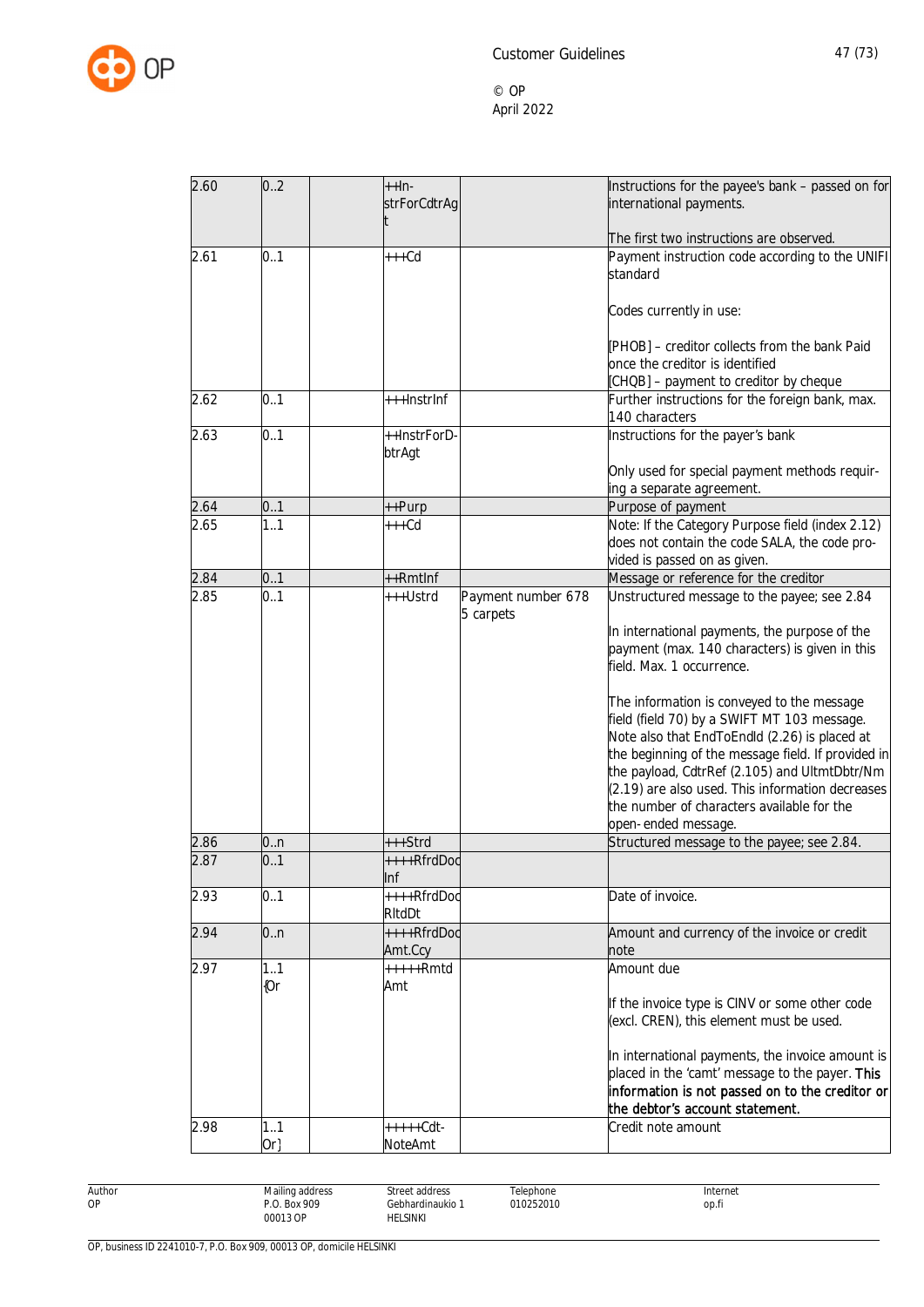

|       |     |                       | If the invoice type is CREN, this element is to be<br>used.<br>In international payments, the credit note<br>amount is included in the 'camt' message to the<br>debtor. This information is not passed on to |
|-------|-----|-----------------------|--------------------------------------------------------------------------------------------------------------------------------------------------------------------------------------------------------------|
|       |     |                       | the creditor or the debtor's account state-<br>lment.                                                                                                                                                        |
| 2.100 | 0.1 | $***Cdt$ rRe-<br>flnf | Creditor reference information - i.e., invoice or<br>credit note reference                                                                                                                                   |
| 2.101 | 0.1 | $***+CdtrR$<br>efTp   |                                                                                                                                                                                                              |
| 2.102 | 1.1 | $+++++Cd$             | If field 2.105 contains a domestic or RF refer-<br>ence, the value SCOR is given in this field.                                                                                                              |
| 2.102 | 0.1 | $++++$ SSr            | Indicator of which standards-based reference<br>number is in use                                                                                                                                             |
|       |     |                       | If field 2.105 has an RF reference, the value ISO<br>is given here.                                                                                                                                          |
| 2.105 | 0.1 | $***+CdtrR$<br>ef     | Creditor reference – e.g., Finnish reference<br>number                                                                                                                                                       |
|       |     |                       | In the case of tax payment, the code TAXS is<br>given in 2.36 and this block contains the refer-<br>ence number. The tax-related message is given<br>in the following block (2.108).                         |
|       |     |                       | The RF reference and other reference infor-<br>mation is conveyed to the message field (field<br>70) by a SWIFT MT 103 message.                                                                              |

# 3.8 International payment – international payment instruction

| Index | Qty | Mandatory* Element<br>$(=X)$ |               | Example content of in-<br>ternational payment in-<br>struction | Description                                                                                                                                                                                               |
|-------|-----|------------------------------|---------------|----------------------------------------------------------------|-----------------------------------------------------------------------------------------------------------------------------------------------------------------------------------------------------------|
| 2.0   | 1n  |                              | <b>Pmtinf</b> |                                                                | Each message must contain at least one block<br>of this type, containing common information<br>for the payments and the debit information.                                                                |
| 2.1   | 0.1 |                              | +PmtInfld     | 20180102-123456-01                                             | Not mandatory but recommended, the refer-<br>ence assigned by the payer to identify payment<br>batch, passed on to the messages for the payer<br>and account statement. Not passed on to the<br>creditor. |
| 2.2   | 1.1 |                              | +PmtMtd       | trf                                                            | TRF or TRA allowed.                                                                                                                                                                                       |
| 2.3   | 0.1 |                              | $+PmtTplnf$   |                                                                |                                                                                                                                                                                                           |
| 2.4   | 0.1 |                              | ++InstrPrty   |                                                                | The urgency value can be either NORM or HIGH.<br>The information is primarily retrieved from ele-<br>ment 2.28. If it is empty, the information                                                           |

Author OP Mailing address P.O. Box 909 00013 OP Street address Gebhardinaukio 1 HELSINKI Telephone 010252010 Internet op.fi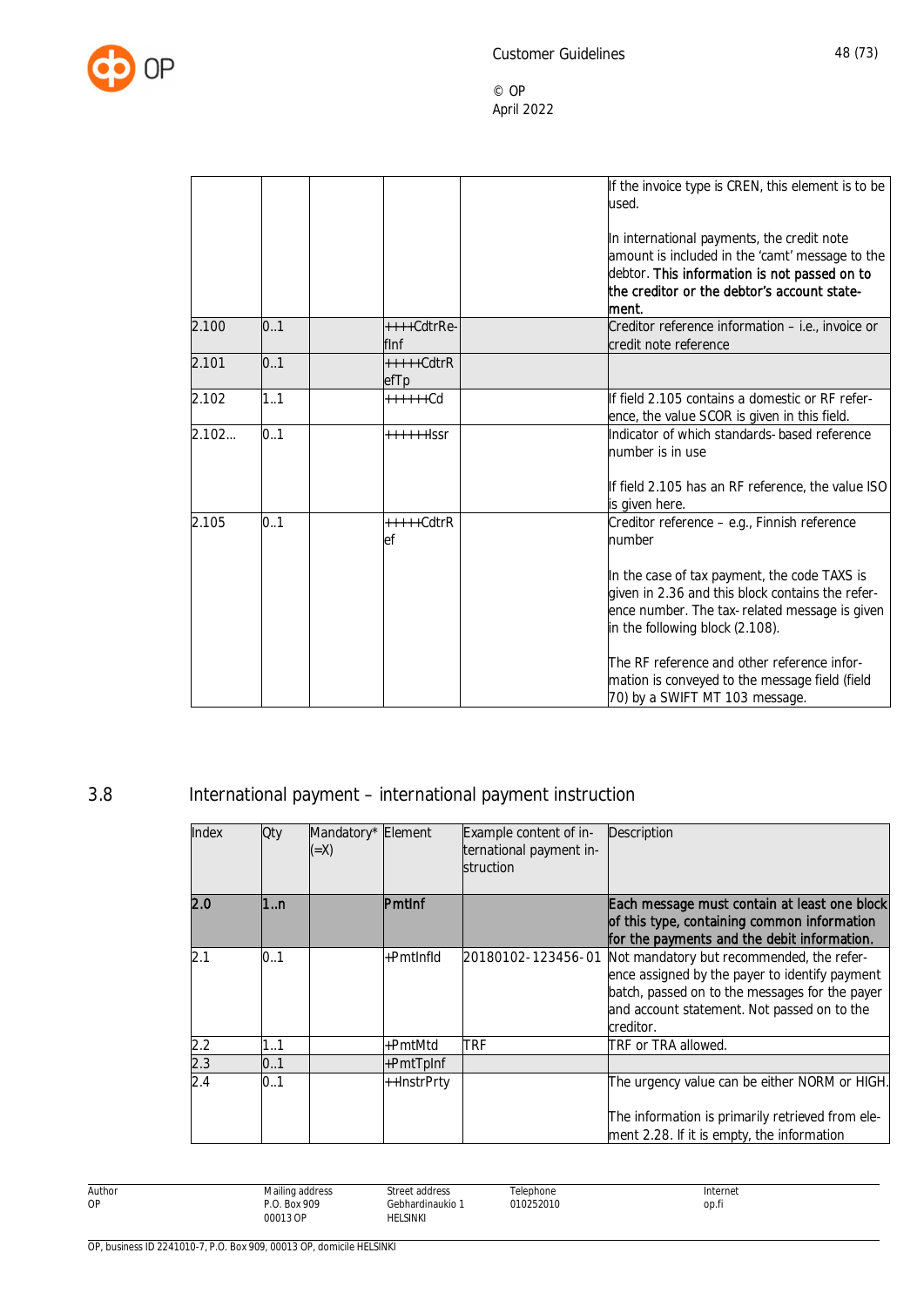

| 2.13<br>1.1<br>+ReqdExct-<br>2018-05-10<br>A requested execution date is mandatory and<br>nDt<br>may be up to 364 days in the future.<br>2.15<br>+Dbtr<br>Mandatory payer information.<br>1.1<br>2.15<br>Firma Co<br>The bank passes on the payer's name used in<br>0.1<br>$++Nm$<br>the C2B agreement.<br>2.15<br>0.1<br>++PstlAdr<br>2.15<br>0.5<br>+++AdrLine<br>The bank passes on the payer's address used in<br>the C2B agreement.<br>The country code is mandatory for the payer's<br>2.15<br>1.1<br>+++Ctry<br>address if an address is given<br>0.1<br>x<br>The customer provides the payment identifier,<br>2.15<br>$++Id$<br>12345678900<br>which the bank uses to link the payload to a<br>service agreement - i.e., checks to which cus-<br>tomer the payload belongs.<br>The payment identifier is mandatory.<br>Mandatory debtor account number<br>2.16<br>1.1<br>+DbtrAcct<br>2.16<br>11<br>++ld<br>2.16<br>AT6119043002345732 The debit account can be entered as IBAN.<br>1.1<br>$+++IBAN$<br>{Or<br>01<br>2.16<br>1.1<br>The debit account can also be entered as BBAN<br>$++BBAN$<br>(digits and characters).<br>0r<br>1.1<br>The debit account can also be entered in propri-<br>2.16<br>+++PrtryAcct<br>etary format (digits, characters and punctuation<br>$Or\}$<br>marks).<br>0.1<br>2.16<br>$++Ccy$<br>2.17<br>11<br>+DbtrAgt<br>Debtor's bank information, mandatory<br>11<br>2.17<br>++ FinInstnId<br>$+++BIC$<br><b>BKAUATWW</b><br>0.1<br>2.17<br>The information is primarily retrieved from ele-<br>0.1<br>2.20<br>+ChrgBr<br>ment 2.46. If it is empty, the information con-<br>tained in this element (if any) is used for the<br>transaction.<br>The charge bearer codes allowed SHAR, DEBT<br>and CRED. Code values SLEV and TYHJÄ<br>(empty) are changed to SHAR.<br>1n<br>+CdtTrfTxInf Credit transfer transac-At least one block of this kind is required<br>2.23<br>tion information<br>++Pmtld<br>2.24<br>1.1<br>Mandatory payment identification<br>The reference of the IPI is conveyed in this el-<br>2.26<br>1.1<br>+++EndToEn 9834454645554699<br>dld<br>ement<br>++PmtTpInf<br>2.27<br>Payment type information for the bank<br>0.1<br>2.28<br>+++InstrPrty<br><b>NORM</b><br>The urgency value can be either NORM or HIGH.<br>0.1<br>The information is primarily retrieved from this<br>element. If this element has no value, the value<br>in element 2.4 (if any) is used for the transac-<br>tion.<br>2.37<br>11<br>As mandatory information, the amount payable<br>++Amt<br>1.1<br>2.38<br>+++InstdAmt 45000.00<br>Amount payable |  |  | contained in this element (if any) is used for the<br>transaction. |
|----------------------------------------------------------------------------------------------------------------------------------------------------------------------------------------------------------------------------------------------------------------------------------------------------------------------------------------------------------------------------------------------------------------------------------------------------------------------------------------------------------------------------------------------------------------------------------------------------------------------------------------------------------------------------------------------------------------------------------------------------------------------------------------------------------------------------------------------------------------------------------------------------------------------------------------------------------------------------------------------------------------------------------------------------------------------------------------------------------------------------------------------------------------------------------------------------------------------------------------------------------------------------------------------------------------------------------------------------------------------------------------------------------------------------------------------------------------------------------------------------------------------------------------------------------------------------------------------------------------------------------------------------------------------------------------------------------------------------------------------------------------------------------------------------------------------------------------------------------------------------------------------------------------------------------------------------------------------------------------------------------------------------------------------------------------------------------------------------------------------------------------------------------------------------------------------------------------------------------------------------------------------------------------------------------------------------------------------------------------------------------------------------------------------------------------------------------------------------------------------------------------------------------------------------------------------------------------|--|--|--------------------------------------------------------------------|
|                                                                                                                                                                                                                                                                                                                                                                                                                                                                                                                                                                                                                                                                                                                                                                                                                                                                                                                                                                                                                                                                                                                                                                                                                                                                                                                                                                                                                                                                                                                                                                                                                                                                                                                                                                                                                                                                                                                                                                                                                                                                                                                                                                                                                                                                                                                                                                                                                                                                                                                                                                                        |  |  |                                                                    |
|                                                                                                                                                                                                                                                                                                                                                                                                                                                                                                                                                                                                                                                                                                                                                                                                                                                                                                                                                                                                                                                                                                                                                                                                                                                                                                                                                                                                                                                                                                                                                                                                                                                                                                                                                                                                                                                                                                                                                                                                                                                                                                                                                                                                                                                                                                                                                                                                                                                                                                                                                                                        |  |  |                                                                    |
|                                                                                                                                                                                                                                                                                                                                                                                                                                                                                                                                                                                                                                                                                                                                                                                                                                                                                                                                                                                                                                                                                                                                                                                                                                                                                                                                                                                                                                                                                                                                                                                                                                                                                                                                                                                                                                                                                                                                                                                                                                                                                                                                                                                                                                                                                                                                                                                                                                                                                                                                                                                        |  |  |                                                                    |
|                                                                                                                                                                                                                                                                                                                                                                                                                                                                                                                                                                                                                                                                                                                                                                                                                                                                                                                                                                                                                                                                                                                                                                                                                                                                                                                                                                                                                                                                                                                                                                                                                                                                                                                                                                                                                                                                                                                                                                                                                                                                                                                                                                                                                                                                                                                                                                                                                                                                                                                                                                                        |  |  |                                                                    |
|                                                                                                                                                                                                                                                                                                                                                                                                                                                                                                                                                                                                                                                                                                                                                                                                                                                                                                                                                                                                                                                                                                                                                                                                                                                                                                                                                                                                                                                                                                                                                                                                                                                                                                                                                                                                                                                                                                                                                                                                                                                                                                                                                                                                                                                                                                                                                                                                                                                                                                                                                                                        |  |  |                                                                    |
|                                                                                                                                                                                                                                                                                                                                                                                                                                                                                                                                                                                                                                                                                                                                                                                                                                                                                                                                                                                                                                                                                                                                                                                                                                                                                                                                                                                                                                                                                                                                                                                                                                                                                                                                                                                                                                                                                                                                                                                                                                                                                                                                                                                                                                                                                                                                                                                                                                                                                                                                                                                        |  |  |                                                                    |
|                                                                                                                                                                                                                                                                                                                                                                                                                                                                                                                                                                                                                                                                                                                                                                                                                                                                                                                                                                                                                                                                                                                                                                                                                                                                                                                                                                                                                                                                                                                                                                                                                                                                                                                                                                                                                                                                                                                                                                                                                                                                                                                                                                                                                                                                                                                                                                                                                                                                                                                                                                                        |  |  |                                                                    |
|                                                                                                                                                                                                                                                                                                                                                                                                                                                                                                                                                                                                                                                                                                                                                                                                                                                                                                                                                                                                                                                                                                                                                                                                                                                                                                                                                                                                                                                                                                                                                                                                                                                                                                                                                                                                                                                                                                                                                                                                                                                                                                                                                                                                                                                                                                                                                                                                                                                                                                                                                                                        |  |  |                                                                    |
|                                                                                                                                                                                                                                                                                                                                                                                                                                                                                                                                                                                                                                                                                                                                                                                                                                                                                                                                                                                                                                                                                                                                                                                                                                                                                                                                                                                                                                                                                                                                                                                                                                                                                                                                                                                                                                                                                                                                                                                                                                                                                                                                                                                                                                                                                                                                                                                                                                                                                                                                                                                        |  |  |                                                                    |
|                                                                                                                                                                                                                                                                                                                                                                                                                                                                                                                                                                                                                                                                                                                                                                                                                                                                                                                                                                                                                                                                                                                                                                                                                                                                                                                                                                                                                                                                                                                                                                                                                                                                                                                                                                                                                                                                                                                                                                                                                                                                                                                                                                                                                                                                                                                                                                                                                                                                                                                                                                                        |  |  |                                                                    |
|                                                                                                                                                                                                                                                                                                                                                                                                                                                                                                                                                                                                                                                                                                                                                                                                                                                                                                                                                                                                                                                                                                                                                                                                                                                                                                                                                                                                                                                                                                                                                                                                                                                                                                                                                                                                                                                                                                                                                                                                                                                                                                                                                                                                                                                                                                                                                                                                                                                                                                                                                                                        |  |  |                                                                    |
|                                                                                                                                                                                                                                                                                                                                                                                                                                                                                                                                                                                                                                                                                                                                                                                                                                                                                                                                                                                                                                                                                                                                                                                                                                                                                                                                                                                                                                                                                                                                                                                                                                                                                                                                                                                                                                                                                                                                                                                                                                                                                                                                                                                                                                                                                                                                                                                                                                                                                                                                                                                        |  |  |                                                                    |
|                                                                                                                                                                                                                                                                                                                                                                                                                                                                                                                                                                                                                                                                                                                                                                                                                                                                                                                                                                                                                                                                                                                                                                                                                                                                                                                                                                                                                                                                                                                                                                                                                                                                                                                                                                                                                                                                                                                                                                                                                                                                                                                                                                                                                                                                                                                                                                                                                                                                                                                                                                                        |  |  |                                                                    |
|                                                                                                                                                                                                                                                                                                                                                                                                                                                                                                                                                                                                                                                                                                                                                                                                                                                                                                                                                                                                                                                                                                                                                                                                                                                                                                                                                                                                                                                                                                                                                                                                                                                                                                                                                                                                                                                                                                                                                                                                                                                                                                                                                                                                                                                                                                                                                                                                                                                                                                                                                                                        |  |  |                                                                    |
|                                                                                                                                                                                                                                                                                                                                                                                                                                                                                                                                                                                                                                                                                                                                                                                                                                                                                                                                                                                                                                                                                                                                                                                                                                                                                                                                                                                                                                                                                                                                                                                                                                                                                                                                                                                                                                                                                                                                                                                                                                                                                                                                                                                                                                                                                                                                                                                                                                                                                                                                                                                        |  |  |                                                                    |
|                                                                                                                                                                                                                                                                                                                                                                                                                                                                                                                                                                                                                                                                                                                                                                                                                                                                                                                                                                                                                                                                                                                                                                                                                                                                                                                                                                                                                                                                                                                                                                                                                                                                                                                                                                                                                                                                                                                                                                                                                                                                                                                                                                                                                                                                                                                                                                                                                                                                                                                                                                                        |  |  |                                                                    |
|                                                                                                                                                                                                                                                                                                                                                                                                                                                                                                                                                                                                                                                                                                                                                                                                                                                                                                                                                                                                                                                                                                                                                                                                                                                                                                                                                                                                                                                                                                                                                                                                                                                                                                                                                                                                                                                                                                                                                                                                                                                                                                                                                                                                                                                                                                                                                                                                                                                                                                                                                                                        |  |  |                                                                    |
|                                                                                                                                                                                                                                                                                                                                                                                                                                                                                                                                                                                                                                                                                                                                                                                                                                                                                                                                                                                                                                                                                                                                                                                                                                                                                                                                                                                                                                                                                                                                                                                                                                                                                                                                                                                                                                                                                                                                                                                                                                                                                                                                                                                                                                                                                                                                                                                                                                                                                                                                                                                        |  |  |                                                                    |
|                                                                                                                                                                                                                                                                                                                                                                                                                                                                                                                                                                                                                                                                                                                                                                                                                                                                                                                                                                                                                                                                                                                                                                                                                                                                                                                                                                                                                                                                                                                                                                                                                                                                                                                                                                                                                                                                                                                                                                                                                                                                                                                                                                                                                                                                                                                                                                                                                                                                                                                                                                                        |  |  |                                                                    |
|                                                                                                                                                                                                                                                                                                                                                                                                                                                                                                                                                                                                                                                                                                                                                                                                                                                                                                                                                                                                                                                                                                                                                                                                                                                                                                                                                                                                                                                                                                                                                                                                                                                                                                                                                                                                                                                                                                                                                                                                                                                                                                                                                                                                                                                                                                                                                                                                                                                                                                                                                                                        |  |  |                                                                    |
|                                                                                                                                                                                                                                                                                                                                                                                                                                                                                                                                                                                                                                                                                                                                                                                                                                                                                                                                                                                                                                                                                                                                                                                                                                                                                                                                                                                                                                                                                                                                                                                                                                                                                                                                                                                                                                                                                                                                                                                                                                                                                                                                                                                                                                                                                                                                                                                                                                                                                                                                                                                        |  |  |                                                                    |
|                                                                                                                                                                                                                                                                                                                                                                                                                                                                                                                                                                                                                                                                                                                                                                                                                                                                                                                                                                                                                                                                                                                                                                                                                                                                                                                                                                                                                                                                                                                                                                                                                                                                                                                                                                                                                                                                                                                                                                                                                                                                                                                                                                                                                                                                                                                                                                                                                                                                                                                                                                                        |  |  |                                                                    |
|                                                                                                                                                                                                                                                                                                                                                                                                                                                                                                                                                                                                                                                                                                                                                                                                                                                                                                                                                                                                                                                                                                                                                                                                                                                                                                                                                                                                                                                                                                                                                                                                                                                                                                                                                                                                                                                                                                                                                                                                                                                                                                                                                                                                                                                                                                                                                                                                                                                                                                                                                                                        |  |  |                                                                    |
|                                                                                                                                                                                                                                                                                                                                                                                                                                                                                                                                                                                                                                                                                                                                                                                                                                                                                                                                                                                                                                                                                                                                                                                                                                                                                                                                                                                                                                                                                                                                                                                                                                                                                                                                                                                                                                                                                                                                                                                                                                                                                                                                                                                                                                                                                                                                                                                                                                                                                                                                                                                        |  |  |                                                                    |
|                                                                                                                                                                                                                                                                                                                                                                                                                                                                                                                                                                                                                                                                                                                                                                                                                                                                                                                                                                                                                                                                                                                                                                                                                                                                                                                                                                                                                                                                                                                                                                                                                                                                                                                                                                                                                                                                                                                                                                                                                                                                                                                                                                                                                                                                                                                                                                                                                                                                                                                                                                                        |  |  |                                                                    |
|                                                                                                                                                                                                                                                                                                                                                                                                                                                                                                                                                                                                                                                                                                                                                                                                                                                                                                                                                                                                                                                                                                                                                                                                                                                                                                                                                                                                                                                                                                                                                                                                                                                                                                                                                                                                                                                                                                                                                                                                                                                                                                                                                                                                                                                                                                                                                                                                                                                                                                                                                                                        |  |  |                                                                    |
|                                                                                                                                                                                                                                                                                                                                                                                                                                                                                                                                                                                                                                                                                                                                                                                                                                                                                                                                                                                                                                                                                                                                                                                                                                                                                                                                                                                                                                                                                                                                                                                                                                                                                                                                                                                                                                                                                                                                                                                                                                                                                                                                                                                                                                                                                                                                                                                                                                                                                                                                                                                        |  |  |                                                                    |
|                                                                                                                                                                                                                                                                                                                                                                                                                                                                                                                                                                                                                                                                                                                                                                                                                                                                                                                                                                                                                                                                                                                                                                                                                                                                                                                                                                                                                                                                                                                                                                                                                                                                                                                                                                                                                                                                                                                                                                                                                                                                                                                                                                                                                                                                                                                                                                                                                                                                                                                                                                                        |  |  |                                                                    |
|                                                                                                                                                                                                                                                                                                                                                                                                                                                                                                                                                                                                                                                                                                                                                                                                                                                                                                                                                                                                                                                                                                                                                                                                                                                                                                                                                                                                                                                                                                                                                                                                                                                                                                                                                                                                                                                                                                                                                                                                                                                                                                                                                                                                                                                                                                                                                                                                                                                                                                                                                                                        |  |  |                                                                    |
|                                                                                                                                                                                                                                                                                                                                                                                                                                                                                                                                                                                                                                                                                                                                                                                                                                                                                                                                                                                                                                                                                                                                                                                                                                                                                                                                                                                                                                                                                                                                                                                                                                                                                                                                                                                                                                                                                                                                                                                                                                                                                                                                                                                                                                                                                                                                                                                                                                                                                                                                                                                        |  |  |                                                                    |
|                                                                                                                                                                                                                                                                                                                                                                                                                                                                                                                                                                                                                                                                                                                                                                                                                                                                                                                                                                                                                                                                                                                                                                                                                                                                                                                                                                                                                                                                                                                                                                                                                                                                                                                                                                                                                                                                                                                                                                                                                                                                                                                                                                                                                                                                                                                                                                                                                                                                                                                                                                                        |  |  |                                                                    |
|                                                                                                                                                                                                                                                                                                                                                                                                                                                                                                                                                                                                                                                                                                                                                                                                                                                                                                                                                                                                                                                                                                                                                                                                                                                                                                                                                                                                                                                                                                                                                                                                                                                                                                                                                                                                                                                                                                                                                                                                                                                                                                                                                                                                                                                                                                                                                                                                                                                                                                                                                                                        |  |  |                                                                    |
|                                                                                                                                                                                                                                                                                                                                                                                                                                                                                                                                                                                                                                                                                                                                                                                                                                                                                                                                                                                                                                                                                                                                                                                                                                                                                                                                                                                                                                                                                                                                                                                                                                                                                                                                                                                                                                                                                                                                                                                                                                                                                                                                                                                                                                                                                                                                                                                                                                                                                                                                                                                        |  |  |                                                                    |
|                                                                                                                                                                                                                                                                                                                                                                                                                                                                                                                                                                                                                                                                                                                                                                                                                                                                                                                                                                                                                                                                                                                                                                                                                                                                                                                                                                                                                                                                                                                                                                                                                                                                                                                                                                                                                                                                                                                                                                                                                                                                                                                                                                                                                                                                                                                                                                                                                                                                                                                                                                                        |  |  |                                                                    |
|                                                                                                                                                                                                                                                                                                                                                                                                                                                                                                                                                                                                                                                                                                                                                                                                                                                                                                                                                                                                                                                                                                                                                                                                                                                                                                                                                                                                                                                                                                                                                                                                                                                                                                                                                                                                                                                                                                                                                                                                                                                                                                                                                                                                                                                                                                                                                                                                                                                                                                                                                                                        |  |  |                                                                    |
|                                                                                                                                                                                                                                                                                                                                                                                                                                                                                                                                                                                                                                                                                                                                                                                                                                                                                                                                                                                                                                                                                                                                                                                                                                                                                                                                                                                                                                                                                                                                                                                                                                                                                                                                                                                                                                                                                                                                                                                                                                                                                                                                                                                                                                                                                                                                                                                                                                                                                                                                                                                        |  |  |                                                                    |
|                                                                                                                                                                                                                                                                                                                                                                                                                                                                                                                                                                                                                                                                                                                                                                                                                                                                                                                                                                                                                                                                                                                                                                                                                                                                                                                                                                                                                                                                                                                                                                                                                                                                                                                                                                                                                                                                                                                                                                                                                                                                                                                                                                                                                                                                                                                                                                                                                                                                                                                                                                                        |  |  |                                                                    |
|                                                                                                                                                                                                                                                                                                                                                                                                                                                                                                                                                                                                                                                                                                                                                                                                                                                                                                                                                                                                                                                                                                                                                                                                                                                                                                                                                                                                                                                                                                                                                                                                                                                                                                                                                                                                                                                                                                                                                                                                                                                                                                                                                                                                                                                                                                                                                                                                                                                                                                                                                                                        |  |  |                                                                    |
|                                                                                                                                                                                                                                                                                                                                                                                                                                                                                                                                                                                                                                                                                                                                                                                                                                                                                                                                                                                                                                                                                                                                                                                                                                                                                                                                                                                                                                                                                                                                                                                                                                                                                                                                                                                                                                                                                                                                                                                                                                                                                                                                                                                                                                                                                                                                                                                                                                                                                                                                                                                        |  |  |                                                                    |
|                                                                                                                                                                                                                                                                                                                                                                                                                                                                                                                                                                                                                                                                                                                                                                                                                                                                                                                                                                                                                                                                                                                                                                                                                                                                                                                                                                                                                                                                                                                                                                                                                                                                                                                                                                                                                                                                                                                                                                                                                                                                                                                                                                                                                                                                                                                                                                                                                                                                                                                                                                                        |  |  |                                                                    |
|                                                                                                                                                                                                                                                                                                                                                                                                                                                                                                                                                                                                                                                                                                                                                                                                                                                                                                                                                                                                                                                                                                                                                                                                                                                                                                                                                                                                                                                                                                                                                                                                                                                                                                                                                                                                                                                                                                                                                                                                                                                                                                                                                                                                                                                                                                                                                                                                                                                                                                                                                                                        |  |  |                                                                    |
|                                                                                                                                                                                                                                                                                                                                                                                                                                                                                                                                                                                                                                                                                                                                                                                                                                                                                                                                                                                                                                                                                                                                                                                                                                                                                                                                                                                                                                                                                                                                                                                                                                                                                                                                                                                                                                                                                                                                                                                                                                                                                                                                                                                                                                                                                                                                                                                                                                                                                                                                                                                        |  |  |                                                                    |
|                                                                                                                                                                                                                                                                                                                                                                                                                                                                                                                                                                                                                                                                                                                                                                                                                                                                                                                                                                                                                                                                                                                                                                                                                                                                                                                                                                                                                                                                                                                                                                                                                                                                                                                                                                                                                                                                                                                                                                                                                                                                                                                                                                                                                                                                                                                                                                                                                                                                                                                                                                                        |  |  |                                                                    |
|                                                                                                                                                                                                                                                                                                                                                                                                                                                                                                                                                                                                                                                                                                                                                                                                                                                                                                                                                                                                                                                                                                                                                                                                                                                                                                                                                                                                                                                                                                                                                                                                                                                                                                                                                                                                                                                                                                                                                                                                                                                                                                                                                                                                                                                                                                                                                                                                                                                                                                                                                                                        |  |  |                                                                    |
|                                                                                                                                                                                                                                                                                                                                                                                                                                                                                                                                                                                                                                                                                                                                                                                                                                                                                                                                                                                                                                                                                                                                                                                                                                                                                                                                                                                                                                                                                                                                                                                                                                                                                                                                                                                                                                                                                                                                                                                                                                                                                                                                                                                                                                                                                                                                                                                                                                                                                                                                                                                        |  |  |                                                                    |
|                                                                                                                                                                                                                                                                                                                                                                                                                                                                                                                                                                                                                                                                                                                                                                                                                                                                                                                                                                                                                                                                                                                                                                                                                                                                                                                                                                                                                                                                                                                                                                                                                                                                                                                                                                                                                                                                                                                                                                                                                                                                                                                                                                                                                                                                                                                                                                                                                                                                                                                                                                                        |  |  |                                                                    |
|                                                                                                                                                                                                                                                                                                                                                                                                                                                                                                                                                                                                                                                                                                                                                                                                                                                                                                                                                                                                                                                                                                                                                                                                                                                                                                                                                                                                                                                                                                                                                                                                                                                                                                                                                                                                                                                                                                                                                                                                                                                                                                                                                                                                                                                                                                                                                                                                                                                                                                                                                                                        |  |  |                                                                    |

Author OP

Street address Gebhardinaukio 1 HELSINKI

Telephone 010252010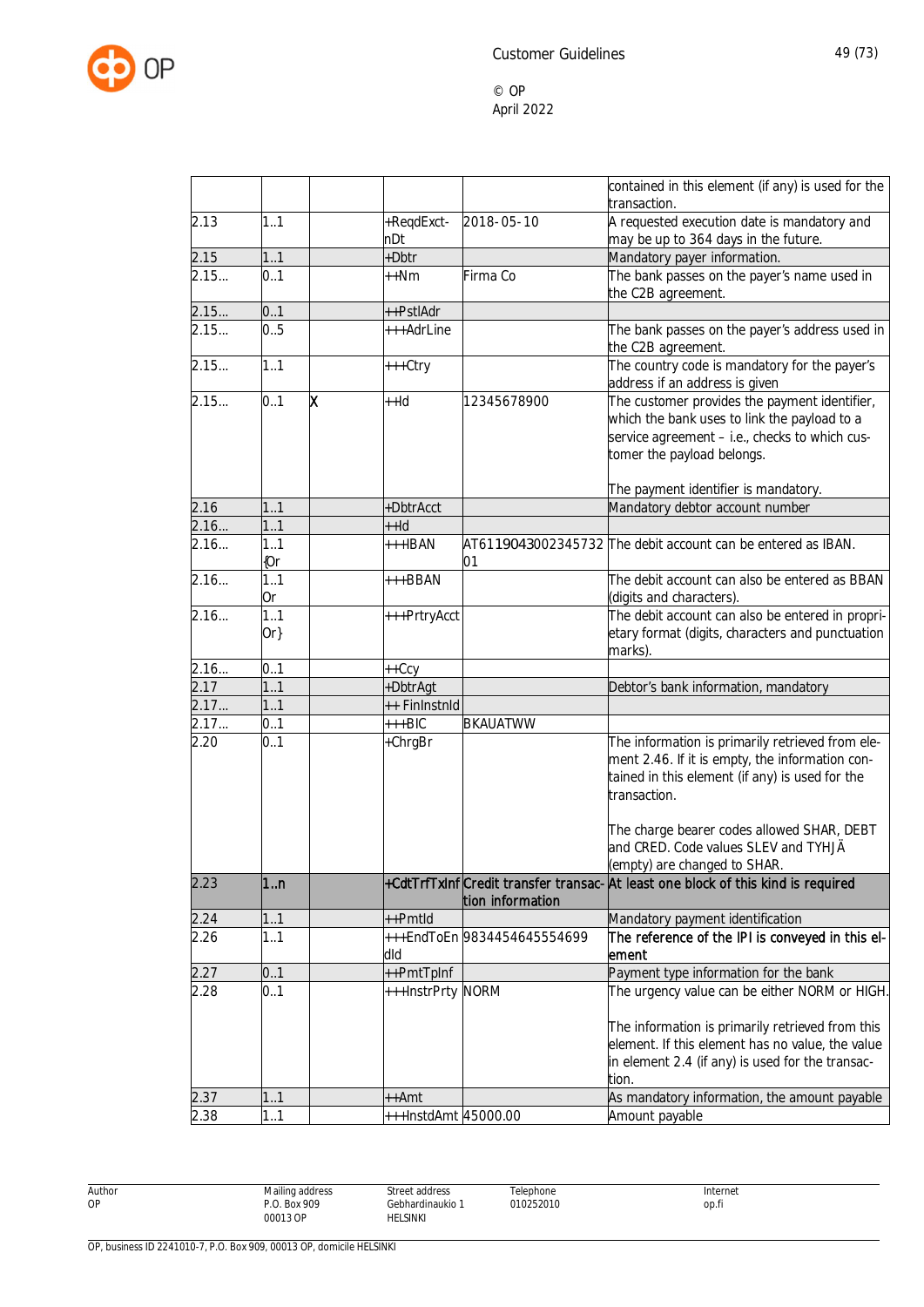

| 2.38  |        |   | +++InstdAmt EUR |                              | Currency of the amount instructed                 |
|-------|--------|---|-----------------|------------------------------|---------------------------------------------------|
|       |        |   | attribuutti     |                              |                                                   |
|       |        |   | 'Ccy'           |                              |                                                   |
| 2.46  | 0.1    |   | ++ChrgBr        | <b>SHAR</b>                  | The charge bearer codes allowed SHAR, DEBT        |
|       |        |   |                 |                              | and CRED. Code values SLEV and TYHJÄ              |
|       |        |   |                 |                              | (empty) are changed to SHAR.                      |
|       |        |   |                 |                              |                                                   |
|       |        |   |                 |                              |                                                   |
|       |        |   |                 |                              | The information is primarily retrieved from this  |
|       |        |   |                 |                              | element. If this element has no value, the value  |
|       |        |   |                 |                              | in element 2.20 (if any) is used for the transac- |
|       |        |   |                 |                              | tion.                                             |
| 2.55  | 0.1    |   | ++CdtrAgt       |                              | Creditor's bank details                           |
| 2.55  | 1.1    |   | $+++Fin-$       |                              |                                                   |
|       |        |   | Instnid         |                              |                                                   |
| 2.55  | 1.1    |   | $***BIC$        | OKOYFIHH                     | BIC of payee's bank.                              |
|       | {Or    |   |                 |                              |                                                   |
| 2.55  | 1.1    |   | $+++Cmb-$       |                              |                                                   |
|       | $Or\}$ |   | ndld            |                              |                                                   |
| 2.55  | 0.1    |   | +++++ClrSys     |                              | Clearing code                                     |
|       |        |   | Mmbld           |                              |                                                   |
| 2.55  | 1.1    |   | $++++$          |                              | The clearing code of the creditor's bank can be   |
|       |        |   |                 |                              | given for international payment if the BIC is not |
|       |        |   |                 |                              |                                                   |
|       |        |   |                 |                              | known; The clearing code must be given accord-    |
|       |        |   |                 |                              | ing to the ISO standard                           |
|       |        |   |                 |                              |                                                   |
|       |        |   |                 |                              | The name and address of the creditor's bank       |
|       |        |   |                 |                              | are mandatory in connection with a clearing       |
|       |        |   |                 |                              | code.                                             |
| 2.55  | 0.1    |   | +++++Nm         |                              | In an urgent international payment order, the     |
|       |        |   |                 |                              | name of the creditor's bank is mandatory if a     |
|       |        |   |                 |                              | BIC code is not provided                          |
| 2.55  | 0.1    |   | +++++PstlAd     |                              |                                                   |
|       |        |   |                 |                              |                                                   |
| 2.55  | 0.5    |   | $+++++AdrLi$    |                              | The name of the creditor's bank is mandatory if   |
|       |        |   | ne              |                              | a BIC code is not provided                        |
| 2.55  | 1.1    |   | ++++++Ctry      |                              | The country code of the creditor's bank is man-   |
|       |        |   |                 |                              | datory if the PstlAdr element is used             |
| 2.57  | 0.1    | χ | ++Cdtr          |                              | Creditor's name and address                       |
| 2.57. | 0.1    | X | +++Nm           | Company Ltd                  | Creditor's name is mandatory                      |
| 2.57  | 0.1    |   | +++PstlAdr      |                              | Creditor's postal address                         |
|       |        |   |                 |                              |                                                   |
| 2.57  | 0.4    |   |                 | ++++AdrLine Teollisuuskatu 1 | In cross-border payment instructions, the credi-  |
|       |        |   |                 |                              | tor's postal address is mandatory                 |
|       |        |   |                 | 00550 Helsinki               |                                                   |
|       |        |   |                 | <b>FINLAND</b>               |                                                   |
| 2.57  | 11     |   | ++++Ctry        | FI                           | Creditor's country code is mandatory              |
| 2.58  | 0.1    |   | ++CdtrAcct      | FI2550001520322972           | The account number can also be in the BBAN or     |
|       |        |   |                 |                              | proprietary format.                               |
| 2.63  | 0.1    |   | ++InstrForD-    |                              | Instructions for the payer's bank.                |
|       |        |   | btrAgt          |                              | Code can be SDVA, URGP, INTC or CORT. This        |
|       |        |   |                 |                              | information is passed on to the creditor's agent  |
|       |        |   |                 |                              | in the message MT101 in the field 23E.            |
| 2.84  | 0.1    |   | ++RmtInf        |                              | Message or reference for the creditor             |
| 2.85  | 0.1    |   |                 | Invoice 765                  |                                                   |
|       |        |   | +++Ustrd        |                              | Unstructured message to the creditor.             |
|       |        |   |                 |                              |                                                   |

Author OP

Gebhardinaukio 1 Telephone 010252010

Street address

HELSINKI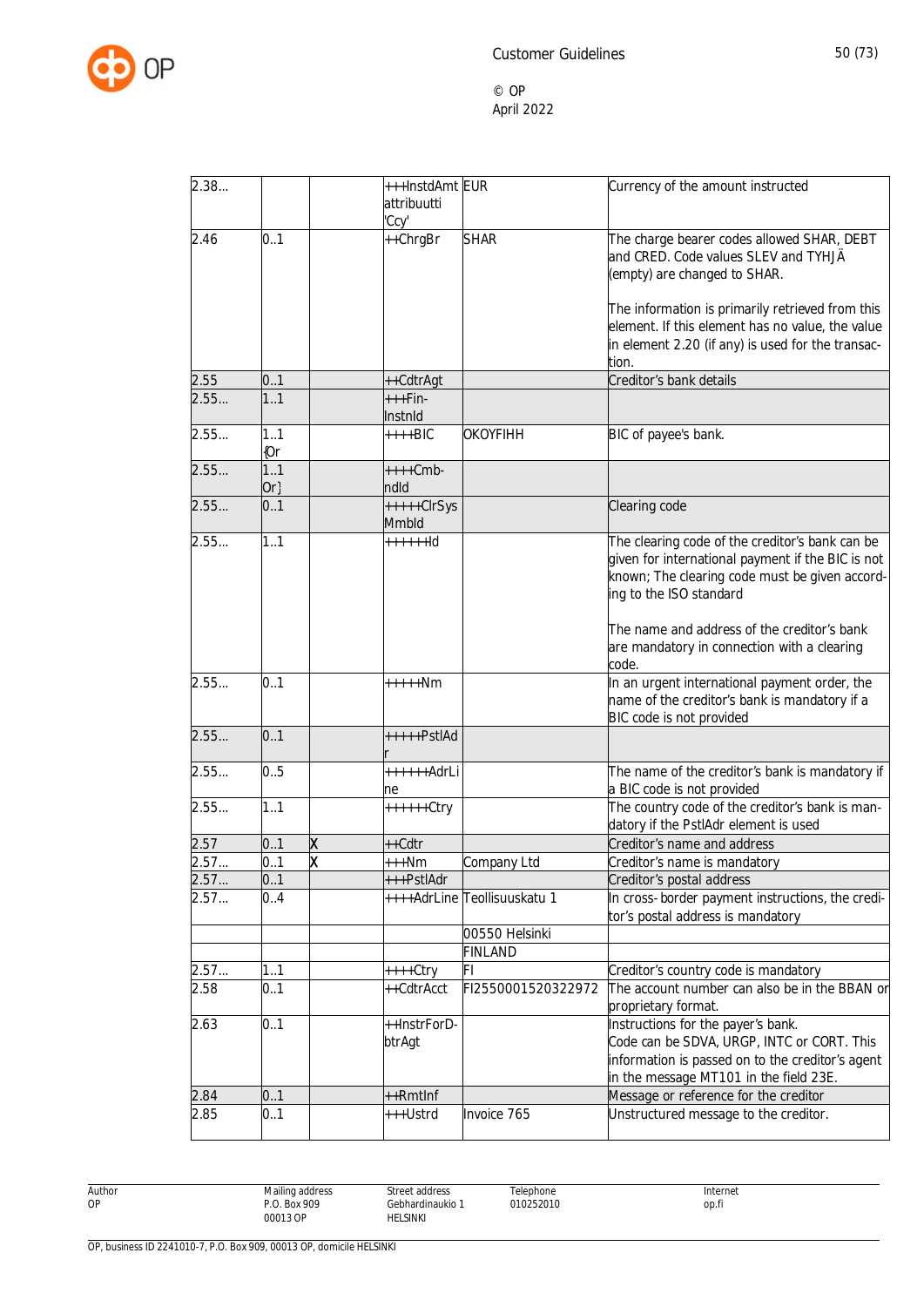

|       |     |                       | The purpose of the payment (max. 140 charac-<br>ters) is given in this field. |
|-------|-----|-----------------------|-------------------------------------------------------------------------------|
| 2.86  | 0.n | $+++Strd$             | Reference for the creditor.                                                   |
| 2.100 | 0.1 | $+++Cdt$ rRe-<br>flnf | Creditor reference information – i.e., invoice or<br>credit note reference    |
| 2.105 | 0.1 | l+++++CdtrRel         | Reference                                                                     |

### 4 Bank C2B response and message description

### 4.1 Report on technical validation

- The structure of the C2B payment message is accepted (technical validation):
- Response message Group Status is ACTC.
- The payment message is rejected:
	- Response message Group Status is RJCT.
- Even a single payment with a schema error causes the entire payload to be rejected. 4.2 Report on payload content validation
	- All transactions in the payment message are accepted:
		- Message Group Status is ACCP.
		- The Transaction Status for each batch is ACCP.
	- $\overline{a}$  A part of the batches are rejected and a part accepted:
		- Group Status of the response message is PART.
		- 'TransactionStatus' for each accepted batch is ACCP.
		- 'TransactionStatus' for each rejected batch is RJCT.
	- All batches in the payment message are rejected:
		- Response message 'GroupStatus' is RJCT.
		- 'TransactionStatus' for each batch is RJCT.
	- Some payments in a batch are rejected:
		- Group Status of the response message is PART.
		- Message 'TransactionStatus' for the rejected credit transfer transaction is RJCT.
		- Accepted transactions are not reported.

#### 4.3 Payment status report ('pain')

A 'pain' status report is always created for transactions that were rejected or had insufficient funds. When entering into the agreement, the customer selects whether the response will also report successfully paid batches.

- The (debiting) batch of the payment initiation message remains with the payments with insufficient funds:
	- The Group Status of the response message is PDNG, and the Transaction Status of each/the (debiting) batch / payment with insufficient funds is PDNG.

| Author | Mailing address | Street address   | Telephone | Internet |
|--------|-----------------|------------------|-----------|----------|
| ОP     | P.O. Box 909    | Gebhardinaukio 1 | 010252010 | op.fi    |
|        | 00013 OP        | <b>HELSINKI</b>  |           |          |
|        |                 |                  |           |          |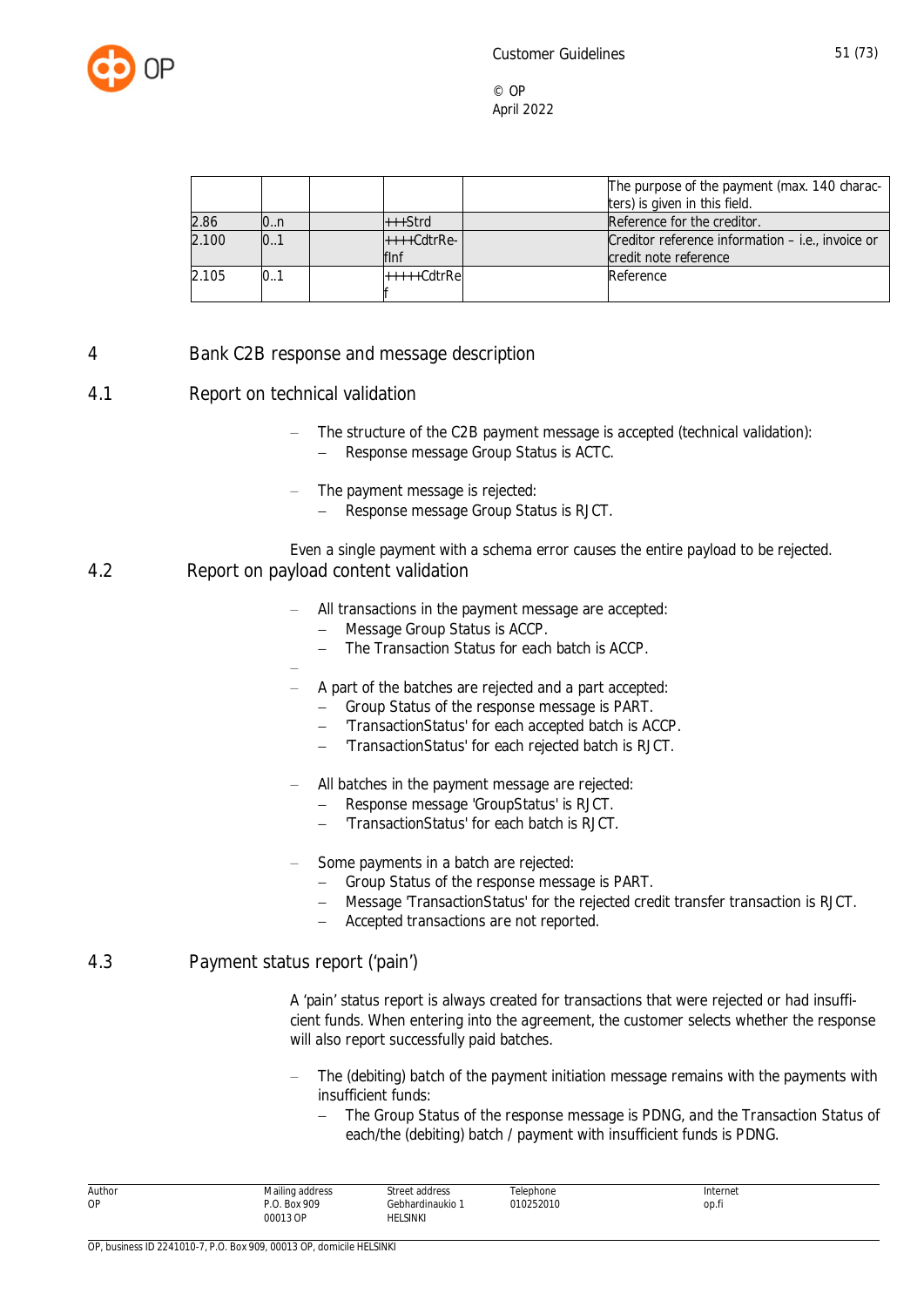

- Once the account has sufficient funds to debit all payments, a response in which Group Status is ACSP and Transaction Status is ACSP is created.
- At 21.20 at the end of the day on the due date/processing date, a response in which Group Status and Transaction Status are RJCT is formed of the payments that ultimately failed due to insufficient funds.
- All transactions in the payment message are accepted:
	- The Group Status of the response message and the Transaction Status of each batch is ACSP.
	- Instructed Amount is the total amount of the successful batch.
- Some batches of the payment initiation message are rejected, some accepted, or some have insufficient funds:
	- Group Status of the response message is PART.
	- The Transaction Status of each fully accepted batch is ACSP.
	- Other information of the accepted transactions is not reported in the response message.
	- The information of individually accepted payments are not reported in the response message.
	- The Transaction Status of each rejected batch/payment is RJCT.
	- The Transaction Status of each batch for which there were insufficient funds is PDNG.
- All batches in the payment initiation message are rejected:
	- The Group Status of the response message and the Transaction Status of each batch is RJCT.
- If the payload includes payments/batches with a due date in the future, the Group Status of the current day's response is PART; this also applies if the payload contains only accepted payments/batches with Transaction Status ACSP. If, at the end of the current day, all payments/batches in the payload have been rejected, the Group Status is RJCT.
	- There was no time for processing all payments in the batch on the same day. This can happen, when a batch contains SEPA payments and international payments and the batch arrives at the bank after the international payment cut-off time at 17.00. The international payments are then given the next day's date as the due date, and they will be processed in the same way as the processing of batches with several due dates described above.

| Index | Qty | Element           | Example content               | Description                                                            |
|-------|-----|-------------------|-------------------------------|------------------------------------------------------------------------|
| 1.0   | 1.1 | GrpHdr            |                               |                                                                        |
| 1.1   | 11  | +Msgld            | 153986                        | Unique ID assigned by the bank<br>to the response payload              |
| 1.2   | 1.1 | +CreDtTm          | 2018-02-<br>11T18:12:02+03:00 | Creation date and time of re-<br>sponse message                        |
| 2.0   | 1.1 | OrgnlGrpInfAndSts |                               |                                                                        |
| 2.1   | 11  | +OrgnlMsgld       | 20180102-0000001              | Identification from the original<br>pain.001.001.02 message<br>(Msgld) |
| 2.3   | 11  | +OrgnlMsgNmld     | pain.001.001.02               | Type of original message<br>(pain.001.001.02)                          |
| 2.4   | 0.1 | +OrgnlCreDtTm     | 2018-01-<br>12T09:00:01+02:00 | Timestamp from the original<br>message's CreDtTm                       |

Mailing address P.O. Box 909 00013 OP Street address Gebhardinaukio 1 HELSINKI **Telephone** 010252010 Internet op.fi

Author OP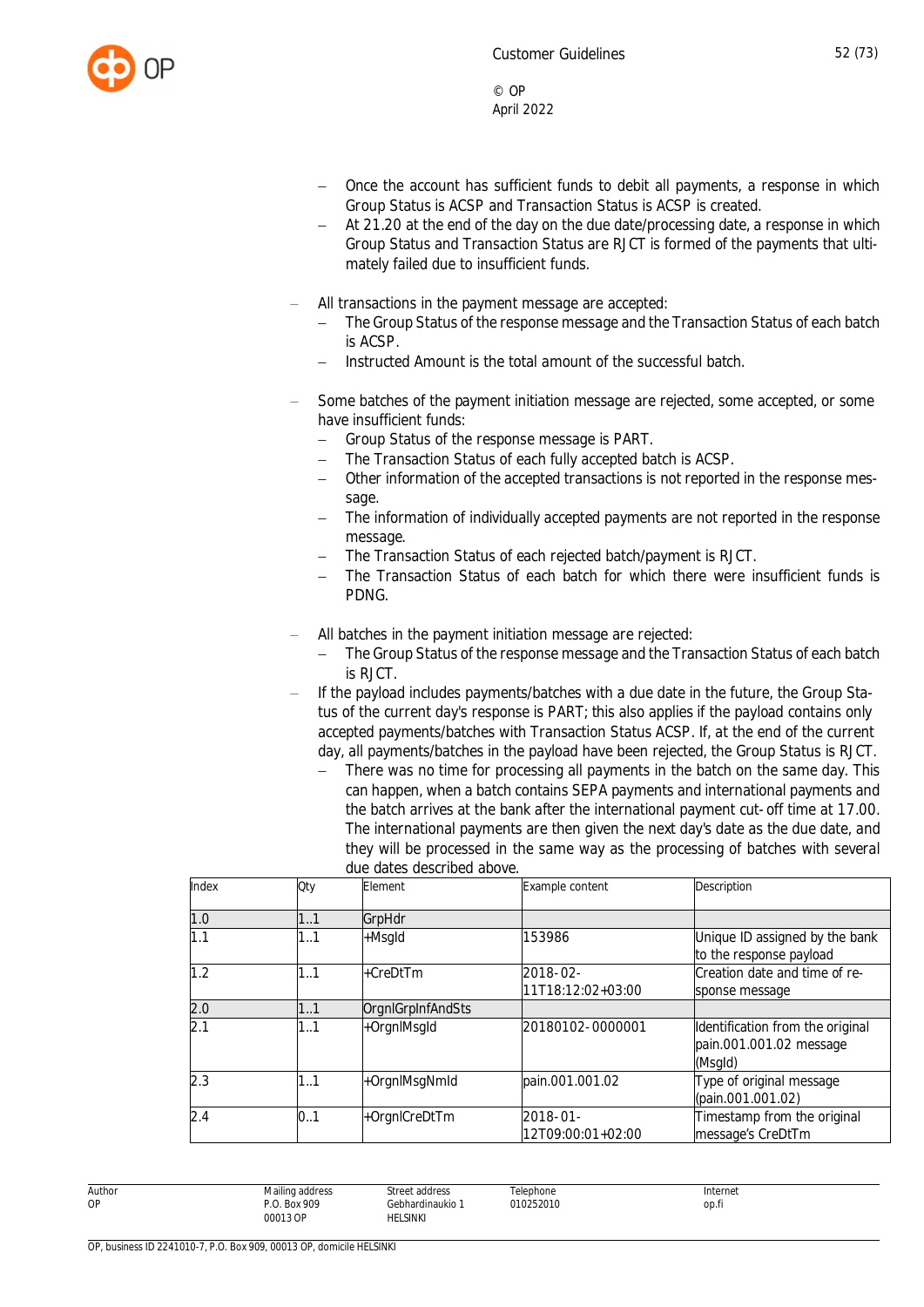

| 2.6  | 0.1 | +OrgnINbOfTxs            | 1                    | Number of transactions in the<br>original message                                                                                                                                                                                                                                                                                                                                                                                                                                                                        |
|------|-----|--------------------------|----------------------|--------------------------------------------------------------------------------------------------------------------------------------------------------------------------------------------------------------------------------------------------------------------------------------------------------------------------------------------------------------------------------------------------------------------------------------------------------------------------------------------------------------------------|
|      |     |                          |                      |                                                                                                                                                                                                                                                                                                                                                                                                                                                                                                                          |
| 2.8  | 0.1 | +OrgnlCtrlSum<br>+GrpSts | <b>ACCP</b>          | Payload status code<br>ACSP - all batches in the payload<br>have been processed successfully<br>ACCP - payload is accepted for<br>processing<br>ACTC - technical validation has<br>succeeded<br>RJCT - all batches in the payload<br>are rejected<br>PART - some batches in the pay-<br>load have been processed suc-<br>cessfully and some rejected,<br>some transactions in at least one<br>batch will be processed later, or<br>the payload contains batches that<br>specify different requested exe-<br>cution dates |
| 2.9  | 0.1 | +StsRsnInf               |                      | More detailed description of sta-<br>tus data                                                                                                                                                                                                                                                                                                                                                                                                                                                                            |
| 2.11 | 0.1 | ++StsRsn                 |                      |                                                                                                                                                                                                                                                                                                                                                                                                                                                                                                                          |
| 2.12 | 11  | $***$ Cd                 |                      | Rejection reason code                                                                                                                                                                                                                                                                                                                                                                                                                                                                                                    |
| 2.14 | 0.1 | ++AddtlStsRsnInf         |                      | Error description (optional), to<br>provide additional information for<br>the above code                                                                                                                                                                                                                                                                                                                                                                                                                                 |
| 3.0  | 0.n | +TxInfAndSts             |                      | Status of individual payments /<br>batch                                                                                                                                                                                                                                                                                                                                                                                                                                                                                 |
| 3.2  | 0.1 | ++OrgnlPmntInfld         | 20180102-123456-01   | Unique batch identifier given by<br>the customer from the payload<br>field                                                                                                                                                                                                                                                                                                                                                                                                                                               |
| 3.3  | 0.1 | ++Orgnllnstrld           |                      | Unique payment identifier given<br>by the customer: from the Instrid<br>field of the pain.001.001.02<br>message                                                                                                                                                                                                                                                                                                                                                                                                          |
| 3.4  | 0.1 | ++OrgnlEndToEndId        |                      | From the EndToEndId field of the<br>pain.001.001.02 message                                                                                                                                                                                                                                                                                                                                                                                                                                                              |
| 3.5  | 0.1 | ++OrgnlTxld              | 201806085ERA00000003 | Filing number                                                                                                                                                                                                                                                                                                                                                                                                                                                                                                            |
| 3.6  | 0.1 | ++TxSts                  | <b>ACCP</b>          | Payment/batch status code<br>ACSP - batch processed success-<br>fully<br>ACCP - payment/batch is ac-<br>cepted for processing<br>RJCT - payment/batch is rejected<br>PDNG - transaction awaiting<br>processing or funds                                                                                                                                                                                                                                                                                                  |
| 3.7  | 0.1 | ++StsRsnInf              |                      |                                                                                                                                                                                                                                                                                                                                                                                                                                                                                                                          |
| 3.9  | 0.1 | +++StsRsn                |                      |                                                                                                                                                                                                                                                                                                                                                                                                                                                                                                                          |
| 3.10 | 1.1 | $***Cd$                  |                      | Rejection reason code                                                                                                                                                                                                                                                                                                                                                                                                                                                                                                    |
| 3.12 | 0.1 | +++AddtlStsRnsInf        |                      | Error description (optional), to<br>provide additional information for<br>the above code                                                                                                                                                                                                                                                                                                                                                                                                                                 |
|      |     | ++OrgnITxRef             |                      |                                                                                                                                                                                                                                                                                                                                                                                                                                                                                                                          |
| 3.19 | 0.1 | $***Amt$                 |                      |                                                                                                                                                                                                                                                                                                                                                                                                                                                                                                                          |

Author OP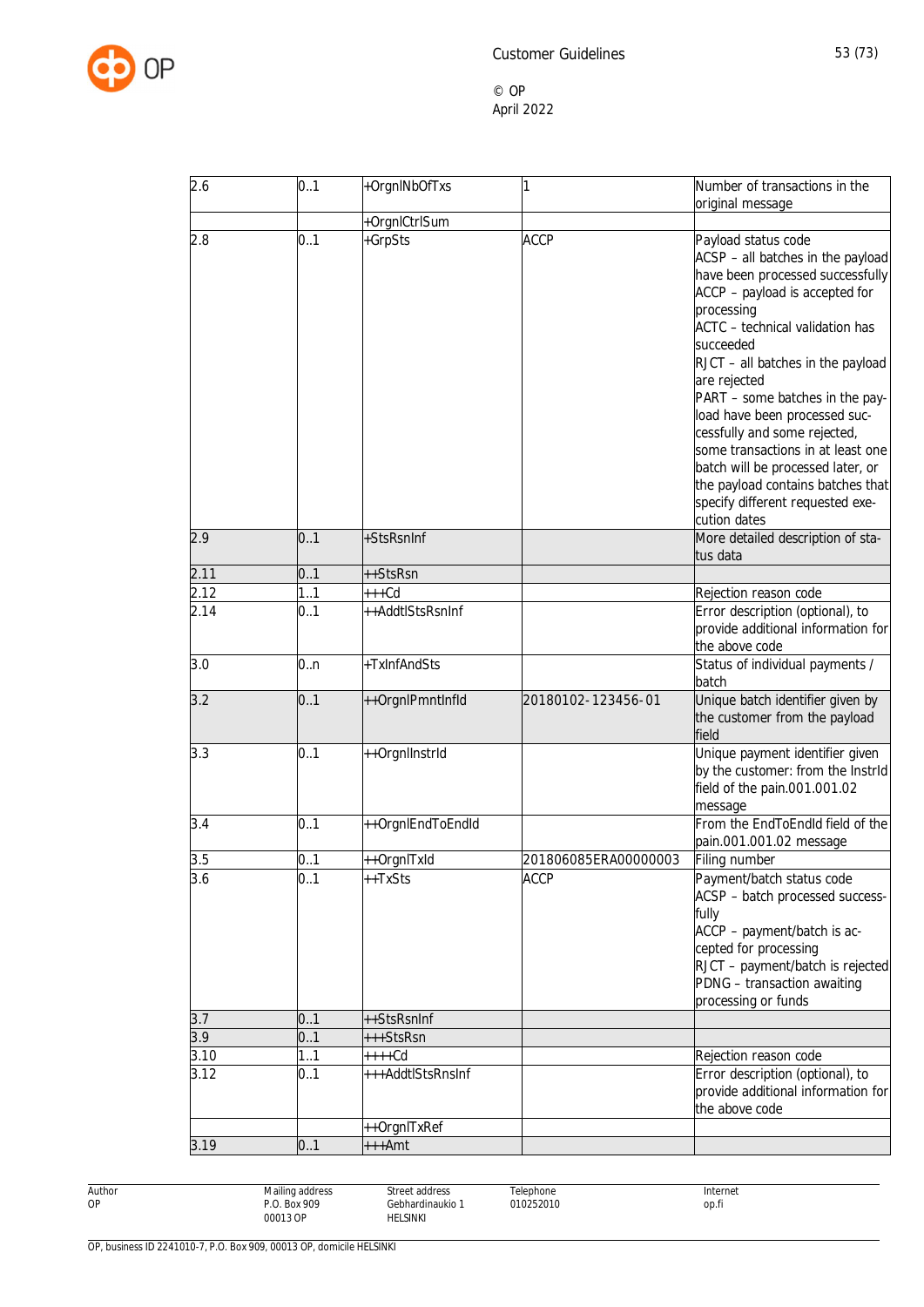

| 3.20  | 1.1 | ++++InstdAmt   | 150                | Amount for transaction/batch  |
|-------|-----|----------------|--------------------|-------------------------------|
| 3.25  | 0.1 | +++ReqdExctnDt | 2018-05-10         | Due date                      |
|       |     | +++UltmtDbtr   |                    | Original debtor               |
|       |     | ++++Nm         |                    | Name                          |
|       |     | +++Dbtr        |                    | Payer                         |
|       |     | $***Nm$        |                    | Name                          |
| 3.98  | 0.1 | +++DbtrAcct    |                    | Payer's account               |
| 3.98  | 1.1 | $+++Id$        |                    |                               |
| 3.98  | 11  | +++++IBAN      | FI2550001520322972 | Account number in IBAN format |
| 3.98  | 1.1 | $***+BBAN$     |                    | Account number in BBAN format |
| 3.98  | 1.1 | +++++PrtryAcct |                    |                               |
| 3.98  | 1.1 | $++++1d$       |                    | Other account number          |
|       |     | +++Cdtr        |                    | Payee                         |
|       |     | $***Nm$        |                    | Name                          |
| 3.104 | 0.1 | +++CdtrAcct    |                    | Payee's account               |
| 3.104 | 1.1 | $+++$ ld       |                    |                               |
| 3.104 | 1.1 | $++++IBAN$     |                    | Account number in IBAN format |
| 3.104 | 1.1 | +++++BBAN      |                    | Account number in BBAN format |
| 3.104 | 1.1 | +++++PrtryAcct |                    |                               |
| 3.104 | 11  | $+ + + + + +$  |                    | Other account number          |
|       |     | +++UltmtCdtr   |                    | Ultimate payee                |
|       |     | $***Nm$        |                    | Name                          |

## Reasons for rejections

| <b>AB05</b>      | Clearing process aborted due to timeout at   | Clearing process aborted due to timeout at the Beneficiary PSP                                                    |
|------------------|----------------------------------------------|-------------------------------------------------------------------------------------------------------------------|
|                  | the Beneficiary PSP (Creditor Agent).        | (Creditor Agent).                                                                                                 |
| AB09             |                                              | Transaction failed due to error at the creditor Transaction failed due to error at the creditor agent. Please try |
|                  | agent. Please try again later.               | again later.                                                                                                      |
| ACO1             | Incorrect account number                     | Incorrect account number                                                                                          |
| ACO1             | Incorrect payee's account                    | Incorrect payee's account                                                                                         |
| ACO1             | Payee's account missing                      | Payee's account missing                                                                                           |
| ACO1             | Incorrect payer's account                    | Incorrect payer's account                                                                                         |
| ACO4             | <b>Account closed</b>                        | Account closed                                                                                                    |
| ACO4             | Payee's account closed. Please contact the   | Payee's account closed. Please contact the beneficiary.                                                           |
|                  | beneficiary.                                 |                                                                                                                   |
| ACO <sub>5</sub> | Account closed or inactive.                  | Account closed or inactive.                                                                                       |
| ACO6             | Account deactivated                          | <b>Account deactivated</b>                                                                                        |
| AG01             | Agreement missing                            | Agreement missing                                                                                                 |
| AG01             | Account not found in the agreement           | Account not found in the agreement                                                                                |
| AG01             |                                              | Transaction forbidden on this type of account. Transaction forbidden on this type of account.                     |
| AM03             | Incorrect currency                           | Incorrect currency                                                                                                |
| AM03             | Non-processable currency                     | Non-processable currency                                                                                          |
| AM04             | Insufficient funds on the account            | Insufficient funds on the account                                                                                 |
| AM05             | Double data                                  | Double data                                                                                                       |
| AM05             | Dublicate payment                            | Dublicate payment                                                                                                 |
| AM09             | Incorrect amount                             | Incorrect amount                                                                                                  |
| AM18             | <b>Invalid Number Of Transactions</b>        | Invalid number of transactions (used for urgent payments)                                                         |
| AM23             | Transaction amount exceeds settlement limit. | Transaction amount exceeds settlement limit.                                                                      |
| BE04             | Payee's address missing                      | Payee's address missing                                                                                           |

Author Mailing address P.O. Box 909 00013 OP Street address Gebhardinaukio 1 HELSINKI Telephone 010252010 Internet op.fi

OP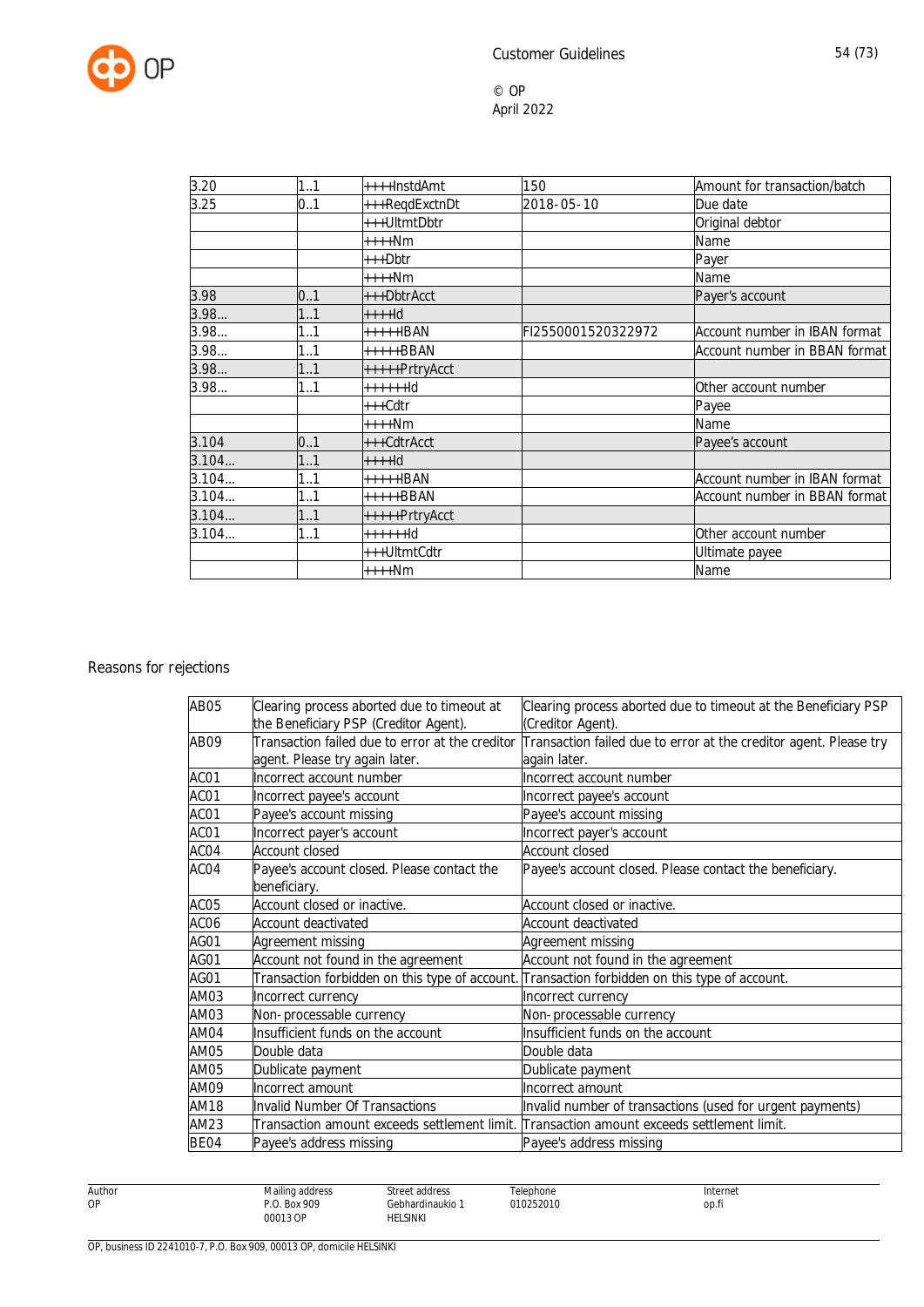

| <b>BE06</b> | Payee's name missing                                | Payee's name missing                                                               |
|-------------|-----------------------------------------------------|------------------------------------------------------------------------------------|
| <b>CNOR</b> | Beneficiary bank not reachable by SCT INST          | Beneficiary bank not reachable by SCT INST                                         |
| DS04        | The order was rejected.                             | The order was rejected by the bank side (for reasons concerning                    |
|             |                                                     | content).                                                                          |
| DT01        | Incorrect due date                                  | Incorrect due date                                                                 |
| ED01        | Incorrect payee bank's BIC                          | Incorrect payee bank's BIC                                                         |
| FF01        | Technical problem. Please contact customer          | Technical problem. Please try again later. If the problem persists,                |
|             | support.                                            | please contact our customer support.                                               |
| <b>MS03</b> | Reason not specified. Please contact the ben-       | Reason not specified. Please contact the beneficiary.                              |
|             | eficiary about how to settle the transaction.       |                                                                                    |
| <b>NARR</b> | Debtor Id missing                                   | Debtor Id missing                                                                  |
| <b>NARR</b> | Incorrect service level                             | Incorrect service level (not in use for international payments)                    |
| <b>NARR</b> | Incorrect category purpose                          | Incorrect category purpose (not in use for international pay-<br>ments)            |
| <b>NARR</b> | Incorrect charge bearer                             | Incorrect charge bearer (not in use for international payments)                    |
| <b>NARR</b> | Sender not permitted                                | Sender not permitted                                                               |
| <b>NARR</b> | Incorrect urgency level                             | Incorrect urgency level (not in use for international payments)                    |
| <b>NARR</b> | Incorrect payer's bank                              | Incorrect payer's bank                                                             |
| <b>NARR</b> | Incorrect payment method                            | Incorrect payment method (not in use for international pay-<br>ments)              |
| <b>NARR</b> | Payee bank's address missing                        | Payee bank's address missing                                                       |
| <b>NARR</b> | Payee bank's name and/or address missing            | Payee bank's name and/or address missing                                           |
| <b>NARR</b> | Incorrect payee bank's country code                 | Incorrect payee bank's country code                                                |
| <b>NARR</b> | Incorrect payee's country code                      | Incorrect payee's country code                                                     |
| <b>NARR</b> | Incorrect account type for periodic payment         | Incorrect account type for a periodic payment (not in use for in-                  |
|             |                                                     | ternational payments)                                                              |
| <b>NARR</b> | Incorrect reference                                 | Incorrect reference                                                                |
| <b>NARR</b> | Money order service agreement missing               | Money order service agreement missing (not in use for interna-<br>tional payments) |
| <b>NARR</b> | Too many elements of supplementary infor-<br>mation | Too many elements of supplementary information                                     |
| <b>NARR</b> | Too much supplementary information                  | Too much supplementary information                                                 |
| <b>NARR</b> | Payment removed at customer's request               | Payment removed at customer's request                                              |
| <b>NARR</b> | Payer has several agreements                        | Payer has several agreements                                                       |
| <b>NARR</b> | Payment to payee failed                             | Payment to payee failed                                                            |
| <b>NARR</b> | Account not found                                   | Account not found                                                                  |
| <b>NARR</b> | Payee's account not found                           | Payee's account not found                                                          |
| <b>NARR</b> | Error in IBAN-BIC checking                          | Error in IBAN-BIC checking                                                         |
| <b>NARR</b> | No account number permitted on cheque               | No account number permitted on cheque                                              |
| <b>NARR</b> | Incorrect payee bank's information                  | Incorrect payee bank's information                                                 |
| <b>NARR</b> | Incomplete payee's name or address                  | Incomplete payee's name or address                                                 |
| <b>NARR</b> | Incorrect payee information                         | Incorrect payee information                                                        |
| <b>NARR</b> | Double payment                                      | Double payment                                                                     |
| <b>NARR</b> | Incomplete message information                      | Incomplete message information                                                     |
| <b>NARR</b> | Incorrect payment instrument                        | Incorrect payment instrument                                                       |
| <b>NARR</b> | Reference number mandatory                          | Reference number mandatory                                                         |
| NARR        | Payment to chosen country not permitted             | Payment to chosen country not permitted                                            |
| <b>NARR</b> | Wrong length of payee account number                | Wrong length of payee account number                                               |
| <b>NARR</b> | Wrong BIC for payment order/urgent pay-             | Wrong BIC for payment order/urgent payment order                                   |
|             | ment order                                          |                                                                                    |
| <b>NARR</b> | <b>IBAN/BIC combination not allowed</b>             | IBAN/BIC combination not allowed                                                   |
| <b>NARR</b> | Payment awaiting processing                         | Payment awaiting processing                                                        |
| <b>NARR</b> | AOS2 invoice specifications not allowed for         | AOS2 invoice specifications not allowed for SEPA Instant Credit                    |
|             | <b>SEPA Instant Credit Transfers</b>                | <b>Transfers</b>                                                                   |

Author OP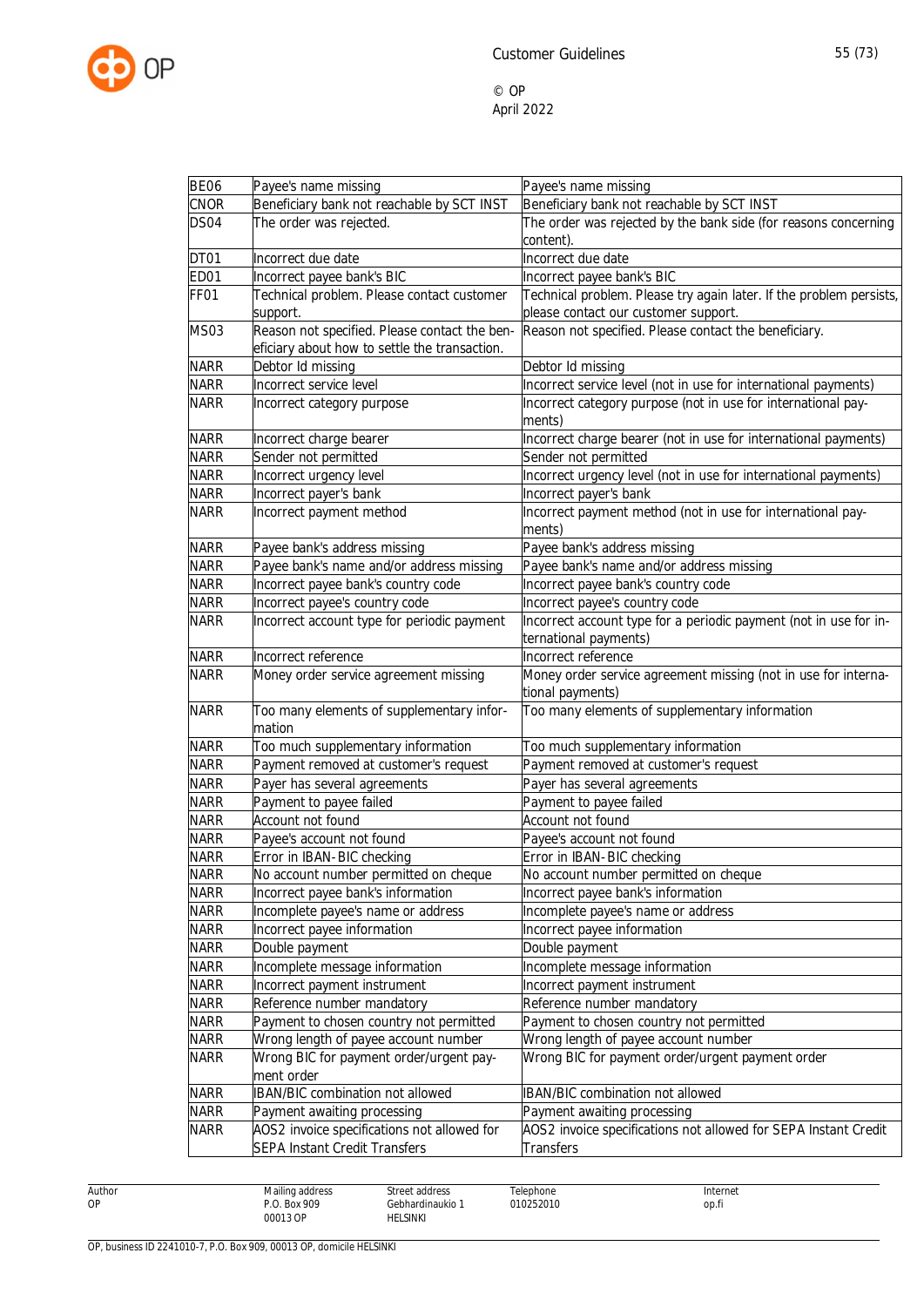

| RC01             | Bank Identifier Code (BIC) is incorrect. | Bank Identifier Code (BIC) is incorrect.       |
|------------------|------------------------------------------|------------------------------------------------|
| RR01             | Missing debtor account or identification | Missing debtor account or identification       |
| <b>RR02</b>      | Debtor's name or address is missing.     | Debtor's name or address is missing.           |
| RR <sub>03</sub> | Creditor's name or address is missing.   | Creditor's name or address is missing.         |
| TM01             | Invalid Cut Off Time                     | Cut-off time passed (used for urgent payments) |

## 4.4 Report on processed payments ('camt')

When entering into the agreement, the customer selects whether 'camt' notifications will be created for successfully processed international payments, successfully processed SEPA credit transfers, successfully processed SEPA credit transfers, and international payments, or not at all.

| Index  | Element name                                      | Element                   | Oty         | Example content                    | Description                                                                                                 |
|--------|---------------------------------------------------|---------------------------|-------------|------------------------------------|-------------------------------------------------------------------------------------------------------------|
| 1.0    | GroupHeader                                       | <grphdr></grphdr>         | [11]        |                                    | Each message contains one<br>GrpHdr element that contains<br>the common information for<br>the message      |
| 1.1    | +MessageIdentification                            | <msgld></msgld>           | [11]        | 457587587                          | Unique ID given by the bank to<br>response data                                                             |
| 1.2    | +CreationDateTime                                 | <credttm></credttm>       | [11]        | 2018-01-<br>11T18:12:02+03:00      | Response message creation<br>timestamp                                                                      |
| 1.3    | +MessageRecipient                                 | <msgrcpt></msgrcpt>       | [01]        |                                    |                                                                                                             |
| 1.3    | ++Identification                                  | $<$ ld>                   | [0.1]       |                                    |                                                                                                             |
| 1.3    | +++OrganisationIdentifica-<br><br>corgld><br>tion |                           | [11]        |                                    |                                                                                                             |
| 1.3    | $***+Other$                                       | $<$ Othr $>$              | [0n]        |                                    |                                                                                                             |
| 1.3    | +++++Identification                               | $<$ ld>                   | [11]        | 1245678900                         | Receiver ID                                                                                                 |
| 1.3    | +++++SchemaName                                   | <schmenm>[01]</schmenm>   |             |                                    |                                                                                                             |
| 1.3    | $+++++Code$                                       | $<$ Cd $>$                | 1.1         | <b>BANK</b>                        |                                                                                                             |
| 2.0    | Notification                                      | <ntfctn></ntfctn>         | [1n]        |                                    | Common information for the<br>notification                                                                  |
| 2.1    | +Identification                                   | $<$ ld>                   | [11]        | 4575875871                         | Notification identifier                                                                                     |
| 2.4    | +CreationDateTime                                 | <credttm></credttm>       | [11]        | $2018 - 01 -$<br>11T18:00:02+03:00 | Creation time of notification by<br>the bank                                                                |
| 2.10   | +Account                                          | <acct></acct>             | [11]        |                                    |                                                                                                             |
| 2.10   | ++Identification                                  | $<$ ld $>$                | [11]        |                                    |                                                                                                             |
| 2.10   | +++IBAN                                           | $<$ IBAN $>$              | 1.1         |                                    | FI2550001520322972 Debtor's account in IBAN format                                                          |
| 2.10   | +++0ther                                          | $<$ Othr $>$              | [11]        |                                    |                                                                                                             |
| 2.10   | ++++Identification                                | <ld></ld>                 | [11]        |                                    | Debtor's account in other than<br><b>IBAN</b> format                                                        |
| 1.2.11 | ++Currency                                        | $<$ Ccy $>$               | [0.1]       | <b>EUR</b>                         | Currency of the debtor's account                                                                            |
| 2.10   | +Servicer                                         | $<$ Svcr $>$              | [0.1]       |                                    |                                                                                                             |
| 2.10   | ++FinancialInstitutionIden-<br>tification         | <fininstnid></fininstnid> | [11]        |                                    |                                                                                                             |
| 2.10   | $***BIC$                                          | $\overline{\text{BIC}}$   | [0.1]       | <b>OKOYFIHH</b>                    | Bank issuing the message                                                                                    |
| 2.56   | +Entry                                            | <ntry></ntry>             | [0n]<br>1.1 |                                    | Common information for pro-<br>cessed transactions<br>In practice, there is always<br>only one Entry level. |
| 2.58   | ++Amount                                          | <amt></amt>               | [11]        | 250                                | Amount for processed transac-<br>tions                                                                      |
| 2.58   |                                                   | $<$ CCy $>$               | $[11]$ XXX  |                                    | Currency for processed                                                                                      |

Author OP

Street address Gebhardinaukio 1 Telephone 010252010

**HELSINKI**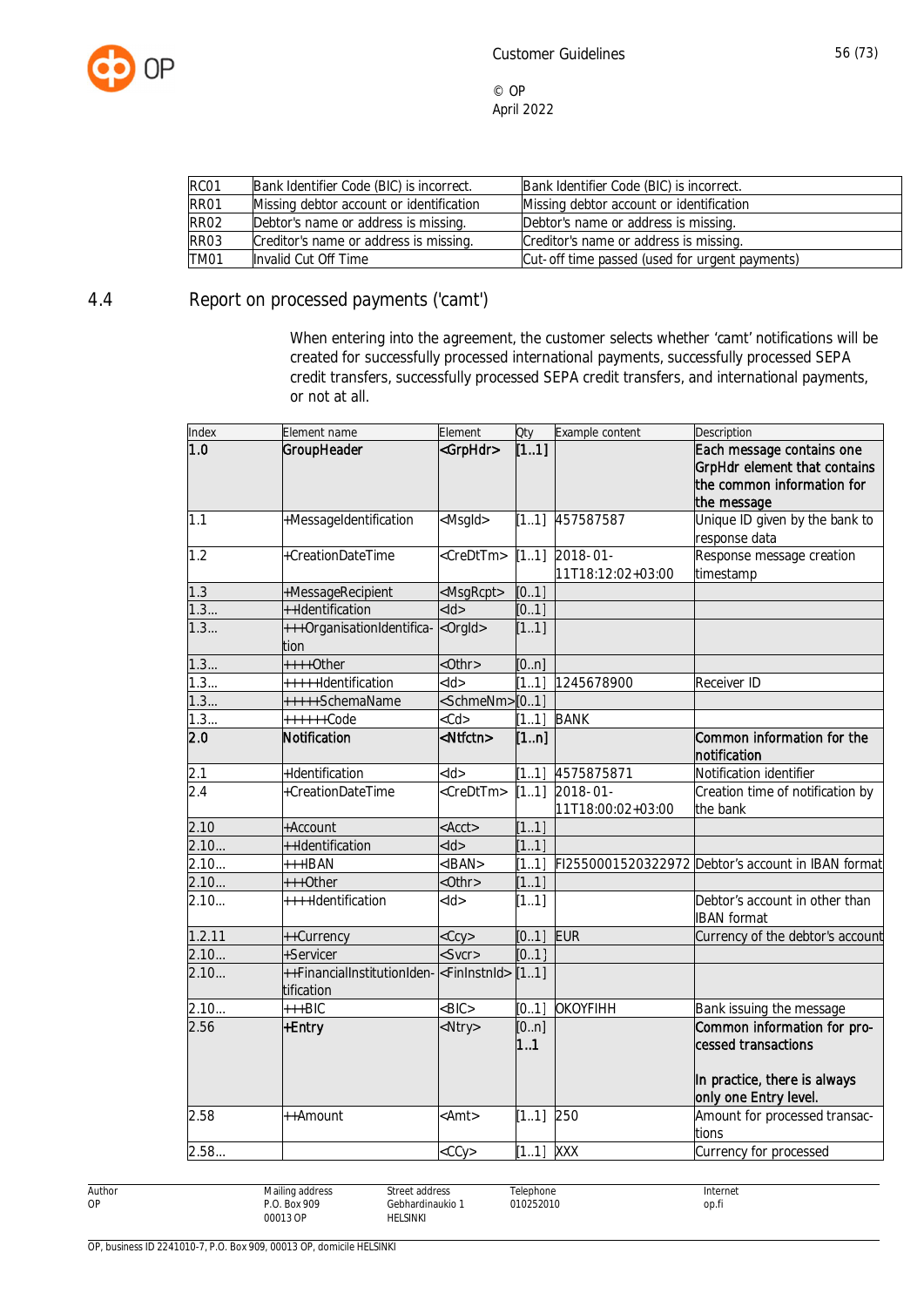

|        |                                                          |                                      |            |                     | transactions                                                                                                                |
|--------|----------------------------------------------------------|--------------------------------------|------------|---------------------|-----------------------------------------------------------------------------------------------------------------------------|
|        |                                                          |                                      |            |                     | Because the amount may be<br>composed of transactions in dif-<br>ferent currencies, the currency<br>code value used is XXX. |
| 2.59   | ++CreditDebitIndicator                                   | <cdtdbtind>[11]</cdtdbtind>          |            | <b>DBIT</b>         | Indicator that this is a debit<br>transaction                                                                               |
| 2.61   | ++Status                                                 | $<$ Sts>                             | [11]       | <b>BOOK</b>         | The status of transactions in a<br>notification is always BOOK                                                              |
| 2.62   | ++BookingDate                                            | <bookgdt></bookgdt>                  | [01]       |                     |                                                                                                                             |
| 2.62   | +++Date                                                  | <dt></dt>                            | [11]       | 2018-11-02          | Payment date                                                                                                                |
| 2.64   | ++AccountServicerRefer-<br>ence                          | <acctsvcr-<br>Ref</acctsvcr-<br>     | [0.1]      |                     | Transaction identifier for a bun-<br>dled SEPA credit transfer trans-<br>action                                             |
| 2.71   | ++BankTransactionCode                                    | <bktxcd></bktxcd>                    | [11]       |                     |                                                                                                                             |
| 2.77   | +++Proprietary                                           | <prtry></prtry>                      | [0.1]      |                     |                                                                                                                             |
| 2.78   | $***$ Code                                               | $<$ Cd $>$                           | 1.1        | Veloitus            | Standard text                                                                                                               |
| 2.115  | ++Entry Details                                          | <ntrydtls></ntrydtls>                | [0n]<br>11 |                     | In practice, there is always<br>only one Entry Details level                                                                |
| 2.116  | +++Batch                                                 | <btch></btch>                        | [0.1]      |                     |                                                                                                                             |
| 2.118  | ++++PaymentInfor-<br>mationIdentification                | <pmtlnfld></pmtlnfld>                | [0.1]      |                     | 20180101-123456-01 The PmtInfld data from the<br>pain.001' message                                                          |
| 2.119  | ++++NumberOfTransac-<br>tions                            | <nboftxs></nboftxs>                  | [0.1]      |                     | Total number of transactions in<br>the original payment batch                                                               |
| 2.122  | +++TransactionDetails                                    | <txdtls></txdtls>                    | [0n]       |                     | Details of an individual pro-<br>cessed transaction                                                                         |
| 2.123  | ++++References                                           | <refs></refs>                        | [0.1]      |                     |                                                                                                                             |
| 2.124  | +++++MessageIdentifica-<br>tion                          | <msgld></msgld>                      | [0.1]      |                     | Contents of Msgld data in<br>Pain.001 message                                                                               |
| 2.125  | +++++AccountSer-<br>vicerReference                       | <acctsvcr-<br>Ref&gt;</acctsvcr-<br> | [01]       |                     | Filing number                                                                                                               |
| 2.127  | +++++InstructionIdentifi-<br>cation                      | <lnstrld></lnstrld>                  | [01]       |                     | InstrId information in the<br>Pain.001 message                                                                              |
| 2.128  | +++++EndToEndIdentifica- <endtoen-<br>tion</endtoen-<br> | $d$ ld $>$                           | [0.1]      | 9834454645554699    | EndToEndId information in the<br>Pain.001 message                                                                           |
| 2.136  | ++++AmountDetails                                        | <amtdtls></amtdtls>                  | [0.1]      |                     | Amount details for the transac-<br>tion                                                                                     |
| 2.136. | +++++InstructedAmount                                    | <instdamt></instdamt>                | [01]       |                     |                                                                                                                             |
| 2.136  | ++++++Amount                                             | <amt> At-<br/>tribuutti Ccy</amt>    |            | $[0.1]$ USD 1328,80 | Amount payable in the currency<br>specified by the customer, Ccy<br>the same as SourceCurrency                              |
| 2.136  | ++++++CurrencyExchange <ccyxchg></ccyxchg>               |                                      | [01]       |                     | Exchange rate information                                                                                                   |
| 2.136. | ++++++SourceCurrency                                     | <ssrccy></ssrccy>                    | [11]       | <b>USD</b>          | Currency of the amount in-<br>structed                                                                                      |
| 2.136. | +++++++TargetCurrency                                    | <trgtccy></trgtccy>                  | [01]       | <b>EUR</b>          | Always EUR                                                                                                                  |
| 2.136. | +++++++UnitCurrency                                      | <unitccy></unitccy>                  | [0.1]      | <b>EUR</b>          | Always EUR                                                                                                                  |
| 2.136. | +++++++ExchangeRate                                      | <xchgrate></xchgrate>                | [11]       | 1.328800            | Exchange rate                                                                                                               |
| 2.136. | +++++++ContractIdentifi-<br>cation                       | <ctrctid></ctrctid>                  | [0.1]      |                     | Foreign exchange trading refer-<br>ence                                                                                     |
| 2.136  | +++++TransactionAmount <txamt></txamt>                   |                                      | [0.1]      |                     |                                                                                                                             |
| 2.136. | ++++++Amount                                             | <amt>At-<br/>tribuutti Ccy</amt>     | [11]       | EUR 1000,00         | Amount to be debited in the<br>customer's account currency,<br>Ccy the same as TargetCurrency                               |

Author OP

Street address

HELSINKI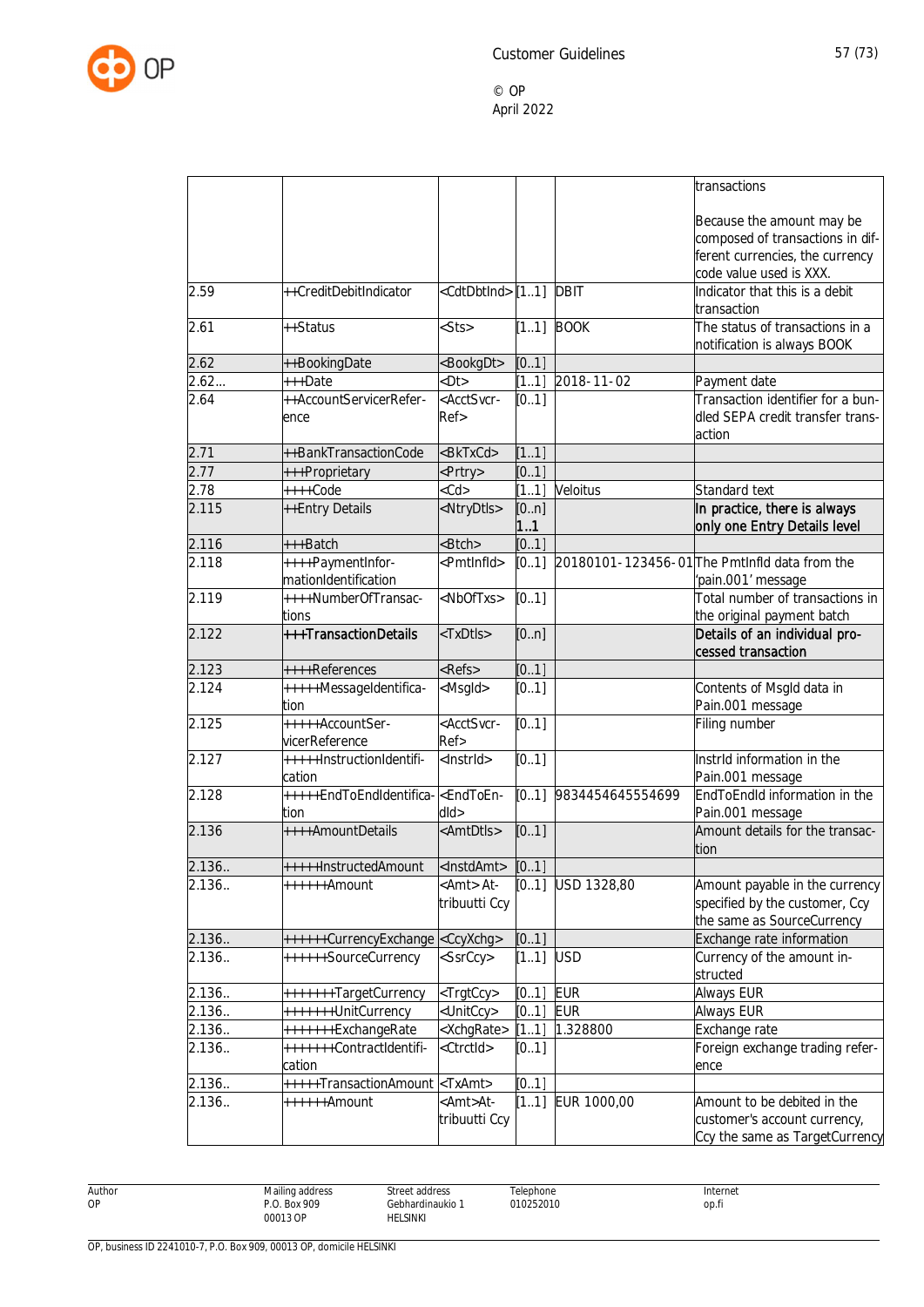

| 2.136  | ++++++CurrencyExchange <ccyxchg></ccyxchg> |                                                               | [0.1] |                   | Exchange rate information              |
|--------|--------------------------------------------|---------------------------------------------------------------|-------|-------------------|----------------------------------------|
| 2.136. | +++++++SourceCurrency                      | <scrccy></scrccy>                                             | [11]  | <b>EUR</b>        | Always EUR                             |
| 2.136  | +++++++TargetCurrency                      | <trgtccy></trgtccy>                                           | [0.1] | <b>EUR</b>        | Currency of the debit account          |
| 2.136. | +++++++UnitCurrency                        | <unitccy></unitccy>                                           | [0.1] | <b>EUR</b>        | Currency of the debit account          |
| 2.136. | +++++++ExchangeRate                        | <xchgrate></xchgrate>                                         | [11]  | 1.000000          | Exchange rate                          |
| 2.136. | +++++++ContractIdentifi-                   | <ctrctid></ctrctid>                                           | [0.1] |                   | Foreign exchange trading refer-        |
|        | cation                                     |                                                               |       |                   | ence                                   |
| 2.136. | +++++CounterVal-                           | <cntrval-< td=""><td>[0.1]</td><td></td><td></td></cntrval-<> | [0.1] |                   |                                        |
|        | ueAmount                                   | Amt                                                           |       |                   |                                        |
| 2.136  | ++++++Amount                               | <amt>At-<br/>tribuutti Ccy</amt>                              | [11]  | EUR 1328,80       | Counter value always in EUR            |
| 2.136. | ++++++CurrencyExchange <ccyxchg></ccyxchg> |                                                               | [01]  |                   | Exchange rate information              |
| 2.136. | +++++++SourceCurrency                      | $\overline{\le}$ ScrCcy>                                      | [11]  | <b>EUR</b>        | Always EUR                             |
| 2.136. | +++++++TargetCurrency                      | <trgtccy></trgtccy>                                           | [0.1] | <b>EUR</b>        | Always EUR                             |
| 2.136. | +++++++UnitCurrency                        | <unitccy></unitccy>                                           | [0.1] | <b>EUR</b>        | <b>Always EUR</b>                      |
| 2.136. | +++++++ExchangeRate                        | <xchgrate></xchgrate>                                         | [11]  | 1.000000          | Exchange rate constant<br>1.000000     |
| 2.136. | +++++++QuotationDate                       | <qtndt></qtndt>                                               | [0.1] | 2018-02-          | Time of currency conversion            |
|        |                                            |                                                               |       | 11T14:12:02+03:00 |                                        |
| 2.152  | ++++Charges                                | <chrgs></chrgs>                                               | [0n]  |                   |                                        |
| 2.154  | $+\cdots$ +++Amount                        | $<$ Amt $>$                                                   | 1.1   | 0.00              | Always 0.00                            |
| 2.160  | +++++Bearer                                | $\langle$ Br $>$                                              | [0.1] | <b>SHAR</b>       | Charge bearer code                     |
| 2.179  | ++++RelatedParties                         | <ritdpties></ritdpties>                                       | [01]  |                   | Payment parties                        |
| 2.181  | $++++-Dektor$                              | <dbtr></dbtr>                                                 | [0.1] |                   |                                        |
| 2.181. | ++++++Name                                 | $<$ Nm $>$                                                    | 0.1   | Company Ltd       | Payer's name                           |
| 2.181. | ++++++Identification                       | $<$ ld $>$                                                    | [0.1] |                   | Debtor's identification data           |
| 2.181. | +++++++Organisa-                           | <orgld></orgld>                                               | [11]  |                   |                                        |
|        | tionIdentification                         |                                                               |       |                   |                                        |
| 2.181. | ++++++++0ther                              | $<$ Othr $>$                                                  | [0n]  |                   |                                        |
| 2.181. | ++++++++++dentification                    | $<$ ld>                                                       | [11]  | 12345678900       | Payer identifier                       |
| 2.183  | +++++UltimateDebtor                        | <ultmtdbtr></ultmtdbtr>                                       | [01]  |                   |                                        |
| 2.183. | ++++++Name                                 | $<$ Nm $>$                                                    | [01]  |                   | Name of original debtor                |
| 2.184  | +++++Creditor                              | <cdtr></cdtr>                                                 | [01]  |                   |                                        |
| 2.184. | ++++++Name                                 | $<$ Nm $>$                                                    | [0.1] | Ewing Oil         | Payee's name                           |
| 2.184. | ++++++PostalAddress                        | <pstladr></pstladr>                                           | [01]  |                   |                                        |
| 2.184. | +++++++Country                             | <ctry></ctry>                                                 | [0.1] | <b>US</b>         | Country code of payee's bank           |
| 2.184. | +++++++AddressLine                         | <adrline></adrline>                                           | [07]  | 5th Avenue        | Payee's address                        |
| 2.184. | +++++++AddressLine                         | <adrline></adrline>                                           |       | <b>Dallas</b>     |                                        |
| 2.184. | +++++++AddressLine                         | <adrline></adrline>                                           |       | <b>TEXAS 1234</b> |                                        |
| 2.184  | +++++++AddressLine                         | <adrline></adrline>                                           |       | USA               |                                        |
| 2.184. | ++++++Identification                       | $<$ ld $>$                                                    | [0.1] |                   | Creditor's identification data         |
| 2.184. | +++++++Organisation                        | <orgld></orgld>                                               | [11]  |                   |                                        |
|        | Identification<br>++++++++BICOrBEI         |                                                               |       |                   |                                        |
| 2.184. |                                            | <bicorbei></bicorbei>                                         | [0.1] |                   | <b>BIC or BEI</b>                      |
| 2.184. | $++++++Other$                              | $<$ Othr $>$                                                  | [0n]  |                   |                                        |
| 2.184. | ++++++++++dentification                    | $<$ ld>                                                       | [11]  |                   | Corporate customer's ID                |
| 2.184. | +++++++PrivateIdentifica-<br>tion          | <prvtid></prvtid>                                             | [11]  |                   |                                        |
| 2.184. | $+++++0$ ther                              | $<$ Othr $>$                                                  | [0n]  |                   |                                        |
| 2.184. | ++++++++++dentification                    |                                                               | [11]  |                   | Private customer's ID                  |
| 2.185  | +++++CreditorAccount                       | <cdtracct></cdtracct>                                         | [0.1] |                   |                                        |
| 2.185. | ++++++Identification                       | $<$ ld>                                                       | [11]  |                   |                                        |
| 2.185. | +++++++IBAN                                | <iban></iban>                                                 | [11]  |                   | Creditor's account in IBAN for-<br>mat |
|        |                                            |                                                               |       |                   |                                        |

Author OP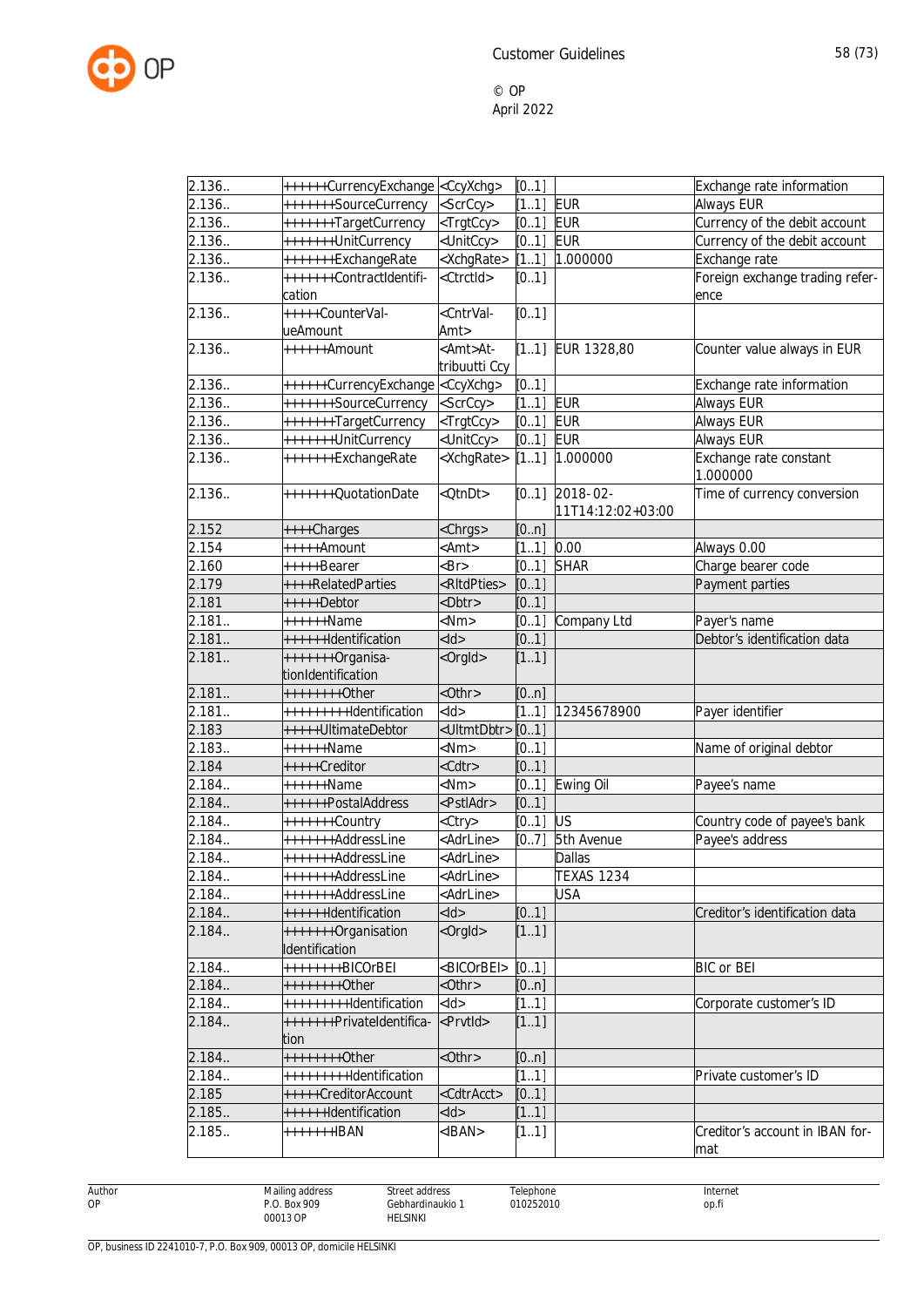

| 2.185  | $***+++O$ ther                                 | $<$ Othr $>$                                                                               | [11]        |                 |                                                                                                                   |
|--------|------------------------------------------------|--------------------------------------------------------------------------------------------|-------------|-----------------|-------------------------------------------------------------------------------------------------------------------|
| 2.185. | ++++++++Identification                         | $<$ ld>                                                                                    | [11]        | 9876543210      | Creditor's non-IBAN account                                                                                       |
| 2.186  | +++++UltimateCreditor                          | <ultmtcdtr>[01]</ultmtcdtr>                                                                |             |                 |                                                                                                                   |
| 2.186. | $++++$ -Mame                                   | $<$ Nm $>$                                                                                 | [01]        |                 | Name of ultimate creditor (not<br>used in international payments)                                                 |
| 2.191  | ++++RelatedAgents                              | <ritdagts></ritdagts>                                                                      | [01]        |                 |                                                                                                                   |
| 2.193  | +++++CreditorAgent                             | <cdtragt></cdtragt>                                                                        | [0.1]       |                 | Creditor's bank details                                                                                           |
| 2.193. | ++++++FinancialInstitu-<br>tionIdentification  | <fininstnid></fininstnid>                                                                  | [11]        |                 |                                                                                                                   |
| 2.193  | $+++++BIC$                                     | $<$ BIC $>$                                                                                | [01]        | <b>IRVTUS3N</b> | BIC code for creditor's bank                                                                                      |
| 2.193. | +++++++ClearingSystem-<br>MemberIdentification | <clrsysmm-<br><math>b</math>ld<math>&gt;</math></clrsysmm-<br>                             | [0.1]       |                 |                                                                                                                   |
| 2.193. | ++++++++MemberIdentifi-<br>cation              | <mmbld></mmbld>                                                                            | [11]        |                 | Clearing code for creditor's bank                                                                                 |
| 2.193  | +++++++Name                                    | $<$ Nm $>$                                                                                 | [0.1]       |                 | Name of payee's bank                                                                                              |
| 2.193  | +++++++PostalAddress                           | <pstladr></pstladr>                                                                        | [0.1]       |                 |                                                                                                                   |
| 2.193. | ++++++++AddressLine                            | <adrline></adrline>                                                                        | [07]        |                 | Address of payee's bank                                                                                           |
| 2.204  | ++++Purpose                                    | <purp></purp>                                                                              | [0.1]       |                 | Purpose of payment                                                                                                |
| 2.205  | $***+Code$                                     | $<$ Cd $>$                                                                                 | [11]        |                 | Additional information on the<br>purpose of the credit transfer<br>from the debtor to the creditor                |
| 2.214  | ++++RemittanceInfor-<br>mation                 | <rmtlnf></rmtlnf>                                                                          | [01]        |                 |                                                                                                                   |
| 2.215  | +++++Unstructured                              | <ustrd></ustrd>                                                                            | [0n]        | Invoice 5656    | Unstructured message to the<br>creditor.                                                                          |
| 2.216  | +++++Structured                                | <strd></strd>                                                                              | [0n]<br>0.9 |                 | Structured message to the<br>creditor<br>In practice, there may not be<br>more than 999 structured mes-<br>sages. |
| 2.217  | ++++++ReferredDocu-<br>mentInformation         | <rfrddocinf [0n]<="" td=""><td></td><td></td><td>Credit note information</td></rfrddocinf> |             |                 | Credit note information                                                                                           |
| 2.218  | $+++++Type$                                    | $<$ Tp $>$                                                                                 | [0.1]       |                 |                                                                                                                   |
| 2.219  | ++++++++CodeOrProprie-<br>tary                 | <cdorprtry>[11]</cdorprtry>                                                                |             |                 |                                                                                                                   |
| 2.219  | +++++++++Code                                  | $<$ Cd $>$                                                                                 | [11]        |                 | RfrdDocInf/RfrdDocTp/Cd infor-<br>mation in the Pain.001 message<br>that can be either CREN or CINV               |
| 2.225  | ++++++ReferredDocu-<br>mentAmount              | <rfrddocam [01]<br="">t&gt;</rfrddocam>                                                    |             |                 |                                                                                                                   |
| 2.228  | +++++++CreditNoteA-<br>mount                   | <cdt-<br>NoteAmt&gt;</cdt-<br>                                                             | [0.1]       |                 | CdtNoteAmt information con-<br>tent in Pain.001 message                                                           |
| 2.235  | +++++++RemittedAmount                          | <rmtdamt></rmtdamt>                                                                        | [0.1]       |                 | RmtdAmt information content in<br>Pain.001 message                                                                |
| 2.236  | ++++++CreditorRefer-<br>enceInformation        | <cdtrrefinf>[01]</cdtrrefinf>                                                              |             |                 |                                                                                                                   |
| 2.237  | $+++++T$ ype                                   | $<$ Tp>                                                                                    | [0.1]       |                 |                                                                                                                   |
|        | ++++++++CodeOrProprie-<br>tary                 | <cdorprtry>[11]</cdorprtry>                                                                |             |                 |                                                                                                                   |
| 2.239  | +++++++++Code                                  | $<$ Cd $>$                                                                                 | [11]        |                 | The 'Cd' information from the<br>'pain.001' message                                                               |

Author OP

Street address Gebhardinaukio 1 HELSINKI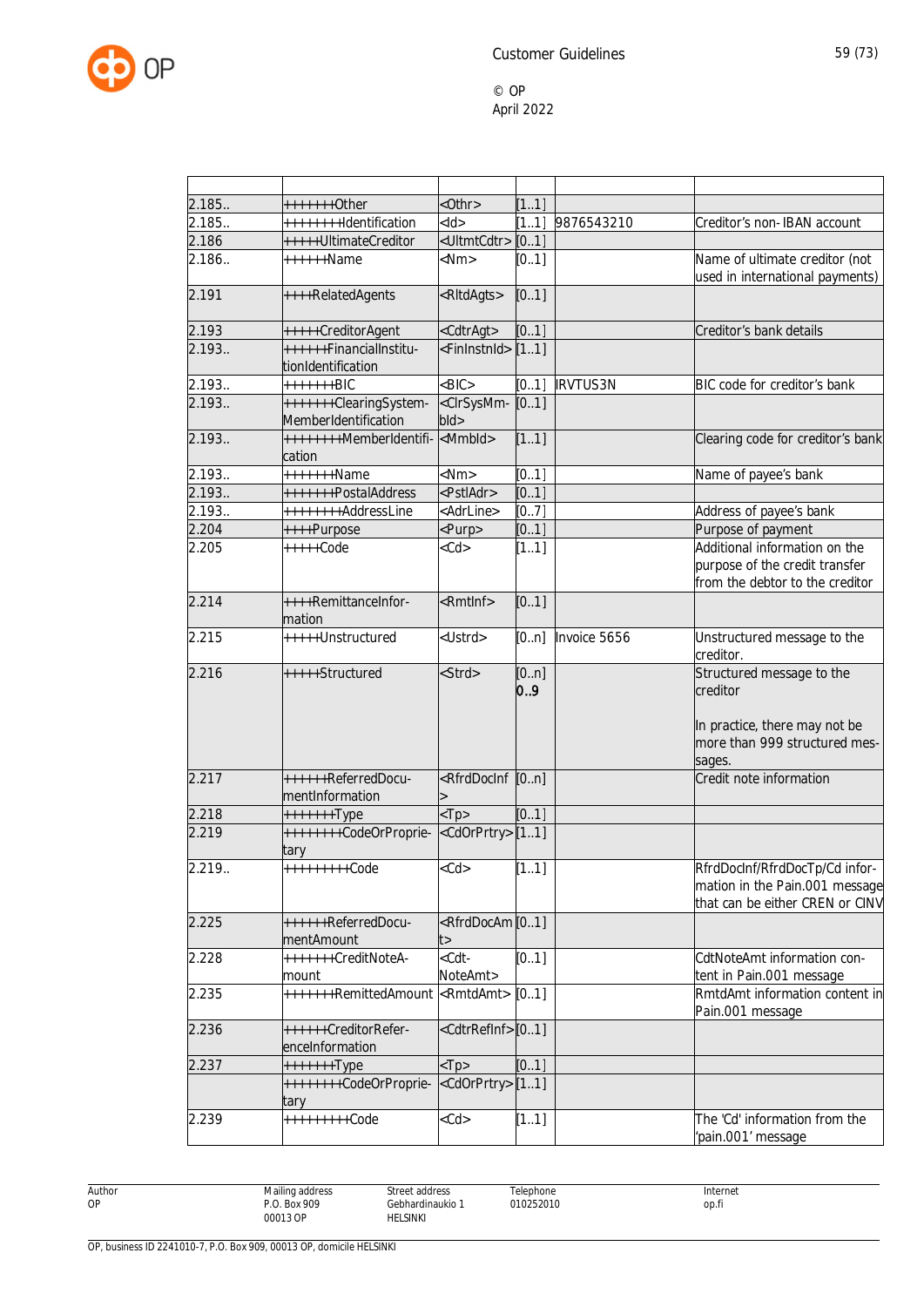

| 2.242 | +++++++Reference                           | $<$ Ref $>$                   | [0.1] |                    | <b>CdtrRef information content</b><br>(SCOR) in Pain.001 message                       |
|-------|--------------------------------------------|-------------------------------|-------|--------------------|----------------------------------------------------------------------------------------|
| 2.245 | ++++++AdditionalRemit-<br>tanceInformation | -Add-<br>tlRntlnf>            | [0.1] |                    | AddtlRmtInf information content<br>in Pain.001 message                                 |
| 2.246 | $+++$ RelatedDates                         | <ritddts></ritddts>           | [0.1] |                    |                                                                                        |
| 2.247 | $++++$ Acceptance-<br><b>DateTime</b>      | <accpt-<br>ncDtTm</accpt-<br> |       | $[0.1]$ 2018-11-02 | Transaction-specific payment<br>date<br>This is the same as on batch<br>level in 2.62. |
| 2.250 | +++++InterbankSettle-<br>mentDate          | -ln-<br>ltrBkSttImDt          | [01]  |                    | International settlement date                                                          |

# 4.5 Response message to a real-time C2B SEPA instant payment initiation message and the reasons of rejection

| Index | Oty        | Element           | Example content                   | Description                                                                                                                          |
|-------|------------|-------------------|-----------------------------------|--------------------------------------------------------------------------------------------------------------------------------------|
| 1.0   | 1.1        | GrpHdr            |                                   |                                                                                                                                      |
| 1.1   | 1.1        | +Msgld            | 153986                            | Unique ID assigned by the bank<br>to the response payload                                                                            |
| 1.2   | 1.1        | +CreDtTm          | 2018-05-<br>12T07:51:47.092+03:00 | Creation date and time of re-<br>sponse message                                                                                      |
| 2.0   | 1.1        | OrgnlGrpInfAndSts |                                   |                                                                                                                                      |
| 2.1   | 1.1<br>{Or | +OrgnlMsgld       | 20180501-0000001                  | Identification from the original<br>pain.001.001.02 message<br>(Msgld)                                                               |
| 2.2   | Or} 01     | +NtwkFileNm       | 32429010                          | Technical identifier of request<br>message Used only if technical<br>validation fails.                                               |
| 2.3   | 1.1        | +OrgnlMsgNmld     | pain.001.001.02                   | Type of original message<br>(pain.001.001.02)                                                                                        |
| 2.4   | 0.1        | +OrgnlCreDtTm     | 2018-05-<br>12T07:51:39.019+03:00 | Timestamp from the original<br>message's CreDtTm                                                                                     |
| 2.6   | 0.1        | +OrgnINbOfTxs     |                                   | Number of transactions in the<br>original message; for instant<br>payments, 1 in all cases.                                          |
| 2.8   | 0.1        | +GrpSts           | <b>ACSC</b>                       | Payload status code<br>ACSC - payload performed suc-<br>cessfully<br>RJCT - payload rejected<br>PDNG - payload status 'Pend-<br>ing' |
| 2.9   | 0.1        | +StsRsnInf        |                                   | More detailed description of<br>status data                                                                                          |
| 2.10  | 0.1        | ++ StsOrgtr       |                                   |                                                                                                                                      |
| 2.10  | 1.1        | $++$ Id           |                                   |                                                                                                                                      |
| 2.10  | 1.1        | ++++ Orgld        |                                   |                                                                                                                                      |
| 2.10  | 1.1        | +++++ Prtryld     |                                   |                                                                                                                                      |
| 2.10  | 1.1        | $++++$ 1d         | 1000011444                        | WSC username Used only if<br>technical validation fails.                                                                             |
| 2.11  | 0.1        | ++StsRsn          |                                   |                                                                                                                                      |
| 2.12  | 11         | $***$ Cd          |                                   | Rejection reason code.                                                                                                               |

Author OP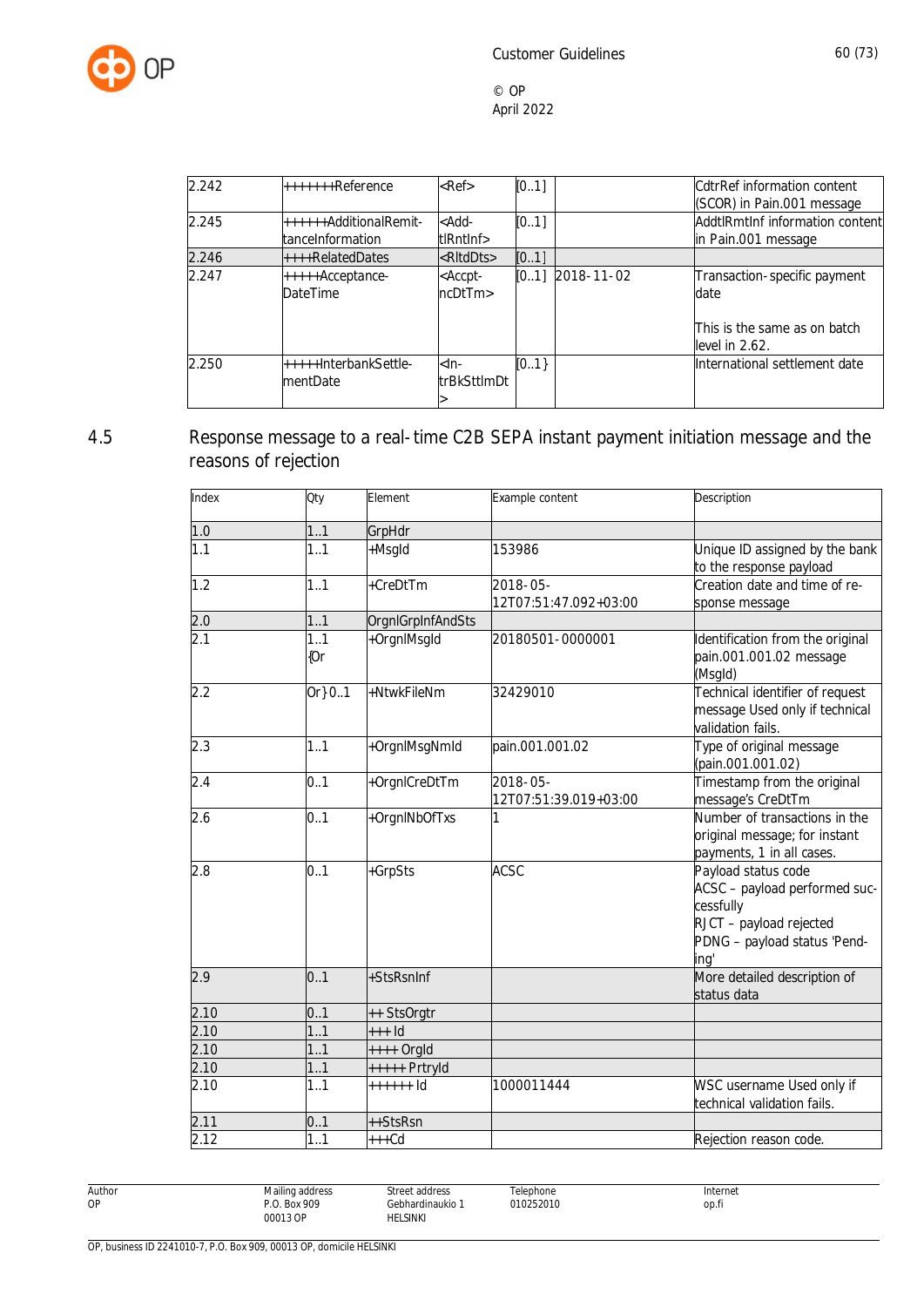

| 2.14  | 0.1 | ++AddtlStsRsnInf  |                                    | Error description (optional), to |
|-------|-----|-------------------|------------------------------------|----------------------------------|
|       |     |                   |                                    | provide additional information   |
|       |     |                   |                                    | for the above code               |
| 3.0   | 0.n | +TxInfAndSts      |                                    | Status of individual payment /   |
|       |     |                   |                                    | batch                            |
| 3.2   | 0.1 | ++OrgnlPmntInfld  | 20180501-123456-01                 | Unique payload identifier given  |
|       |     |                   |                                    | by the customer from field       |
|       |     |                   |                                    | PmntInfld                        |
| 3.3   | 0.1 | ++Orgnllnstrld    |                                    | Unique payment identifier given  |
|       |     |                   |                                    | by the customer: from the In-    |
|       |     |                   |                                    | strid field of the               |
|       |     |                   |                                    | pain.001.001.02 message          |
| 3.4   | 0.1 |                   | ++OrgnlEndToEndId 9834454645554699 | From the EndToEndId field of     |
|       |     |                   |                                    | the pain.001.001.02 message      |
| 3.5   | 0.1 | ++OrgnlTxld       | 593728MD0002                       | Transaction identifier           |
| 3.6   | 0.1 | ++TxSts           | <b>ACSC</b>                        | Payment/batch status code        |
|       |     |                   |                                    | ACSC - payment/batch per-        |
|       |     |                   |                                    | formed successfully              |
|       |     |                   |                                    | RJCT - payment/batch is re-      |
|       |     |                   |                                    | jected                           |
|       |     |                   |                                    | PDNG - payment/batch status      |
| 3.7   | 0.1 | ++StsRsnInf       |                                    | is 'Pending'                     |
| 3.9   | 0.1 | +++StsRsn         |                                    |                                  |
| 3.10  | 1.1 | $***+Cd$          |                                    | Reason code for payment with     |
|       |     |                   |                                    | status 'Rejected' or 'Pending'   |
| 3.12  | 0.1 | +++AddtlStsRnsInf |                                    | Error description (optional), to |
|       |     |                   |                                    | provide additional information   |
|       |     |                   |                                    | for the above code               |
| 3.19  | 0.1 | $***Amt$          |                                    |                                  |
| 3.20  | 1.1 | ++++InstdAmt      | 150.00                             | Amount for transaction/batch     |
| 3.25  | 0.1 | +++RegdExctnDt    | 2018-05-12                         | Due date                         |
| 3.98  | 0.1 | +++DbtrAcct       |                                    | Payer's account                  |
| 3.98  | 1.1 | $++++$            |                                    |                                  |
| 3.98  | 1.1 | +++++IBAN         | FI2550001520322972                 | Account number in IBAN format    |
| 3.104 | 0.1 | +++CdtrAcct       |                                    | Payee's account                  |
| 3.104 | 1.1 | $+++Id$           |                                    |                                  |
| 3.104 | 1.1 | +++++IBAN         | FI2112345600000785                 | Account number in IBAN format    |

Reason for rejection codes due to real-time C2B instant payments

Street address Gebhardinaukio 1 HELSINKI

| AB05             | Clearing process aborted due to timeout at the Beneficiary PSP (Creditor Agent). |
|------------------|----------------------------------------------------------------------------------|
| AB09             | Transaction failed due to error at the creditor agent. Please try again later.   |
| ACO1             | Incorrect account number.                                                        |
| ACO4             | Beneficiary account closed. Please contact the beneficiary.                      |
| AC <sub>05</sub> | Account closed or inactive.                                                      |
| AGO1             | Transaction forbidden on this type of account.                                   |
| AM04             | Insufficient funds on the account.                                               |
| AM05             | Duplicate payment.                                                               |
| AM23             | Transaction amount exceeds settlement limit.                                     |
| BE04             | Creditor's address is missing.                                                   |
| <b>CNOR</b>      | Beneficiary bank not reachable by SCT INST                                       |
| DS <sub>04</sub> | The order was rejected by the bank side (for reasons concerning content).        |
| DT <sub>01</sub> | Invalid due date.                                                                |

Author OP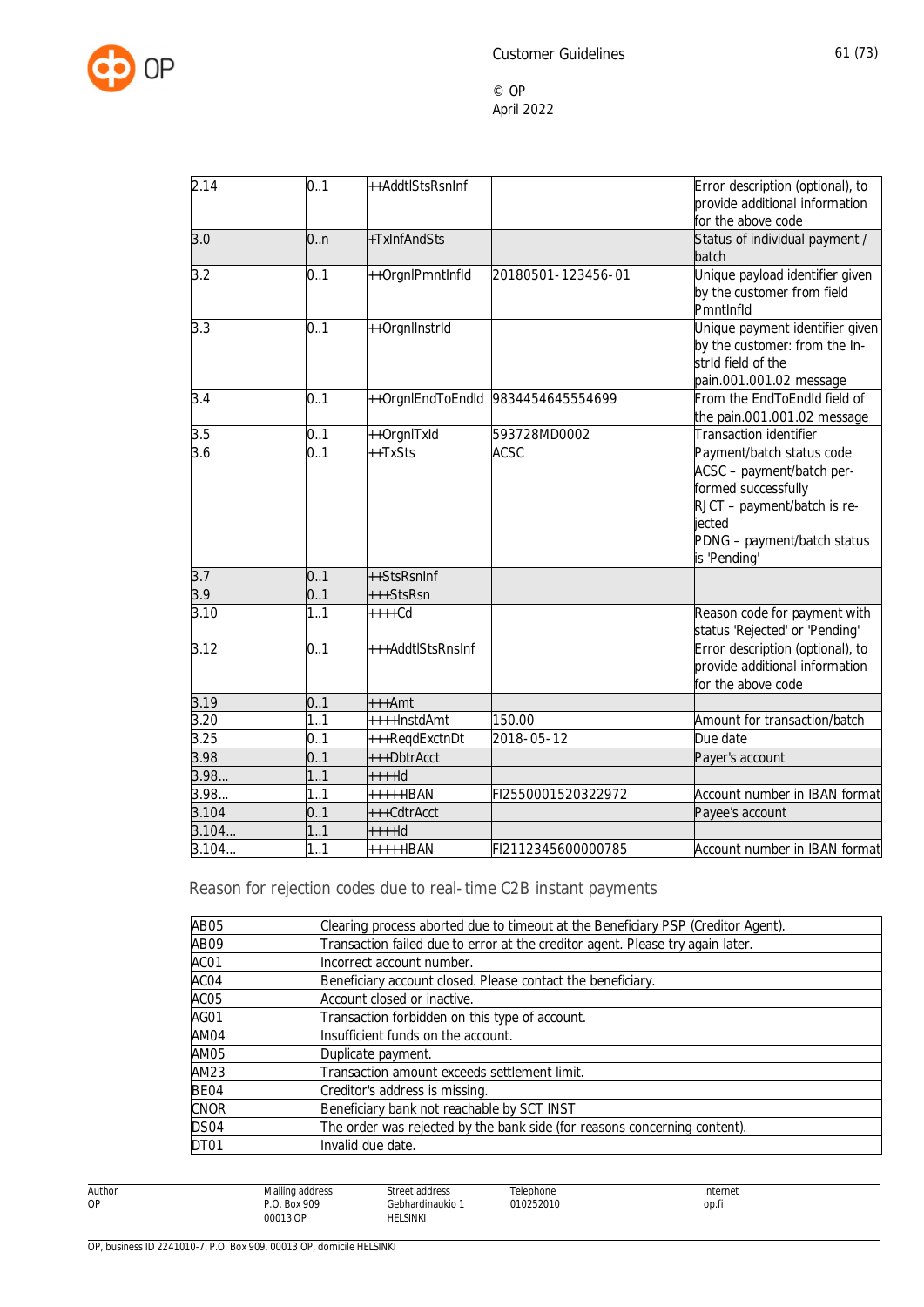

| FF <sub>01</sub> | Technical problem. Please contact customer support.                                       |
|------------------|-------------------------------------------------------------------------------------------|
| <b>MS03</b>      | Reason not specified. Please contact the beneficiary about how to settle the transaction. |
| RC01             | Bank Identifier Code (BIC) is incorrect.                                                  |
| RR01             | Missing debtor account or identification                                                  |
| RR <sub>02</sub> | Debtor's name or address is missing.                                                      |
| <b>RR03</b>      | Creditor's name or address is missing.                                                    |

# 5 C2B cancellation request (camt.055.001.01)

With the C2B cancellation request message, it is possible to cancel payment batches consisting of C2B SEPA payments or international payments, or individual C2B SEPA payments or international payments pending for the requested execution date. Cancellation requests concerning the entire payload are not possible; the entire payload can be cancelled by cancelling the batches included in the payload. A C2B cancellation request initiated by the customer is processed using the Web Services channel. A service fee according to the service price list in force applies to the cancellation.

The C2B cancellation request message is an international ISO 20022 message in XML format. The schema for the cancellation request sent to the bank is camt.055.001.01. The sent payload is validated against the schema by technical means. If the payload validation returns an error, the customer is given the following responses:

- If the Web Services channel schema validation finds an error, the customer is given the '12 schema validation failed' error message during the session. For a detailed reason for the rejection, call our Corporate and Credit Transfer Service (tel. +358 100 05151) or validate the payload using, for example, the validation service provided by XMLdation.com.
- If mandatory information is missing from a received cancellation request, the customer will receive a single 'camt.029' response with no batch or payment level.
- If the entire batch or all individual payments are rejected, the customer will receive a single 'camt.029' response.
- If the entire batch or all individual payments are approved, the customer will receive a single 'camt.029' response.
- $-$  If some of the batches or individual payments are rejected and approved, the customer will receive a single 'camt.029' response containing both the rejected and approved payment batches or payments.
- For the time being, a bank employee can also manually cancel transactions pending for the requested execution date.

| Author | Mailing address          | Street address               | Telephone | Internet |
|--------|--------------------------|------------------------------|-----------|----------|
| OP     | P.O. Box 909<br>00013 OP | Gebhardinaukio 1<br>HELSINKI | 010252010 | op.fi    |
|        |                          |                              |           |          |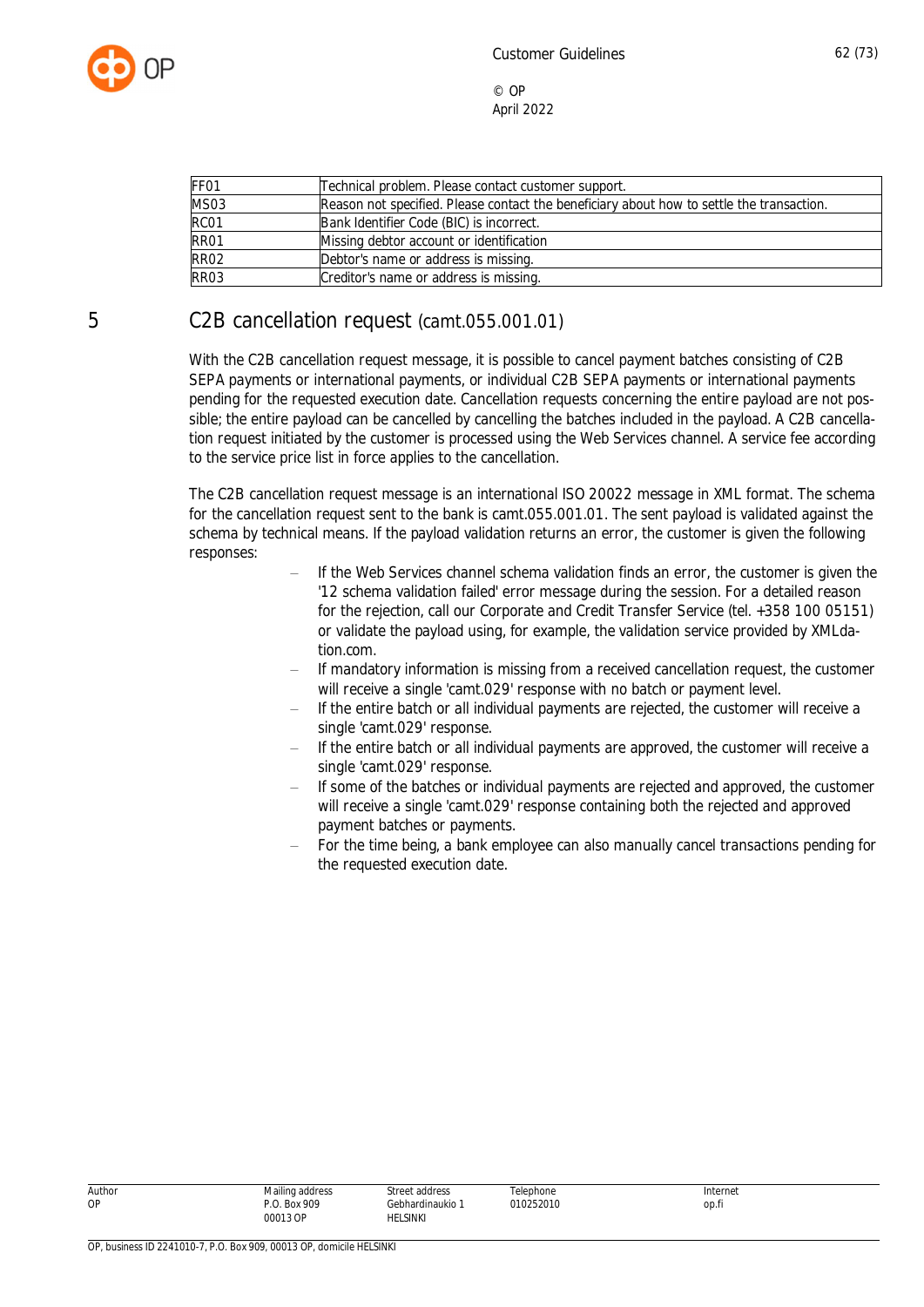

 $\overline{3}$ 

© OP April 2022

#### Structure of the cancellation request message



- common parts of message presented in black; to be provided in all cases
- elements associated with the payment (<OrgnlPmtInfAndCxl>) presented in blue; to be provided in all cases
- $-$  elements associated with the individual payment <TxInf>; to be provided only for the cancellation of individual payments

| Index    | Element name                                         | Element             | Qty   | Example content | Description                                                                                                                                                                                                               |
|----------|------------------------------------------------------|---------------------|-------|-----------------|---------------------------------------------------------------------------------------------------------------------------------------------------------------------------------------------------------------------------|
| 1.0      | Assignment                                           | <assgnmt></assgnmt> | [11]  |                 | Each message has one Assgnmt<br>block that contains the common<br>information for the message                                                                                                                             |
| 1.1      | +Identification                                      | <ld></ld>           | [11]  | 45758758743544  | Unique ID given by customer to<br>the cancellation request message                                                                                                                                                        |
| 1.2      | +Assigner                                            | <assgnr></assgnr>   | [11]  | Yritys Oy       | Information of the sender of the<br>cancellation request message                                                                                                                                                          |
| 1.3      | ++Party                                              | <pty></pty>         | [11]  |                 |                                                                                                                                                                                                                           |
| 1.5.1.   | +++Name                                              | $<$ Nm $>$          | [0.1] |                 | Name of debtor company                                                                                                                                                                                                    |
| 1.5.1.   | +++Identification                                    | <ld></ld>           | [11]  |                 |                                                                                                                                                                                                                           |
| 1.5.1.   | ++++OrganisationIdentifica- <orgid><br/>tion</orgid> |                     | [11]  |                 |                                                                                                                                                                                                                           |
| 1.5.1.   | $***+O$ ther                                         | $<$ Othr $>$        | [0n]  |                 |                                                                                                                                                                                                                           |
| 1.5.1.16 | ++++++Identification                                 | $<$ ld $>$          | [11]  |                 | Payment identifier; mandatory<br>datum to be provided in element<br>4.26 for each batch, or in here,<br>if the cancellation request per-<br>tains to an individual initiation<br>message under the payment<br>identifier. |
| 1.5.1.17 | ++++++SchemeName                                     | <schmenm></schmenm> | [0.1] |                 |                                                                                                                                                                                                                           |
| 1.5.1.18 | $+++++Code$                                          | <cd></cd>           | [11]  |                 | Value: BANK                                                                                                                                                                                                               |
| 1.5      | +Assignee                                            | <assgne></assgne>   | [11]  |                 |                                                                                                                                                                                                                           |
| 1.7      | ++Agent                                              | <agt></agt>         | [11]  |                 |                                                                                                                                                                                                                           |

Author Mailing address P.O. Box 909 00013 OP Street address Gebhardinaukio 1 **HELSINKI** Telephone 010252010 Internet op.fi

OP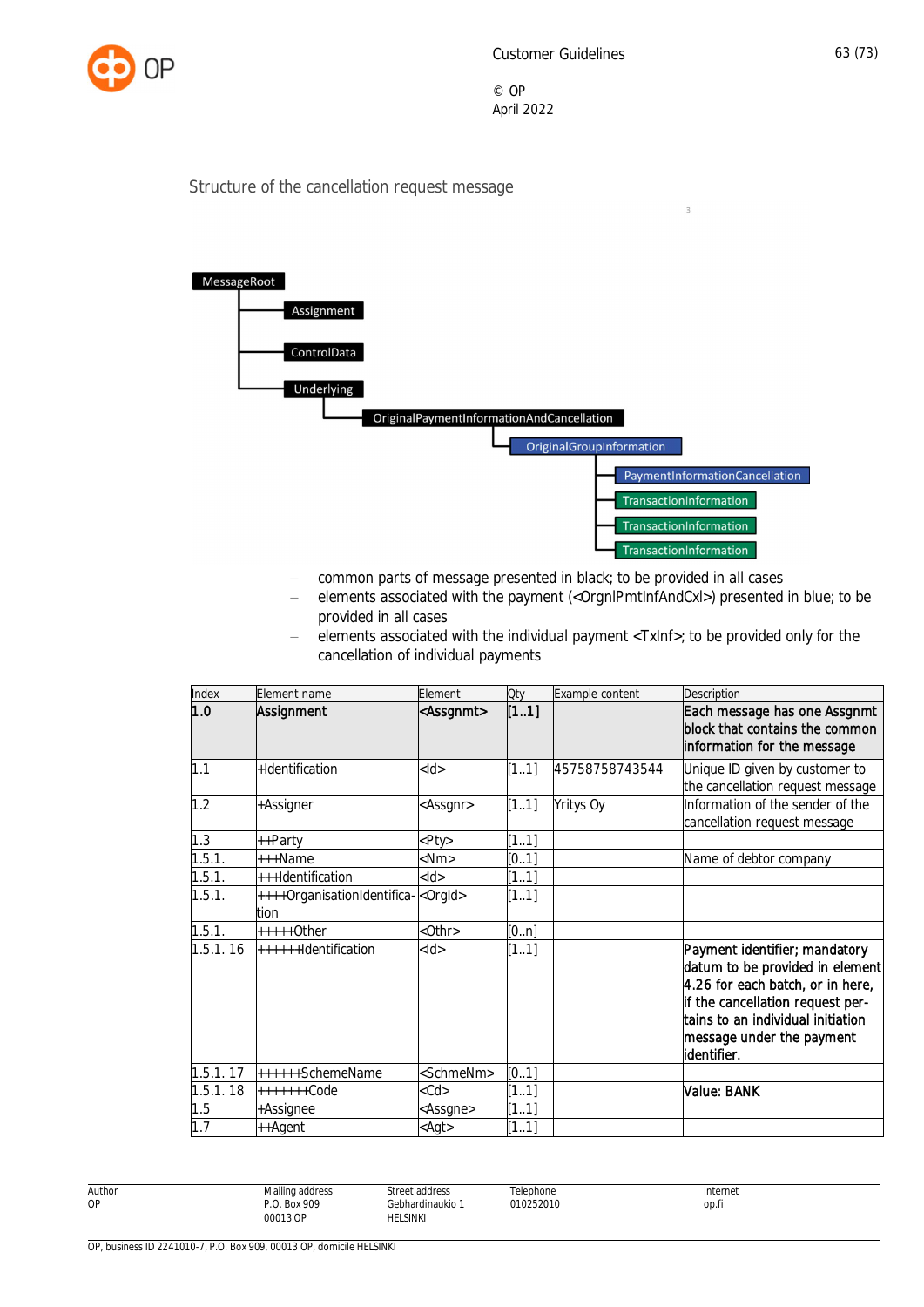

| 1.2.1.0 | +++FinancialInstitu-<br>tionIdentification      | <fininstnid></fininstnid>                                        | [11]  |                               |                                                                                                                                                                                                                                                                                                                                       |
|---------|-------------------------------------------------|------------------------------------------------------------------|-------|-------------------------------|---------------------------------------------------------------------------------------------------------------------------------------------------------------------------------------------------------------------------------------------------------------------------------------------------------------------------------------|
| 1.2.1.1 | $***BIC$                                        |                                                                  | [0.1] | OKOYFIHH                      | Receiver of cancellation request;<br>standard value: OKOYFIHH                                                                                                                                                                                                                                                                         |
| 1.8     | +CreationDateTime                               | <credttm></credttm>                                              | [11]  | $2017 - 12 -$<br>17T09:30:47Z | Timestamp for message creation<br>time                                                                                                                                                                                                                                                                                                |
| 3.0     | ControlData                                     | <ctrldata></ctrldata>                                            | [0.1] |                               | Control data for the cancellation<br>message. The number and<br>amount must be equal to the<br>number and amount of transac-<br>tions to be cancelled by the<br>message.                                                                                                                                                              |
| 3.1     | +NumberOfTransactions                           | <nboftxs></nboftxs>                                              | [11]  |                               | Number of transactions to be<br>cancelled                                                                                                                                                                                                                                                                                             |
| 3.2     | +ControlSum                                     | <ctrlsum></ctrlsum>                                              | [0.1] |                               | Total amount of transactions to<br>be cancelled.                                                                                                                                                                                                                                                                                      |
| 4.0     | Underlying                                      | <undrlyg></undrlyg>                                              | [1n]  |                               | Information of the transaction<br>underlying the cancellation; one<br>item per message                                                                                                                                                                                                                                                |
| 4.1     | +OriginalGroupInforma-<br>tionAndCancellation   | <orgnigrpin-<br>fAndCxl&gt;</orgnigrpin-<br>                     | [0.1] |                               | Elements $4.9 - 4.13$ relate to the<br>identification of the original mes-<br>sage.                                                                                                                                                                                                                                                   |
| 4.2     | fication                                        |                                                                  | [01]  |                               | Identifier assigned by sender to<br>the cancellation request                                                                                                                                                                                                                                                                          |
| 4.9     | ++OriginalMessageIdentifi-<br>cation            | <orgnlmsgld></orgnlmsgld>                                        | [11]  |                               | Identifier assigned by sender to<br>the original message Msgld                                                                                                                                                                                                                                                                        |
| 4.10    | ++OriginalMessageNamei-<br>dentification        | <orgnimsgn-<br><math>m</math>ld<math>&gt;</math></orgnimsgn-<br> | [11]  | pain.001.01.02                | Type and version of the original<br>message sent by customer                                                                                                                                                                                                                                                                          |
| 4.11    | ++OriginalCrea-<br>tionDateTime                 | $-0r-$<br>gnlCreDtTm>                                            | [01]  | 2017-12-17T<br>9:30:47Z       | Creation time and date of the<br>original message sent by cus-<br>tomer                                                                                                                                                                                                                                                               |
| 4.12    | ++NumberOfTransactions                          | <nboftxs></nboftxs>                                              | [0.1] | $\overline{2}$                | Number of transactions in the<br>original message                                                                                                                                                                                                                                                                                     |
| 4.13    | ++ControlSum                                    | <ctrlsum></ctrlsum>                                              | [01]  | 1234.00                       | Total amount of transactions in<br>the original message                                                                                                                                                                                                                                                                               |
| 4.14    | ++GroupCancellation                             | <grpcxl></grpcxl>                                                | [0.1] | False                         | The cancellation request message<br>is processed by default as if the<br>cancellation of one or multiple in-<br>dividual payments or batches<br>were requested, irrespective of<br>whether the 'Group Cancellation'<br>element is included in the mes-<br>sage.<br>The information of at least one<br>batch must be provided (4.2.1). |
| 4.21    | +OriginalPaymentInforma-<br>tionAndCancellation | <orgnipmtin-<br>fAndCxl&gt;</orgnipmtin-<br>                     | [0n]  |                               | Information of the original batch<br>the cancellation of which is re-<br>quested.                                                                                                                                                                                                                                                     |
| 4.22    | ++PaymentCancella-<br>tionIdentification        | <pmtcxlld></pmtcxlld>                                            | [0.1] |                               | Identifier of the batch cancellation<br>request                                                                                                                                                                                                                                                                                       |
| 4.23    | ++Case                                          | <case></case>                                                    | [0.1] |                               | Data group must be provided, if<br>no payment identifier is given in<br>element 1.3. Information is pri-<br>marily checked from this element.                                                                                                                                                                                         |
| 4.24    | +++Identification                               | $<$ ld $>$                                                       | [11]  |                               |                                                                                                                                                                                                                                                                                                                                       |
|         |                                                 |                                                                  |       |                               |                                                                                                                                                                                                                                                                                                                                       |

Author OP

Gebhardinaukio 1 Telephone 010252010

Street address

HELSINKI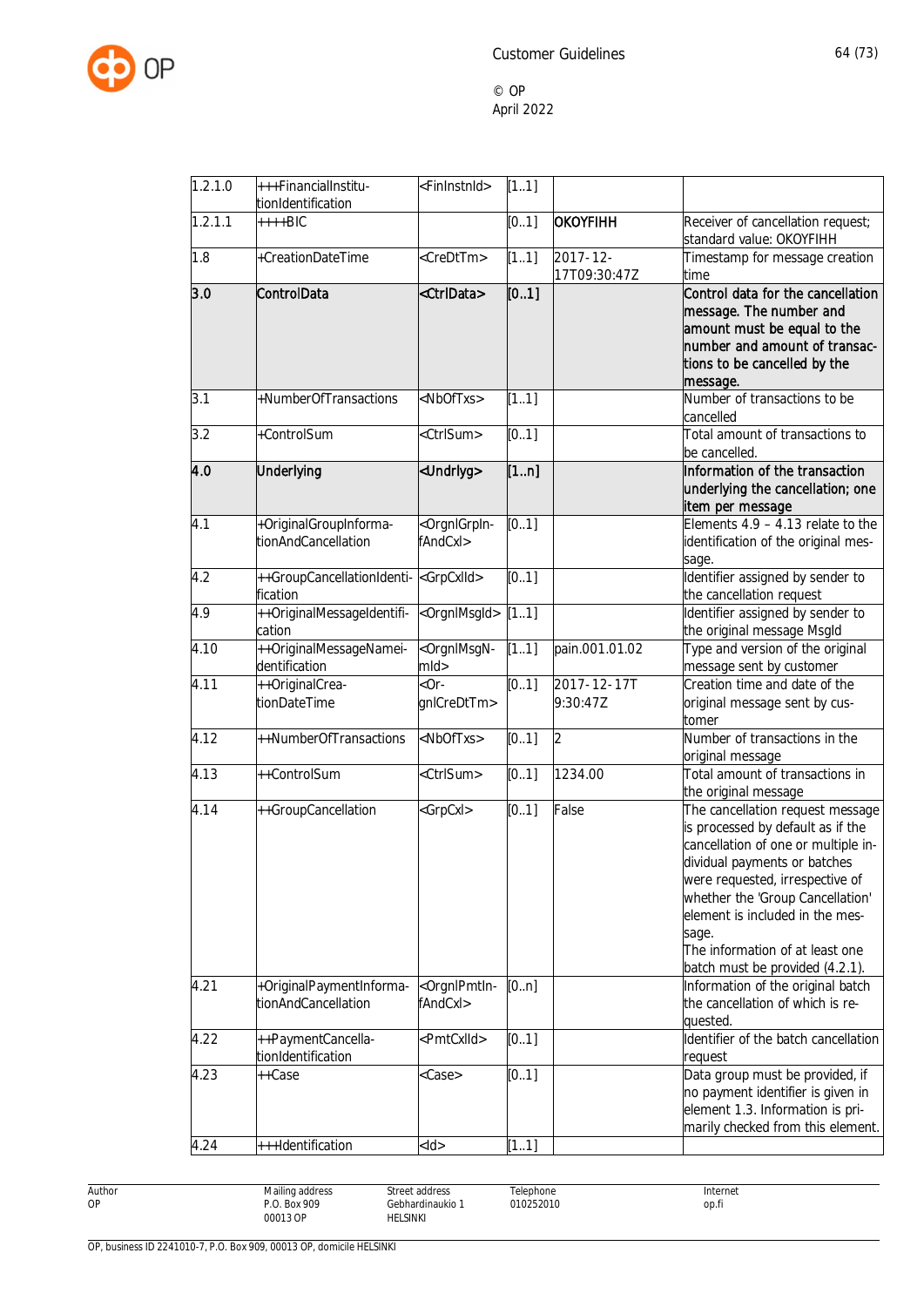

| 4.25   | +++Creator                                                                                                | <cretr></cretr>                          | [11]    |             | Information of the creator of the<br>cancellation request                                                                                                                        |
|--------|-----------------------------------------------------------------------------------------------------------|------------------------------------------|---------|-------------|----------------------------------------------------------------------------------------------------------------------------------------------------------------------------------|
| 4.26   | ++++Party                                                                                                 | <pty></pty>                              | $1.1$ ] |             |                                                                                                                                                                                  |
| 5.1.12 | +++++Identification                                                                                       | $<$ ld $>$                               | [11]    |             |                                                                                                                                                                                  |
| 5.1.13 | ++++++OrganisationIdenti-<br>fication                                                                     | <orgld></orgld>                          | [11]    |             |                                                                                                                                                                                  |
| 5.1.15 | +++++++0ther                                                                                              | <0thr>                                   | [0n]    |             |                                                                                                                                                                                  |
| 5.1.16 | ++++++++Identification                                                                                    | $<$ ld $>$                               | [11]    | 12345678900 | The elements associated with<br>the payment identifier must be<br>provided here, if the message<br>contains cancellation requests<br>related to multiple payment<br>identifiers. |
|        |                                                                                                           |                                          |         |             | The payment identifier can be<br>given message-specifically in el-<br>ement 1.3.                                                                                                 |
| 5.1.17 | +++++++++SchemeName                                                                                       |                                          | [01]    |             |                                                                                                                                                                                  |
| 5.1.18 | ++++++++++Code                                                                                            |                                          | [11]    |             | Value: BANK                                                                                                                                                                      |
| 4.29   | ++OriginalPaymentInfor-<br>mationIdentification                                                           | <orgnlpmtln-<br>fld&gt;</orgnlpmtln-<br> | [11]    |             | The identifier of the original batch<br>sent by customer is mandatory<br>datum to be provided in the can-<br>cellation request message in all<br>cases.                          |
| 4.34   | ++NumberOfTransactions                                                                                    | <nboftxs></nboftxs>                      | [0.1]   | 2           | Mandatory. Must be equal to the<br>number of transactions to be can-<br>celled from the batch.                                                                                   |
| 4.35   | ++ControlSum                                                                                              | <ctrlsum></ctrlsum>                      | [01]    | 1234.00     | Mandatory. Must be equal to the<br>total amount of transactions to be<br>cancelled from the batch.                                                                               |
| 4.36   | ++PaymentInfor-<br>mationCancellation                                                                     | <pmtlnfcxl></pmtlnfcxl>                  | [0.1]   | True        | Cancellation request pertains to<br>the entire batch; information of<br>individual transactions (4.43) not<br>permitted.                                                         |
|        |                                                                                                           |                                          |         | False       | Cancellation request pertains to<br>one or multiple individual transac-<br>tions: information of the individual<br>transactions (4.43) mandatory.                                |
|        |                                                                                                           |                                          |         |             | At least one piece of the identifying information on the original payment is mandatory when cancelling an individual                                                             |
| 4.43   | payment. One of the following elements must be present: 4.51, 4.52 or 6.1.495<br>++TransactionInformation | <txinf></txinf>                          | [0n]    |             | Information related to the cancel-<br>lation of an individual payment.                                                                                                           |
| 4.44   | +++CancellationIdentifica-<br>tion                                                                        | <cxlld></cxlld>                          | [01]    |             | Identifier for the cancellation of an<br>individual transaction.                                                                                                                 |
| 4.51   | +++OriginalInstructionIden-<br><br>corgnllnstrld<br>tification                                            |                                          | [01]    |             | Identifier assigned by sender to<br>the original payment. Recom-<br>mended.                                                                                                      |
| 4.52   | +++OriginalEndToEndIden-<br>tification                                                                    | $<$ Or $-$<br>gnlEndToEn-<br>dld>        | [01]    |             | Identifier passed on to creditor in<br>the original payment. Recom-<br>mended.                                                                                                   |
| 4.53   | +++Origina-<br><b>InstructedAmount</b>                                                                    | <orgnlln-<br>strAmt&gt;</orgnlln-<br>    | [0.1]   | 1234.00     | Amount of the original payment                                                                                                                                                   |
| 4.53   | +++Origina-<br><b>IInstructedAmount</b>                                                                   | <orgnlln-<br>strAmt&gt;</orgnlln-<br>    | [0.1]   | <b>EUR</b>  | Currency code of the original pay-<br>ment                                                                                                                                       |

Author OP

Street address Gebhardinaukio 1 HELSINKI

Telephone 010252010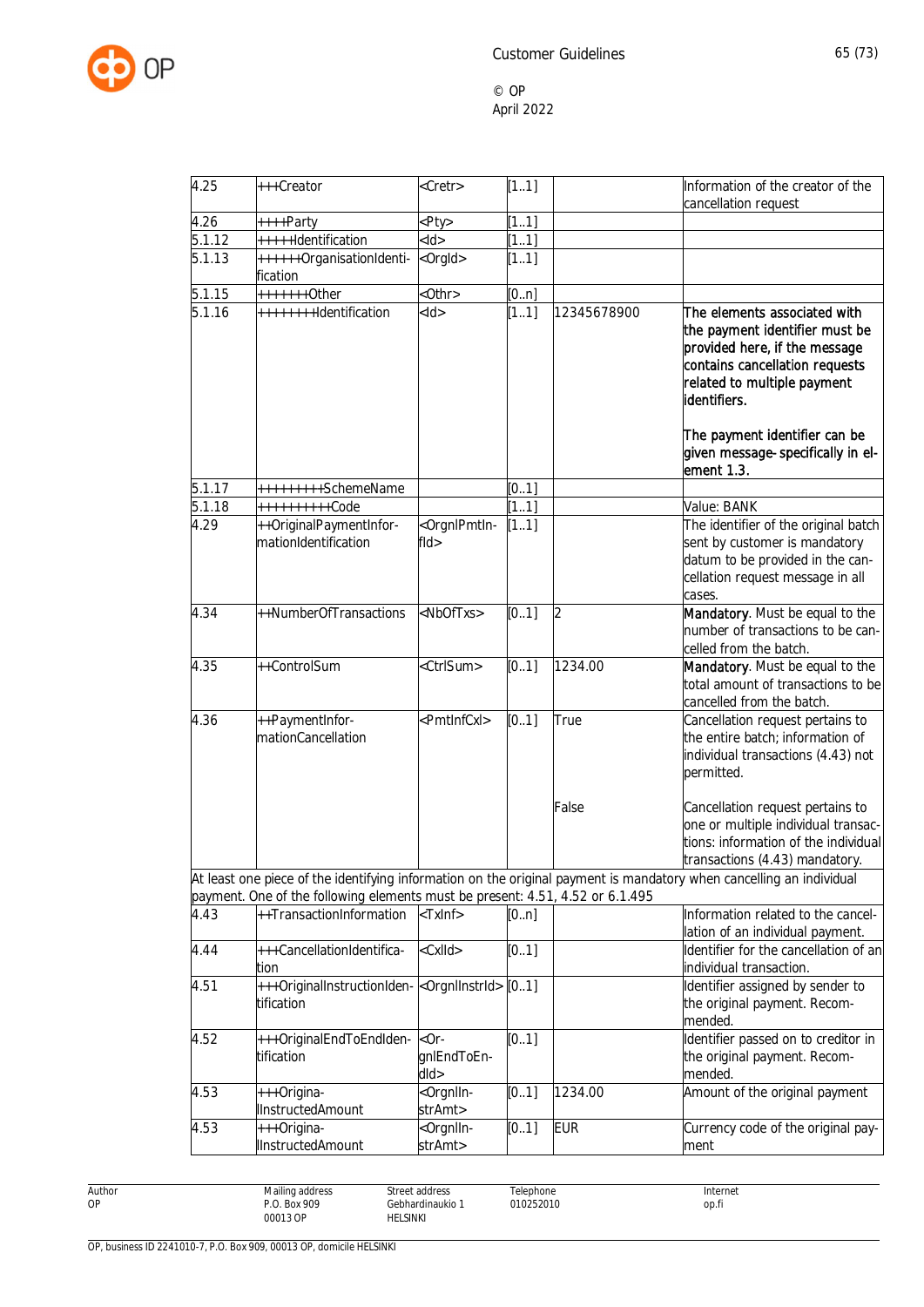

|         |                                                                   | attribuutti Ccy               |                   |                                                                                                                                                                                       |
|---------|-------------------------------------------------------------------|-------------------------------|-------------------|---------------------------------------------------------------------------------------------------------------------------------------------------------------------------------------|
| 4.54    | +++OriginalRequestedExe-<br>cutionDate                            | $-0r-$<br>gnlReqdExct-<br>nDt | $\overline{[01]}$ | Requested execution date of the<br>original payment                                                                                                                                   |
| 4.62    | ++OriginalTransactionRef-<br>erence                               | <orgnitxref></orgnitxref>     | [0.1]             | Reference information of creditor,<br>debtor, accounts, etc. of the pay-<br>ment to be cancelled.                                                                                     |
| 6.1.467 | +++RemittanceInformation <rmtinf></rmtinf>                        |                               | [0.1]             | Remittance information of the<br>original payment; only one (1)<br>structured element permitted.<br>Structured invoice itemisation<br>(=ERI) rejected upon receipt, not<br>processed. |
| 6.1.469 | ++++Structured                                                    | <strd></strd>                 | [0.1]             |                                                                                                                                                                                       |
| 6.1.489 | +++++CreditorReferenceIn- <cdtrrefinf><br/>formation</cdtrrefinf> |                               | [0.1]             |                                                                                                                                                                                       |
| 6.1.490 | $+++++Type$                                                       | $<$ Tp $>$                    | [0.1]             |                                                                                                                                                                                       |
| 6.1.491 | +++++++CodeOrProprietary <cdorprtry></cdorprtry>                  |                               | $\overline{[11]}$ |                                                                                                                                                                                       |
| 6.1.473 | $+++++Code$                                                       | $<$ Cd $>$                    | [11]              | Value: SCOR                                                                                                                                                                           |
| 6.1.495 | ++++++Reference                                                   | $Ref$                         |                   | Reference of the original payment<br>transaction.                                                                                                                                     |
| 6.1.626 | +++Debtor                                                         | <dbtr></dbtr>                 | [0.1]             | Payer                                                                                                                                                                                 |
| 6.1.627 | $***$ Name                                                        | $<$ Nm $>$                    | [0.1]             |                                                                                                                                                                                       |
| 6.1.669 | +++DebtorAccount                                                  | <dbtracct></dbtracct>         | [0.1]             |                                                                                                                                                                                       |
| 6.1.670 | ++++Identification                                                | $<$ ld $>$                    | [11]              |                                                                                                                                                                                       |
| 6.1.671 | $***+IBAN$                                                        | $<$ IBAN $>$                  | [11]              | Debtor's account number in IBAN<br>format                                                                                                                                             |
| 6.1.791 | +++Creditor                                                       | $<$ Cdtr $>$                  | [0.1]             | Payee                                                                                                                                                                                 |
| 6.1.792 | ++++Name                                                          | $<$ Nm $>$                    | [0.1]             | Payee's name                                                                                                                                                                          |
| 6.1.834 | +++CreditorAccount                                                | <cdtracct></cdtracct>         | [0.1]             |                                                                                                                                                                                       |
| 6.1.835 | ++++Identification                                                | $<$ ld $>$                    | [11]              |                                                                                                                                                                                       |
| 6.1.836 | $***+IBAN$                                                        | $<$ IBAN $>$                  | [11]              | Payee's account number in IBAN<br>format                                                                                                                                              |

| Author |
|--------|
| טו     |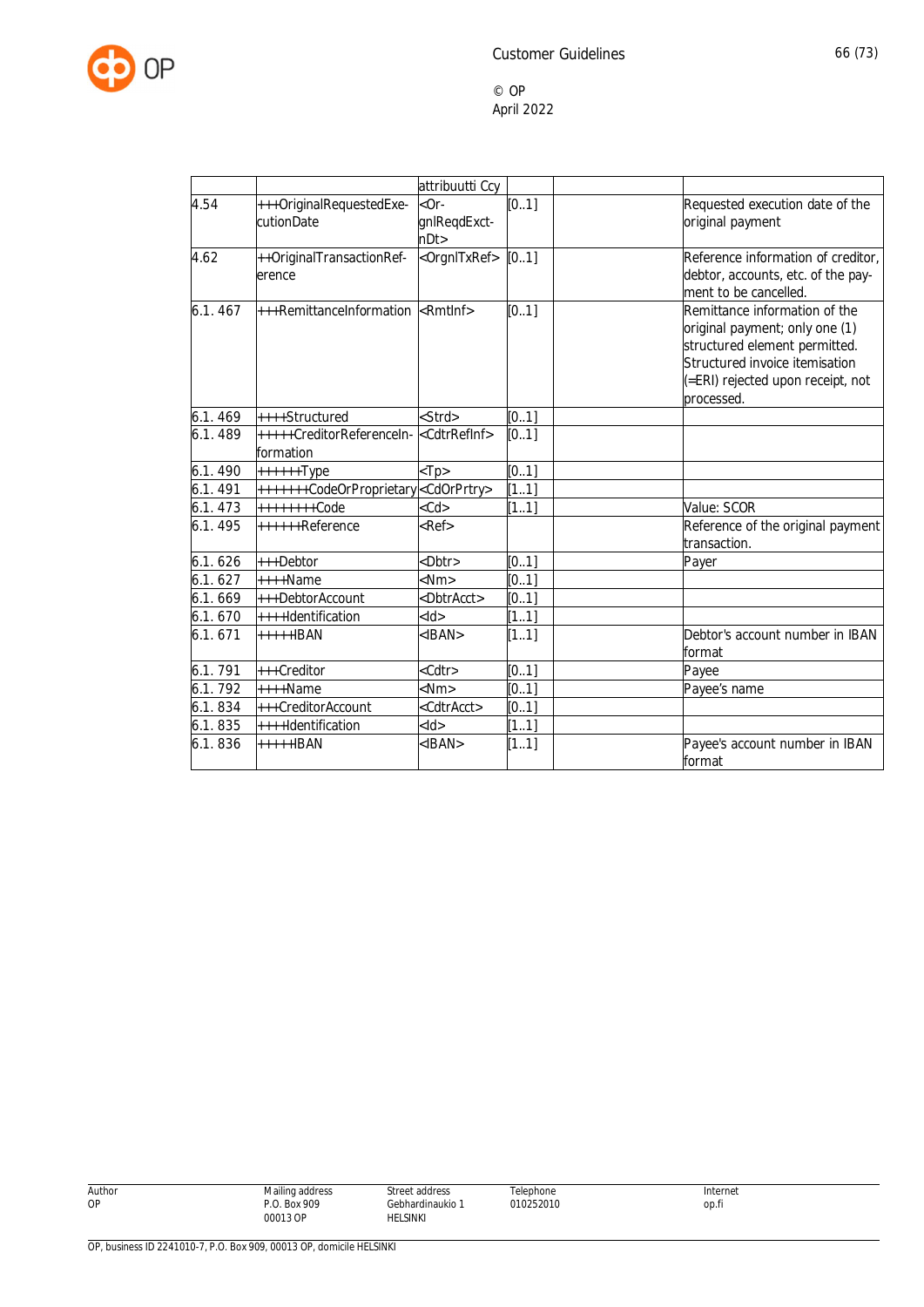

6 Response to C2B cancellation request (camt.029.001.03)



- common parts of message presented in black; to be provided in all cases
- elements associated with the payment <OrgnlPmtInfAndSts> presented in blue; to be provided in all cases
- elements associated with the individual payment <TxInfAndSts>; to be provided only for the cancellation of individual payments

| Index  | Element name                               | Element                   | Qty   | Example content  | Description                                                                                            |
|--------|--------------------------------------------|---------------------------|-------|------------------|--------------------------------------------------------------------------------------------------------|
| 1.0    | Assignment                                 | <assgnmt></assgnmt>       | [11]  |                  | Each message has one Assgnmt<br>block that contains the common<br>information for the message          |
| 1.1    | +Identification                            | $<$ ld $>$                | [11]  | 45758758743544   | Identifier assigned by bank to re-<br>sponse message.                                                  |
| 1.2    | +Assigner                                  | <assgnr></assgnr>         | [11]  |                  |                                                                                                        |
| 1.4    | ++Agent                                    | $<$ Agt $>$               | [11]  |                  |                                                                                                        |
| 2.1.0  | +++FinancialInstitu-<br>tionIdentification | <fininstnid></fininstnid> | [11]  |                  |                                                                                                        |
| 2.1.1  | ++++BIC                                    | $<$ BIC $>$               | [0.1] | OKOYFIHH         | Sender of response message;<br>OKOYFIHH in all cases.                                                  |
| 1.5    | +Assignee                                  | <assgne></assgne>         | [11]  |                  |                                                                                                        |
| 1.6    | ++Partv                                    | <pty></pty>               | [11]  |                  |                                                                                                        |
| 5.1.0  | +++Name                                    | <nm></nm>                 | [0.1] | <b>Yritys Oy</b> | Information of the receiver of re-<br>sponse message (= sender of the<br>cancellation request message) |
| 5.1.12 | +++Identification                          | $<$ ld $>$                | [01]  |                  |                                                                                                        |
| 5.1.13 | ++++OrganisationIdentifi-<br>cation        | <orgld></orgld>           | [11]  |                  |                                                                                                        |
| 5.1.15 | $***+O$ ther                               | $<$ Othr $>$              | [0n]  |                  |                                                                                                        |
| 5.1.16 | ++++++Identification                       | $<$ ld>                   | [11]  |                  | Payment identifier; from element<br>1.3 in the cancellation request<br>message.                        |
| 5.1.17 | ++++++SchemeName                           | <schmenm></schmenm>       | [0.1] |                  |                                                                                                        |
| 5.1.18 | $++++++Code$                               | $<$ Cd $>$                | [11]  |                  | Value BANK, if payment identifier<br>is returned in this element.                                      |

Author OP

Street address

**HELSINKI**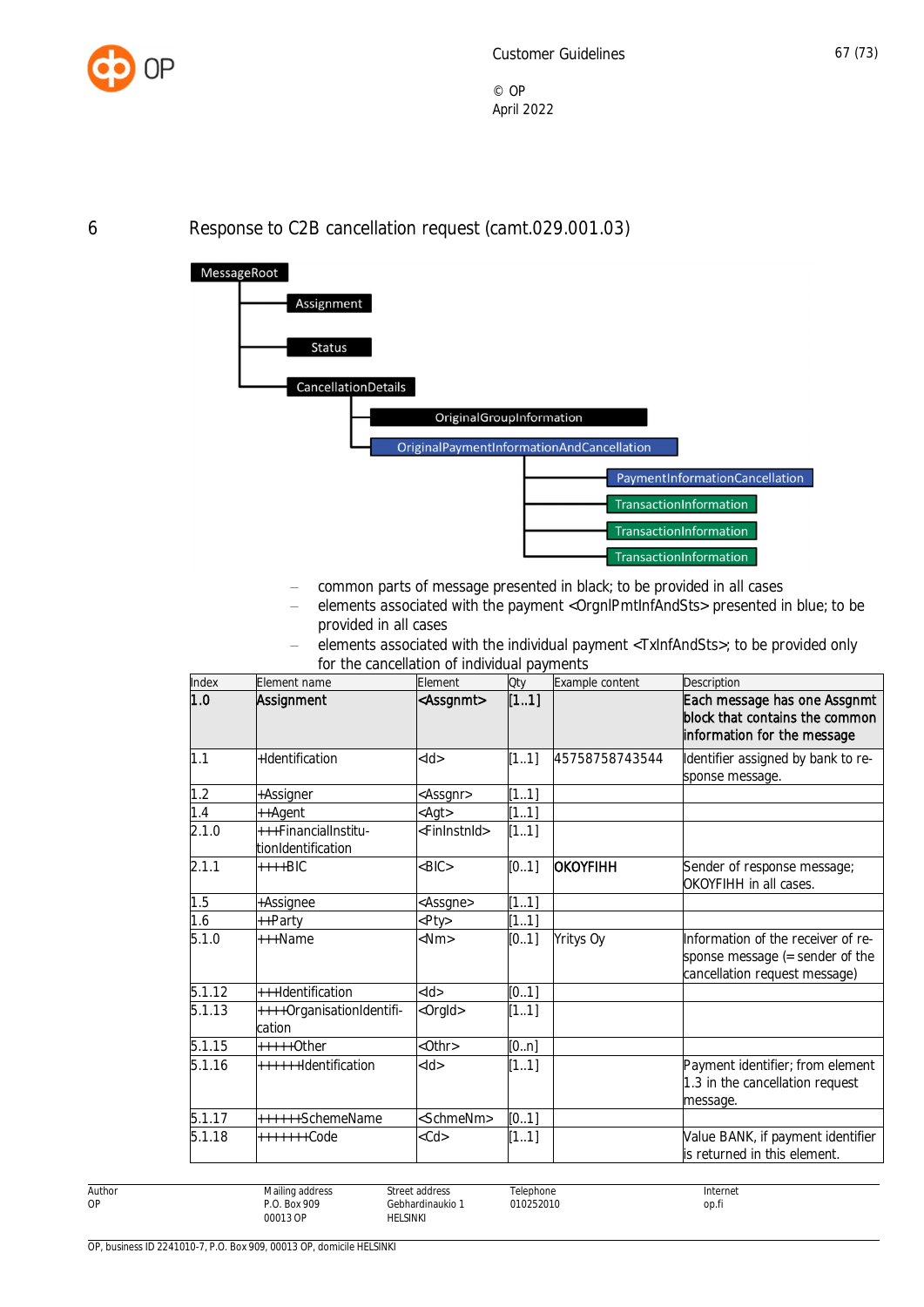

| 1.8  | +CreationDateTime                                                | <credttm></credttm>                                              | [11]  | $2017 - 12 -$<br>17T09:30:47Z | Response message creation<br>timestamp                                                                                                                                 |
|------|------------------------------------------------------------------|------------------------------------------------------------------|-------|-------------------------------|------------------------------------------------------------------------------------------------------------------------------------------------------------------------|
| 3.0  | <b>Status</b>                                                    | <sts></sts>                                                      | [11]  |                               | Processing information for the<br>cancellation message                                                                                                                 |
| 3.9  | +AssignmentCancellation-<br>Confirmation                         | <assgn-<br>mentCxIConf&gt;</assgn-<br>                           | [11]  | True                          | Constant value: True                                                                                                                                                   |
| 4.0  | <b>CancellationDetails</b>                                       | <cxidtis></cxidtis>                                              | [0n]  |                               | In practice, only one instance of<br>this element is generated.                                                                                                        |
| 4.1  | +OriginalGroupInforma-<br>tionAndStatus                          | <orgnigrpin-<br>fAndSts&gt;</orgnigrpin-<br>                     | [0.1] |                               |                                                                                                                                                                        |
| 4.2  | ++OriginalGroupCancella-<br>tionIdentification                   | $-$ or $-$<br>gnlGrpCxlld>                                       | [0.1] |                               | Identifier of the original cancella-<br>tion request message from ele-<br>ment 4.2.                                                                                    |
| 4.9  | ++OriginalMessageIdentifi-<br>cation                             | <orgnlmsgld></orgnlmsgld>                                        | [11]  |                               | Identifier of the original payment<br>initiation message from element<br>4.9.                                                                                          |
| 4.10 | ++OriginalMessageNamei-<br>dentification                         | <orgnimsgn-<br><math>m</math>ld<math>&gt;</math></orgnimsgn-<br> | [11]  | pain.001.001.02               | Type and version of the original<br>payment initiation message from<br>element 4.10 in the cancellation<br>request message.                                            |
| 4.11 | ++OriginalCrea-<br>tionDateTime                                  | $-$ or $-$<br>gnlCreDtTm>                                        | [01]  | 2017-12-17T<br>9:30:47Z       | Creation time of the original pay-<br>ment initiation message from ele-<br>ment 4.11 in the cancellation re-<br>quest message.                                         |
| 4.12 | ++OriginalNumberOfTrans- <orgnin-<br>actions</orgnin-<br>        | bOfTxs>                                                          | [0.1] | $\overline{2}$                | Number of transactions in the<br>original payment message from<br>element 4.12 in the cancellation<br>request message.                                                 |
| 4.13 | ++OriginalControlSum                                             | $-$ or $-$<br>gnlCtrlSum>                                        | [01]  | 1234.00                       | Amount of transactions in the<br>original payment initiation mes-<br>sage from element 4.13 in the<br>cancellation request message.                                    |
| 4.14 | ++GroupCancellationStatus <grpcxlsts></grpcxlsts>                |                                                                  | [01]  |                               | Status options for the cancellation<br>message:<br><b>ACCR</b> processed successfully<br><b>PACR</b> processed successfully in<br>part<br>RJCR rejected, not processed |
| 4.15 | ++CancellationStsReason-<br>Information                          | <cxlstsrsninf>[0n]</cxlstsrsninf>                                |       |                               | Element included in response<br>message, if the status of cancella-<br>tion request message is RJCR.                                                                   |
| 4.17 | +++Reason                                                        | <rsn></rsn>                                                      | [0.1] |                               |                                                                                                                                                                        |
| 4.19 | ++++Proprietary                                                  | <prtry></prtry>                                                  | [11]  |                               | Rejection reason code                                                                                                                                                  |
| 4.20 | +++AdditionalInformation                                         | <addtllnf></addtllnf>                                            | [0n]  |                               | Additional information provided by<br>bank in the response                                                                                                             |
| 4.25 | +OriginalPaymentInforma-<br>tionAndStatus                        | <orgnipmtin-<br>fAndSts&gt;</orgnipmtin-<br>                     | [0n]  |                               | Processing information of the<br>cancellation request for the origi-<br>nal payment batch; to be returned<br>in all cases                                              |
| 4.26 | ++OriginalPaymentInfor-<br>mationCancellationIdentifi-<br>cation | $-$ or $-$<br>gnlPmtInfCxlId                                     | [0.1] |                               | Identifier of the cancellation re-<br>quest for the original payment<br>batch<br>element 4.22 in the cancellation<br>request message)                                  |

Author OP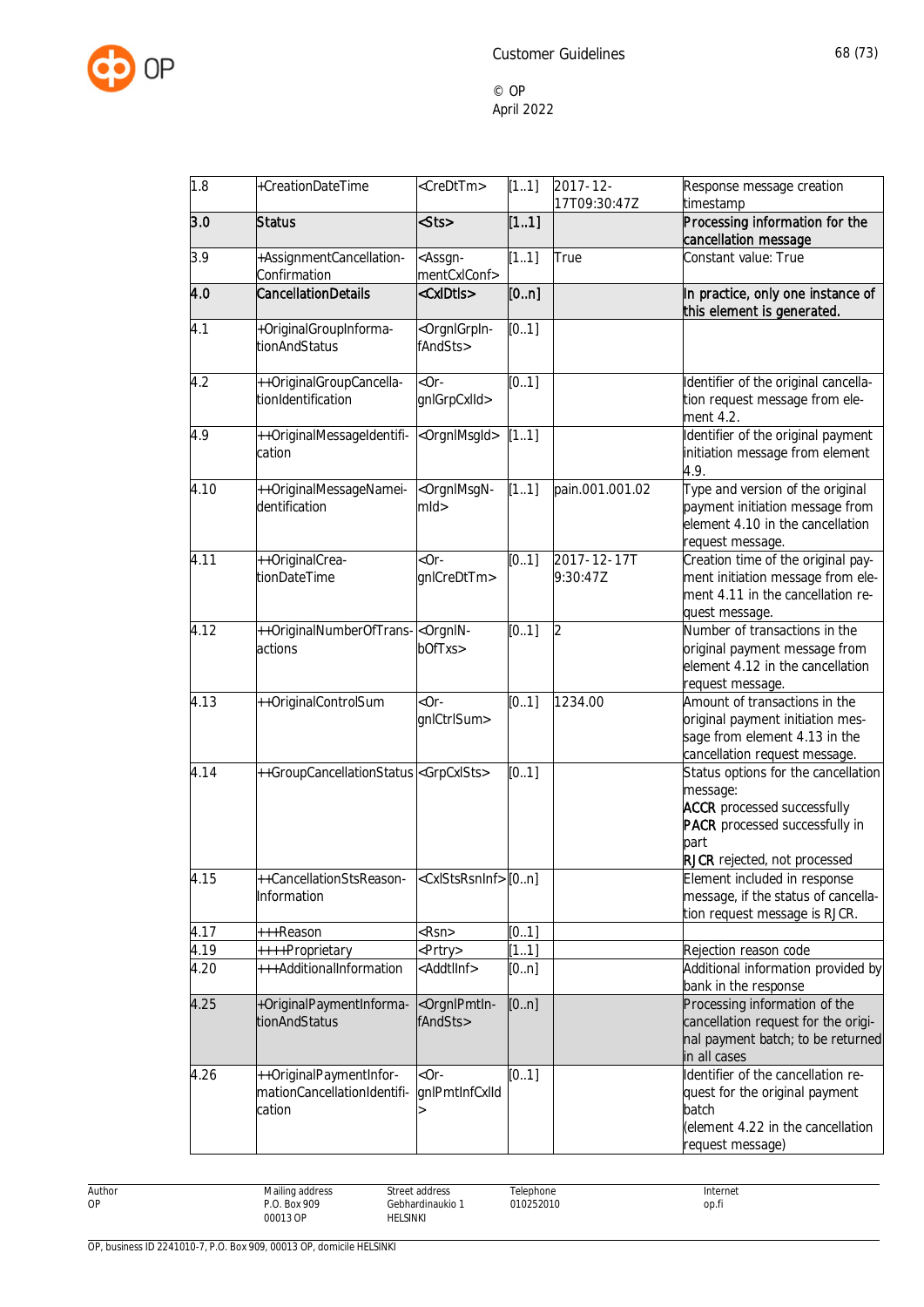

| 4.27                 | ++ResolvedCase                                                  | <rslvdcase></rslvdcase>                                            | [0.1] |             | Information of the original cancel-<br>lation request message from ele-<br>ments 4.23 - 4.27                                                                                       |
|----------------------|-----------------------------------------------------------------|--------------------------------------------------------------------|-------|-------------|------------------------------------------------------------------------------------------------------------------------------------------------------------------------------------|
| 4.28                 | +++Identification                                               | $<$ ld $>$                                                         | [11]  |             |                                                                                                                                                                                    |
| 4.29                 | +++Creator                                                      | <cretr></cretr>                                                    | [11]  |             | Information of the creator of the<br>original cancellation request                                                                                                                 |
| 4.30                 | ++++Party                                                       | <pty></pty>                                                        | [11]  |             |                                                                                                                                                                                    |
| 5.1.2                | +++++Identification                                             | $<$ ld $>$                                                         | [0.1] |             |                                                                                                                                                                                    |
| 5.1.13               | ++++++OrganisationIdenti-<br>fication                           | <orgld></orgld>                                                    | [11]  |             |                                                                                                                                                                                    |
| 5.1.15               | $+++++Other$                                                    | <0thr>                                                             | [0n]  |             |                                                                                                                                                                                    |
| $\overline{5.1}$ .16 | ++++++++Identification                                          | $<$ ld>                                                            | [11]  | 12345678900 | Payment identifier; from element<br>4.26 in the original cancellation<br>request message                                                                                           |
| 5.1.17               | ++++++++SchemeName                                              | <schmenm></schmenm>                                                | [0.1] |             |                                                                                                                                                                                    |
| 5.1.18               | ++++++++++Code                                                  | $<$ Cd $>$                                                         | [11]  |             | Value BANK, if payment identifier<br>is returned in this element.                                                                                                                  |
| 4.33                 | ++OriginalPaymentInfor-<br>mationIdentification                 | <orgnlpmtln-<br><math>f</math>ld<math>&gt;</math></orgnlpmtln-<br> | [11]  |             | The identifier of the original batch<br>is returned to customer in the<br>format used in the cancellation<br>request message received<br>in element 4.29                           |
| 4.38                 | ++OriginalNumberOfTrans- <orgnin-<br>actions</orgnin-<br>       | bOfTxs>                                                            | [0.1] | 1           | Number received in element 4.34<br>of the original cancellation request<br>message.                                                                                                |
| 4.39                 | ++OriginalControlSum                                            | $-0r-$<br>gnlCtrlSum>                                              | [01]  | 1200.00     | Amount received in element 4.35<br>of the original cancellation request<br>message.                                                                                                |
| 4.40                 | ++PaymentInfor-<br>mationCancellationStatus                     | <pmtinfcxists>[01]</pmtinfcxists>                                  |       |             | Status of cancellation request for<br>a <b>batch</b> ; values:<br><b>ACCR</b> approved<br><b>RJCR</b> rejected<br>NOTE! This element is empty<br>where individual transactions are |
|                      |                                                                 |                                                                    |       |             | cancelled.                                                                                                                                                                         |
| 4.41                 | ++CancellationSta-<br>tusReasonInformation                      | <cxlstsrsninf>[0n]</cxlstsrsninf>                                  |       |             | Reason information for the rejec-<br>tion of a <b>batch</b> if status RJCR                                                                                                         |
| 4.43                 | +++Reason                                                       | <rsn></rsn>                                                        | [0.1] |             |                                                                                                                                                                                    |
| 4.45                 | ++++Proprietary                                                 | <prtry></prtry>                                                    | [11]  |             | Rejection reason code                                                                                                                                                              |
| 4.46                 | +++AdditionalInformation                                        | <addtllnf></addtllnf>                                              | [0n]  |             | Additional information on rejection<br>reason                                                                                                                                      |
| 4.51                 | ++TransactionInforma-<br>tionAndStatus                          | <txinfandsts></txinfandsts>                                        | [0n]  |             | Information concerning the can-<br>cellation of individual payment<br>transactions                                                                                                 |
| 4.52                 | +++CancellationStatusl-<br>dentification                        | <cxlstsid></cxlstsid>                                              | [0.1] |             | Identifier for the cancellation of<br>individual transaction from ele-<br>ment 4.44 in the cancellation re-<br>quest message                                                       |
| 4.59                 | +++OriginalInstructionIden-<br><br>corgnllnstrld><br>tification |                                                                    | [01]  |             | Identifier of the original payment<br>initiation message from element<br>4.51.                                                                                                     |
| 4.60                 | +++OriginalEndToEndIden- <br-<br>tification</br-<br>            | gnlEndToEn-<br>dld>                                                | [0.1] |             | Identifier of the original payment<br>initiation message from element<br>4.52 in the cancellation request                                                                          |

Author OP

Street address Gebhardinaukio 1 HELSINKI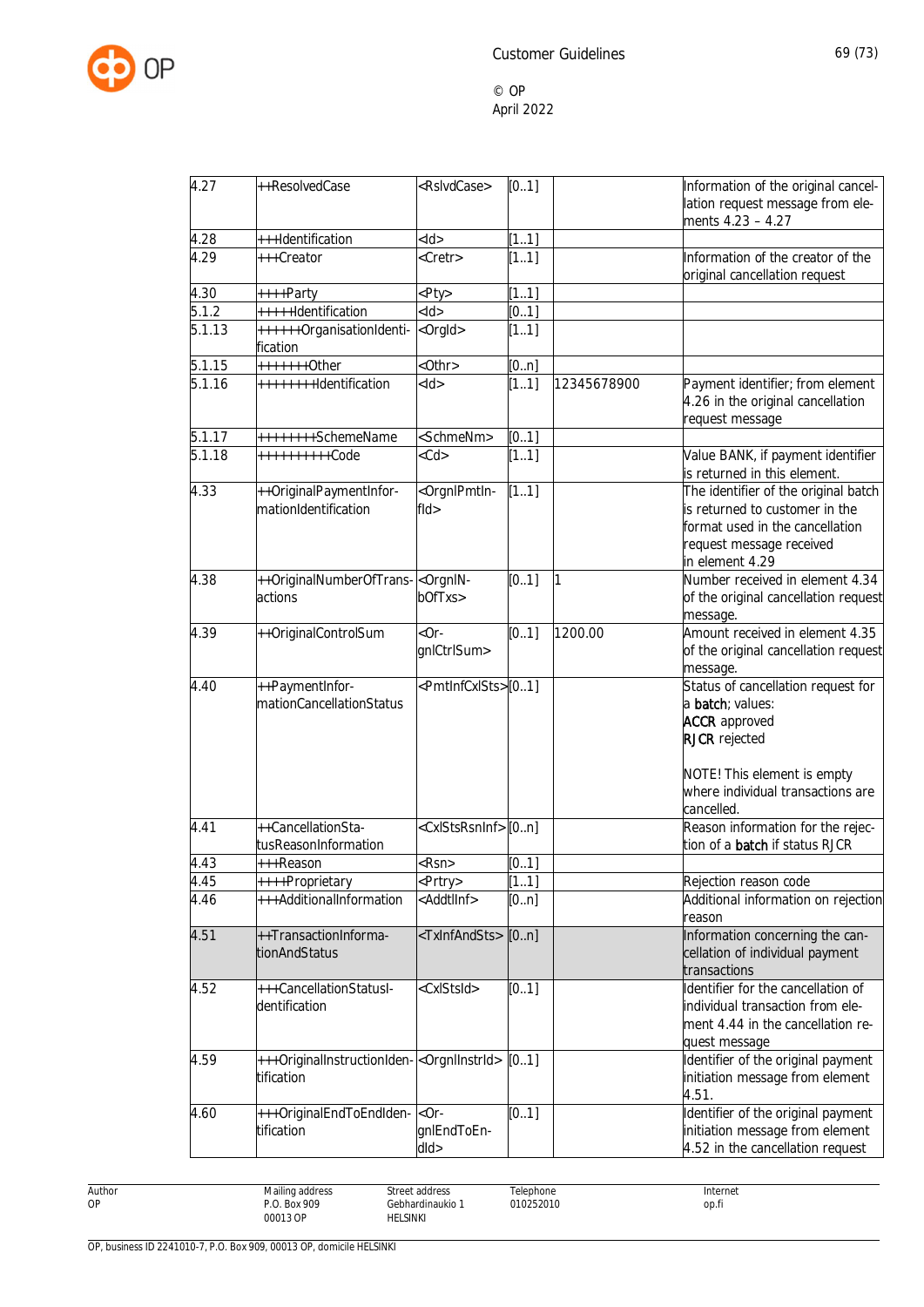

|          |                                                  |                                                                                                           |       |            | message.                                          |
|----------|--------------------------------------------------|-----------------------------------------------------------------------------------------------------------|-------|------------|---------------------------------------------------|
| 4.61     | +++TransactionCancella-                          | <txcxists></txcxists>                                                                                     | [0.1] |            | Status of cancellation request for                |
|          | tionStatus                                       |                                                                                                           |       |            | individual transaction; values:                   |
|          |                                                  |                                                                                                           |       |            | <b>ACCR</b> approved                              |
|          |                                                  |                                                                                                           |       |            | <b>RJCR</b> rejected                              |
| 4.62     | +++CancellationSta-                              | <cxlstsrsninf>[0n]</cxlstsrsninf>                                                                         |       |            | Reason information for the rejec-                 |
|          | tusReasonInformation                             |                                                                                                           |       |            | tion of individual transaction if                 |
|          |                                                  |                                                                                                           |       |            | status RJCR                                       |
| 4.64     | ++++Reason                                       | $<$ Rsn $>$                                                                                               | [0.1] |            |                                                   |
| 4.65     | +++++Proprietary                                 | <prtry></prtry>                                                                                           | [11]  |            | Rejection reason code                             |
| 4.67     | ++++AdditionalInformation                        | <addtllnf></addtllnf>                                                                                     | [0n]  |            | Additional information on rejection<br>reason     |
| 4.68     | +++Origina-                                      | <orgnlln-< td=""><td>[01]</td><td>1234.00</td><td>Amount of the original payment</td></orgnlln-<>         | [01]  | 1234.00    | Amount of the original payment                    |
|          | <b>IInstructedAmount</b>                         | strAmt>                                                                                                   |       |            | from element 4.53 in the cancel-                  |
|          |                                                  |                                                                                                           |       |            | lation request message.                           |
| 4.68     | +++Origina-                                      | <orgnlln-< td=""><td>[0.1]</td><td><b>EUR</b></td><td>Currency code of the original pay-</td></orgnlln-<> | [0.1] | <b>EUR</b> | Currency code of the original pay-                |
|          | <b>IInstructedAmount</b>                         | strAmt> at-                                                                                               |       |            | ment                                              |
|          |                                                  | tribuutti Ccy                                                                                             |       |            | from element 4.53 of the cancel-                  |
|          |                                                  |                                                                                                           |       |            | lation request message                            |
| 4.69     | +++OriginalRequestedExe-                         | $-$ or $-$                                                                                                | [0.1] |            | Requested execution date of the                   |
|          | cutionDate                                       | gnlReqdExct-                                                                                              |       |            | original payment from element                     |
|          |                                                  | nDt                                                                                                       |       |            | 4.54 in the cancellation request                  |
|          |                                                  |                                                                                                           |       |            | message.                                          |
| 4.71     | +++OriginalTransaction-                          | <orgnitxref></orgnitxref>                                                                                 | [0.1] |            | Reference information on the                      |
|          | Reference                                        |                                                                                                           |       |            | payment transaction cancelled,                    |
|          |                                                  |                                                                                                           |       |            | accounts, etc., from element 4.62                 |
|          |                                                  |                                                                                                           |       |            | in the cancellation request mes-                  |
|          |                                                  |                                                                                                           |       |            | sage                                              |
| 6.1.467  | +++RemittanceInformation                         | <rmtlnf></rmtlnf>                                                                                         | [0.1] |            | Remittance information of the                     |
|          |                                                  |                                                                                                           |       |            | original payment                                  |
| 6.1.469  | ++++Structured                                   | <strd></strd>                                                                                             | [01]  |            |                                                   |
| 6.1.489  | +++++CreditorReferenceIn-                        | <cdtrrefinf></cdtrrefinf>                                                                                 | [01]  |            |                                                   |
|          | formation                                        |                                                                                                           |       |            |                                                   |
| 6.1.490  | $+++++Type$                                      | $<$ Tp>                                                                                                   | [0.1] |            |                                                   |
| 6.1.491  | +++++++CodeOrProprietary <cdorprtry></cdorprtry> |                                                                                                           | [11]  |            |                                                   |
| 6.1.473  | ++++++++Code                                     | $<$ Cd $>$                                                                                                | [11]  |            | Value: SCOR                                       |
| 6.1.495  | ++++++Reference                                  | $Ref$                                                                                                     |       |            | Reference of the original payment<br>transaction. |
| 6.1.626  | +++Debtor                                        | <dbtr></dbtr>                                                                                             | [0.1] |            | Payer                                             |
| 6.1.627  | $++++Name$                                       | $<$ Nm $>$                                                                                                | [01]  |            |                                                   |
| 6.1.669  | +++DebtorAccount                                 | <dbtracct></dbtracct>                                                                                     | [01]  |            |                                                   |
| 6.1. 670 | ++++Identification                               | $<$ ld $>$                                                                                                | [11]  |            |                                                   |
| 6.1.671  | +++++IBAN                                        | $<$ IBAN $>$                                                                                              | [11]  |            | Debtor's account number in IBAN<br>format         |
| 6.1.791  | +++Creditor                                      | <cdtr></cdtr>                                                                                             | [01]  |            | Payee                                             |
| 6.1.792  | $***$ Name                                       | $<$ Nm $>$                                                                                                | [0.1] |            | Payee's name                                      |
| 6.1.834  | +++CreditorAccount                               | <cdtracct></cdtracct>                                                                                     | [01]  |            |                                                   |
| 6.1.835  | ++++Identification                               | <ld></ld>                                                                                                 | 1.1]  |            |                                                   |
| 6.1.836  | $***+IBAN$                                       | $<$ IBAN $>$                                                                                              | [11]  |            | Payee's account number in IBAN                    |
|          |                                                  |                                                                                                           |       |            | format                                            |

– Cancellation request rejected in schema validation

Street address Gebhardinaukio 1 **HELSINKI** 

- The '12 schema validation failed' message is given immediately during the session.

Author OP

Telephone 010252010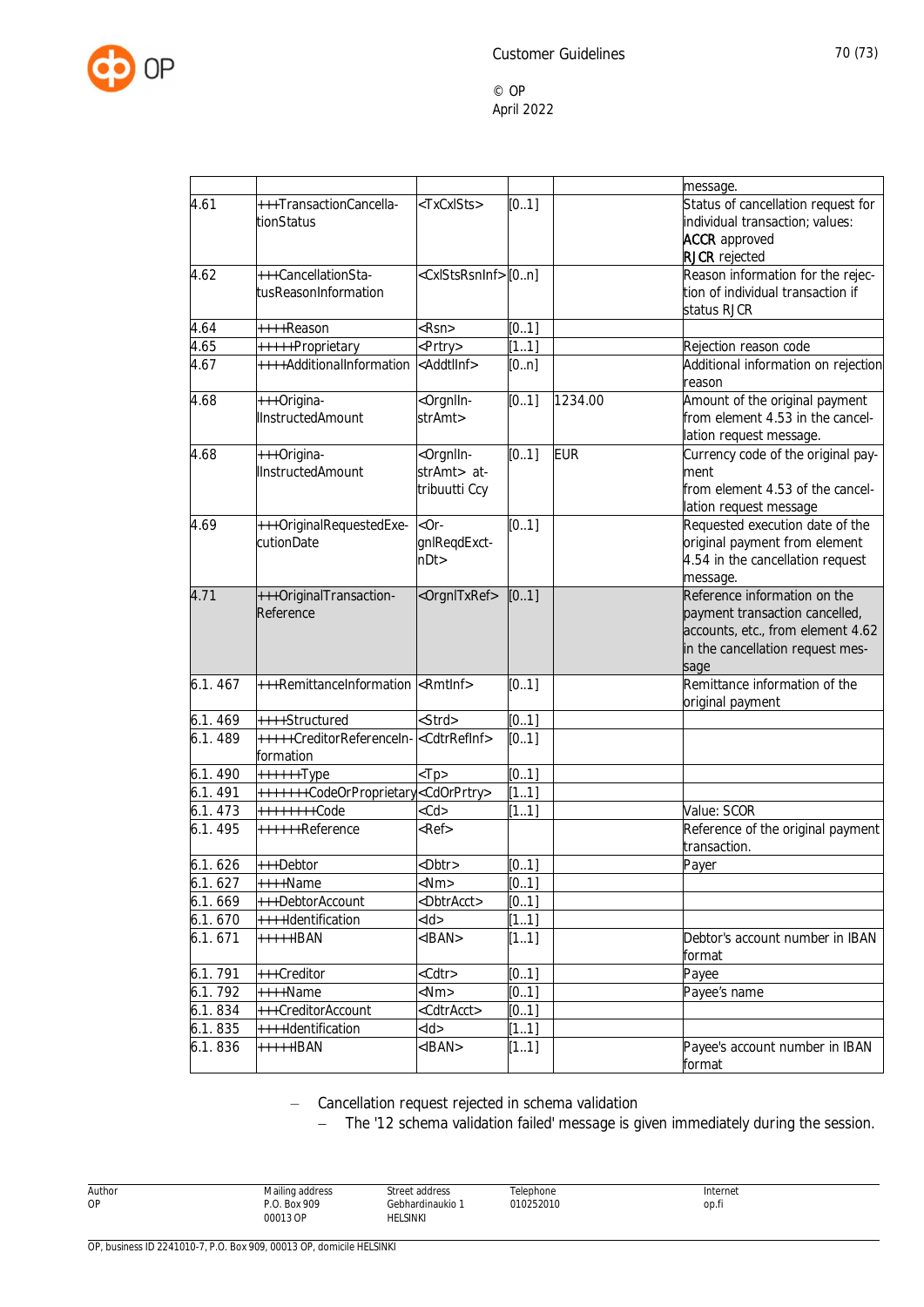

- Cancellation request rejected in technical validation
	- The 'GroupCancellationStatus' value in the response message is 'RJCT'
	- No batch or transaction level information is given.
- Cancellation request accepted:
	- The 'GroupCancellationStatus' value in the response message is 'ACCR'.
	- 'PaymentInformationCancellationStatus' for each accepted batch cancellation request is ACCR.
	- 'TransactionCancellationStatus' for each accepted transaction cancellation request is ACCR.
- Cancellation request partially accepted:
	- The 'GroupCancellationStatus' value in the response message is PACR.
	- 'PaymentInformationCancellationStatus' for each accepted batch cancellation request is ACCR or RJCT.
	- 'TransactionCancellationStatus' for each accepted transaction cancellation request is ACCR or RJCT.
- Cancellation request is rejected:
	- The 'GroupCancellationStatus' value in the response message is RJCR.
	- 'PaymentInformationCancellationStatus' for each rejected batch cancellation request is RJCR.
	- 'TransactionCancellationStatus' for each rejected transaction cancellation request is RJCR.

Reasons for rejections

| <b>Notification</b>                               | Description                                       |
|---------------------------------------------------|---------------------------------------------------|
| Account not found in the agreement                | Account not found in the agreement                |
| Debit account not possible at the moment          | Debit account not possible at the moment          |
| Debtor Id missing                                 | Debtor Id missing                                 |
| Double data                                       | Double data                                       |
| Incomplete message information                    | Incomplete message information                    |
| Incomplete transaction identification information | Incomplete transaction identification information |
| Incorrect account                                 | Incorrect account                                 |
| Incorrect category purpose                        | Incorrect category purpose                        |
| Incorrect charge bearer                           | Incorrect charge bearer                           |
| Incorrect currency                                | Incorrect currency                                |
| Incorrect due date                                | Incorrect due date                                |
| Incorrect payer's bank                            | Incorrect payer's bank                            |
| Incorrect payment method                          | Incorrect payment method                          |
| Incorrect service level                           | Incorrect service level                           |
| Missing agreement                                 | Missing agreement                                 |
|                                                   |                                                   |

Telephone 010252010

Author OP